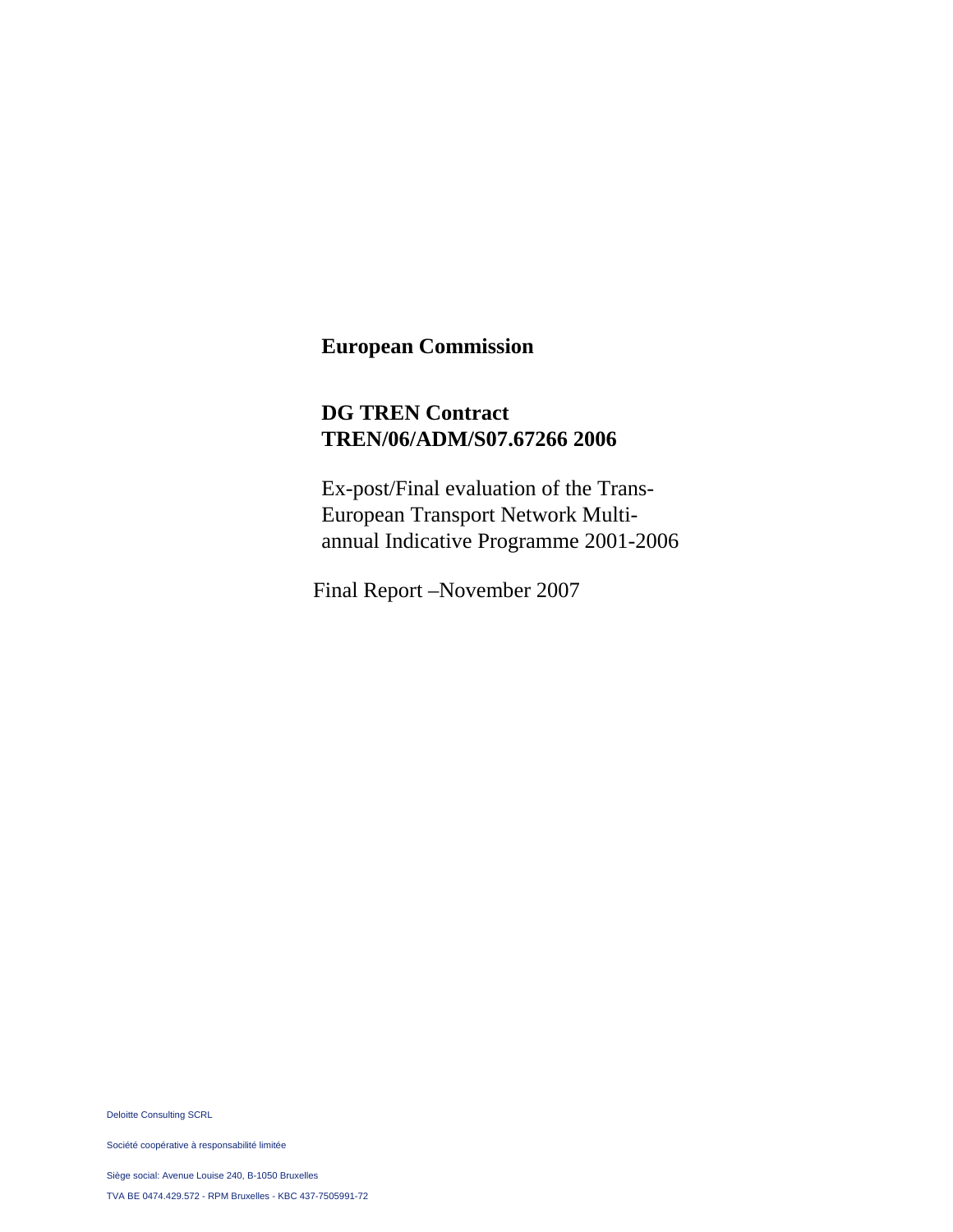# **TABLE OF CONTENTS**

| 1. |        | <b>EXECUTIVE SUMMARY</b>                                                         | 8  |
|----|--------|----------------------------------------------------------------------------------|----|
|    | 1.1.   | TEN-T PRIORITY PROJECTS AND THE MIP                                              | 8  |
|    | 1.2.   | <b>METHODOLOGY</b>                                                               | 8  |
|    | 1.3.   | CONCLUSIONS AND RECOMMENDATIONS                                                  | 11 |
| 2. |        | <b>INTRODUCTION</b>                                                              | 14 |
|    | 2.1.   | <b>INTRODUCTION</b>                                                              | 14 |
|    | 2.2.   | PURPOSE AND EXPECTED CONTRIBUTION OF THE EVALUATION                              | 14 |
|    | 2.3.   | KEY FEATURES OF THE EVALUATION WORK                                              | 15 |
| 3. |        | THE TEN-T MIP - CONTEXT                                                          | 16 |
|    | 3.1.   | THE TRANS-EUROPEAN NETWORK TRANSPORT                                             | 16 |
|    | 3.2.   | THE MULTI-ANNUAL INDICATIVE PROGRAMME                                            | 20 |
|    | 3.3.   | THE EUROPEAN TRANSPORT POLICY FOR 2010: A PROGRESS STATUS                        | 21 |
| 4. |        | <b>METHODOLOGY</b>                                                               | 22 |
|    | 4.1.   | KEY ELEMENTS RELATING TO THE EVALUATION PROCESS                                  | 22 |
|    | 4.1.1. | Scope of our intervention                                                        | 22 |
|    | 4.1.2. | Overall evaluation approach and data sources                                     | 23 |
|    | 4.2.   | <b>KEY ISSUES TO BE CONSIDERED</b>                                               | 24 |
|    | 4.2.1. | Evaluation at programme level                                                    | 24 |
|    | 4.2.2. | Availability and comparability of quantitative data                              | 24 |
|    | 4.2.3. | Definition of objectives and assessment of effectiveness and impact              | 24 |
|    | 4.3.   | <b>EVALUATION DESIGN</b>                                                         | 25 |
|    | 4.3.1. | Tools and techniques used during the evaluation process                          | 25 |
|    | 4.4.   | ELEMENTS IN RELATION TO THE LIMITS OF VALIDITY AND HYPOTHESES IN RELATION TO THE |    |
|    |        | <b>EVALUATION METHODS</b>                                                        | 27 |
|    | 4.4.1. | Lack of quantitative information                                                 | 27 |
|    | 4.4.2. | <i>Interviewees</i>                                                              | 27 |
|    | 4.4.3. | Evaluation of theme $A - at$ project level                                       | 28 |
| 5. |        | <b>ANSWERS TO EVALUATION QUESTIONS</b>                                           | 29 |
|    | 5.1.   | THEME A: ASSESSMENT AT PROJECT LEVEL                                             | 29 |
|    | 5.1.1. | Projects included in the sample                                                  | 31 |
|    |        | 5.1.2.<br>Evaluation criteria and limitations of the approach                    | 34 |
|    | 5.1.3. | Findings from the analysis by project                                            | 35 |
|    | 5.1.4. | Conclusions of the analysis by project                                           | 40 |
|    | 5.2.   | THEME C: EVALUATION AT PROGRAMME LEVEL                                           | 41 |
|    | 5.2.1. | Evaluation sub-questions                                                         | 41 |
|    | 5.2.2. | Limitation of the approach                                                       | 41 |
|    | 5.2.3. | Effectiveness                                                                    | 41 |
|    | 5.2.4. | Relevance                                                                        | 54 |
|    | 5.2.5. | <b>Impacts</b>                                                                   | 57 |
|    | 5.2.6. | Efficiency                                                                       | 71 |
|    | 5.2.7. | Sustainability                                                                   | 73 |
|    | 5.3.   | THEME B: ASSESSMENT OF THE MANAGEMENT OF THE TEN-T MIP                           | 75 |
|    | 5.3.1. | Evaluation Judgement criteria and limitations of the approach                    | 75 |
|    | 5.3.2. | Effectiveness and efficiency of the MIP procedures                               | 75 |
|    | 5.3.3. | Influence of the recent changes on the overall MIP management                    | 88 |
|    | 5.3.4. | Performance comparison between MIP and TEN-T annual calls                        | 90 |
|    | 5.3.5. | Overall conclusions                                                              | 91 |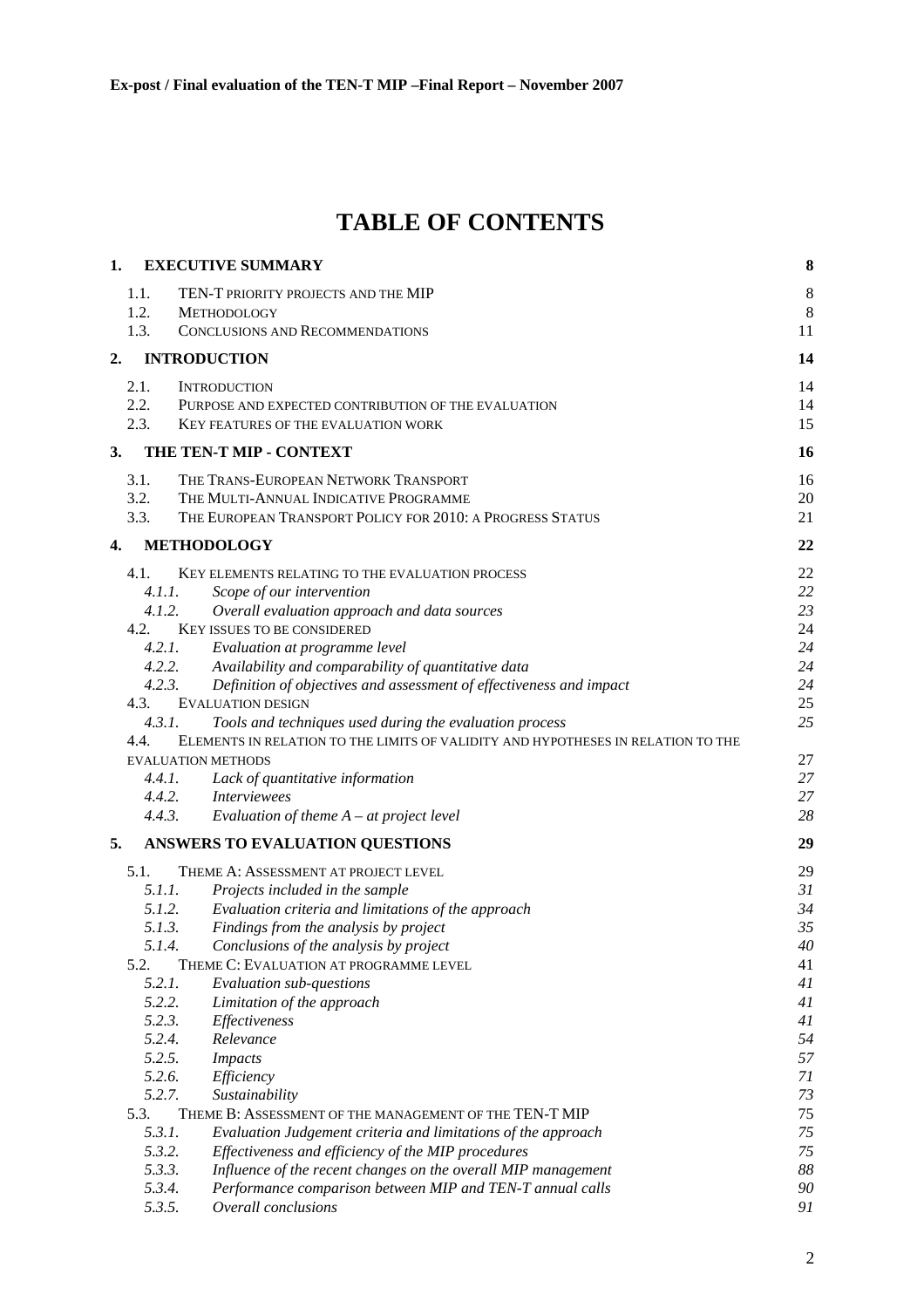| 6. | <b>CONCLUSIONS</b> |                                                                           | 93  |  |
|----|--------------------|---------------------------------------------------------------------------|-----|--|
| 7. |                    | <b>RECOMMENDATIONS</b>                                                    | 96  |  |
| 8. |                    | <b>ANNEXES</b>                                                            | 100 |  |
|    | 8.1.               | <b>ANNEX 1 - LIST OF INTERVIEWEES</b>                                     | 100 |  |
|    | 8.2.               | <b>ANNEX 2 – INTERVIEW GUIDES</b>                                         | 100 |  |
|    | 8.3.               | ANNEX 3 - STRUCTURE OF THE DATABASE DEVELOPED DURING THE EVALUATION STUDY | 100 |  |
|    | 8.4.               | $ANNEX 4 - BIBLIOGRAPHY$                                                  | 100 |  |
|    | 8.5.               | ANNEX 5 - INDIVIDUAL PROJECT RESULTS (PROJECTS DATABASE)                  | 100 |  |
|    | 8.6.               | ANNEX 6 - BACKGROUND INFORMATION ON EUROPEAN TRANSPORT                    | 100 |  |
|    |                    |                                                                           |     |  |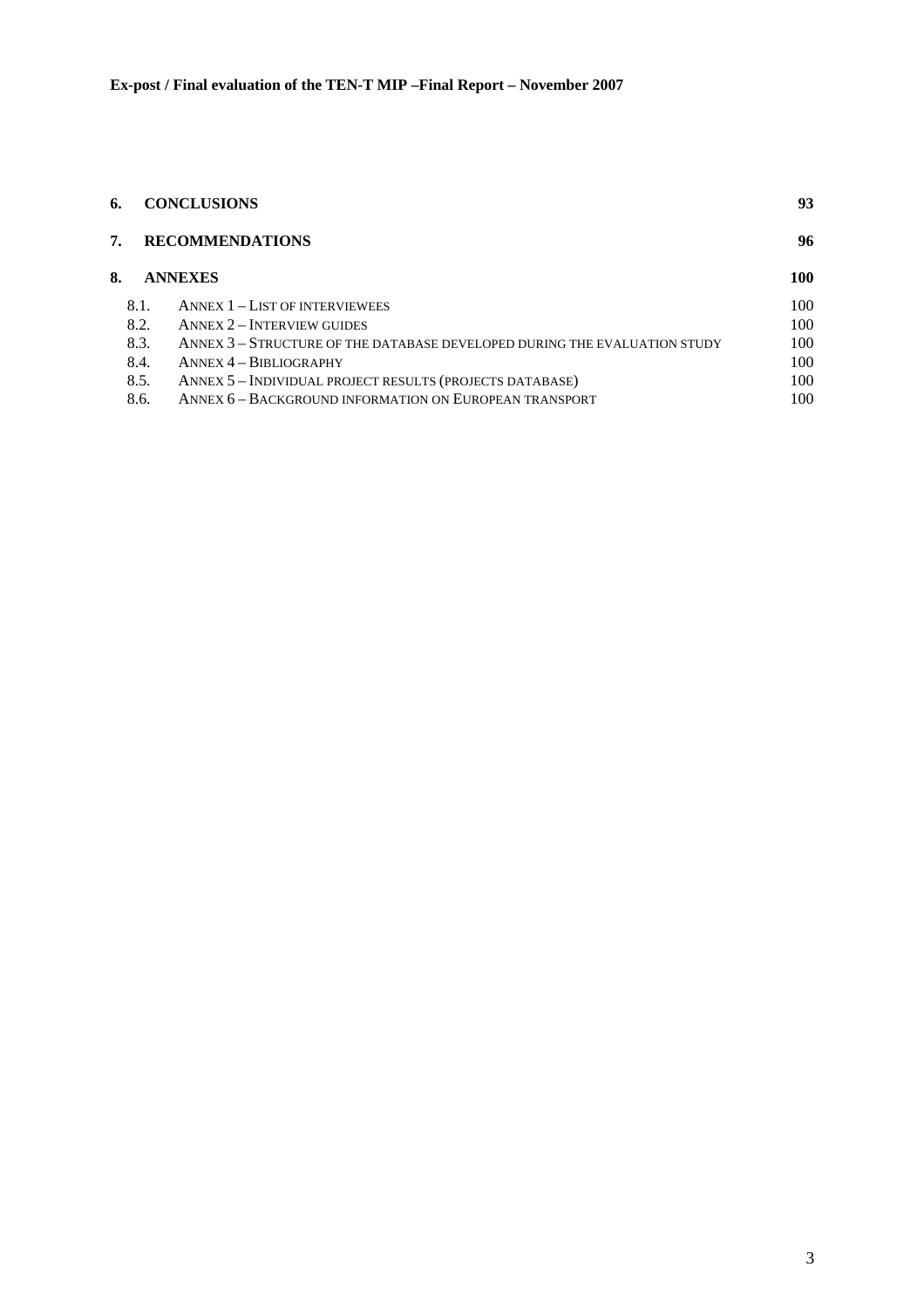# **LIST OF TABLES**

| Table 17: Overview of the profitability indicators received per project (amounts in million $\epsilon$ ) 72 |  |
|-------------------------------------------------------------------------------------------------------------|--|
|                                                                                                             |  |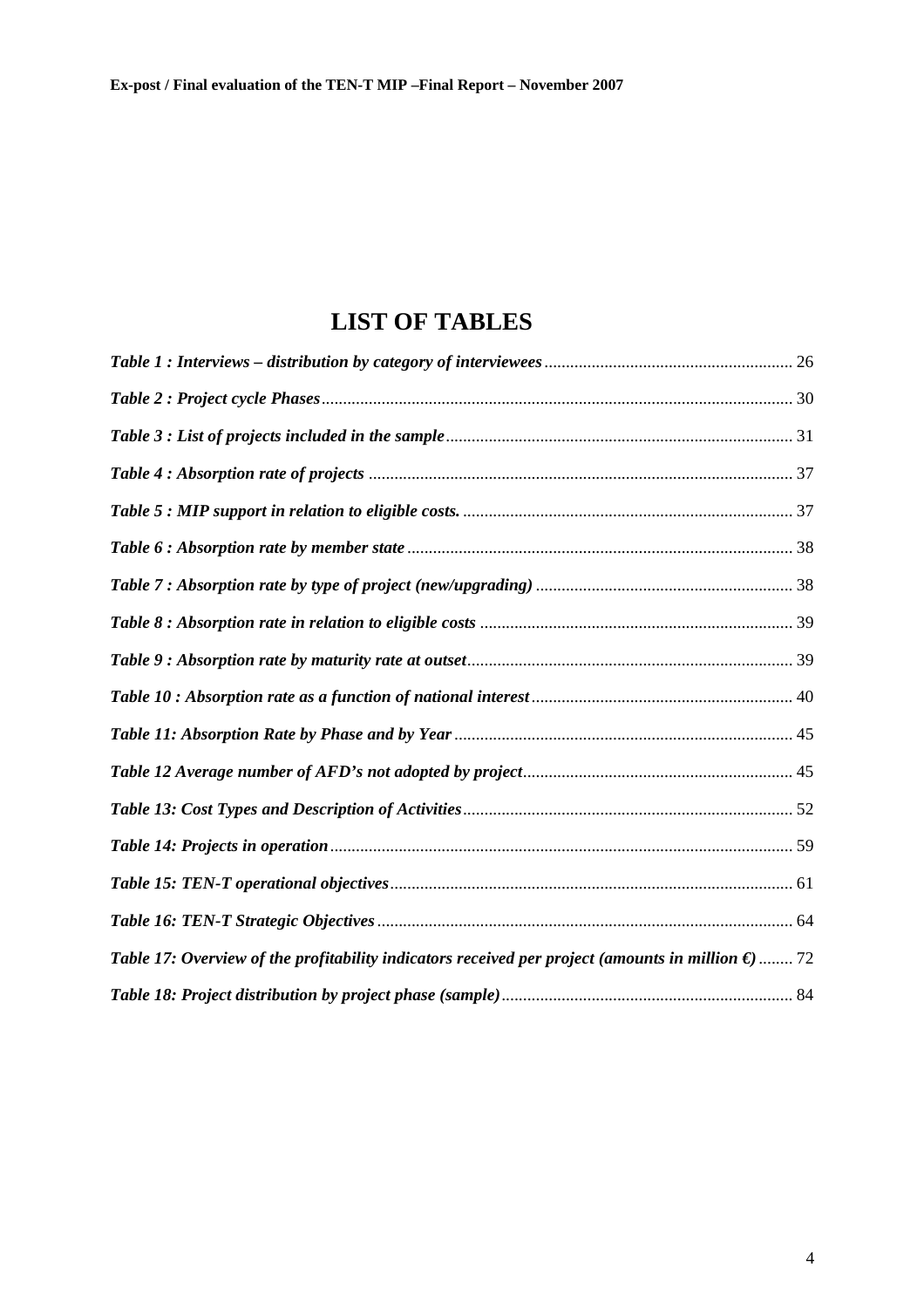# **LIST OF FIGURES**

| Figure 9: First and second expected project impacts on the TEN-T strategic objectives 66 |  |
|------------------------------------------------------------------------------------------|--|
|                                                                                          |  |
|                                                                                          |  |
|                                                                                          |  |
|                                                                                          |  |
|                                                                                          |  |
|                                                                                          |  |
|                                                                                          |  |
|                                                                                          |  |
|                                                                                          |  |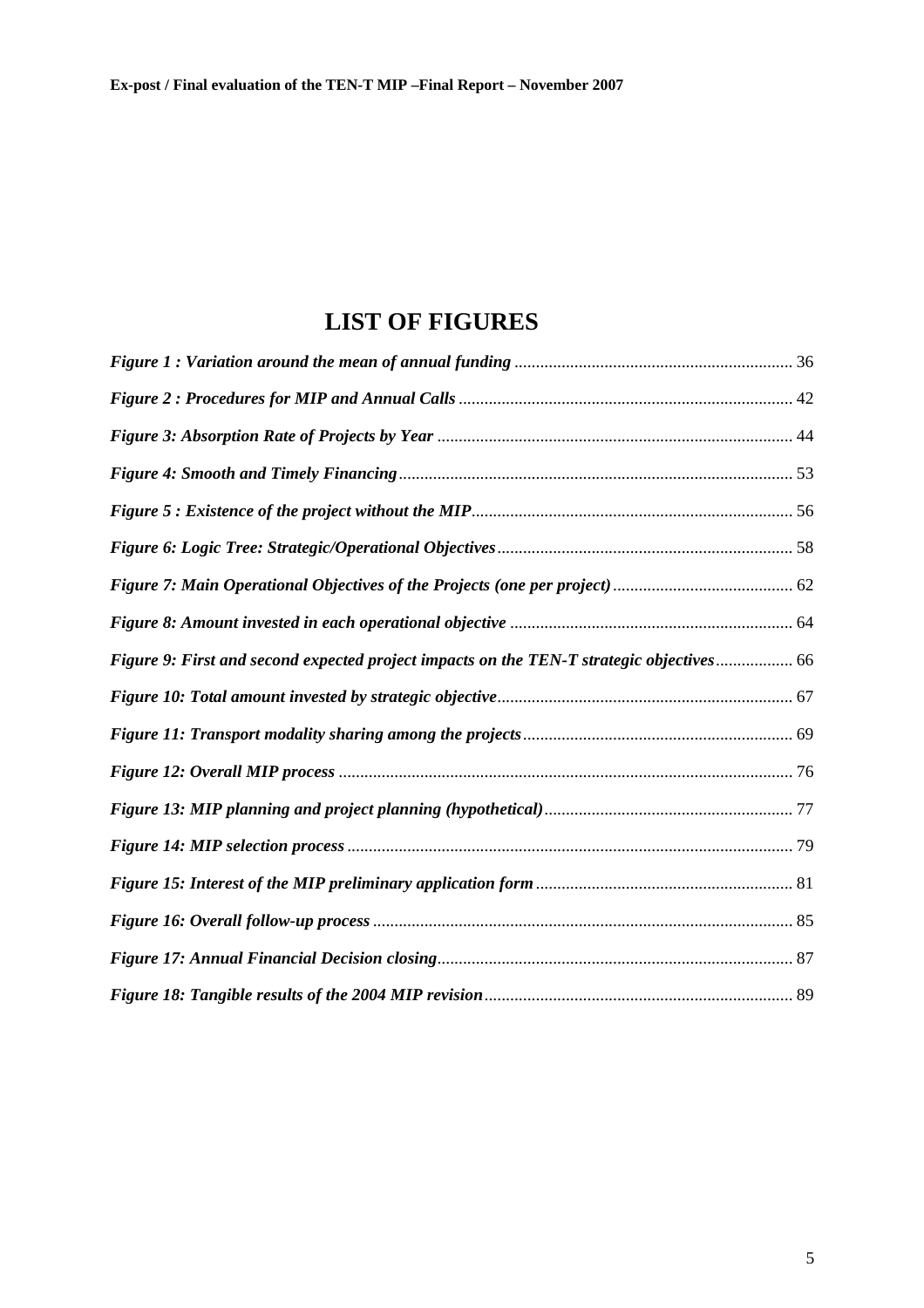# **LIST OF ACRONYMS**

| <b>AFD</b>       | <b>Annual Financial Decision</b>                 |
|------------------|--------------------------------------------------|
| <b>EIA</b>       | <b>Environmental Impact Assessment</b>           |
| EP               | European Parliament                              |
| <b>GR</b>        | <b>Coherent Group of Projects</b>                |
| <b>ISC</b>       | <b>Interservice Consultation</b>                 |
| <b>ISIC</b>      | International Standard Industrial Classification |
| <b>MIP</b>       | Multi-annual Indicative Programme                |
| <b>MS</b>        | <b>Member State</b>                              |
| <b>PMS</b>       | <b>Project Management System</b>                 |
| PP               | Priority Project                                 |
| <b>PPP</b>       | <b>Public-Private Partnerships</b>               |
| Pr               | Project                                          |
| <b>PSR</b>       | <b>Project Status Report</b>                     |
| TEN-T            | <b>Trans-European Transport network</b>          |
| <b>TEN-T FAC</b> | <b>TEN-T Financial Assistance Committee</b>      |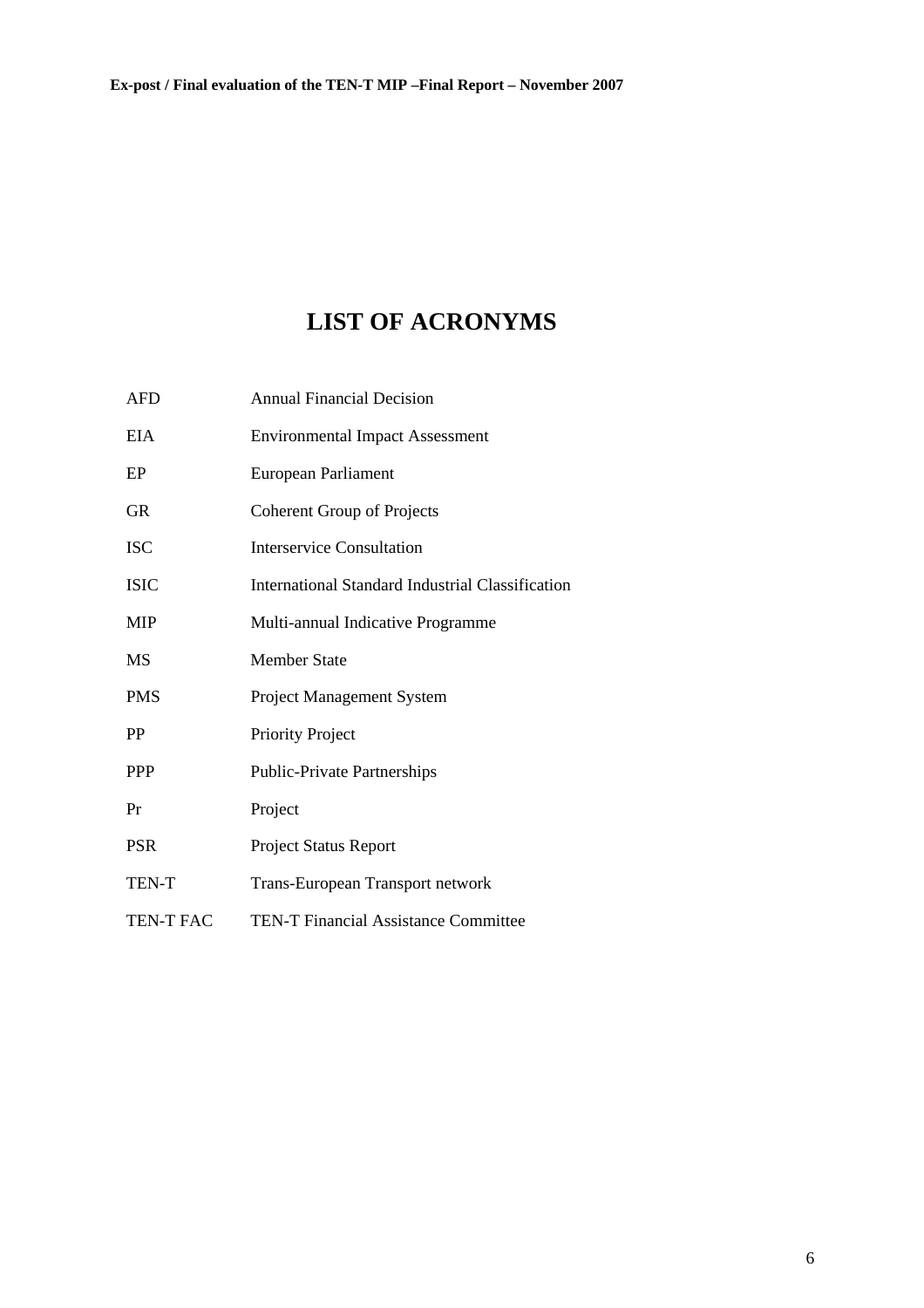#### **Disclaimer**

The views and comments expressed in this text are the responsibility of Deloitte and do not necessarily reflect the opinion of the European Commission.

#### *Acknowledgements*

*This assignment was conducted by a team of Deloitte, headed by Richard Doherty and Luc Chalsège, and with the support of:* 

- *Gilles Devillers, Benoît Vandresse, Lydia Da Silva Gaspar, Liesbet Bonnarens, Marc Derycke, Stefaan De Corte from Deloitte,*
- *Amandine Stevens, Hugues Duchâteau from Stratec.*

*The production of this report would not have been possible without the efforts of the many interviewees that we met during our fieldwork. The authors would like to express their gratitude to all of them.* 

*Finally, the evaluation team would like to thank the many Commission officials who have been helpful and co-operative in providing information and feedback during the course of the assignment.*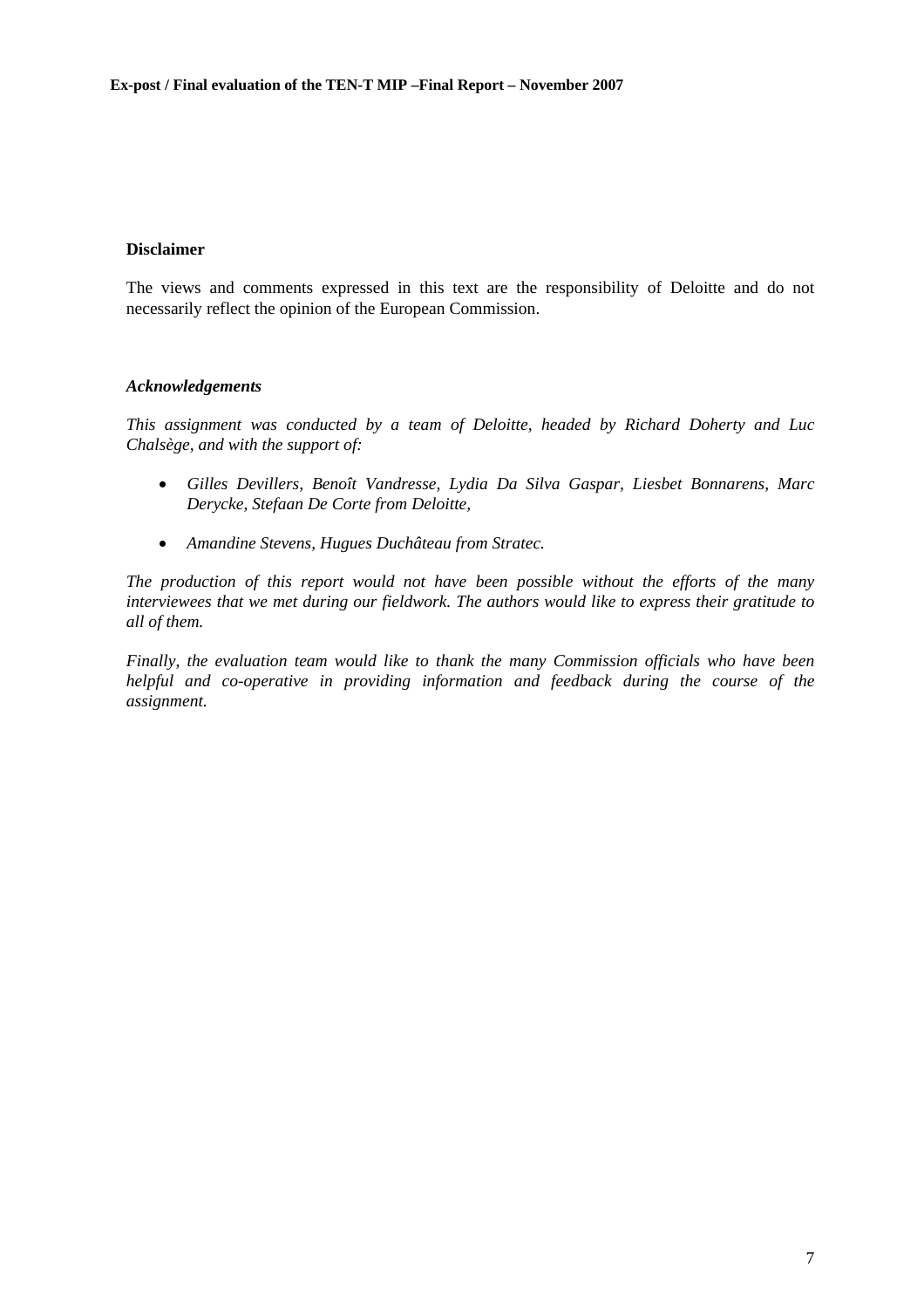## <span id="page-7-0"></span>1. **EXECUTIVE SUMMARY**

The objective of this evaluation was to assist the European Commission in assessing the appropriateness and the effectiveness of the Multi-annual Indicative Programme (MIP) 2001-2006 in the context of the Trans-European Transport Networks (TEN-T).

The Report contains:

- an assessment of the policy context in which the Commission worked during this period;
- a presentation of our methodology;
- the findings of our analysis, presented according to the three main levels of assessment:
	- o project level
	- o management level
	- o programme level
- conclusions and recommendations.

 A comprehensive searchable database for DG TREN to use as a repository of data on the TEN-T and the MIP was also constructed and has been made available to the Commission for future use.

The evaluation did not aim at evaluating individual projects or the entire TEN-T initiative but to evaluate only the MIP at programme level as a policy tool, and as an innovation in the overall TEN-T process in terms of:

- Relevance
- Utility
- Sustainability
- Effectiveness
- Efficiency
- Impact

#### <span id="page-7-1"></span>**1.1. TEN-T priority projects and the MIP**

In 2000 there were 14 TEN-T Priority Projects. They have target dates for completion of 2010 at the latest. Three are already complete, and several are already partially operational. They include road projects as well as more environmentally friendly projects. These projects can obtain funding of up to 50% from the MIP for preparatory studies and 10% for investment (20% since 2005 for cross-border projects).

The MIP was a break with the past in that it offered the possibility of multi-year funding. The funding decisions are still made annually, but the procedures were streamlined. It was also intended that the MIP should act as a catalyst for public-private partnerships, and that the system's new procedures would offer greater flexibility when projects hit technical, financial, legal or environmental obstacles.

#### <span id="page-7-2"></span>**1.2. Methodology**

Qualitative and existing quantitative data were evaluated in particular from:

- a large and well structured consultation of the main parties involved in the MIP;
- existing data available at Member States level and/or at project level;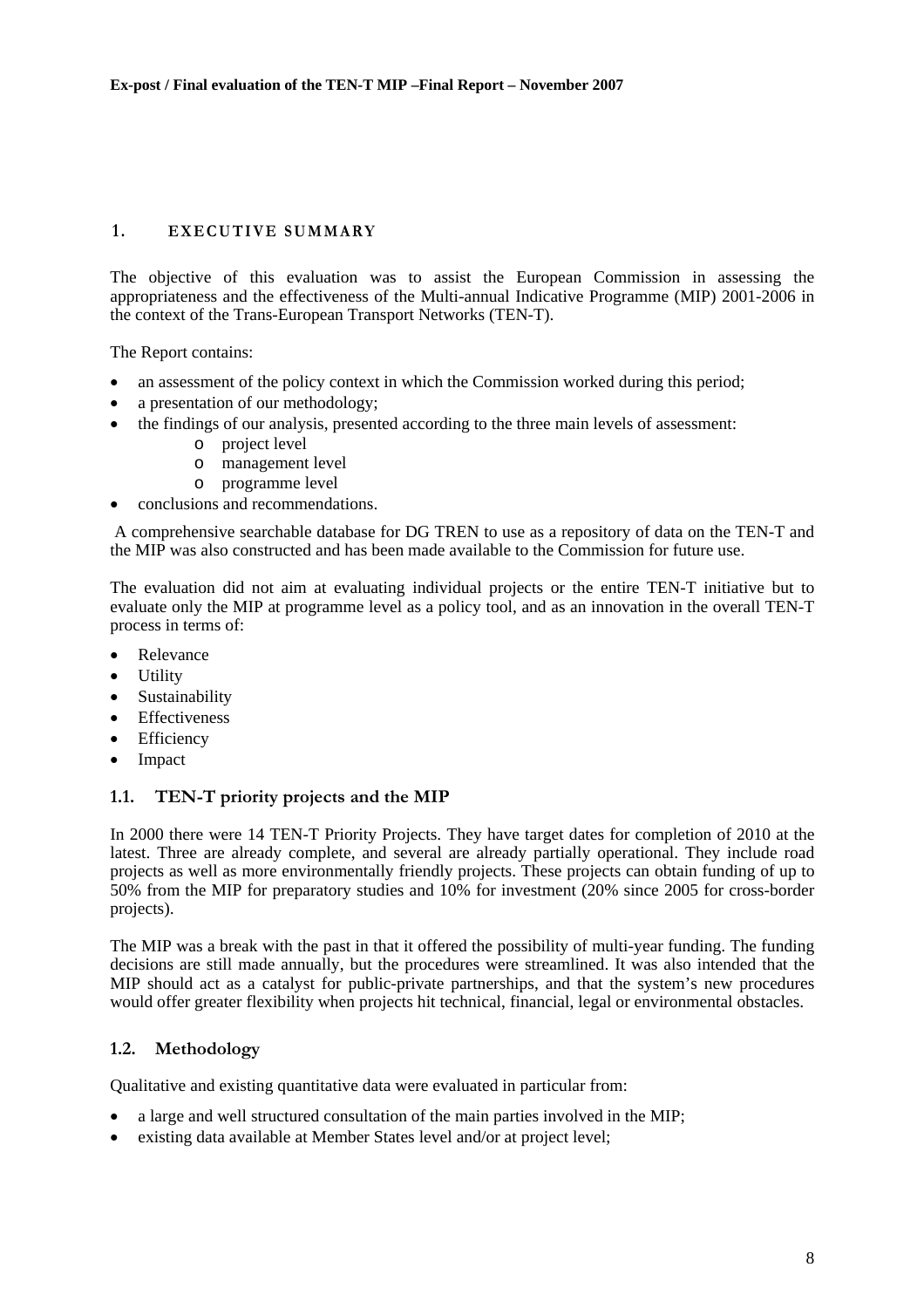- key policy documents and studies<sup>1</sup>;
- interviews with the stakeholders.

Theme A: Assessment at project level

48 of the 177 MIP projects co-financed during 2001-2006 and accounting for more than 50% of the funding were assessed. The performance of these projects was based on:

- the absorption rates of funding;
- the ratio of the support awarded to the total eligible cost.

These ratios are a proxy for the projects' performance. Overall, the projects best able to absorb the MIP funding were large, mature, high profile projects in new infrastructure. In general, these projects were already a national priority. Only thanks to these projects the objective to support the most sizable projects was essentially met.

Theme B: Assessment of the management of the TEN-T MIP

The evaluation of the effectiveness and efficiency of the MIP considered whether the procedures contributed to achieving the objective of the MIP in terms of support to achievement of the objectives of the TEN-T, and whether the MIP mechanisms for implementation were optimal and cost-efficient, in other words whether the same result have been achieved at less cost.

The procedures were considered under our headings:

- Programme Planning
- Project Selection
- Project Follow-up
- Financial Processes

In terms of *planning*, the MIP was intended to provide greater predictability over a period of six years. However, the fact that national planning cycles and systems vary meant that the MIP did not always fit well with Member State frameworks. The projects which fitted best were those which were so mature that they were no longer subject to political, technical or other delays. This created a paradox since the MIP was intended to leverage projects facing implementation obstacles. Where the MIP characteristically succeeded in that respect was in ensuring that the mature projects were implemented when others were facing budget cuts.

Once a project was successful in the *selection* process in 2001, it was assured of funding for the whole MIP period providing it went ahead. A revision in 2004 opened up the possibility for new application or for existing projects to obtain more funding following withdrawal from the list of projects. The selection process originally consisted of a preliminary application form followed by a detailed application form. In the 2004 revision, only the detailed application form was used.

The principal selection criteria were the degree of contribution to TEN-T objectives and European policies, economic viability, timing and maturity, impact on environmental and socio-economic development and financial need.

Ex post it is possible to say that the projects did comply with the criteria on contribution to TEN-T objectives and European policies, and on economic viability. However, insufficient information ex

 $<sup>1</sup>$  A bibliography is to be found in Annex 4.</sup>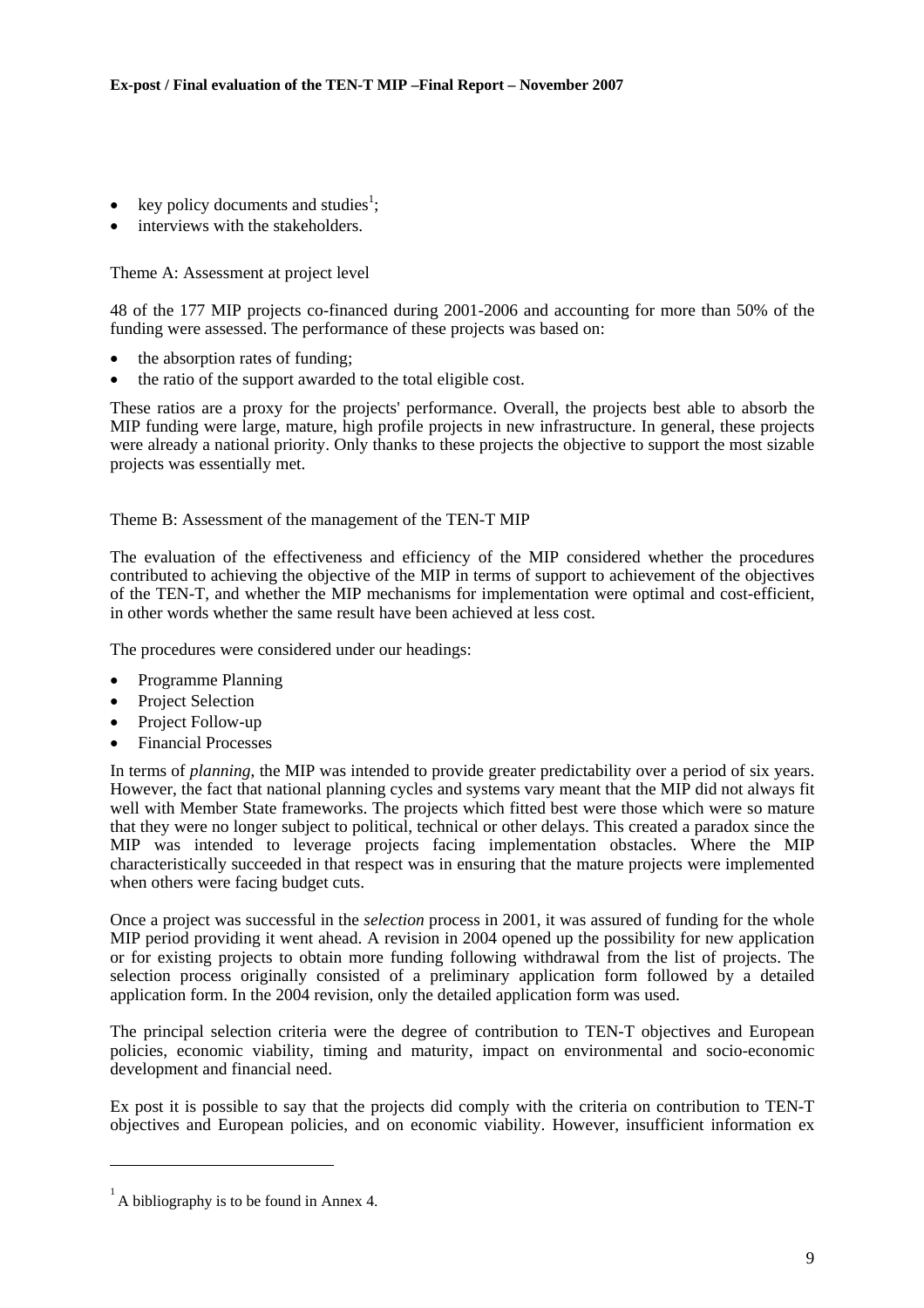ante is available to judge the selection process. Upfront environmental and socio-economic impact assessments were largely lacking or out-of-date. A number of the projects selected proved not to be mature enough to sustain their funding plans. In part, this appears to be attributable to the 'political' element and a prior negotiation process which preceded the formal application process. That process was positively valued by the beneficiaries.

Delays were created due to complexity in recovery of payments, amendments to annual financing decisions and a MIP revision.

Estimates show that 26 of 50 projects would have gone ahead without MIP funding so it is hard to judge whether the financial need criterion was met. The monitoring process consisted mainly of the project status report (PSR), a tool for technical and financial reporting that in the MIP has been used for releasing further funding and to trigger decision modification. Beneficiaries recognise the need for reporting, but expressed some dissatisfaction with the PSR format. Reasons included frequent changes, delays and problems with translations, differing reporting requirements for the MIP and the Structural Funds. From the Commission's point of view, the PSR was too focused on budgets and compliance with EU legislation and did not provide adequate information needed for monitoring technical contents and changes. Moreover, from the Commission management side, the PSR data cannot be automatically uploaded into the Project Management System (PMS) and remain practically without follow up.

The key *financial procedure* is the triggering of the payment. This procedure is highly control-oriented and often creates a dual workload in meeting the requirements of Member State reporting. The time Commission officials require to verify payments leaves them little time to look at the broader picture.

Management procedures were revised in 2004 to reflect new TEN-T guidelines, enlargement and experience with the MIP. The main impact was the redistribution of funds. More technical changes were less well understood because of problems in communicating the content of the Revision both at Commission and Member State level. Communication of procedural changes during the life of the MIP was generally an area which could have been improved, particularly had officials not needed to devote so much time to control procedures.

The MIP procedures turned out to be more complex than initially expected, but were nevertheless an advantage over the parallel non-MIP funding.

Theme C: Evaluation at programme level

At programme level, the evaluation dealt with effectiveness, relevance, impact, efficiency and sustainability.

*Effectiveness took into account predictability* of the MIP, the accountability of the beneficiaries, the extent to which the MIP promoted public-private partnerships and the degree of flexibility of the MIP in dealing with unforeseen technical or financial events.

By the end of the MIP period, only 10% of the projects had received exactly the initially planned amount. 32% received more and 58% received less. Those who received more did so because the system rewarded performance and/or because they were in a position to benefit from and were aware in time of the redistribution of funds at the 2004 Revision. For others, the lack of *predictability* lay as much with unforeseen problems with their projects than with the MIP.

However, the analysis of the time required for payments also threw up concerns about smoothness and timeliness of the payment flows and the impact this had on the *predictability* of non-MIP/TEN-T projects as Member States gave MIP projects priority for working capital in the interim.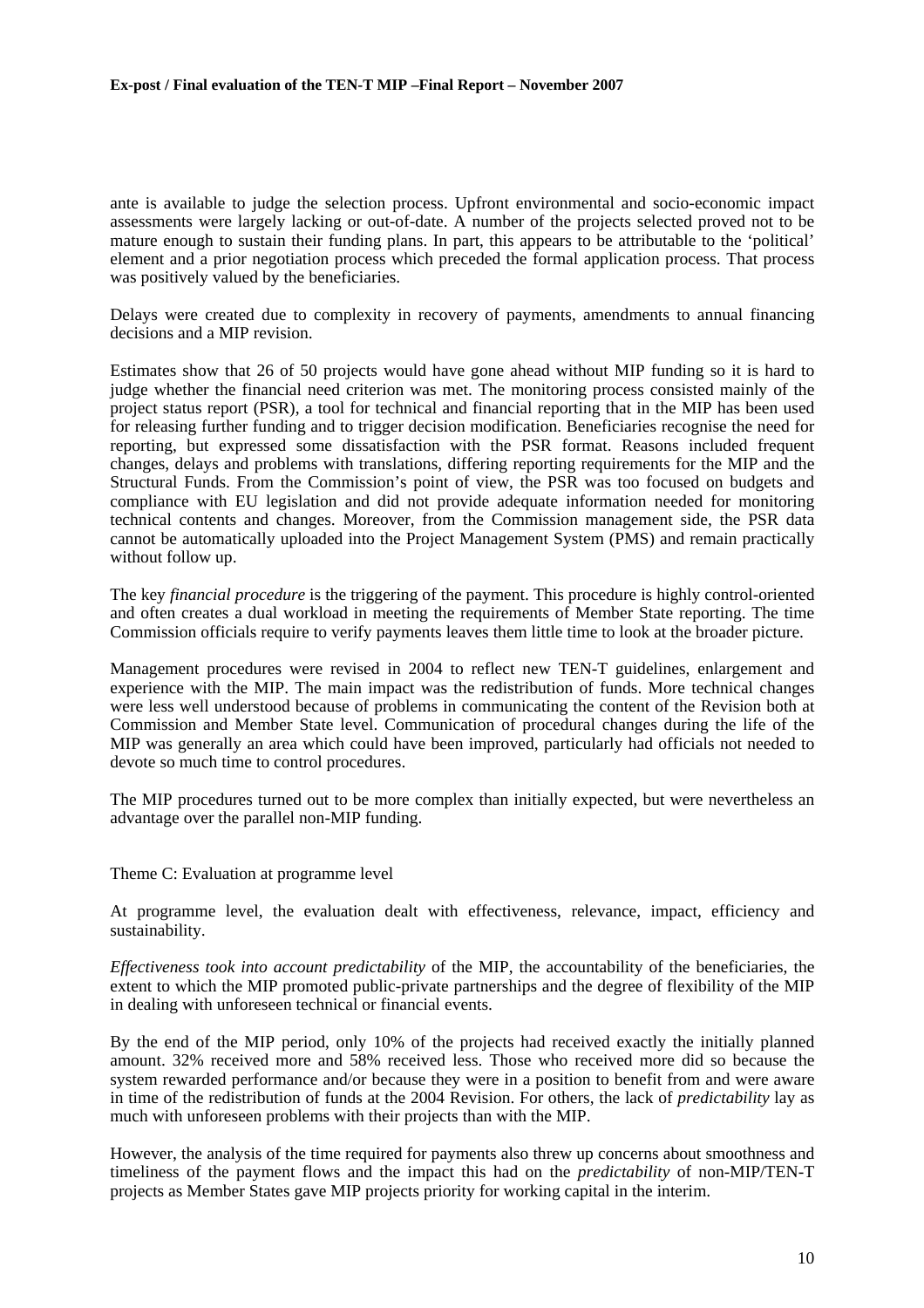The management procedures did not make accountability more effective and had no impact on the project decisions. On the contrary, they generally created a significant administrative burden.

The flexibility of the MIP was not well communicated. The fact that the MIP penalises underperformance was well grasped but the contrary for over-performers was not. The beneficiaries recognized the need for accountability; however, the procedures did not necessarily improve accountability. Technical issues and high staff turnover were the reasons.

In relation to Public-Private Partnership (PPP), the MIP did not play a relevant role. The MIP projects were almost without exception non-PPP. This can be explained by the fact that this type of large infrastructure project does not generally meet the criteria that will generate private sector investment. While MIP financing can signal to private investors that the public sector is committed to the project, it can also 'crowd out' alternative sources of financing, thus undermining the desired result of promoting PPP initiatives. But the analysis goes beyond the MIP and pointed out the absence in most Member States of a policy of encouraging PPP. More EC resources and a higher profile for PPP in selection criteria were needed.

In general, the political dimension of TEN-T and the signalling function of MIP funding act as a catalyst to implement projects at a faster rate.

Evaluating the *impact* of such long-term projects is intrinsically difficult. Many projects in the sample were already operational, but these 'projects' were in most cases just part of much vaster TEN-T schemes. The TEN-T objectives are broad and not always well defined and their full impact will only be realised when the full TEN-T network is operational.

The impacts are so far national, and are primarily on missing links between large cities and isolated regions, bottlenecks and upgrading infrastructure to speed up traffic flows. At a strategic level, the impact is mainly on the free movement of people and goods, traffic, cross-border/transnational cooperation, regional development and sustainable development.

Very little existing analysis of the MIP projects was made available in terms of net present value, costbenefit ratios, internal rates of return of payback periods, making it difficult to draw conclusions about *efficiency* 

#### <span id="page-10-0"></span>**1.3. Conclusions and Recommendations**

The 2001-2006 MIP was effective, efficient and relevant in many respects. Predictability combined with flexibility were overriding success factors even if procedural issues cloud the picture. The value attached by beneficiaries to not losing the funding through underperformance meant that the MIP was a key factor in on-time implementation of these projects. The 2004 Revision was in some instances an additional performance incentive.

The downside was the tendency of mature projects with high national commitment to self-select. These were frequently projects which would often have proceeded in any event, though not necessarily quite as fast. We conclude that the Commission could reduce the rate of funding for such projects and still retain political leverage, while at the same time freeing funds for projects where the European interest is greater than the national interest. These are typically cross-border projects in the broadest sense of the word.

The MIP was not effective in achieving its objective of encouraging public-private partnerships. The instability of the management procedures over the life of the MIP affected the effectiveness, efficiency and relevance of the programme. Minimising the administrative burden and the need to demand accountability and transparency were controversial. These issues would have been less prominent if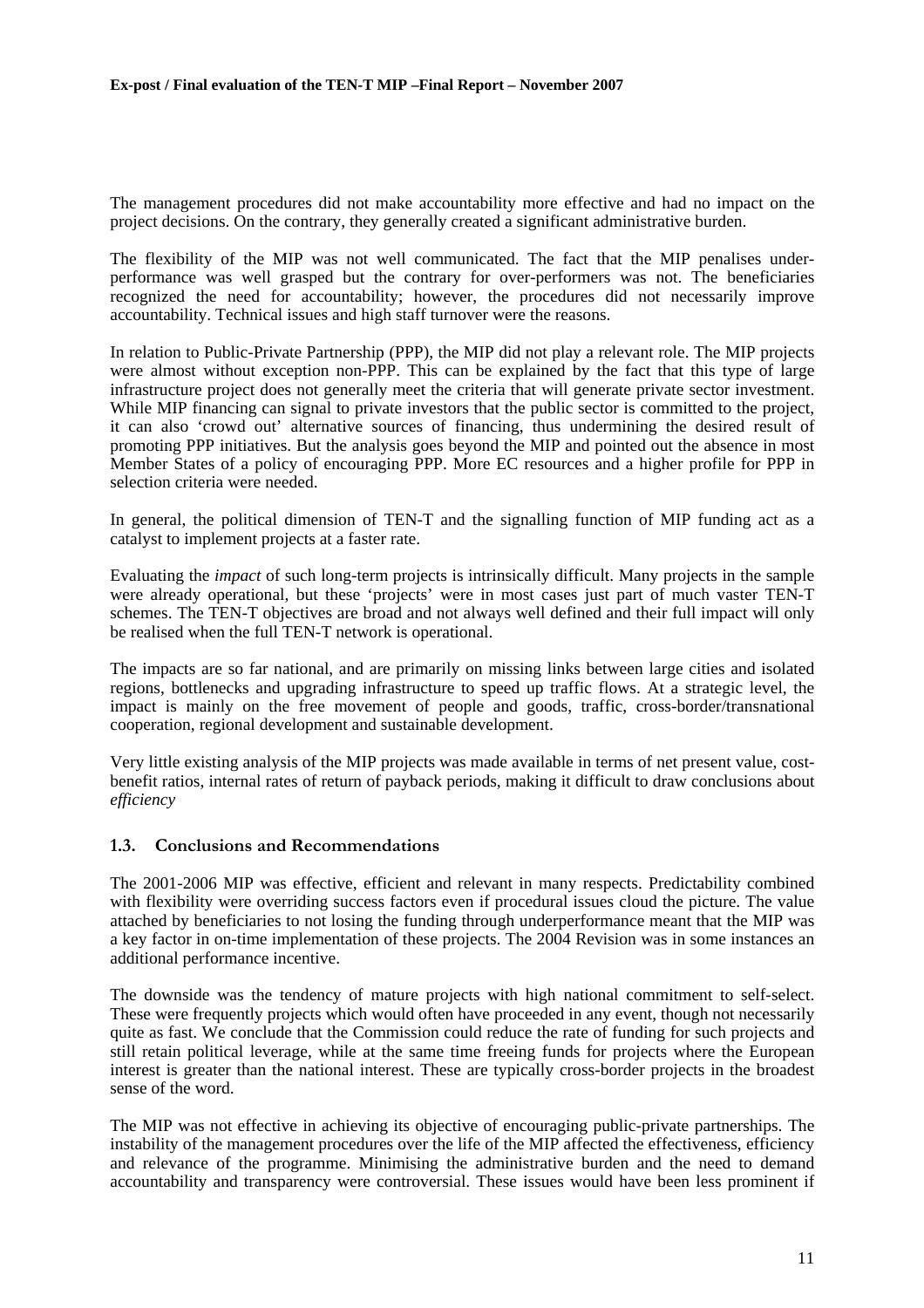more attention had been paid to communicating on them and on dialogue with beneficiaries. The 'control culture' left insufficient time for this.

As part of the streamlining of procedures, account should be taken of placing more emphasis on providing upfront indicators which will make it possible to evaluate impact ex post. It must be recognised that this will always be a challenge for individual MIP projects whose full benefit depends on completion of other projects, and often on the full implementation of the complete TEN-T project of which they are part. Ex post, we conclude that the MIP funds did go in the 2001-2006 period to projects which did have a socio-economic impact, particularly at national level. However, the Commission could play a greater role in ensuring that more attention is paid to this and also in developing basic indicators and criteria which will give it a much enhanced ability to compare different projects, and thus significantly improve its ability to be sure ex ante that it has selected the projects which will make the best use of the MIP funds.

Finally, the streamlining of the procedures can and should save time for desk officers of the TEN-T Agency to take a broader view of MIP projects, so that they have a better understanding of their context and their respective merit. Desk research and site visits should be regarded as an integral part of their work. All this is in the interest of improved project selection and dialogue with Member States and project promoters, and therefore of the TEN-T.

Main recommendations for maximising effectiveness, efficiency, relevance and impact of the MIP are the following:

#### Objectives and funding rates

- The primary objective of the MIP be to fund projects of high European interest, which will fill missing links or eliminate bottlenecks;
- the rate at which studies for projects of high European interest and low national interest is funded be increased;
- the rates at which investment projects are funded be modified, with projects of high European interest and low national commitment being eligible for grants of 30% and other projects be restricted to grants of 5% of total eligible cost;
- the TEN-T coordinators be asked to define which are the projects of high European interest and low national commitment.

# PPPs

- Encouragement of Public-Private Partnerships (PPP) continue to be an objective, and;
- the European Commission collect and disseminate in a structured manner information on best practice in transport infrastructure PPP or other instruments designed in order to facilitate access to private sources of financing, such as the EIB loan guarantee or the risk capital facility;
- the financing rate be increased for studies on the suitability of investment projects for PPP;
- the financing rate be 30% for any project financed by a PPP.

#### Procedures

- A revision of the MIP Framework Decision in order to redistribute funds likely to be underutilised be automatic after four years, and that any other revisions be announced six months in advance;
- the Commission further refine its work on the definition of concepts, using standard terminology and international classifications, and launch a consultation with Member States on a core set of standardised definitions for indicators, including net present value, cost-benefit analysis and internal rate of return;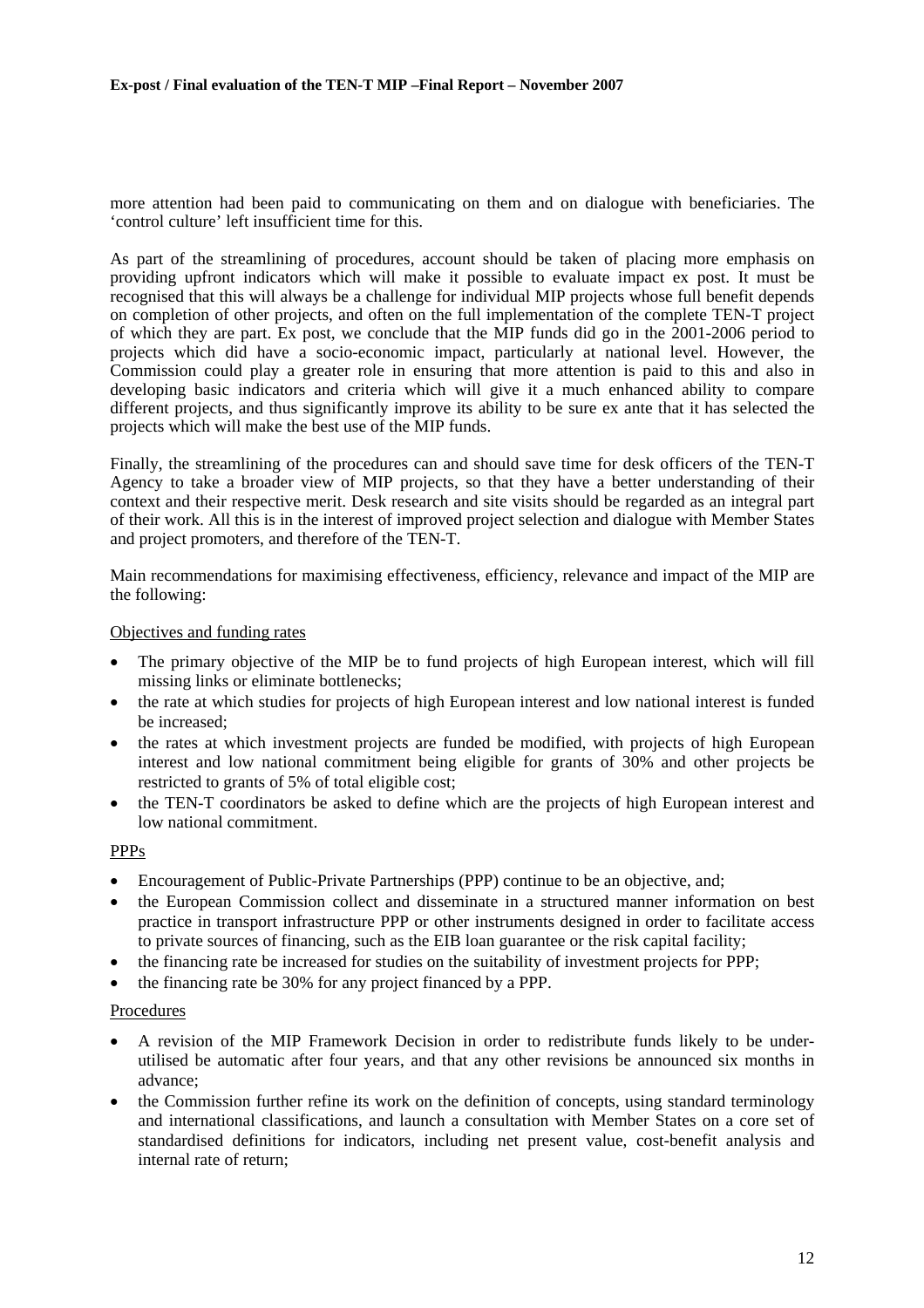- the Commission launch discussion on whether Member States could choose between annual and biannual instalments in order to provide greater flexibility and be better adapted to the range of planning processes which exists across the EU;
- the initial Framework Decision be flanked by an Annual Financial Decision in order to make a clear distinction between documents containing a general description of activities and those containing specific descriptions which are used to trigger payments;
- the application form, project appraisal forms and project status report forms be redesigned to incorporate information which will serve as a starting point for ex post evaluation;
- the Commission's Project Management System be upgraded to enable it to accept data from webbased forms, and to aggregate information from financial decisions.

#### Communication

- Clear communication of all procedural changes be regarded as a priority;
- time saved as a result of improved procedures be seen as an opportunity for desk officers to devote time to deepening their understanding of individual projects and of TEN-T's in general and to promote dialogue with Member States and project promoters.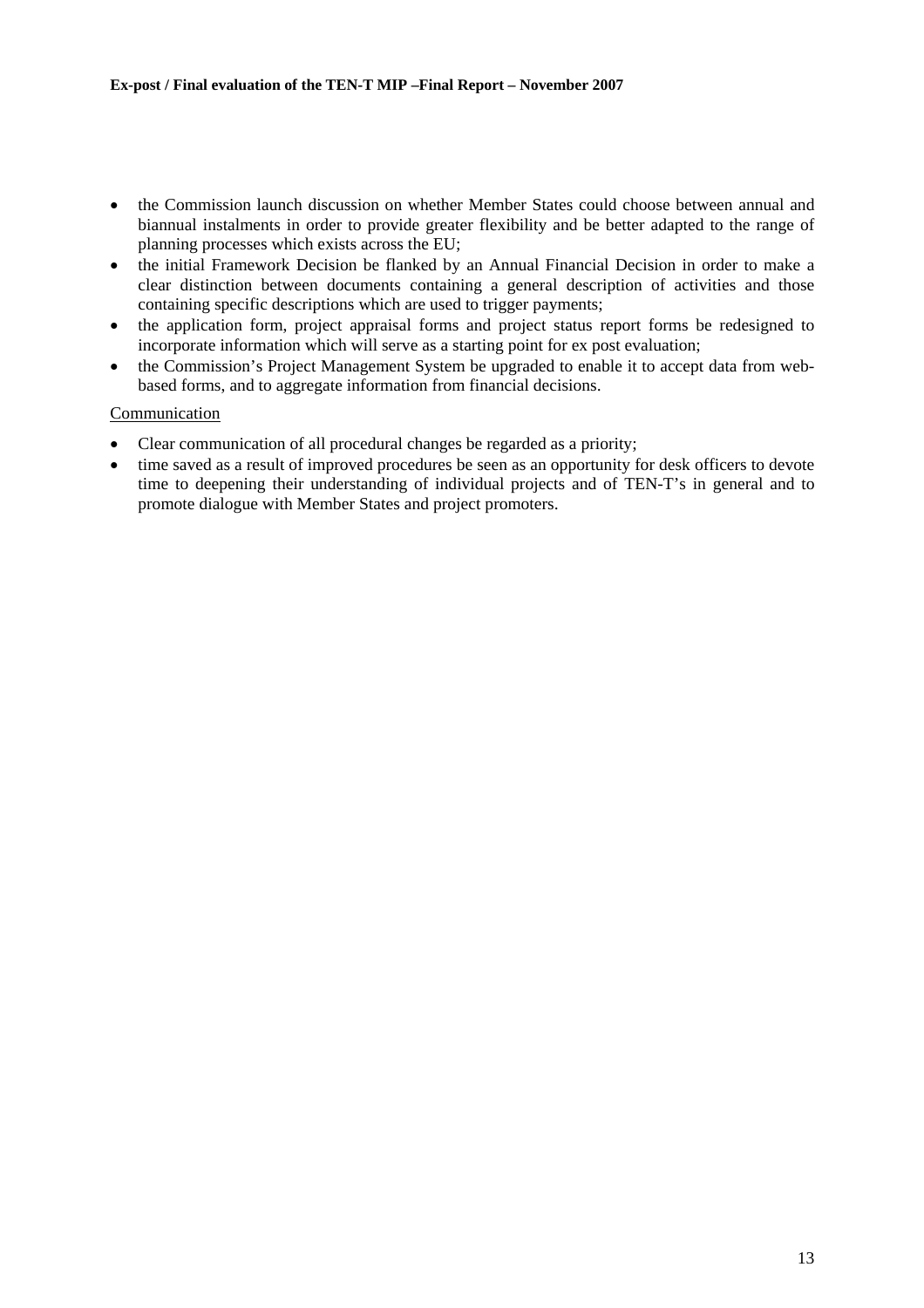# <span id="page-13-0"></span>2. **INTRODUCTION**

#### <span id="page-13-1"></span>**2.1. Introduction**

This evaluation is intended to assist the European Commission to assess the appropriateness and the effectiveness of the Multi-annual Indicative Programme (MIP) 2001-2006 in the context of the Trans-European Transport Networks (TEN-T).

The evaluation study ran from late December 2006 to October 2007. This is the Final Report accompanied by a PowerPoint presentation of the main results of the study and an overview of the recommendations. This report also includes an Executive Summary.

This Report contains:

- an assessment of the policy context in which the Commission has been working (section 3);
- a presentation of the methodology we have followed (section 4);
- the findings of our analysis, presented according to the three main themes of the evaluation (section  $5$ ); and
- conclusions and recommendations (section 6).

The contract also required us to construct a comprehensive searchable database for DG TREN to use as a repository of data concerning the TEN-T and the MIP. This database naturally remains usable for the Commission in the future.

#### <span id="page-13-2"></span>**2.2. Purpose and expected contribution of the evaluation**

The general objectives of the evaluation are summarised as follows:

- to assess the main descriptive elements of the Multi-annual Indicative Programme 2001-2006;
- to carry out an ex-post/final evaluation of the TEN-T MIP 2001-2006, establishing to what extent it has been able to stimulate the development of the TEN-T and to what extent it has contributed to the achievement of the TEN-T Guidelines' priorities, and in particular to promote the modal split to more environmental friendly transport modes, to improve interoperability, to give access to outlying areas, and to promote multi-modality;
- to appraise the chosen mechanisms of programme implementation and the impacts of each relevant modification of procedures and priorities;
- to identify the Community added value of the programme at national and EU level;
- to identify lessons to be learned from the selection, design and implementation of the projects, in order to improve the next TEN-T Multi-annual Programme 2007-2013;
- to perform a final evaluation of the contribution of the TEN-T MIP to the completion of the 14 Essen projects, mainly in terms of effectiveness, efficiency, Community added value, impact at network level, management and implementation systems.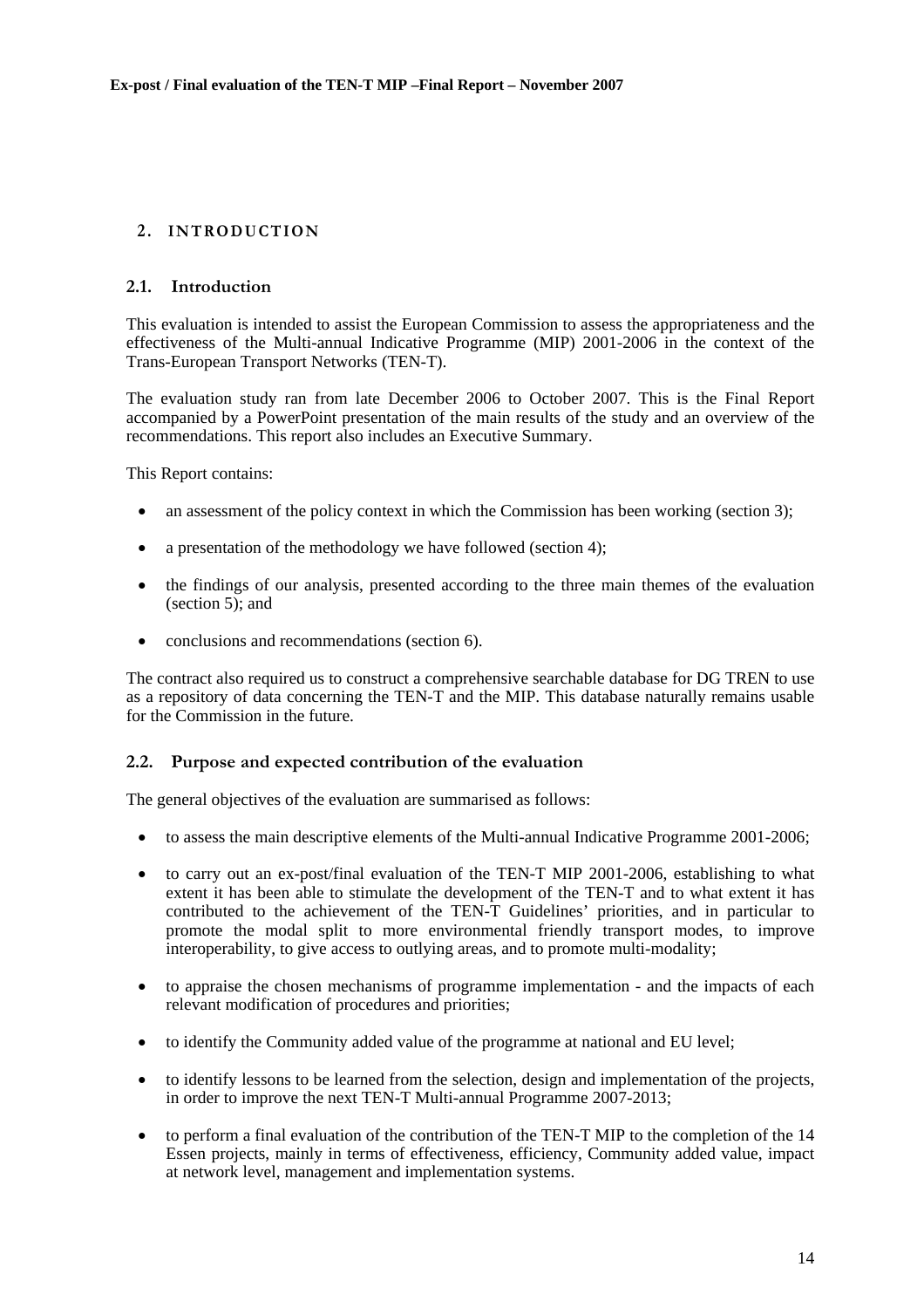It is important to note that we have not sought to evaluate the projects or the overall TEN-T initiative as such. That work is carried out under other frameworks, and we have focused on the specific issues mentioned above, concentrating chiefly on the MIP as an innovation in the overall TEN-T process. We have benefited, nevertheless, from available relevant information, both descriptive and evaluative.

The evaluation covers three themes:

- **Theme A Assessment at project level**: the evaluation focused on effectiveness, as well as on the relevance of the Community intervention. The emphasis was upon distilling from the project level output an overall understanding of the programme implementation and results;
- **Theme B Assessment of the management of the TEN-T MIP**: at the programme management level, the evaluation concentrates on whether the systems, structure and procedures in place contributed to the effective and efficient implementation of the Programme. It also investigates the impact of various procedural changes introduced during the period under review;
- **Theme C Evaluation at programme level**: finally, the relevance, utility, sustainability, effectiveness, efficiency and impact (development of the TEN-T and contribution to the objectives promoted by the Guidelines) of the programme have been evaluated.

#### <span id="page-14-0"></span>**2.3. Key features of the evaluation work**

While section 4 below describes our methodology and approach in more detail, it is worthwhile noting some key points at this initial stage of the report:

- by spending significant effort in consulting with national- and project-level stakeholders and the managers of the projects, we gained valuable insight into the programme and its operational issues and;
- we used these insights to overcome the relative shortage and/or lack of comparability of data that exists at European level;
- we encouraged stakeholders to volunteer experiences and ideas regarding the management of the programme – and took both a "national government" and "operational project" perspective, by visiting many projects throughout the EU as well as holding structured consultations with Transport Ministry officials;
- we mobilised transport economists and experts to complement our core evaluation team, thereby ensuring that "traditional" evaluation skills were enriched with sector expertise;
- we sought to unearth the key differentiating effect brought by the MIP to the overall TEN-T process. This remained a leitmotiv throughout the evaluation.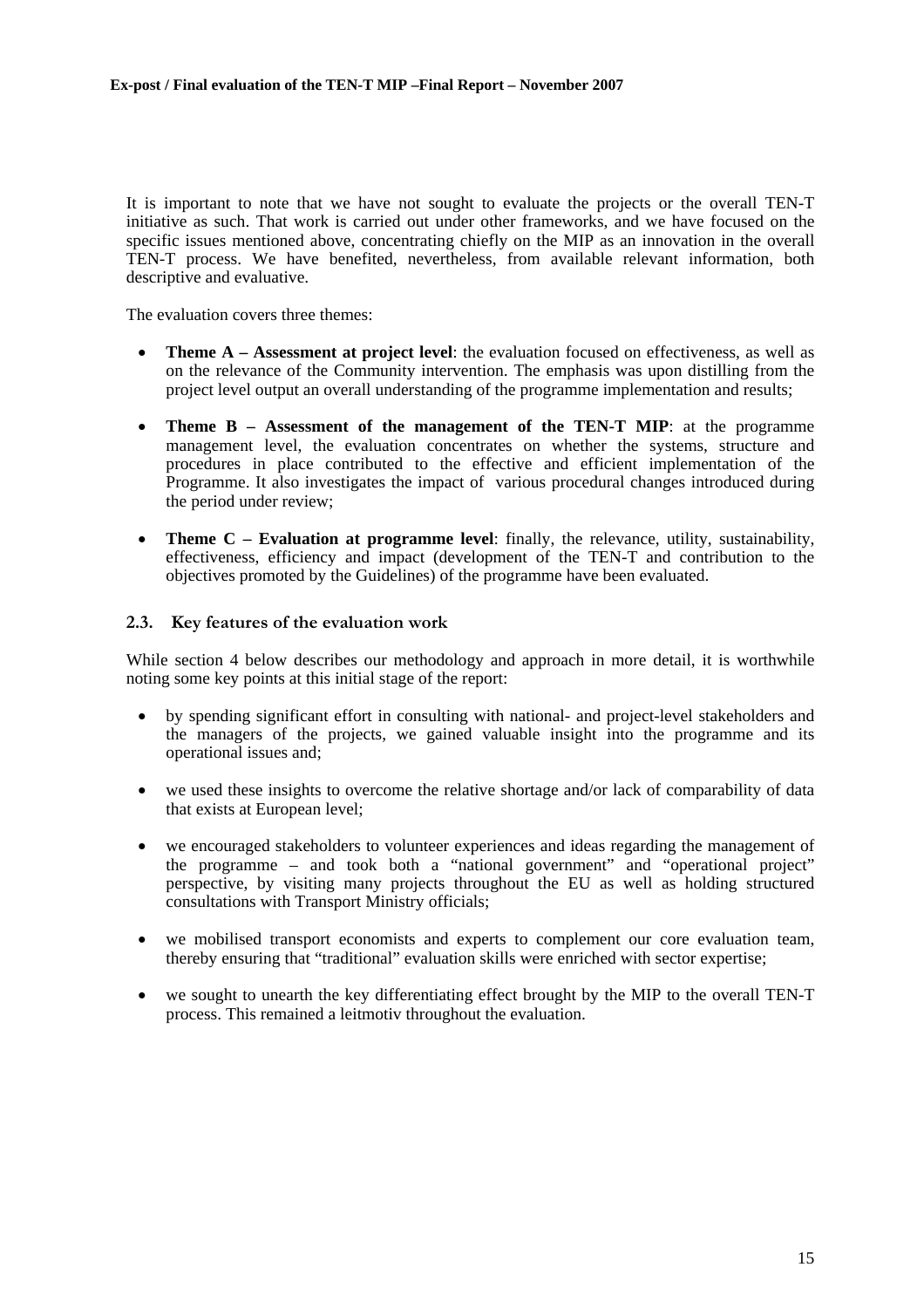# <span id="page-15-0"></span>**3 . THE TEN-T MIP - CONTEXT**

# <span id="page-15-1"></span>**3.1. The Trans-European Network Transport**

The *trans-European networks concept* has existed since the Maastricht Treaty was signed in 1992 and entered into force in 1993. Under the terms of Chapter XV of the Treaty (Articles 154, 155 and 156), the European Union must aim to promote the development of Trans-European Networks as a key element for the creation of the Internal Market and the reinforcement of Economic and Social Cohesion. This development includes the interconnection and interoperability of national networks as well as the access to such networks.

Fourteen priority projects were identified by the Essen European Council and included in the first Decision of the European Parliament and of the Council on *Community Guidelines for the*  development of the trans-European transport network<sup>2</sup> (TEN-T) in 1996. This Guidelines Decision defined the TEN-T. According to this Decision, the objectives and priorities of the TEN-T are to:

a) Objectives

- ensure the sustainable mobility of persons and goods within an area without internal frontiers under the best possible social and safety conditions, while helping to achieve the Community's objectives, particularly in regard to the environment and competition, and contribute to strengthening economic and social cohesion;
- offer users high-quality infrastructure on acceptable economic terms;
- include all modes of transport, taking account of their comparative advantages;
- allow the optimal use of existing capacities;
- be, insofar as possible, interoperable within modes of transport and encourage intermodality between the different modes of transport;
- be, insofar as possible, economically viable;
- cover the whole territory of the Member States of the Community so as to facilitate access in general, link island, landlocked and peripheral regions to the central regions and interlink without bottlenecks the major conurbations and regions of the Community;
- be capable of being connected to the networks of the European Free Trade Association (EFTA) States, the countries of Central and Eastern Europe and the Mediterranean countries, while at the same time promoting interoperability and access to these networks, insofar as this proves to be in the Community's interest.

<sup>&</sup>lt;sup>2</sup> "Decision 1692/96 on Community guidelines for the development of the trans-European transport network" as amended by Decision 1346/2001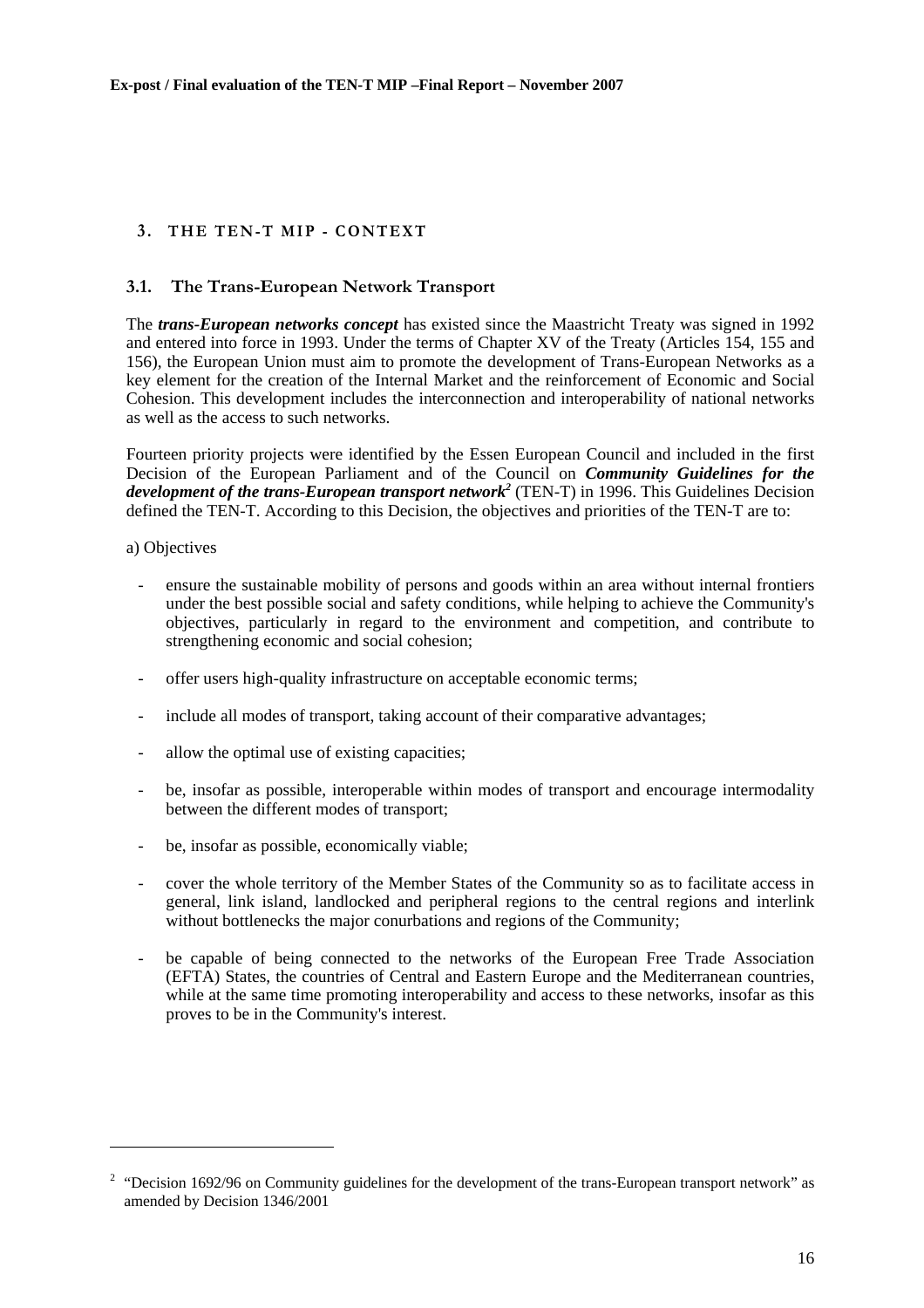## b) Priorities

- establishment and development of the connections, key links and interconnections needed to eliminate bottlenecks, fill in missing sections and complete major routes;
- establishment and development of infrastructure for access to the network, making it possible to link island, landlocked and peripheral regions with the central regions of the Community;
- the optimum combination and integration of the various modes of transport;
- integration of environmental concerns into the design and development of the network;
- gradual achievement of interoperability of network components;
- optimization of the capacity and efficiency of existing infrastructure;
- establishment of and improvement in interconnection points and intermodal platforms;
- improved safety and network reliability;
- the development and establishment of systems for the management and control of network traffic and user information with a view to optimizing use of the infrastructures;
- studies contributing to improved design and better implementation of the trans-European transport network.

In 2004, the list of the 14 projects was extended to take account of the accession of 10 and then 12 new Member States to the EU in the amending Decision<sup>3</sup> on Community guidelines for the development of the trans-European transport network. The TEN-T now comprises *30 priority projects* which are due to be completed by 2020. The TEN-T objectives and priorities were also supplemented in this Decision in order to enhance concerns on:

- sustainable mobility;
- safety and the environment;
- development of infrastructure which promotes the interconnection of national networks;
- linkage of peripheral regions with central regions.

Of the 30 priority projects, 18 are railway projects, two are inland waterways and one is related to the motorways of the sea concept. High priority was therefore given to the most environmentally friendly transport modes.

Currently, five projects have been fully carried out and are already operational: the Cork-Dublin-Belfast-Larne-Stranraer conventional rail link, Malpensa Airport (Milan), the fixed rail/road link between Denmark and Sweden (Øresund fixed link), and since June 2007 the high-speed 'Railway east' axis (Paris-Baudrecourt, Metz-Luxembourg, Saarbrücken-Mannheim) and the Betuweroute, a dedicated freight railway connecting the Port of Rotterdam to Germany. Other TEN-T projects which are not completed yet already have sections which became operational during the MIP, e.g.

<sup>3</sup> No 1692/96/EC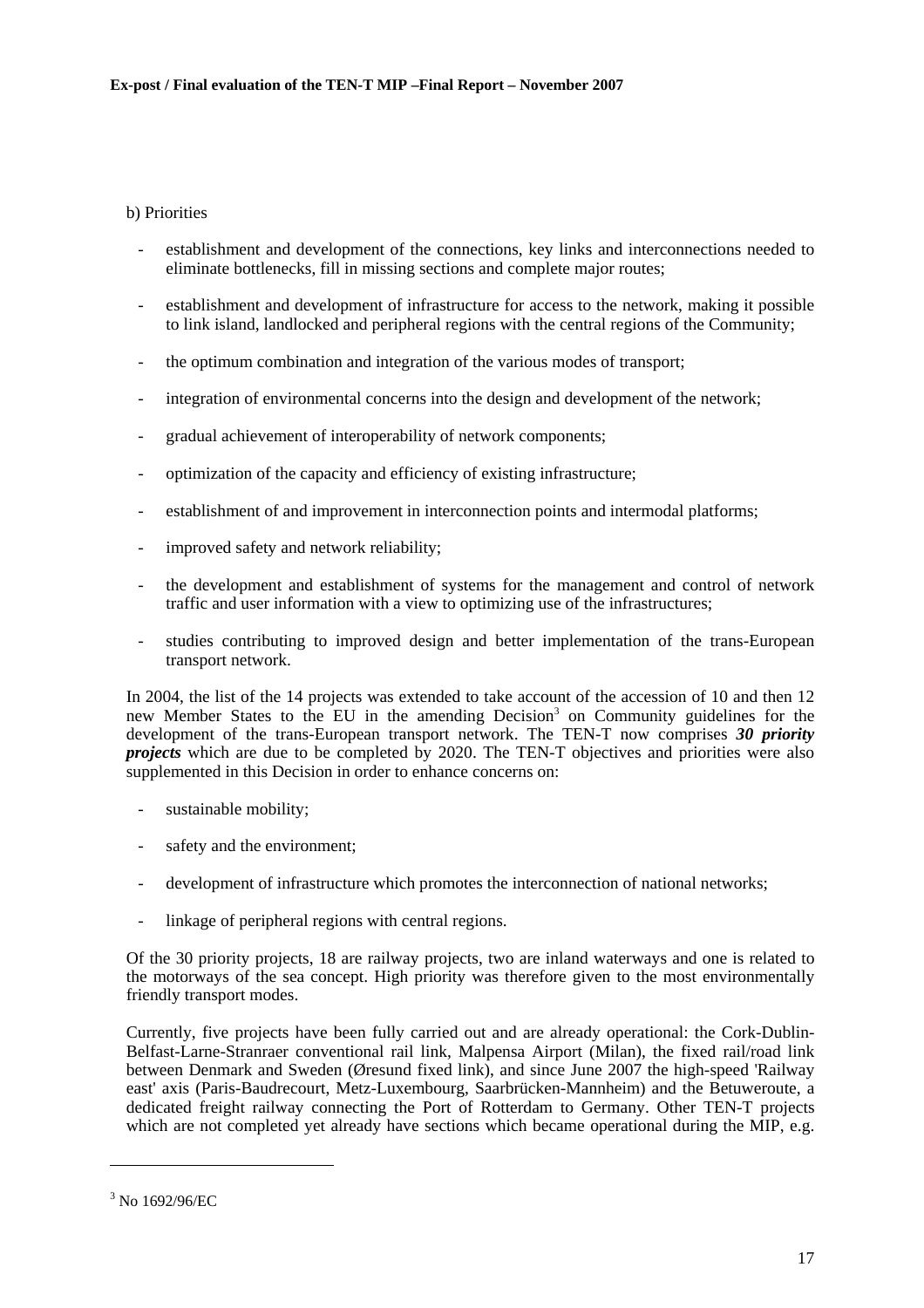improvements to the Brussels-Paris and Brussels-London high-speed rail links, the Kerava-Helsinki rail link, the M1 motorway scheme in Ireland, and the Rome-Naples high speed railway.

A number of EU funding sources are available to support TEN projects. Community financial support to the TENs is regulated through the *TEN Financial Regulation<sup>4</sup>*. According to the TEN Financial Regulation, the dedicated TEN-T budget can be used to finance preparatory studies (up to 50%) and to fund construction (up to 10% of the total cost, and since 2004 up to 20% for projects aiming at filling cross-border sections).

Before the establishment of the MIP (Multi-annual Indicative Programme), the projects supported were financed on an annual basis under the TEN-T budget line once the Financial Assistance Committee (FAC) composed of Member States representatives had given a positive opinion. The MIP proposed continuous project financing during the whole programming period for projects that complied with the MIP requirements. However, the annual financing remained for specific projects (i.e. the non-MIP projects) in parallel with the MIP but with a smaller budget than the MIP.

<sup>4</sup> Regulation 2236/95 laying down general rules for the granting of Community financial aid in the field of trans-European networks as amended by Regulation 1655/99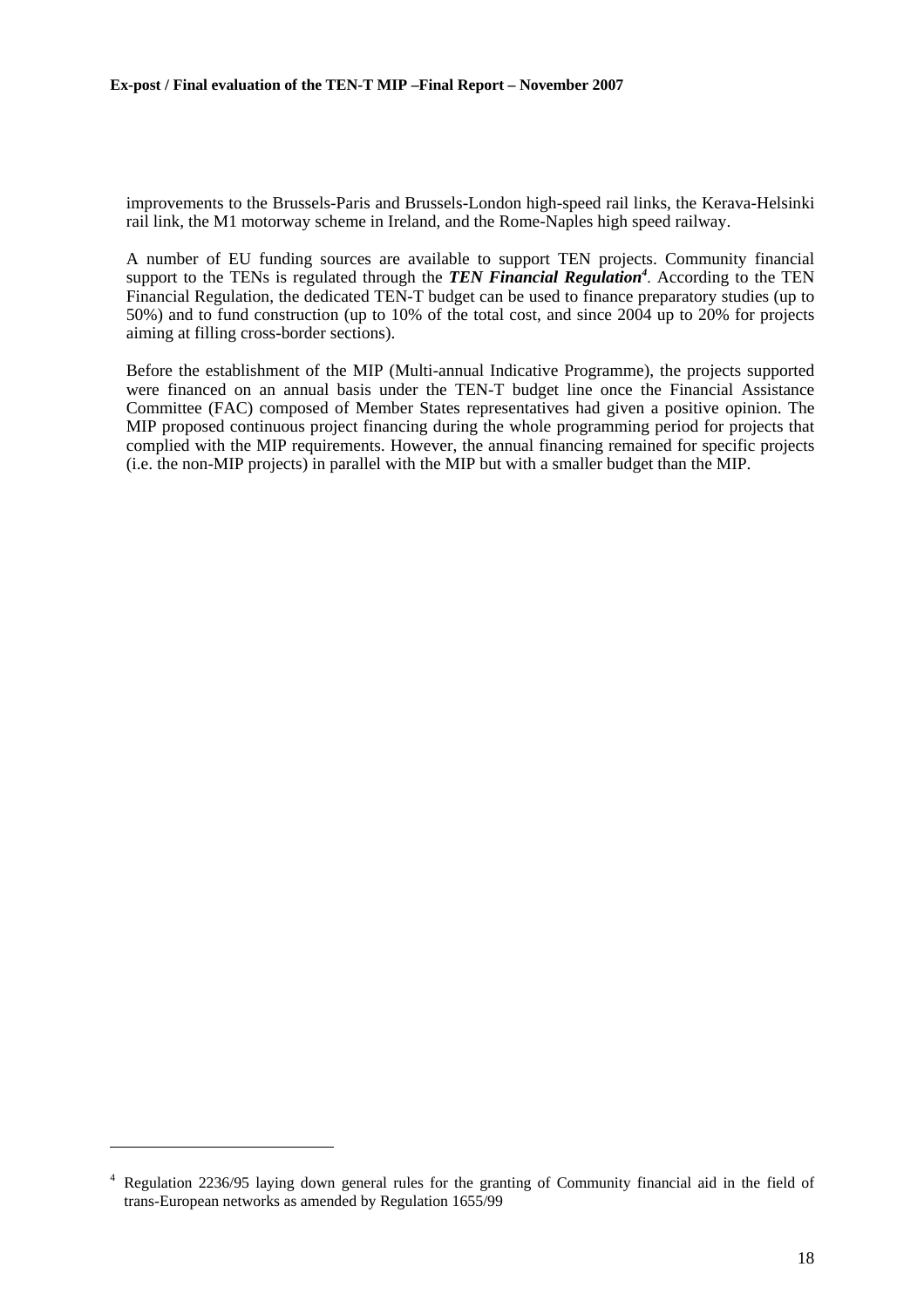

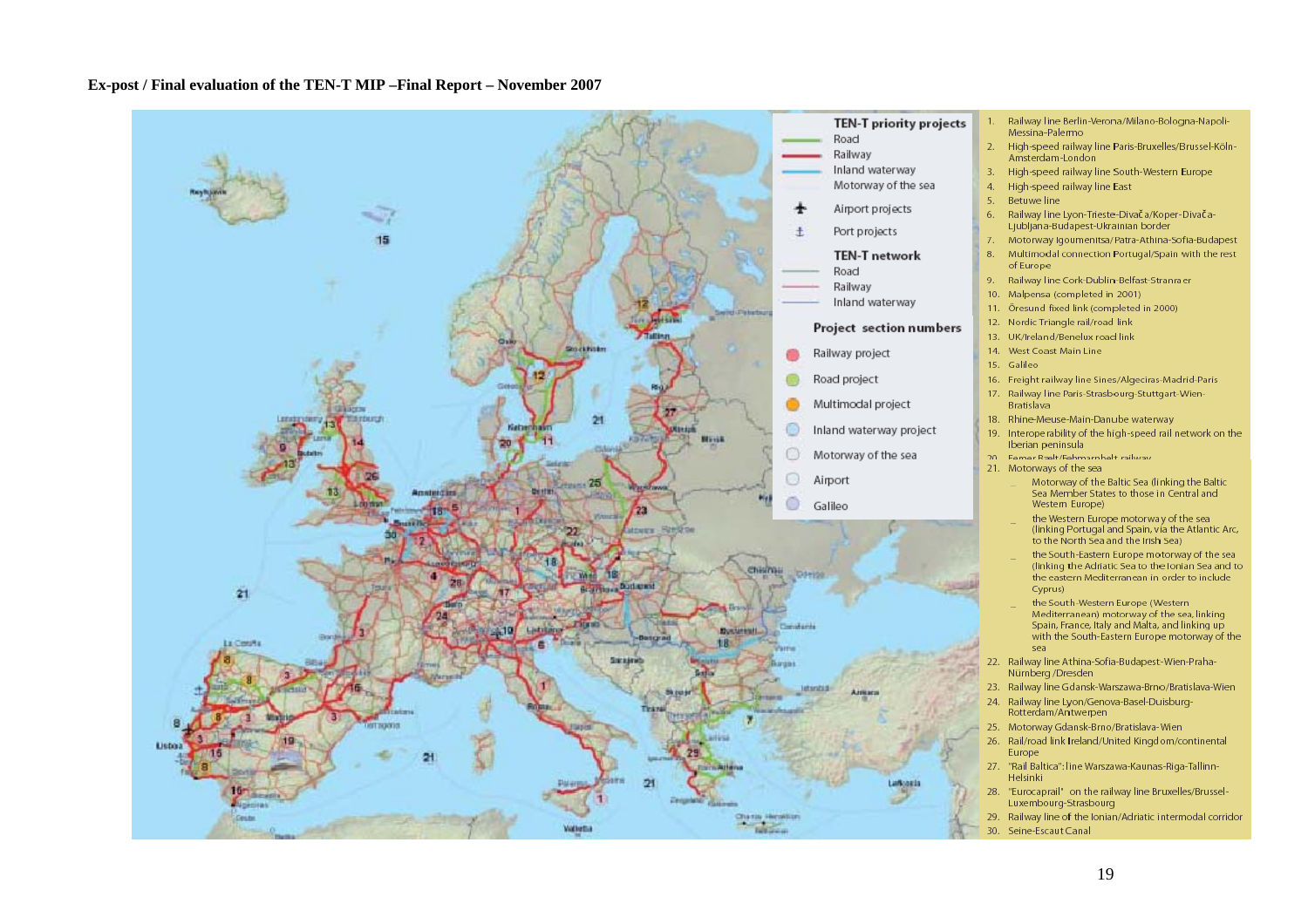# <span id="page-19-0"></span>**3.2. The Multi-Annual Indicative Programme**

Since 2001, a large part of the Community funding has been structured in a *Multi-annual Indicative Programme* (MIP) drawn up by the Commission. This programme covers the eleven on-going 'Essen' projects and the new priorities, namely the Galileo project, the removal of bottlenecks on the TEN-T rail network, cross-border projects and intelligent transport systems for road and air systems. The strong focus of the programme on sustainable mobility objectives is reflected in the fact that almost 64% of the total support goes to rail and that 95% of the funds involve rail, inland waterways and intelligent transport systems.

The MIP aimed to establish funding for the TEN-T network over the *2001-2006 period*. The MIP was established to streamline and improve the management of the TEN-T network by:

- securing smooth and timely financing of priority projects (the MIP split projects into annual parts subject to individual Decisions granting aid);
- responding to the need of public and private investors for better foreseeability and for a legal certainty that support will be awarded over several years (insofar as the implementation proceeds as planned);
- encouraging public-private partnership solutions;
- providing more flexibility, taking into account unforeseen technical, financial, legal or environmental project developments (the MIP foresees the opportunity for increasing or decreasing the yearly financial aid compared to what is foreseen in the 2001 Framework Decision).

The major simplification of the management introduced by the MIP is the fact that the Community support is no longer awarded on an annual basis and that the opinion of the Financial Assistance Committee is no longer needed each year.

Concretely, the Framework Decision awarded the support to each project along six years and provided a breakdown of costs by project and by project part. This support was conditioned to the respect of the implementation plan. The first year, an application form identified activities that would be supported during the eligible implementation period by an Individual Financial Decision determining the corresponding awarded amount of the aid. The following years in order to award support to the project, the Commission evaluate the progress of the previous decision according the information received in a Project Status Report (PSR) submitted by the Member States.

As result of the Mid-Term Revision launched in 2003, an important revision of the three legal instruments of the MIP took place<sup>5</sup> in 2004. In the guidelines major changes have been:

- Subsequent to the enlargement, introduction of 16 new Priority Projects;
- the possibility to designate European Coordinators to harmonize the achievement of EU corridors, including cross-border sections.
- a more focused definition of the cross-border sections:

<sup>5</sup> Respectively, Decision 884/2004 amending Decision 1692/96, Regulation 807/2004 amending Regulation 2236/95 and Decision C(2004)3243 amending Decision C(2001)2654.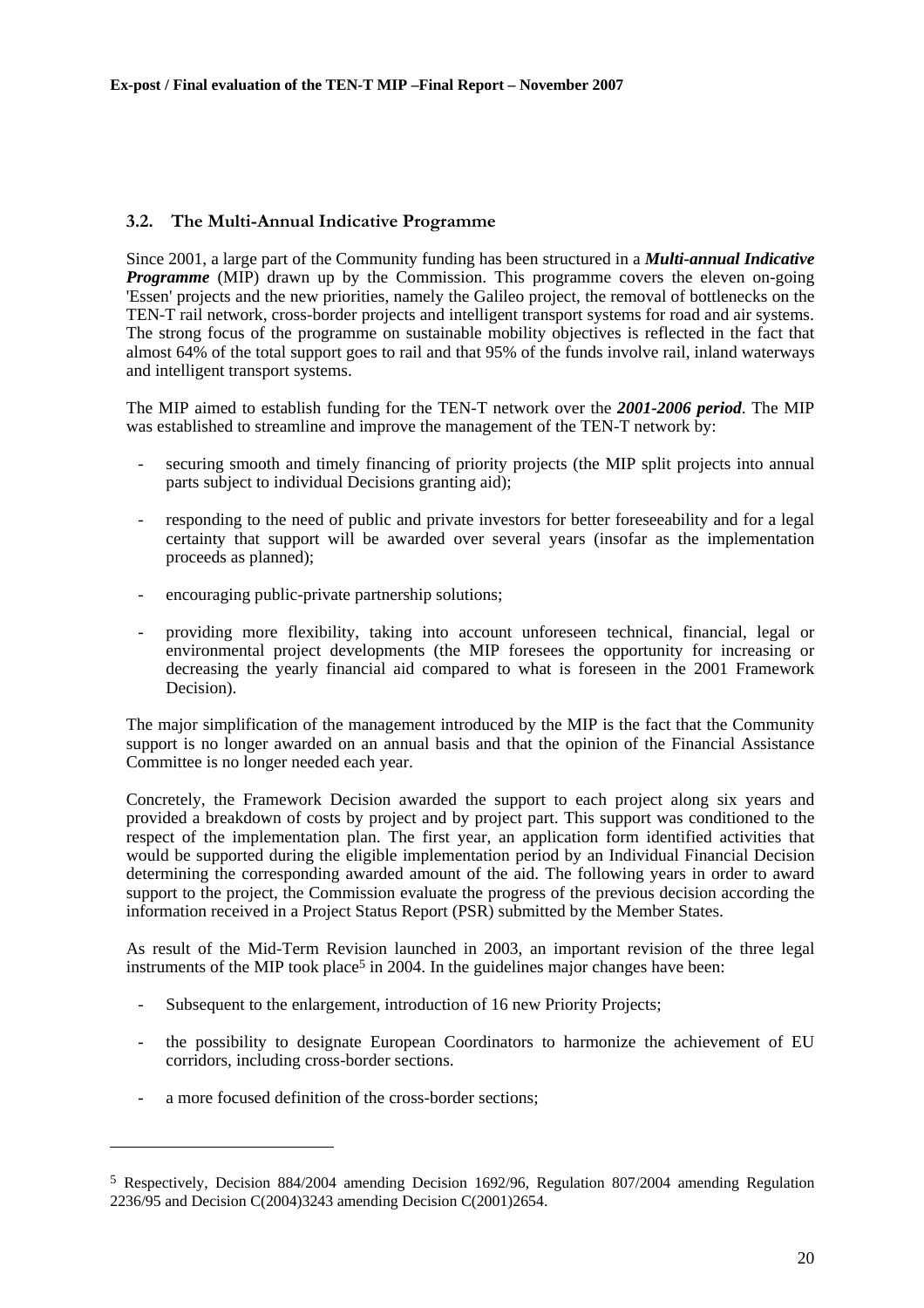- modification of the original priorities of the guidelines;

In the MIP revision major changes have been:

- Withdrawing of projects that encountered significant delay;
- the increase of the maximum support from 10% to 20% for the projects aiming at filling crossborder sections.

In 2005 and 2006 new revisions of the Commission Decision establishing the MIP allowed the Commission to reallocate the budget to the best running projects, and fixed some additional management rules.

#### <span id="page-20-0"></span>**3.3. The European Transport Policy for 2010: a Progress Status**

The 2001 White Paper put special emphasis on the need to create a better balance between road and other means of transport so as to reduce pollution and congestion and increase safety.

Nevertheless, for the time being, the largest **share of intra-EU transport** is still carried by road, which accounts for 70% of freight and around 84% of passenger transport. The share carried by rail is 10% for freight transport and 6% for passenger transport. Among the main structural trends is the fact that rail freight transport has halted its relative decline since 2001 and is on a growth path in a number of Member States (e.g. Germany, Sweden and Italy). Another salient trend has been the strong and sustained dynamism of air transport. Whereas inland waterways account for only 3% of freight transport overall, on certain corridors their share exceeds 40%. Spare capacity on corridors such as the Danube can be exploited by modernising and integrating river transport into efficient multimodal logistics chains.

Transport is a **major employer**, with more than 8 million jobs, mostly in the road sector. Despite growing transport demands, employment in some parts of the sector has declined. Clearly, the railway industry has witnessed a significant reduction in employment, even though demand for the service has remained reasonably stable.

**Safety** has improved considerably. Road fatalities have declined by more than 18% since 2001, although not in all Member States. However, with around 41 200 deaths and more than 1.7 million injured in 2005, road remains the least safe mode of transport and stands in sharp contrast to the relatively low level of fatalities in rail, sea and air transport accidents.

In conclusion, significant progress in the European transport sector has been recorded since 2001 in relation to the objectives of the European transport policy, but there is still more to be done.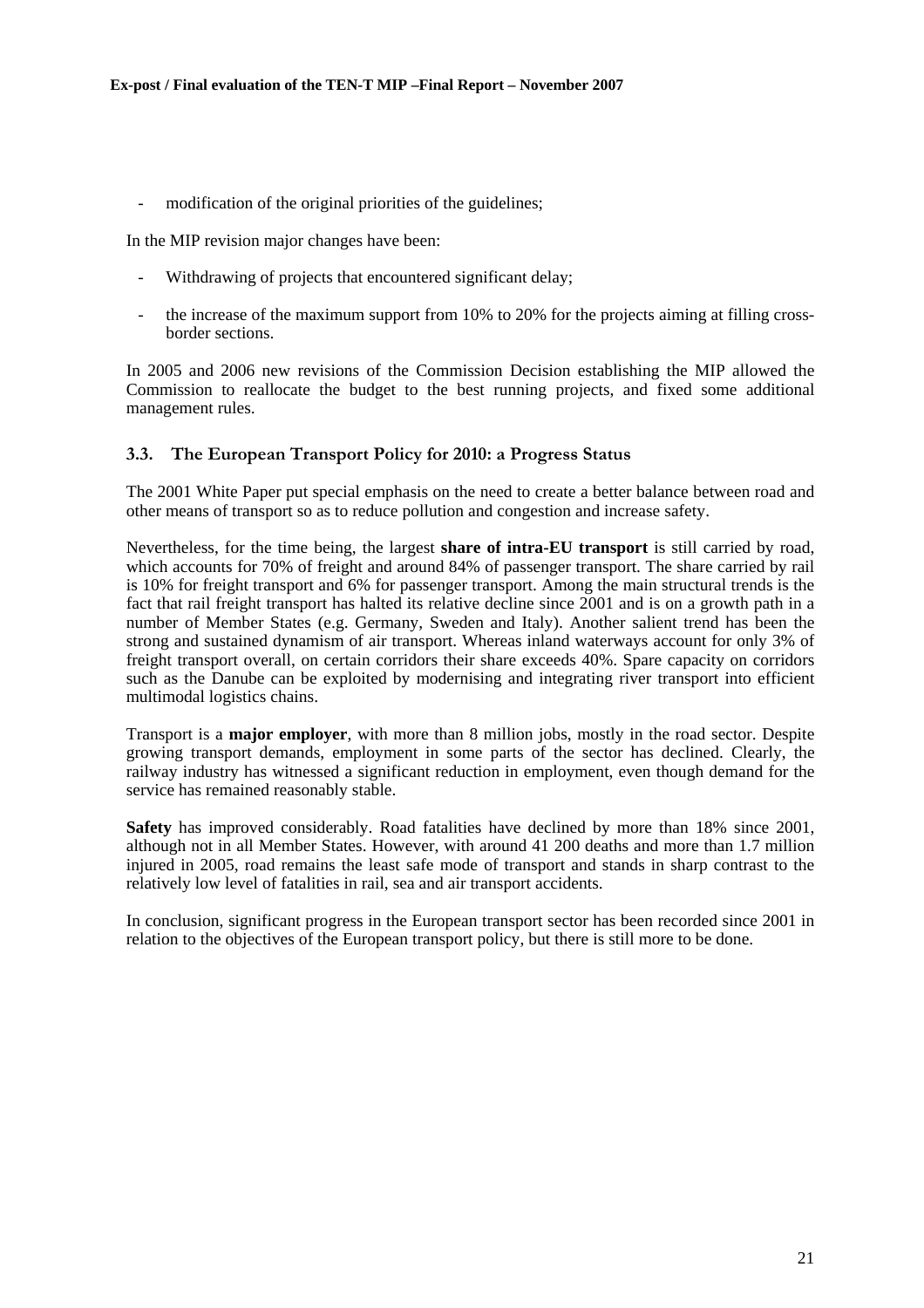## <span id="page-21-0"></span>**4 . METHODOLOGY**

The tender specifications provide a list of evaluation questions that took account of the three different levels of assessment: project level, programme management and programme results. These levels are identified as Themes A, B and C in this report. The questions have been further refined and translated into an analytical framework that allows us to further refine them into sub-questions, judgement criteria and indicators, and to identify properly the sources of such information.

In order to cover the evaluation themes, we designed our methodology in a way which took into account some key elements (scope, overall approach) and some particular issues that we had to face.

We describe below these issues, the methodological design and elements in relation to the limits of validity and hypotheses in terms of the evaluation methods.

#### <span id="page-21-1"></span>**4.1. Key elements relating to the evaluation process**

#### <span id="page-21-2"></span>4.1.1. SCOPE OF OUR INTERVENTION

The evaluation covers the TEN-T MIP 2001-2006. The objectives and broad lines of measures and priorities of the TEN-T are defined by the Community guidelines (Decision No 1692/96/EC). The MIP aims at securing smooth and timely financing for projects of common interest on a multiannual basis. It concerns eleven of the fourteen original Essen priority projects (PP), the Galileo programme, and four coherent Groups of Projects (GR). The principal funding options used by the Programme were the co-financing of studies and direct grants to investments.

Since the evaluation of Galileo (PP 15) and two of the GRs (GR 4 – Intelligent transport systems for road and GR 5 – Intelligent transport systems in the air sector) are carried out in separate projects, these activities are not included in this evaluation.

Hence, the scope of our evaluation directly covers:

- the Essen Priority Projects numbers 1 to 8, 12, 13 and 14;
- GR 1 Removal of bottlenecks on the railway network to improve freight and passenger traffic; and
- GR 3 Intra-Community cross-border projects and cross-border projects with third countries.

These projects accounted for 69% of the MIP financial support in the period 2001-2006.

Three Themes were covered by this evaluation:

- **Theme A Assessment at project level:** the evaluation focused on effectiveness, as well as on the relevance of the Community intervention. The emphasis was upon distilling from the project level output an overall understanding of the programme implementation and results; the assessment at project level covered the 11 still on-going Essen projects and a sample of 12 projects under GR1 and GR3;
- **Theme B Assessment of the management of the TEN-T MIP**: at the programme management level, the assessment focused on whether the systems, structure and procedures in place contributed to the effectiveness and to the efficient implementation of the Programme.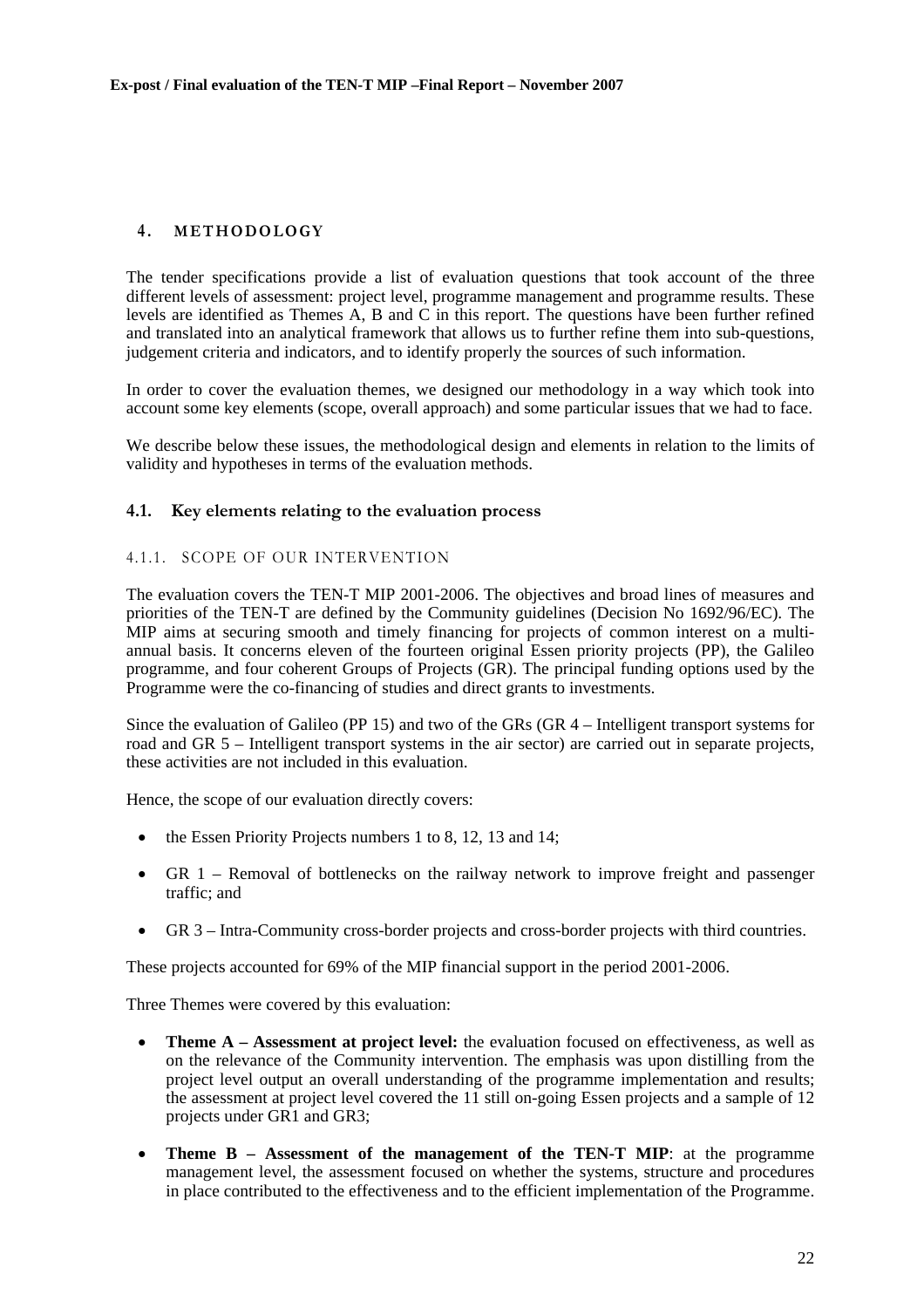Under this Theme, we also considered whether the various changes introduced during the period under review were beneficial to the programme;

• **Theme C – Evaluation at programme level:** finally, the relevance, utility, sustainability, effectiveness, efficiency and impact (contribution to the development of the TEN-T and to the objectives promoted by the Guidelines) of the programme were evaluated.

The overall scope of the evaluation relates to the MIP in the context of the TEN-T and not the TEN-T itself. Moreover, the analysed projects are the projects co-financed by the MIP, not the overall TEN-T projects that could have also been financed by other European financing sources as the EIB or the Structural Funds. This implies, for instance, that the effectiveness of the MIP has been evaluated by considering the achievement of the MIP objectives and that its impact has been assessed through its contribution to the objectives and priorities of the TEN-T as defined in the guidelines. The evaluation did not in any way evaluate the performance or impact of the whole TEN-T programme or the Common Transport Policy. The emphasis of the evaluation is on the effectiveness and appropriateness of the MIP as a tool in the context of the TEN-T.

#### <span id="page-22-0"></span>4.1.2. OVERALL EVALUATION APPROACH AND DATA SOURCES

Our evaluation study focused on both qualitative and quantitative aspects. Quantitative in this respect means that we looked for existing quantitative information to feed our analytical evaluation framework. The sources of the quantitative information were the European Commission itself, existing studies and databases at EU level, and studies available at Member State level. As agreed with the Commission, our evaluation team did not carry out any new quantitative measurement of any quantitative indicator, nor did it make use of or develop any quantitative econometric model.

Our approach was mainly based on:

- a large and well structured consultation of the main parties involved in the MIP, i.e. National Authorities, Project Managers (beneficiaries), national and EU stakeholders affected by transport issues, desk officers and officials responsible for the MIP. Terms of reference stated: "It is also intended to appeal to a broader stakeholders' interest on the impact of TEN-T and implications for the future development of similar initiatives at Member States or EU levels." Consequently, our approach has taken this important aspect of the evaluation into account, i.e. the involvement of the various stakeholders, collection of their opinions and views, and analysis of these in our analytical framework; in this context, the qualitative information collected through interviews has been crucial;
- existing data available at the European Commission: the evaluation team developed a database containing key information to support the evaluation process;
- existing data available at Member States level and/or at project level;
- key policy documents and studies available<sup>6</sup> and analysed during the desk research process.

 $6<sup>6</sup>$  A bibliography is to be found in Annex 4.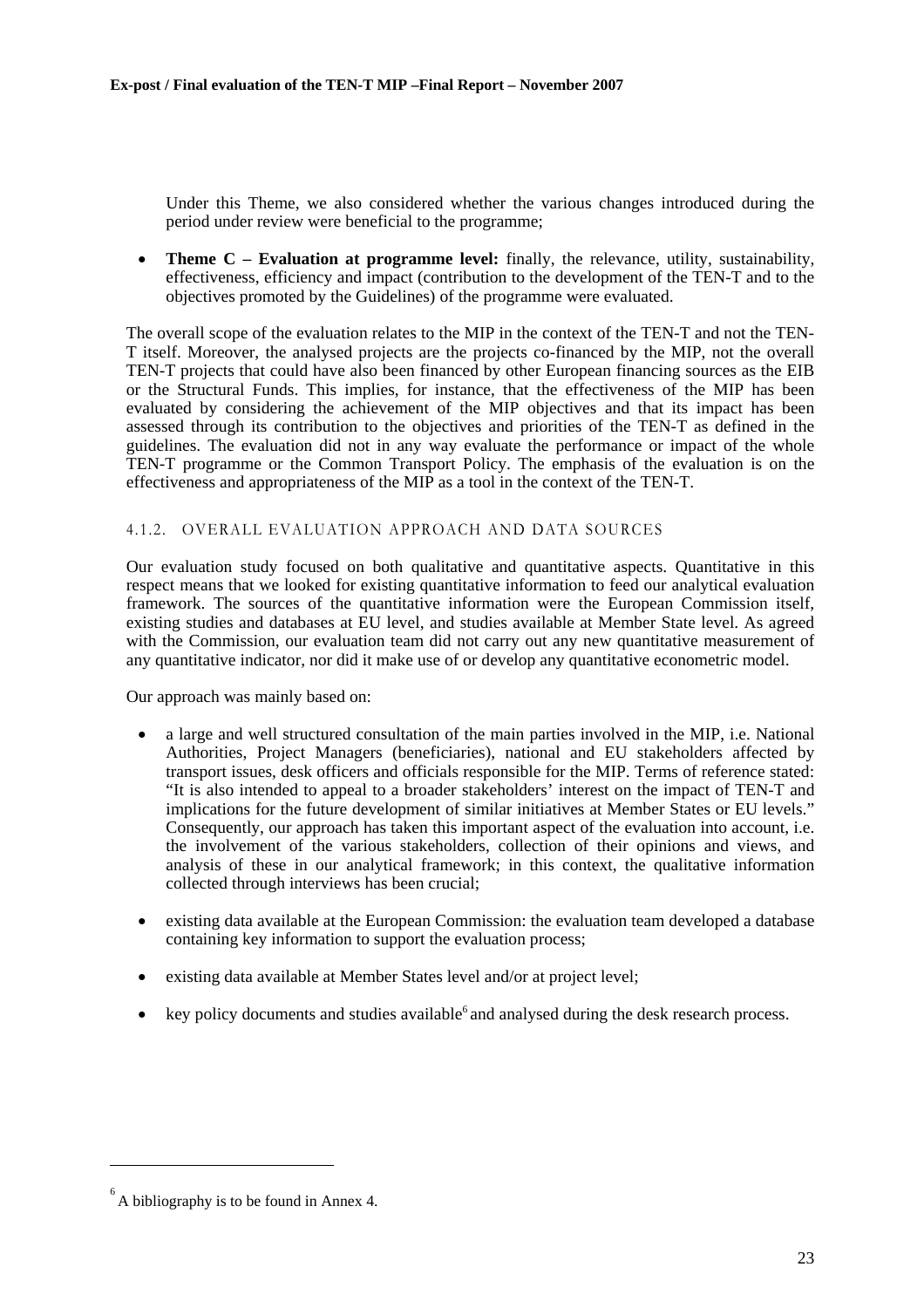### <span id="page-23-0"></span>**4.2. Key issues to be considered**

l

#### <span id="page-23-1"></span>4.2.1. EVALUATION AT PROGRAMME LEVEL

To evaluate such a programme, it is a fact that the aggregation of project level results does not equal the overall output of the programme. The programme has its own dynamics and this has also been reflected in the analysis of the sample mentioned above.

Therefore during our evaluation project we not only paid attention to effects and results at project level (under Theme A) but also devoted attention to the effectiveness and impact at programme level (Theme C). This last element was analysed and evaluated using information collected at different levels: the database of projects, the quantitative indicators potentially available at EU level (contextual indicators), information stemming from the Theme A analysis, qualitative information relative to the programme from the fieldwork.

#### <span id="page-23-2"></span>4.2.2. AVAILABILITY AND COMPARABILITY OF QUANTITATIVE DATA

Regarding the availability and comparability of quantitative data, two important elements should be noted:

- From experience, we know that very often the lack of systematic quantitative data collection at project level severely hampers the aggregation or comparison between projects. It is a fact that cost-benefit analysis, environmental impact analysis or other studies that could have been done at project level have been conducted using different approaches and/or methodologies. Comparison of the results of the studies at this level has then to be conducted with caution. This applies equally to the contribution of the projects to the objectives and priorities of the TEN-T: even with adequate quantitative data collection, the relationship between the MIP interventions and the objectives and priorities of the TEN-T, such as socio-economic development for instance, might be difficult to identify and assess, given that there are many other factors having an influence7. The qualitative information that will be collected during the interviews will make it possible to build a broader understanding of the situation and to deliver interesting findings at programme level;
- During the evaluation process, our team remained open to and paid attention to any newly identified potential quantitative indicators that could enrich our evaluation framework, especially at the level of the contribution of the MIP to the objectives and priorities of TEN-T.

#### <span id="page-23-3"></span>4.2.3. DEFINITION OF OBJECTIVES AND ASSESSMENT OF EFFECTIVENESS AND IMPACT

In an ideal world, the evaluation of effectiveness and impact would be inter alia supported by the specification of the objectives in terms of targets or milestones. This would help the definition and

 $7$  At TEN-T level, the EIB ex post evaluation on cross border projects has attempted a mapping approach to rate projects according to four dimensions: employment, accessibility, efficiency and output and social inclusion. Nevertheless, this methodology could not apply to assess the contribution of project supported by the MIP to the development of the overall TEN-T due to the restricted size of supported projects.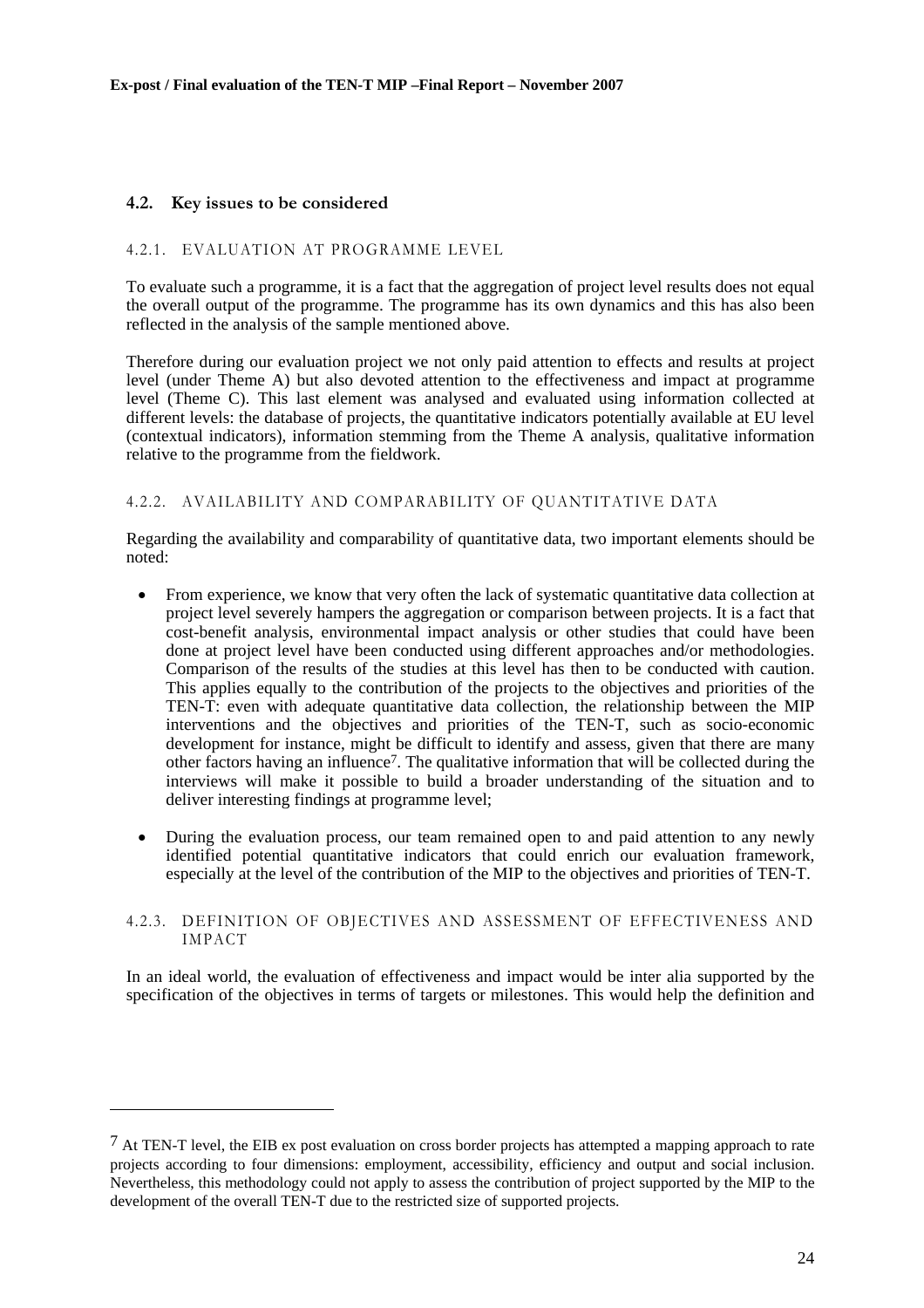selection of indicators<sup>8</sup>. In many cases, this does not happen. Objectives are very often stated in very broad terms and do not translate into quantitative results to be reached after a certain period of time.

Regarding the TEN-T MIP, apart from the budget use or the realisation indicators, there is no indication of quantitative milestones relative to the contribution to the TEN-T objectives to be reached at the end of the period 2001-2006. This does not per se create a problem when evaluating the effectiveness or the impact, but this increases the importance of collecting qualitative information on the expected results and the achieved results. Expert assessments given by the range of stakeholders that have been interviewed have been used to form a judgement and conclusions on the contribution of the MIP to the objectives and priorities of the TEN-T.

#### <span id="page-24-0"></span>**4.3. Evaluation design**

We designed the evaluation process taking into consideration the elements and issues identified above. We therefore relied during the evaluation process on the following main sources of information:

- the database that has been built on the basis of the files handled by the European Commission;
- the more detailed file analysis of the files relative to the projects that have been selected in our sample;
- quantitative information available at European Commission level to feed contextual indicators;
- stakeholder-provided evidence and/or expert/intermediary opinion in order to establish or support the facts of what actually occurred. This approach has a proven track record. The collection of information happened via interviews (mainly face-to-face);
- complementary information (studies, quantitative and qualitative reporting etc.) made available to us by the project promoters during our fieldwork.

During our evaluation work we used on the one hand the quantitative data available from the file analysis and from any quantitative source identified during the interviews (but this information was not precise or comprehensive enough) and on the other hand all the qualitative information that we collected during our interviews with many stakeholders and key players.

#### <span id="page-24-1"></span>4.3.1. TOOLS AND TECHNIQUES USED DURING THE EVALUATION PROCESS

The main tools and techniques that we used are further detailed below. The combination of tools allowed us to draw conclusions based on facts and perceptions from the interviewees.

#### 4.3.1.1. DESK RESEARCH AND FILE ANALYSIS

We conducted desk research and consulted more than 80 documents and socio-economic analyses<sup>9</sup> relating to the projects, TEN-T Handbook and all the relevant EU legal documents, including

<sup>8</sup> See: The Evaluation of Socio-Economic Development - The Guide, December 2003, page 127: "*The indicator definition is closely linked to a policy goal, objectives and/or target. (Indeed, indicators are most helpful when objectives have been specified in terms of targets or milestones that apply the definition of the indicator*.)"

 $^{9}$  A bibliography is to be found in Annex 4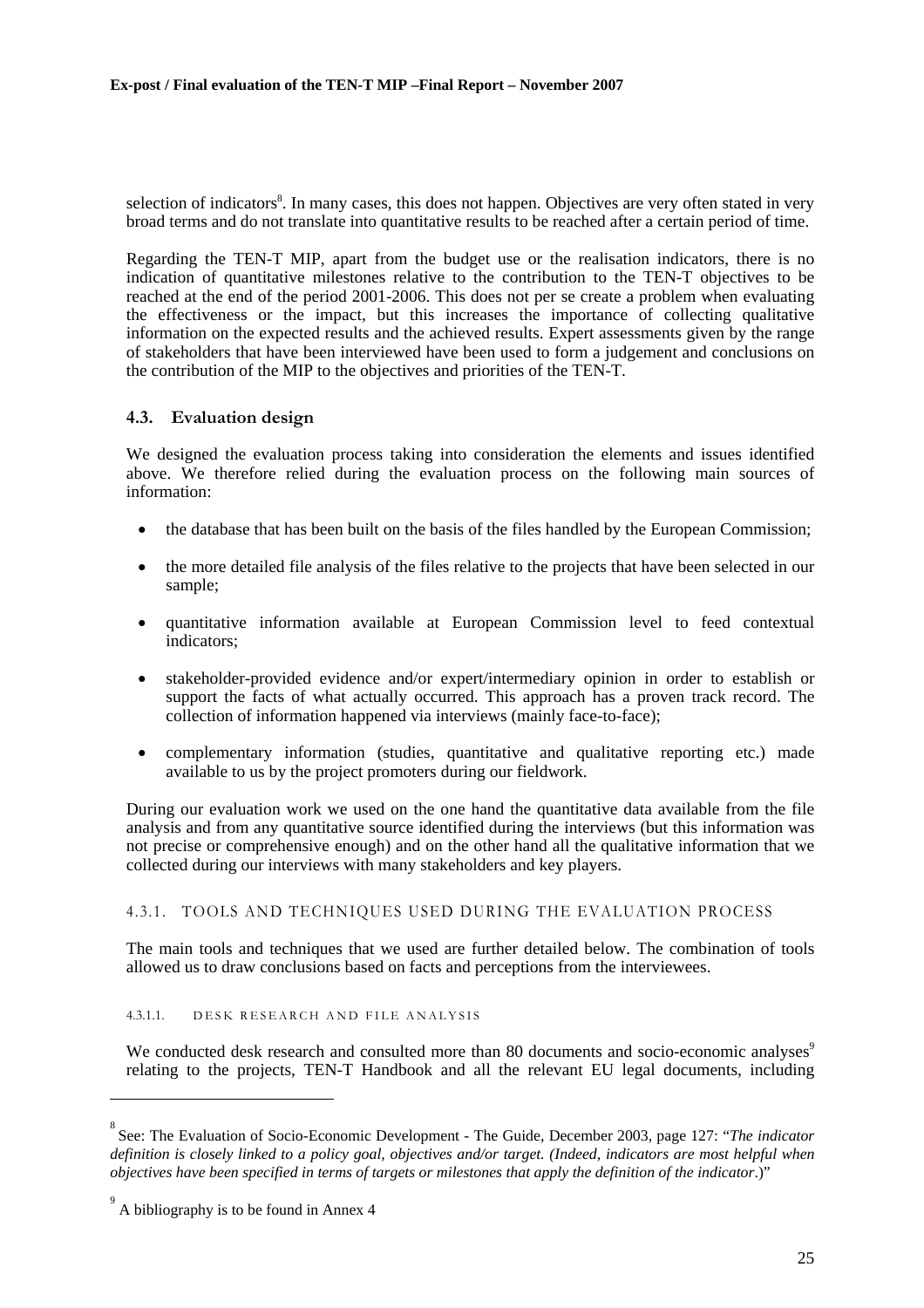Council Regulations, TEN-T Guidelines, MIP Annual Financial Decisions and Framework Decisions.

This desk research contributed to the contextual analysis of the evaluation, to the overall understanding of the MIP and the TEN-T, to the drawing up of our fieldwork interview guides, and to the analysis of the evaluation questions.

We also conducted file analysis at two levels:

- file analysis that helped us to design the structure of our database and to fill in the information that was not yet available in electronic format;
- file analysis devoted to the projects that were selected in our sample in order to allow the interviewers to have sufficient knowledge of the projects.

We also conducted an analysis of the documents that have been made available to us by the Project Promoters. This analysis was carried out by using a grid containing the following items: the indicators available, their evolution over time, the main findings, and their link with the evaluation questions. A full list of the documents consulted is available in Annex 4

### 4.3.1.2. INTERVIEWS

We met a large number of interviewees during our fieldwork. We conducted interviews at different stages during the evaluation process:

- Interviews with key Commission officials at an early stage in order to build a view on the overall context surrounding the MIP;
- More detailed interviews with Commission desk officers to collect views and facts about the projects in the different Member States, MIP management procedures and implementation processes;
- Interviews with project promoters in the 15 Member States, that took place between May and September 2007.

<span id="page-25-0"></span>The breakdown below details the interviewees by category:

| <b>Category</b>         | <b>Number of interviewees</b> |
|-------------------------|-------------------------------|
| Commission officials    |                               |
| Of which: desk officers |                               |
| National authorities    |                               |
| Project promoters       |                               |
| <b>Total</b>            |                               |

#### *Table 1 : Interviews – distribution by category of interviewees*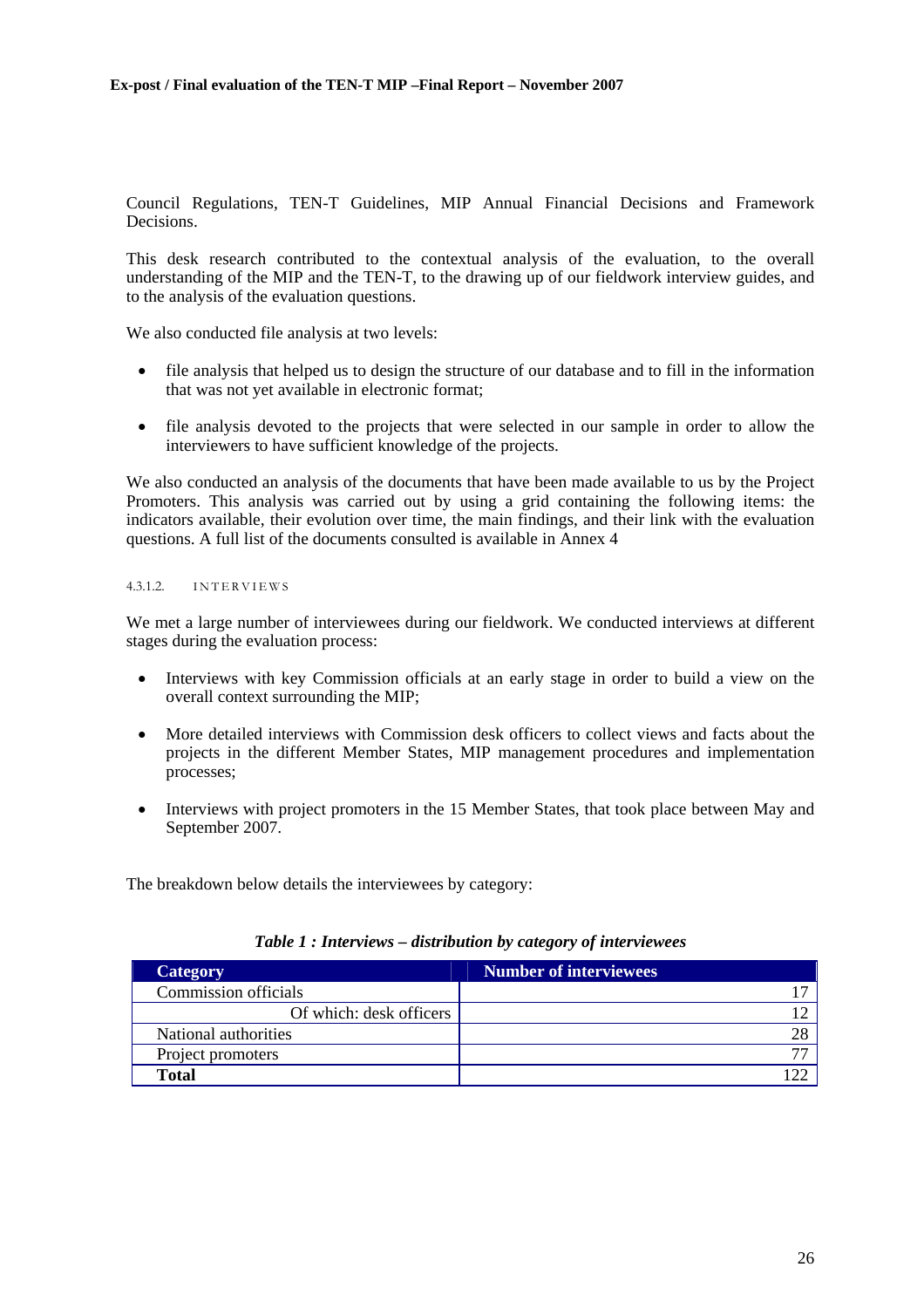#### <span id="page-26-0"></span>**4.4. Elements in relation to the limits of validity and hypotheses in relation to the evaluation methods**

We identified above important issues which need to be taken into account when evaluating programmes. We also identified some problems that we encountered during the evaluation process.

#### <span id="page-26-1"></span>4.4.1. LACK OF QUANTITATIVE INFORMATION

We attempted during our fieldwork to find relevant information relative to the effectiveness and impact issue. But as the information was not always available and/or comparable, it was impossible at this stage to obtain data of sufficient value to enable overall quantitative measurement relative to the contribution to the TEN-T objectives (at least from a quantitative point of view).

We intended to use the MIP project appraisals to define the expected contribution to the TEN-T objectives and priorities. However, this was not possible as it was not certain that the assessment grids had always been filled in the same way by the different Commission desk officers<sup>10</sup>. This was, in our opinion, mainly due to the fact that the objectives were very broadly defined and the definition was not clear and unequivocal (e.g. removing a bottleneck). Moreover, a project could contribute to more than one objective directly or indirectly. The assessment grids were not designed to provide comprehensive information and to reflect the potential cause/effect relationships between different objectives (e.g. creating a new infrastructure is only one of the possible solutions for removing a bottleneck). These assessment grids could not play the role of ex ante evaluations or substitute an effective monitoring system that could have been defined to collect information and indicators on the projects.

It should also be noted that a lot of projects supported under the MIP were either studies or investment works that were still on-going. The quantitative information relative to the contribution of such projects was then by definition unavailable at the moment of our study. Studies cannot themselves contribute to the TEN-T objectives (but they can support projects that, when realized, could contribute to them). Works not yet finished could hardly have measurable effects or contribute to the TEN-T objectives.

#### <span id="page-26-2"></span>4.4.2. INTERVIEWEES

l

Despite the Commission's support for our efforts in seeking interviews, we encountered difficulties in some countries in persuading potential interviewees to meet us in the timeframe originally scheduled for the interviews. That caused some delays in our analysis process.

Moreover, the interviewees we were able to meet did not always have a good knowledge of the MIP procedures and its management. This was mainly because the management of the MIP is split between several levels within the different institutions and organisations at Member State level: Ministry of transport, infrastructure management, etc.

Nevertheless, the total of interviews with a very wide range of relevant parties, coupled with the file analysis we performed in Brussels, provided sufficient inputs to allow us to answer most of the evaluation questions with confidence.

<sup>&</sup>lt;sup>10</sup> Indeed, in 2004, the European Commission stopped using this kind of assessment grid.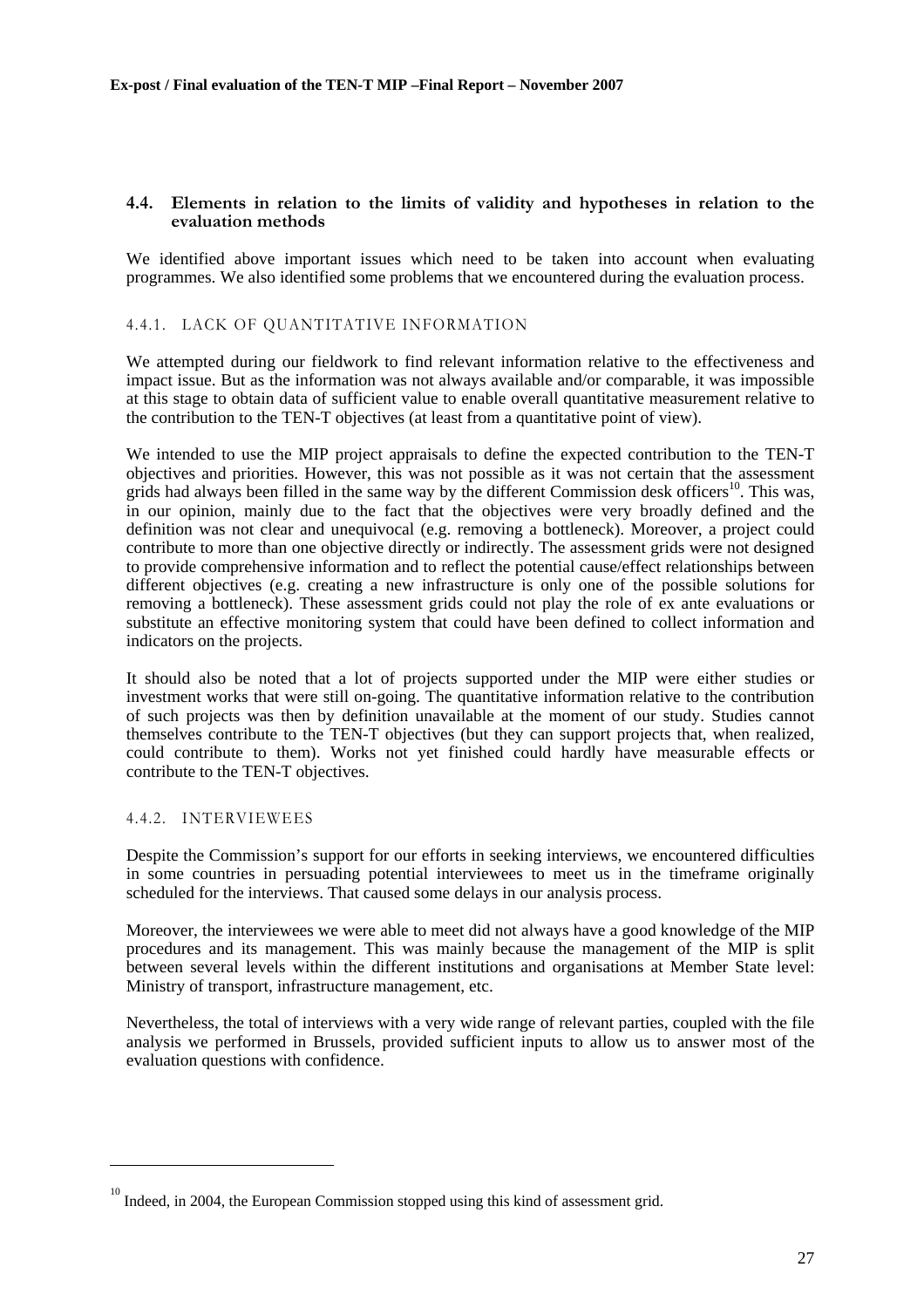#### <span id="page-27-0"></span>4.4.3. EVALUATION OF THEME A – AT PROJECT LEVEL

Theme A is not about evaluating the projects selected in our sample. We were not entitled or requested to carry out any individual project evaluation. This is not a limitation as such, but we feel it is important to stress for the understanding of the non-specialist reader that the terms of reference, "the emphasis here is upon distilling, from the project level output, overall understandings of the programme implementation and results". Hence most of the information collected and the analysis conducted under Theme A can be found back in Theme C in our report<sup>11</sup>. The individual characteristics of each project are presented for information purposes in the single-page description presented in Annex 5.

We also draw attention in this context to the fact that we did not analyse the projects at Annual Financial Decision level but at the project level involving several project parts.

<sup>11</sup> Despite the fact that the evaluation did not cover all the projects, the sample did represent more than 50% of the financial support during the period under review, so that it can be considered that the information collected at this level, appropriately summarised, is a good proxy for use under Theme C.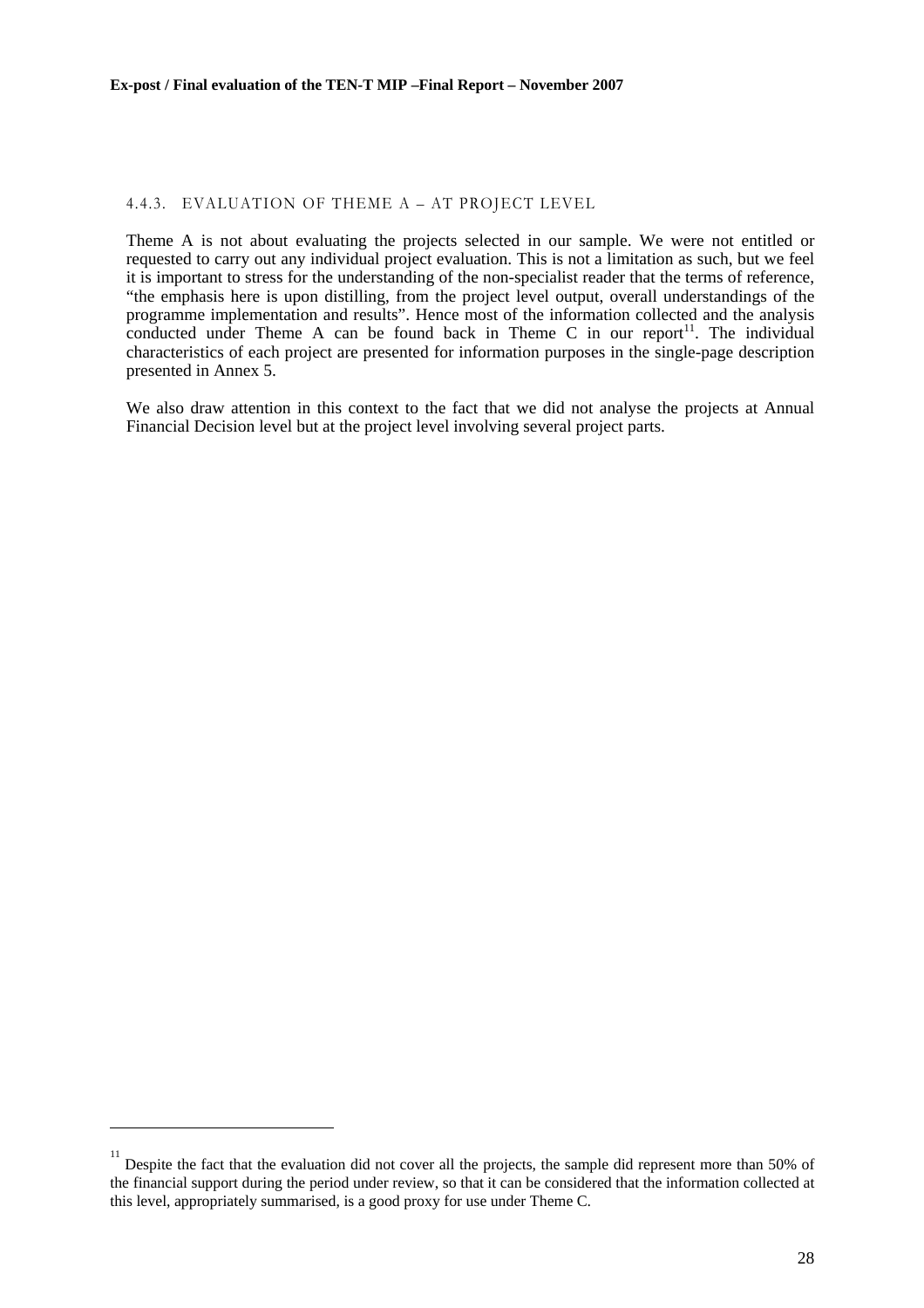# <span id="page-28-0"></span>**5 . ANSWERS TO EVALUATION QUESTIONS**

#### <span id="page-28-1"></span>**5.1. Theme A: Assessment at project level**

The aim of the analysis of Theme A was to gather sufficient information at this level to allow us to aggregate project level results in order to evaluate the overall output of the MIP based on a representative sample. We have therefore not performed specific in-depth evaluation of the projects, but have used in-depth interviews with national governments and project promoters to complement the understanding of the projects obtained from desk research. The main findings from the interviews are presented by projects volumed from desk research. The  $\frac{12}{12}$  interviews are presented by project in the project sheets provided in Annex.

These sheets can be used as a source of information on the extent to which the projects achieved the objectives set for them, the current status of the project and the role the MIP funding played in the financing of the project. These give a top-level indication of the impact, effectiveness in terms of sustainability, relevance of the funding in terms of need of the individual projects, and actual as opposed to planned cost, and have fed into our judgement of the overall effectiveness and relevance of the MIP programme as described in this Theme and Theme C.

The project sheets provide information on:

- type (study or investments);
- the Member State/s responsible;
- the type of work (new infrastructure/upgrading of existing infrastructure);
- the total eligible cost;

l

- the maturity of the projects in 2000 and 2006;
- the national interest for the project (willingness of the public authorities to carry out the project).

Most of these characteristics are explicit (Member State/s responsible, distinction between study and investment). However, the maturity of the project and national interest were assessed by the evaluator on basis of the desk analysis, and the interviews with the project promoters and Member States.

The maturity of the projects was assessed based on a categorisation of 10 project phases described in the table below<sup>13</sup>:

 $12$  These project sheets are included in the database.

<sup>&</sup>lt;sup>13</sup> These phases have been identified by our experts and a review of existing literature regarding the project cycle of major infrastructure projects such as: Youker, R., Managing the project cycle for time, cost and quality: lessons from World Bank experience, Keynote paper, INTERNET 88, Glasgow, 1988, Vol 7 No 1 [February 1989 p54; http://www.route.equipement.gouv.fr; http://www.construction-int.com.](http://www.route.equipement.gouv.fr/)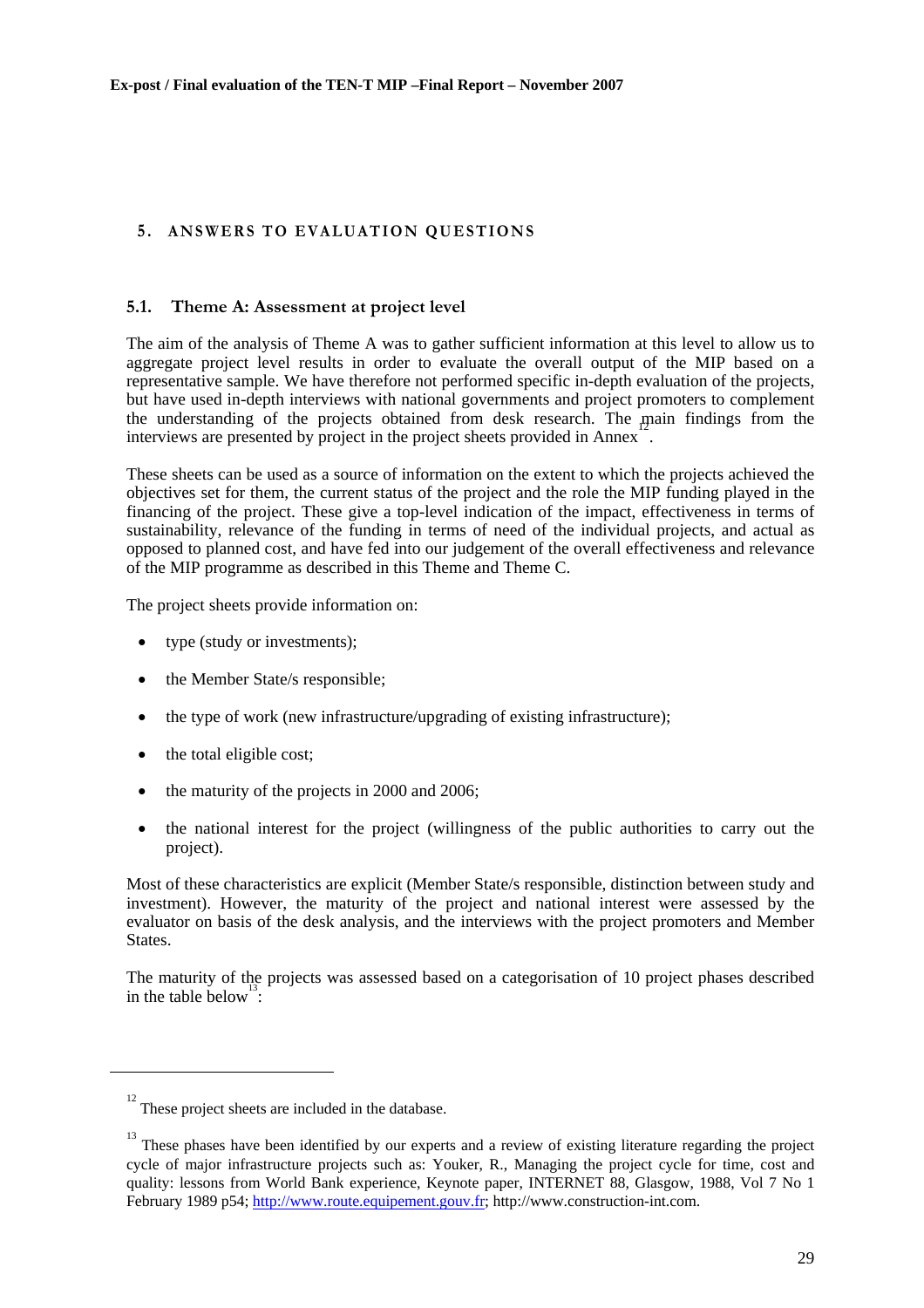<span id="page-29-0"></span>

| <b>Project cycle phases</b>        | <b>Description</b>                          | <b>Main phase</b>  |
|------------------------------------|---------------------------------------------|--------------------|
|                                    |                                             |                    |
|                                    | Political negotiation, first socio-economic | Project            |
| 1. Project identification          | studies, first political decision           | Preparation        |
|                                    |                                             | Project            |
| 2. Pre-feasibility study           | Exploration of several scenarios            | Preparation        |
| 3. Project preparation -           | More concrete studies realised on the       | Project            |
| feasibility study                  | selected scenarios                          | Preparation        |
| 4. Financing (including appraisal) | Exploration of the way of financing the     | Detailed design of |
| by financial institutions)         | infrastructure and decision                 | implementation     |
|                                    | Technical studies on the way of             |                    |
|                                    | implementing the infrastructure, planning   | Detailed design of |
| 5. Detailed engineering studies    | and design                                  | implementation     |
|                                    | Administrative procedures in order to get   | Detailed design of |
| 6. Permits                         | urbanism, environment permits               | implementation     |
|                                    | Call for proposals and selection of the     | Detailed design of |
| 7. Procurement procedures          | suppliers / land acquisition                | implementation     |
| 8. Project implementation          | Concrete realisation of the infrastructure  | Construction       |
| 9. Commissioning                   | End of the work, conformity assessment      | Construction       |
| 10. Operation                      | Exploitation, maintenance                   | Use                |

*Table 2 : Project cycle Phases* 

For convenience we have in some instances used the four main groupings in column three of Table 2, i.e. project preparation, detailed design of the implementation, construction and use on the basis of evaluator experience and different guidelines for assessment of major infrastructure projects or documents consulted during the desk research.

The project sheets also contain an assessment of how the different projects contributed to one of several objectives of the TEN-T. We assessed this *ex novo* rather than use the assessments made by the Commission in the MIP project appraisals of  $2000<sup>14</sup>$  because:

- the guidelines for appraisal, used by Commission officials and mentioned in the MIP Projects Appraisal form were not available any more. Consequently, it was not possible to analyse whether this assessment were comparable from one desk officer to another;
- the appraisal of the contribution to TEN-T objectives was dropped in subsequent appraisals;
- the Commission itself did not rely on this appraisal.

l

The distribution of the projects supported and of the awarded amount by main objectives is presented at the consolidated level in the Theme C dealing, evaluation at programme level, of the present Report.

<sup>&</sup>lt;sup>14</sup> In the first template of the appraisal, Commission Officers were asked to assess on a scale from 0 to 2 the contribution of the project to the objectives as formulated in the Guidelines. As from 2004, new projects appraisal template did not evaluate this contribution anymore.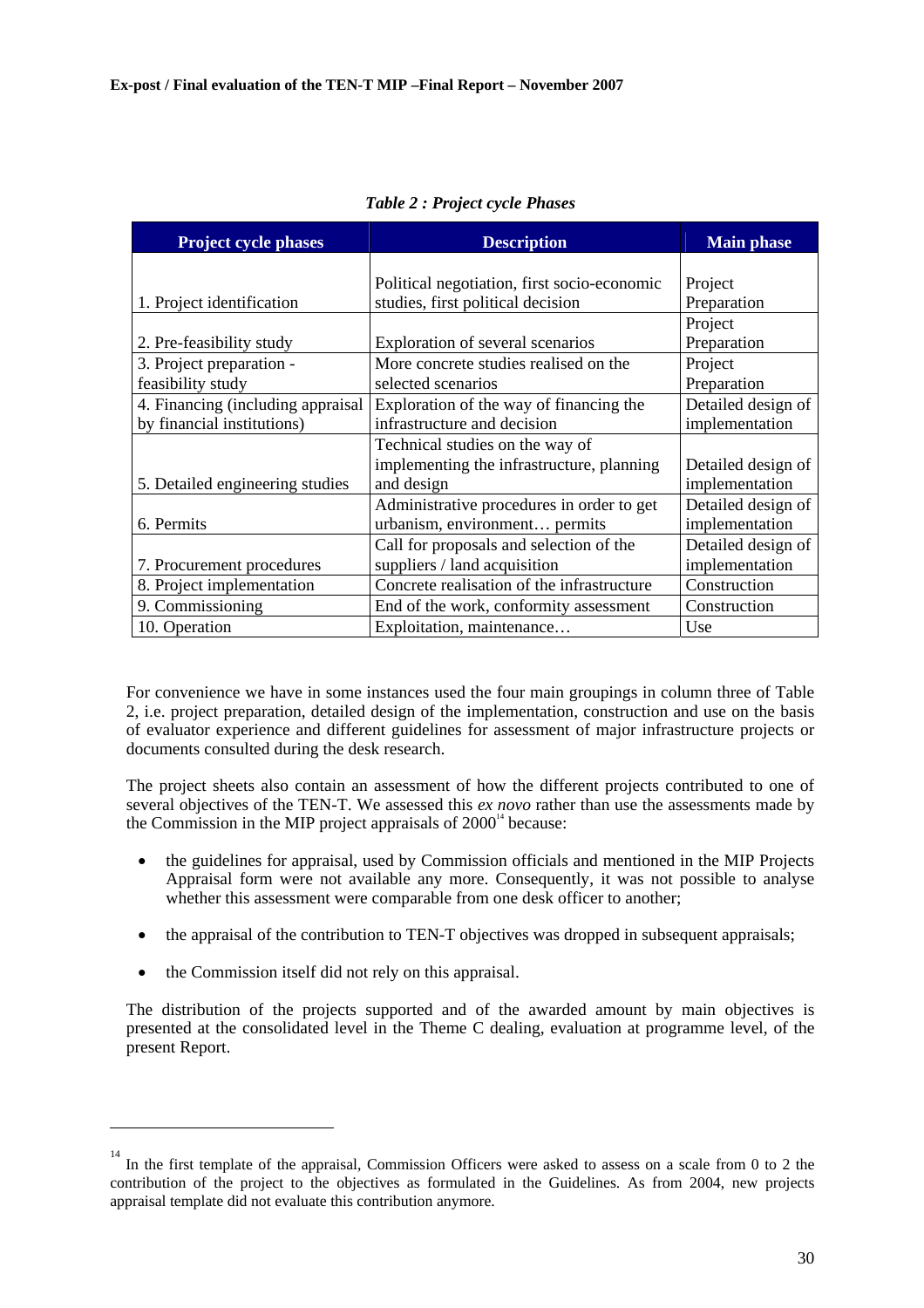#### <span id="page-30-0"></span>5.1.1. PROJECTS INCLUDED IN THE SAMPLE

As noted above, and as agreed with the European Commission on the basis of the inception report, we looked in detail at 48 projects of the 117 projects supported by the MIP during the period 2000-2006.

These projects are:

- all the decision related to the Priority Projects identified at Essen Council in 1994 (with the exception of PP-1212<sup>15</sup> at the Commission's request. PP609 moved into PP608 – no decision has been analysed for the projects PP10, PP11 and PP15, which were already complete or were outside of the scope of this assignment);
- a sample of 13 projects and relative decisions selected at random from amongst coherent Groups of Projects (GR): 9 projects from GR1 (Removal of bottlenecks on the railway network to improve freight and passenger traffic) and 4 projects from GR3 (Intra-Community cross-border projects and cross-border projects with third countries).

For evaluation purposes, due to the fact that the project parts were too different, we split project GR3010 (Multimodal extension of the corridor Hamburg – Öresund region incl. Fehmarn Belt fixed link) into its two project parts; GR3010A (studies on railway part in Denmark) and GR3010B (upgrading of the railway access lines to future Fehmarn Belt Fixed Link) and Project PP1301 (Irish element of Ireland/United Kingdom/Benelux road corridor) into PP1301A (planning and design of the whole section) and PP1301 C (Section: N8 Cashel By-Pass) on the one hand and PP1301B (cross-border section) on the other hand. We therefore based our indicators on 50 projects.

Of these projects:

- 21 are investment projects, 17 are studies and 12 carried out both studies and investments;
- 4 are cross-border projects<sup>16</sup>.

<span id="page-30-1"></span>The following table lists the projects:

| <b>Project</b><br>ID | <b>Member</b><br><b>State</b> | Name of the project                                                                                                                                         |
|----------------------|-------------------------------|-------------------------------------------------------------------------------------------------------------------------------------------------------------|
| PP101                | DE                            | Berlin Railway node: measures in Lehrter Bahnhof and Bahnhof Papestrasse stations;<br>upgrading of Südkreuz-Ludwigsfelde and Sudkreuz-Blankenfelde sections |
| PP102                | DE                            | High-speed railway link Nuremberg-Munich: construction of new Nuremberg -<br>Ingolstadt section: upgrading of Ingolstadt - Munich section                   |
| PP103                | AT                            | Construction of new double track high-speed railway<br>line Kundl/Radfeld                                                                                   |

#### *Table 3 : List of projects included in the sample*

<sup>15</sup> Finnish ice breaker project.

<sup>&</sup>lt;sup>16</sup> These four cross-border projects are PP104 (Brenner base tunnel), PP306 (section Figueras-Perpignan), GR3009 (Fehmarn Belt Fixed Link) and PP1301B (cross-border section of the Ireland/United Kingdom/Benelux road corridor.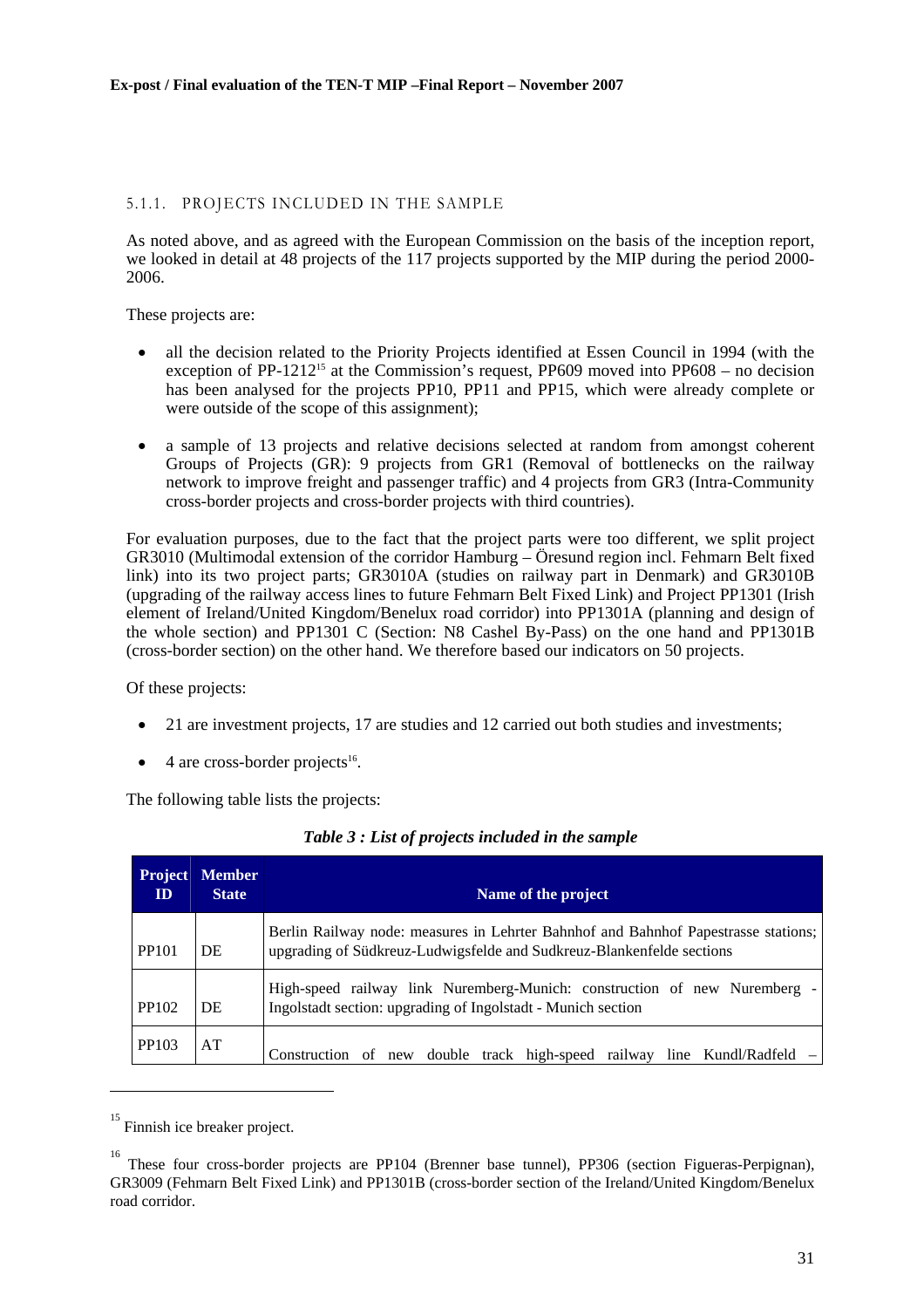| <b>Project</b><br>ID | <b>Member</b><br><b>State</b> | Name of the project                                                                                                                                                                                             |
|----------------------|-------------------------------|-----------------------------------------------------------------------------------------------------------------------------------------------------------------------------------------------------------------|
|                      |                               | Baumkirchen (including preparatory works)                                                                                                                                                                       |
| PP104                | AT/IT                         | Brenner base tunnel: technical, legal, financial and economic studies                                                                                                                                           |
| PP201                | NL                            | PBKAL/Dutch part:<br>a) A4 motorway crossing;<br>b) bored tunnel Leiderdorp - Westeinde;<br>c) infrastructure works Heerjansdam - Lage Zwaluwe;<br>d) Rotterdam Station.                                        |
| PP202                | UK                            | PBKAL/UK part: construction of section 1, studies and construction of phase 2                                                                                                                                   |
| PP203                | DE                            | PBKAL/German part: upgrading of Düren - Aachen - German - Belgian border section;<br>infrastructure works for new Cologne - Frankfurt line                                                                      |
| PP204                | BE                            | PBKAL/Belgian part: Franco-Belgian border - Liège - Brussels - Belgian-German<br>border section; Brussels - Belgian-Dutch border section                                                                        |
| PP301                | ES                            | Studies in relation to high-speed line between Madrid - Saragossa - Barcelona and the<br>French border                                                                                                          |
| PP302                | ES                            | Studies in relation to the Madrid - Valladolid/Medina del Campo high-speed line.<br>Sections: Madrid - Segovia and Segovia - Valladolid/Medina del Campo                                                        |
| PP303                | ES                            | Studies in relation to the Spain-France link on the Atlantic coast: Valladolid-Vitoria<br>sections and a new railway network in the Basque Country                                                              |
| PP304                | <b>FR</b>                     | Studies and construction of the Nîmes - Montpellier - Perpignan section of the high-<br>speed line                                                                                                              |
| PP306                | ES/F                          | Studies and construction of the international section between Figueras and Perpignan of<br>the Madrid - Barcelona - Perpignan - Montpellier high-speed link (joint request of the<br>two governments concerned) |
| PP401                | <b>FR</b>                     | European TGV East (TGV Est Européen): Construction Phase I (Vaires - Baudrecourt)                                                                                                                               |
| PP402                | DE                            | Railway link Paris – Eastern France – South Western Germany: upgrading of section<br>Ludwigshafen - Saarbrücken - German-French border for high-speed traffic                                                   |
| PP501                | NL                            | Betuweline:<br>a) Botlek tunnel;<br>b) Sophia tunnel;<br>c) superstructure A 15 line;<br>d) substructure A 15 line.                                                                                             |
| <b>PP602</b>         | <b>FR</b>                     | Upgrading of the Lyons - Modane line                                                                                                                                                                            |
| PP603                | FR                            | New Lyons - Turin transalpine railway link $-$ international section $(F)$                                                                                                                                      |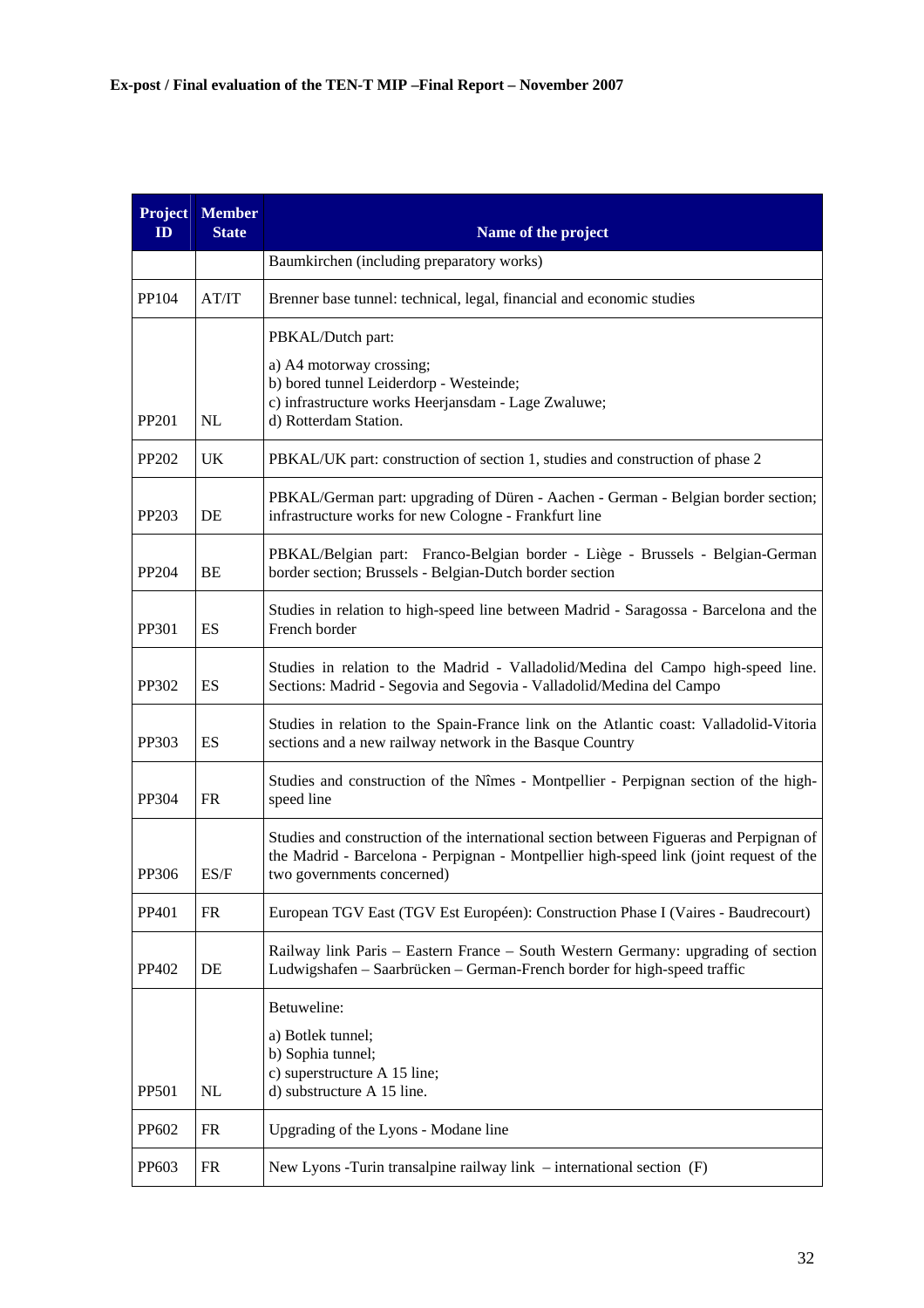| ID           | <b>Project Member</b><br><b>State</b> | Name of the project                                                                                                                                                                                     |
|--------------|---------------------------------------|---------------------------------------------------------------------------------------------------------------------------------------------------------------------------------------------------------|
| PP604        | IT                                    | New Lyons -Turin transalpine railway link $-$ international section (I)                                                                                                                                 |
| <b>PP605</b> | IT                                    | Upgrading of railway junctions to connect with high-speed lines in order to increase the<br>fluidity of East/West traffic (Turin: the Susa-Dora section, technological improvements<br>to the junction) |
| PP606        | IT                                    | Upgrading of the Turin - Modane line and the Turin freight belt                                                                                                                                         |
| <b>PP607</b> | IT                                    | Enhancing the productivity of infrastructure and technologies in order to increase the<br>fluidity of East/West traffic (the Pioltello - Treviglio and Rovato - Padova sections).                       |
| <b>PP608</b> | IT                                    | Reorganisation of the Venice/Mestre railway junction                                                                                                                                                    |
| PP701        | EL                                    | Egnatia Motorway: technical Studies - final stage                                                                                                                                                       |
| <b>PP801</b> | PT                                    | New Lisbon Airport – Structuring of the Public-Private-Partnership                                                                                                                                      |
| <b>PP802</b> | ES                                    | Studies for the Portugal-Spain/Europe multimodal link. Fuentes de Oñoro - Valladolid<br>and Galician Atlantic axis sections (Tuy-Coruña-Ferrol)                                                         |
| <b>PP901</b> | IE                                    | Conventional rail line: Cork - Dublin - Belfast - Larne - Stranraer, Belfast - Dublin -<br>Cork intercity rail corridor                                                                                 |
| PP1201       | <b>SE</b>                             | Nordic Triangle/Swedish part: Malmö Citytunnel (Rail) - studies, technical design and<br>works                                                                                                          |
| PP1202       | <b>SE</b>                             | South Main Line/West Main Railway Line - selected infrastructure improvement<br>measures                                                                                                                |
| PP1203       | <b>SE</b>                             | Nordic Triangle/Swedish part: studies for remaining parts of E6 motorway; upgrading<br>of Torp - Håby and Rabbalshede - Swinesund sections of E6 motorway                                               |
| PP1204       | FI                                    | Nordic Triangle/Finnish part: E18 Motorway, construction of Paimio - Muurla and<br>Helsinki Ring III sections                                                                                           |
| PP1205       | FI                                    | Nordic Trianlge/Finnish part: railway infrastructure upgrading on the following<br>sections: Riihimaki - Luumaki, Helsinki - Riihimaki, Kouvala - Kotka and Leppavaara -<br>Kirkkonummi                 |
| PP1301       | IE                                    | Planning and design of Ireland element of the Ireland/United Kingdom/Benelux Road<br>Link; Dundalk-Newry cross-border section; Cashel by-pass                                                           |
| PP1302       | UK                                    | A120 Stansted to Braintree road upgrading                                                                                                                                                               |
| PP1401       | UK                                    | West Coast Main Line Route modernisation                                                                                                                                                                |
| GR1001       | AT                                    | Danube railway axis: construction of Enns bypass and Rohr freight bypass                                                                                                                                |
| GR1009       | ES                                    | Studies relating to the Madrid-Castilla La Mancha - Valencia Community - Murcia<br>region high-speed link                                                                                               |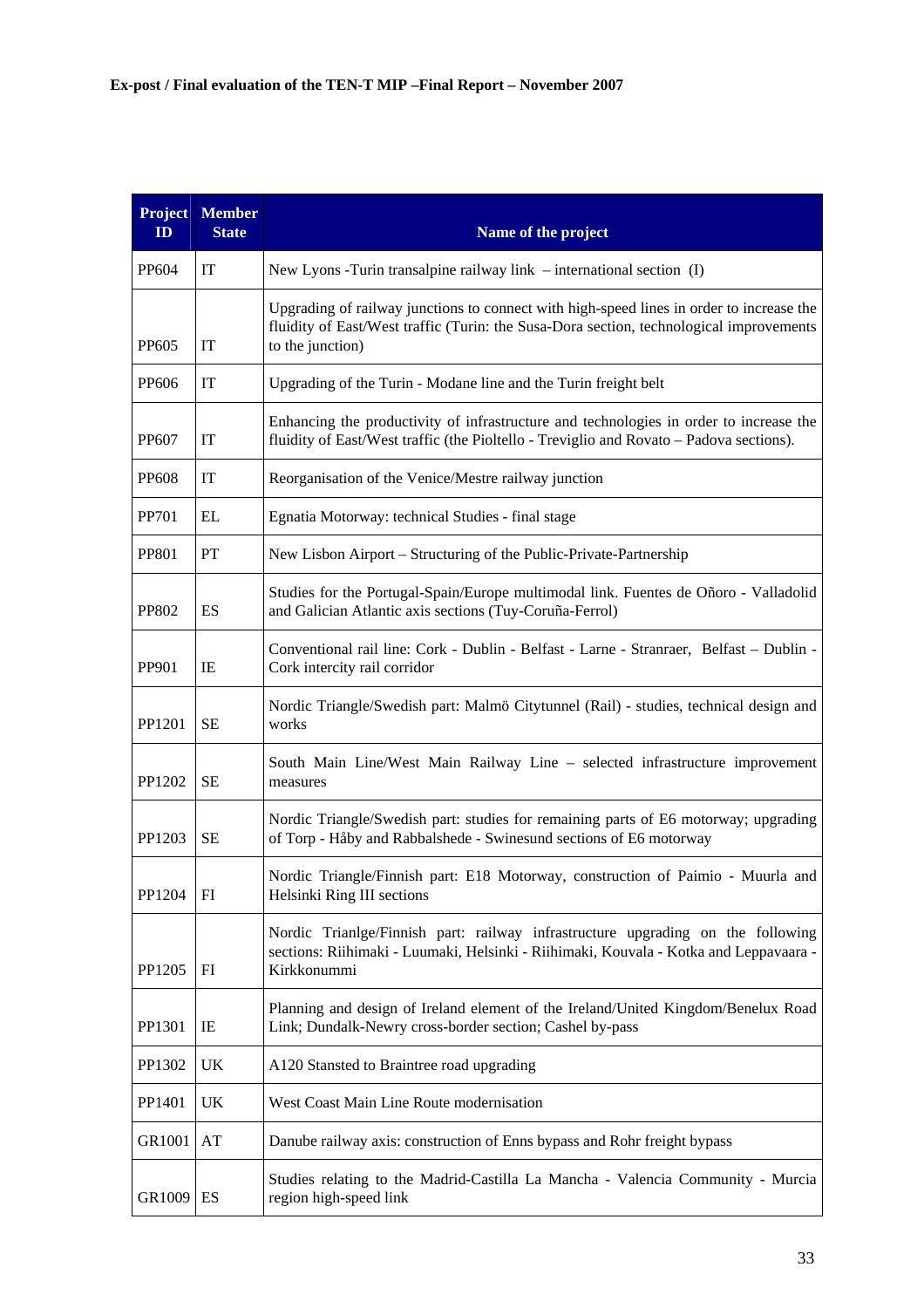| <b>Project</b><br>ID | <b>Member</b><br><b>State</b> | Name of the project                                                                                                                                     |
|----------------------|-------------------------------|---------------------------------------------------------------------------------------------------------------------------------------------------------|
| <b>GR1014 EL</b>     |                               | Attica Suburban rail: development studies                                                                                                               |
| GR1019               | IT                            | Rome rail hub: construction of the high speed urban junction.                                                                                           |
| GR1020   LU          |                               | Increase train circulation capacity and safety in the Northern sector of Luxembourg<br>City station (Pulvermuehle Viaduct)                              |
| GR1021               | <b>NL</b>                     | High Speed rail link Dutch Randstad - Rhine/Ruhr, Amsterdam- Utrecht section;<br>construction of the Utrechtboog                                        |
| <b>GR1023 PT</b>     |                               | High-speed Rail: studies of executive projects relating to the Lisbon - New Lisbon<br>airport section                                                   |
| GR1025 FI            |                               | Removal of bottlenecks on the railway network in Finland: Luumaki - Joensuu and<br>Oulu - Iisalmi/Vartius sections                                      |
| GR1110               | <b>FR</b>                     | New Project: TGV Rhine - Rhône (S)                                                                                                                      |
| GR3001               | AT                            | Study, prepatory measures and pilot test for the removal of bottlenecks on the Danube<br>waterway in the section Vienna - Austrian-Slovak border        |
| GR3004               | DE                            | Upgrading of the Berlin - Frankfurt/Oder railway line (part of pan-European transport<br>corridor no. II): technical studies and project implementation |
| GR3009               | D/DK                          | Fehmarn Belt Fixed Link: technical studies, design studies and preparation of tendering<br>documents                                                    |
| <b>GR3010   DK</b>   |                               | Studies and works for the upgrading of railway access lines to the future Fehmarn Belt<br><b>Fixed Link</b>                                             |

#### <span id="page-33-0"></span>5.1.2. EVALUATION CRITERIA AND LIMITATIONS OF THE APPROACH

The indicators at the basis of our global judgment of the output of the MIP in relation to the performance of the projects are primarily:

- the absorption rates of the different projects, defined as the ratio of the total amount awarded as opposed to the foreseen amount in the 2001 or 2004 Framework Decision<sup>17</sup>, and
- the ratio of the support actually awarded to the total eligible cost.

We are conscious these indicators are only a proxy for the performance of the projects since they do not take into account the efficiency of the project, e.g. if a project cost less than was foreseen, thanks to an economy of scale or some other reasons. In this case, it has performed well, but has a low absorption rate. Nevertheless, since infrastructure projects usually cost more than forecast, money spent seems a reasonable proxy in the absence of quantified performance indicators,

 $17$  Depending which applies.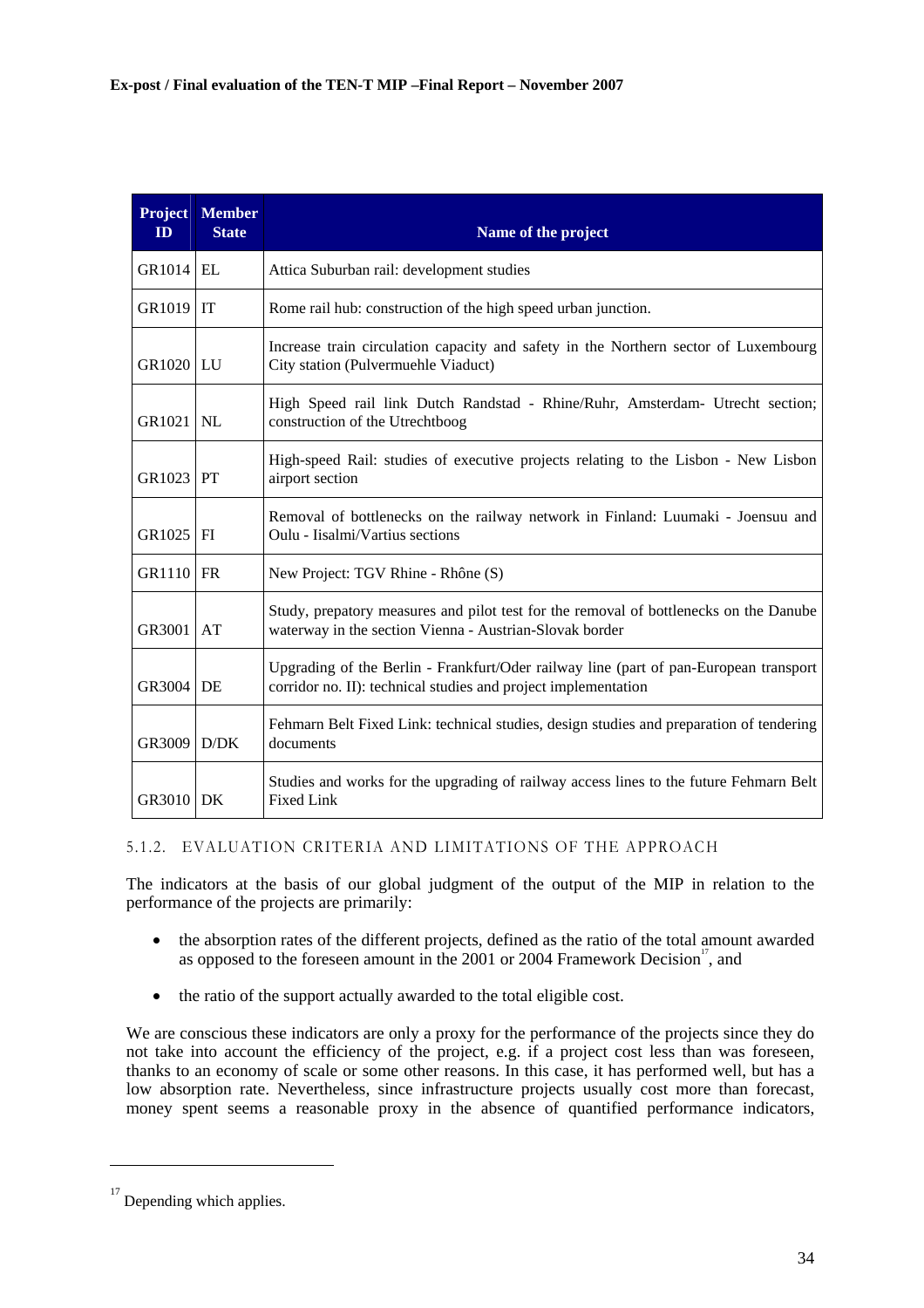comparable from project to project in the PSRs provided each year, or in the technical reports provided by the project promoters at the closure of the AFD.

#### <span id="page-34-0"></span>5.1.3. FINDINGS FROM THE ANALYSIS BY PROJECT

#### 5.1.3.1. PERFORMANCE OF THE PROJECTS SUPPORTED

In absolute and simplistic terms, it can be argued that the MIP was an effective programme because all the funding was awarded, and therefore its absorption rate was one. However, the process was not linear. In fact, two revisions of the framework decision made it possible for the European Commission to redistribute support from projects that were delayed to those which were performing well.

Of the 50 projects in the sample, only projects PP605 (Italy: upgrading of Susa-Dora rail section) and GR3010A (Denmark: Studies and works for the upgrading of railway access lines to the future Fehmarn Belt Fixed Link) were stopped in 2004 for reasons of non performance. In Denmark, the reason was technical and in Italy political (due to local opposition to the project).

If we consider the actual variability of the support through year, we can see that the variation around the mean (1) was considerable.

*[Figure 1](#page-35-0)* presents this variation: Y axis is the absorption rate (the ratio of support awarded to support foreseen) of a given project and the, X axis shows the year in which this project was supported by MIP. Each point is a project.

If all the projects had been supported as foreseen each year, then all the points would be at the value 1. Given the fact that all the budget of the MIP was absorbed, the average absorption rate of the MIP is also equal to 1 (line in bold in the figure).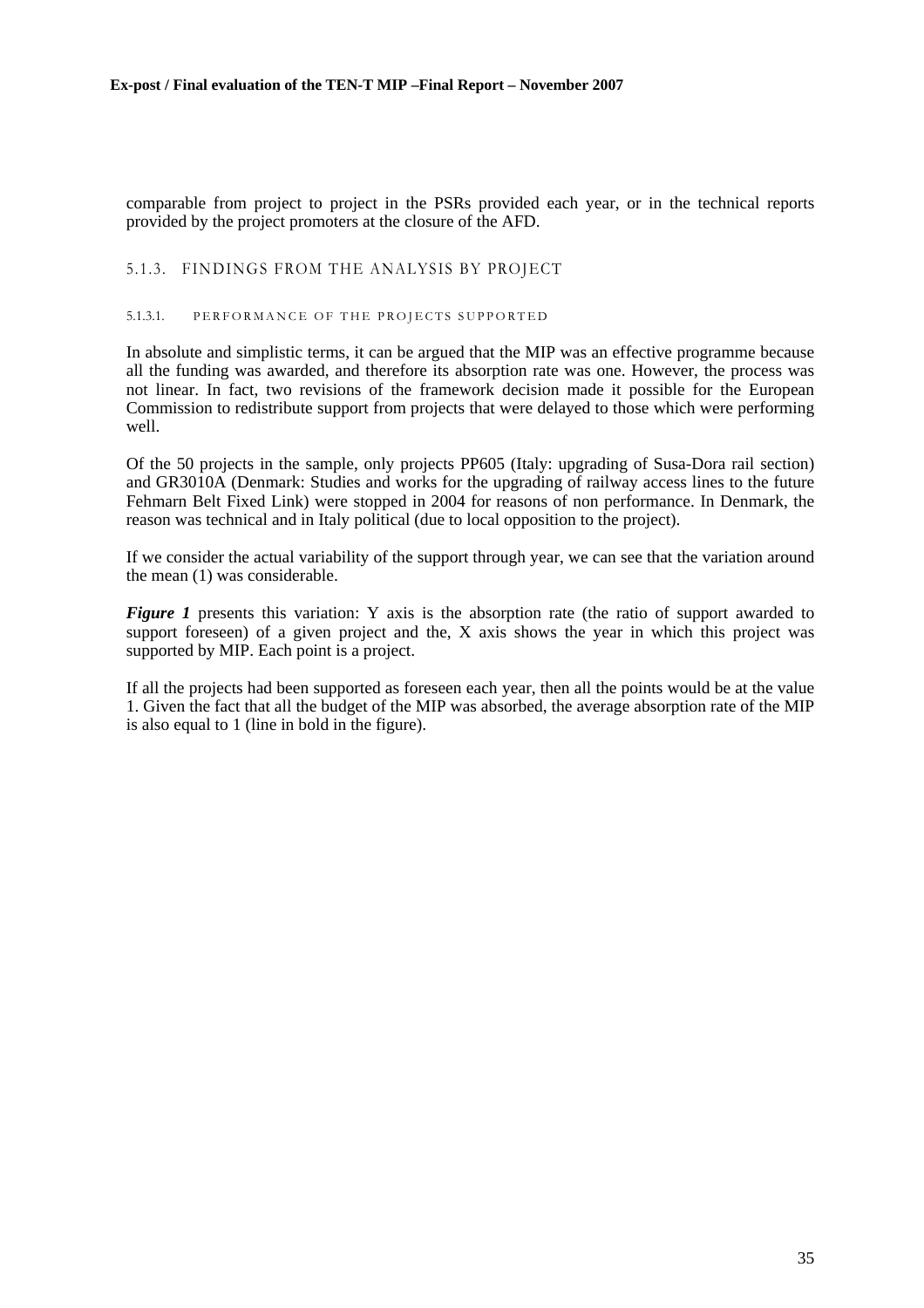<span id="page-35-0"></span>

*Figure 1 : Variation around the mean of annual funding* 

*Source: Commission (data) and Deloitte (calculation and figure)* 

This Figure shows that with each passing year, more and more projects were above or below the average, but with a break in the series in 2004 because of the revision that year that introduced new projects and dropped those not going ahead.

We can therefore say that at a constant average absorption rate at MIP level, some projects performed better and others less well.

#### 5.1.3.2. PERFORMANCE BY TYPE OF PROJECT

The average absorption rate of the sample of projects analysed during the assignment is 1.19, i.e. higher than that of the MIP itself (1), in other words the support awarded exceeded the support foreseen in the framework decision of 2000 or 2004 by 19% (Table 4).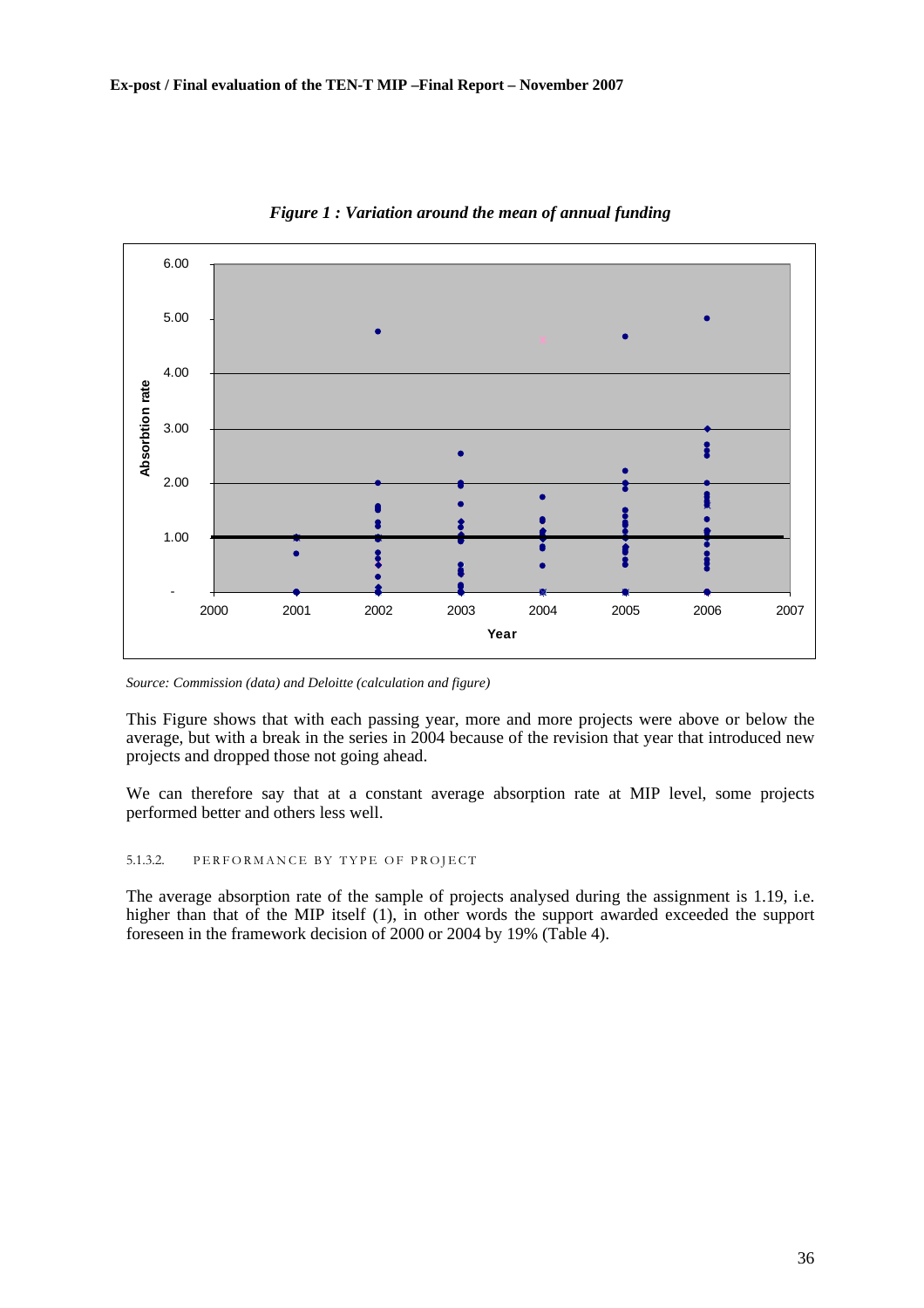| <b>Type of project</b>            | <b>Cross border</b> | <b>Absorption</b><br>rate |
|-----------------------------------|---------------------|---------------------------|
| Investment                        | N <sub>0</sub>      | 1.27                      |
|                                   | Yes                 | 1.42                      |
| <b>Investment Total</b>           |                     | 1.28                      |
| Study                             | $\rm No$            | 0.63                      |
|                                   | Yes                 | 1.27                      |
| <b>Study Total</b>                |                     | 0.86                      |
| Study and investment              | N <sub>0</sub>      | 1.65                      |
|                                   | Yes                 | 0.82                      |
| <b>Study and Investment Total</b> |                     | 1.51                      |
| <b>Grand Total</b>                |                     | 1.19                      |

|  | Table 4 : Absorption rate of projects |  |
|--|---------------------------------------|--|
|--|---------------------------------------|--|

The overall ratio of MIP support in relation to the eligible cost is some 23% (Table 5).

| <b>Type of project</b>            | <b>Cross border</b> | <b>Support</b><br>$(\%)$ |
|-----------------------------------|---------------------|--------------------------|
| Investment                        | No                  | 7.5                      |
|                                   | Yes                 | 13.6                     |
| <b>Investment Total</b>           |                     | 8.1                      |
| Study                             | No                  | 40.1                     |
|                                   | Yes                 | 48.6                     |
| <b>Study Total</b>                |                     | 43.1                     |
| Study and investment              | No                  | 18.3                     |
|                                   | Yes                 | 31.3                     |
| <b>Study and Investment Total</b> |                     | 20.4                     |
| <b>Grand Total</b>                |                     | 22.9                     |

*Table 5 : MIP support in relation to eligible costs.* 

The support awarded was, in general terms, in line with the maximum Community participation stated in Art. 4 and Art. 5 of the Council Regulation<sup>18</sup> (7.5% for investment, 43% for studies and 13.6% for cross-border projects).

It is clear from the tables that investment projects performed better than studies. This seems to be due to the fact that during the construction phase, project promoters have clear deadlines and few difficulties in spending money and providing invoices in order to justify the eligible costs. Interviews with projects promoters indicate that the that project promoters tend to optimize the use of MIP support by submitting, as eligible costs only one part of the total cost of the project that they are confident will be completed on time. For studies on the other hand, eligible costs usually correspond to the overall total cost.

<sup>&</sup>lt;sup>18</sup> Council Regulation (EC) No 2236/95 laying down general rules for the granting of Community financial aid in the field of trans-European networks amended by Regulations (EC) No 1655/1999 (EC) 788/2004 and (EC) 807/2004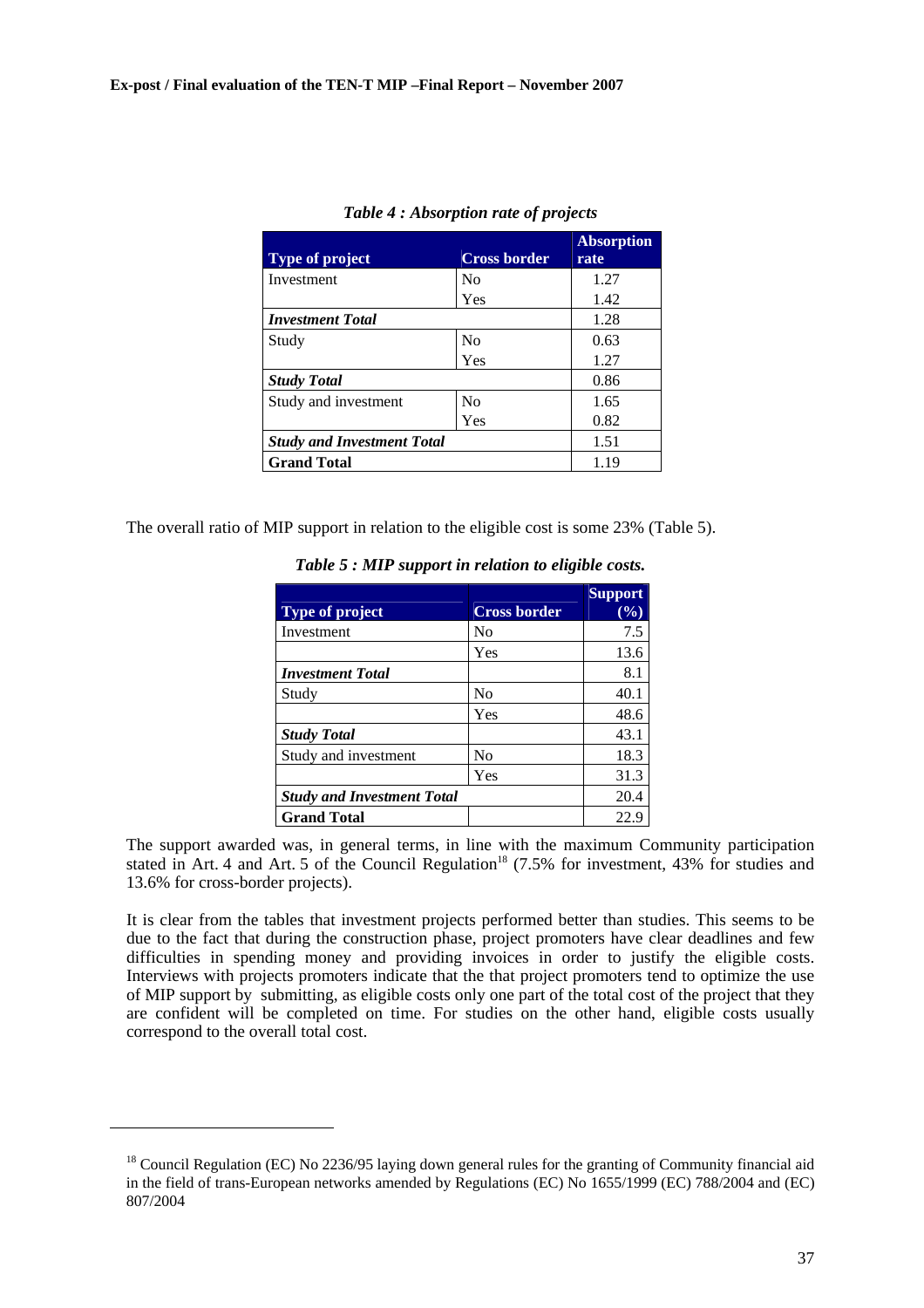This statement could be substantiated if there were data on the ratio of eligible costs to the overall total cost of the project, but this information was not clearly sought of Member States at the application phase.

#### 5.1.3.3. PERFORMANCE BY MEMBER STATE

Table 6 gives the average absorption rate by member state.

| <b>MS</b> | <b>Absorption Rate</b> |
|-----------|------------------------|
| AT        | 2.5                    |
| SE        | 2.2                    |
| FI        | 1.7                    |
| PT        | 1.3                    |
| IE        | 1.2                    |
| <b>FR</b> | 1.1                    |
| IT        | 1.1                    |
| ES        | 1.1                    |
| LU        | 1.0                    |
| BE        | 1.0                    |
| DE        | 0.9                    |
| UK        | 0.9                    |
| NL        | 0.8                    |
| EL        | 0.8                    |
| DK        | 0.3                    |

*Table 6 : Absorption rate by member state* 

Austrian and Swedish projects had particularly high absorption rates. In the case of Sweden, the reason appears to be that the projects were of below average size, and in the case of Austria, that they were very mature.

Danish projects, on the other hand, suffered of a lack of maturity (i.e. political decisions changed in the course of the project), while the Greek projects encountered technical and administrative problems. In the Netherlands, the project changed in scope in the course of implementation and in the UK, the project promoter, Railtrack, went into liquidation in the course of the programme.

### 5.1.3.4. PERFORMANCE BY TYPE OF WORK

We also compared the performance of projects aiming at implementing new infrastructure with that of the projects involving upgrading or optimizing existing infrastructure (Table 7).

| <b>Type of project</b>             | <b>Absorption rate</b> |
|------------------------------------|------------------------|
| <b>Both</b>                        | 1.8                    |
| New infrastructure                 |                        |
| Upgrading/optimization of existing |                        |
| infrastructure                     |                        |
| Average                            |                        |

*Table 7 : Absorption rate by type of project (new/upgrading)*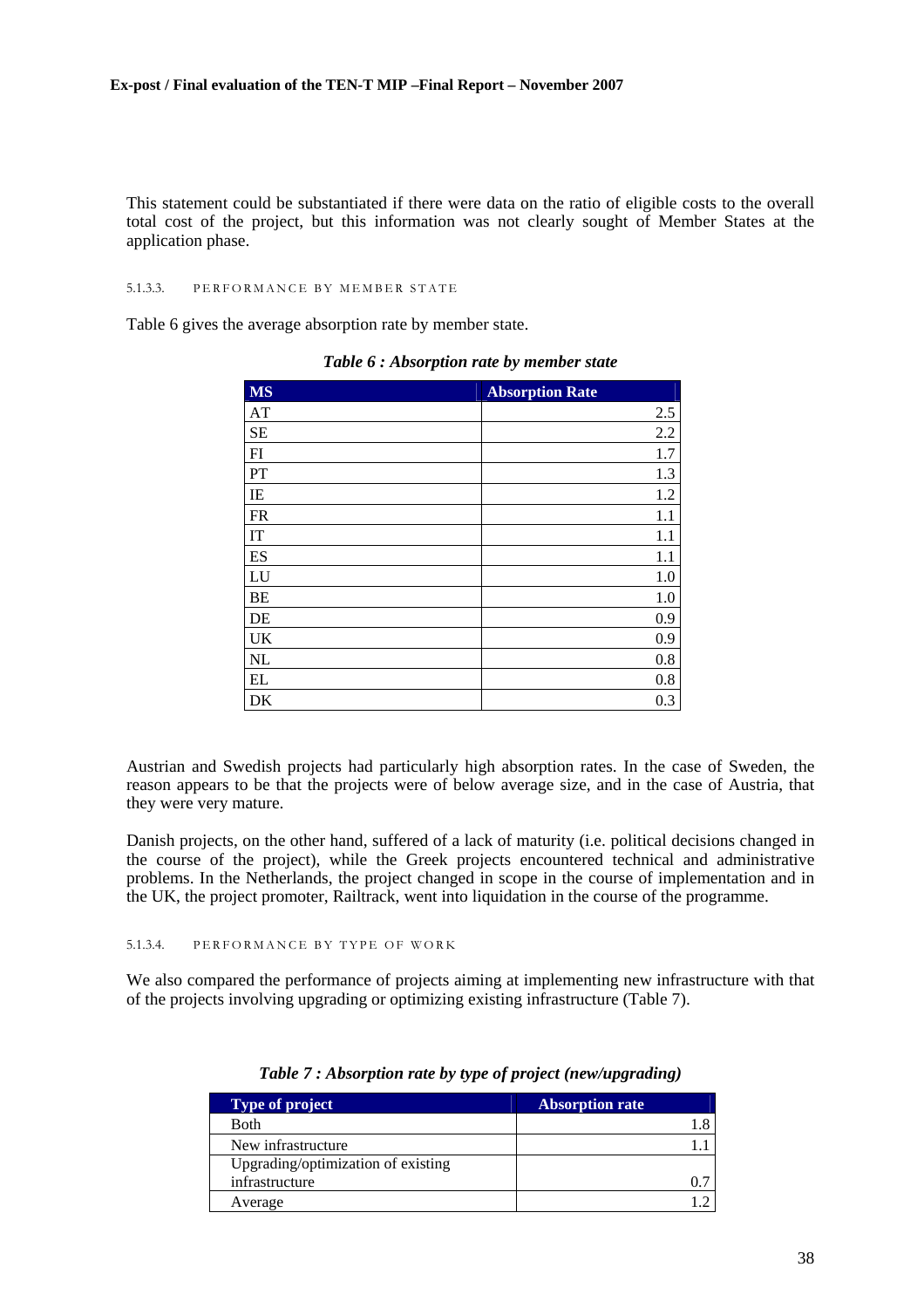It could be regarded as surprising that projects involving upgrading encountered more difficulty in absorbing MIP funding than others. However, these projects include the Danish projects in relation to upgrading of the link with Fehmarn Belt and the Susa-Dora section in Italy. This is also due to the fact that proportion of studies within these projects was higher than in new infrastructure or mixed projects.

#### 5.1.3.5. PERFORMANCE BY SIZE

Table 8 shows the absorption rate by overall budget (expressed in the amount of eligible costs).

| <b>Budget</b>                               | <b>Absorption rate</b> |
|---------------------------------------------|------------------------|
| Between $\bigoplus$ 00m and $\bigoplus$ 00m |                        |
| More than $\bigoplus$ 00m                   |                        |
| Between $\bigoplus$ 0m and $\bigoplus$ 00m  | 1.4                    |
| Between $\infty$ 00m and $\infty$ 00m       |                        |
| Less than $\bigoplus$ Om                    |                        |
| Average                                     |                        |

*Table 8 : Absorption rate in relation to eligible costs* 

These figures show that the biggest projects performed relatively better than small ones. This seems to be attributable to the fact that, as in the case of the distinction between studies and investment, large projects are more able to consume money on a regular basis and consequently can absorb more funding than initially foreseen.

## 5.1.3.6. PERFORMANCE BY MATURITY

As stated above, we distinguished between four main phases in the project cycle: project preparation, detailed design of implementation, construction and, finally, operation of the project.

In order to assess the performance of the projects in function of their maturity, we considered the maturity of these projects in the first year they received support from the MIP. Table 9 shows the respective absorption rates.

| <b>Maturity phase</b>             | <b>Absorption</b><br>rate |
|-----------------------------------|---------------------------|
| Construction                      |                           |
| Detailed design of implementation |                           |
| Project Preparation               |                           |
| Average                           |                           |

*Table 9 : Absorption rate by maturity rate at outset* 

It is clear that the more mature the project, the more likely it is that it will be able to absorb more funding than foreseen. This finding clearly emerges from the fieldwork as well. Projects are less likely to absorb the funding in their early stages because the uncertainties are much greater at that point, both in terms of the specifics of the project and the strength of the political backing for the project.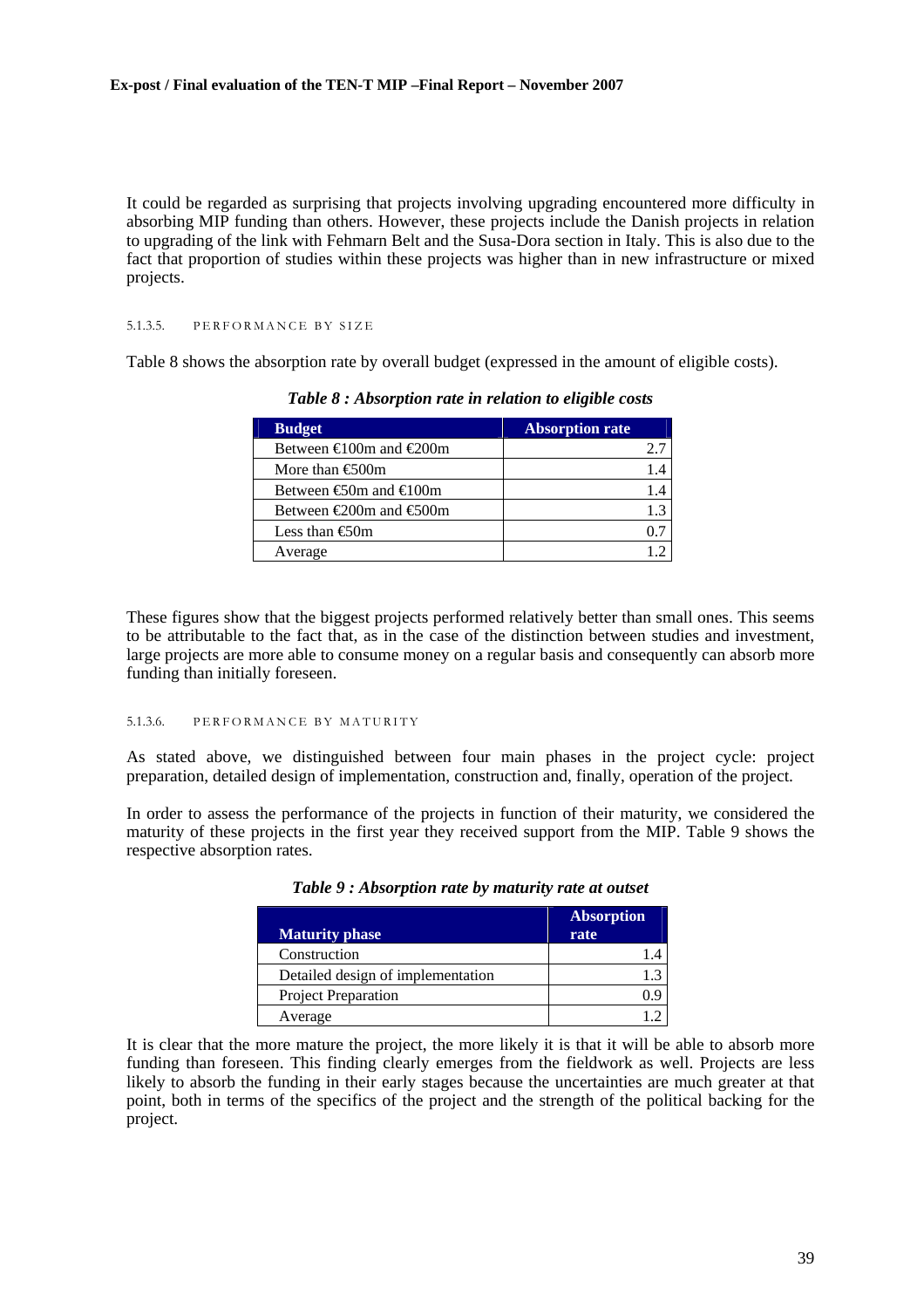#### 5.1.3.7. PERFORMANCE AS A FUNCTION OF NATIONAL INTEREST

The MIP is designed to leverage infrastructure works that would not be implemented as such by the Member States. The question of the national interest in the projects is therefore highly relevant.

As indicated above, the question of national interest was assessed by the evaluator on the basis of the interviews with the public authorities of the Member States and the project promoters.

| <b>National Interest</b> | <b>Absorption</b><br>rate |
|--------------------------|---------------------------|
| High                     | р<br>1.3                  |
| Medium                   |                           |
| Low                      | 0.6                       |
| Average                  |                           |

*Table 10 : Absorption rate as a function of national interest* 

We can see from these figures that projects fully supported by the Member States tend to perform better than others in spite of the MIP support.

Nevertheless, we must nuance this finding at this stage: overall, most projects were supported by the Member States and the findings from the stakeholder interviews showed that MIP succeeded in some cases in creating a priority for projects with the most EU added-value. This issue will be dealt with in greater depth in Theme C.

# 5.1.4. CONCLUSIONS OF THE ANALYSIS BY PROJECT

Overall, and broadly speaking the projects best able to absorb the MIP funding were large projects in new infrastructure which were already mature and in which the Member State had a high interest. This is intuitively logical since such projects are at a stage where they face less technical and political uncertainty. However, there are outliers which are the exception to the rule that large projects are best able to absorb the funding, such as smaller Swedish projects. Since it is an objective of the MIP to support the most sizable projects and, this objective appears to have been met. However, the issue of whether the MIP actually acted as a lever and the extent to which the European interest was served is dealt with under Theme C.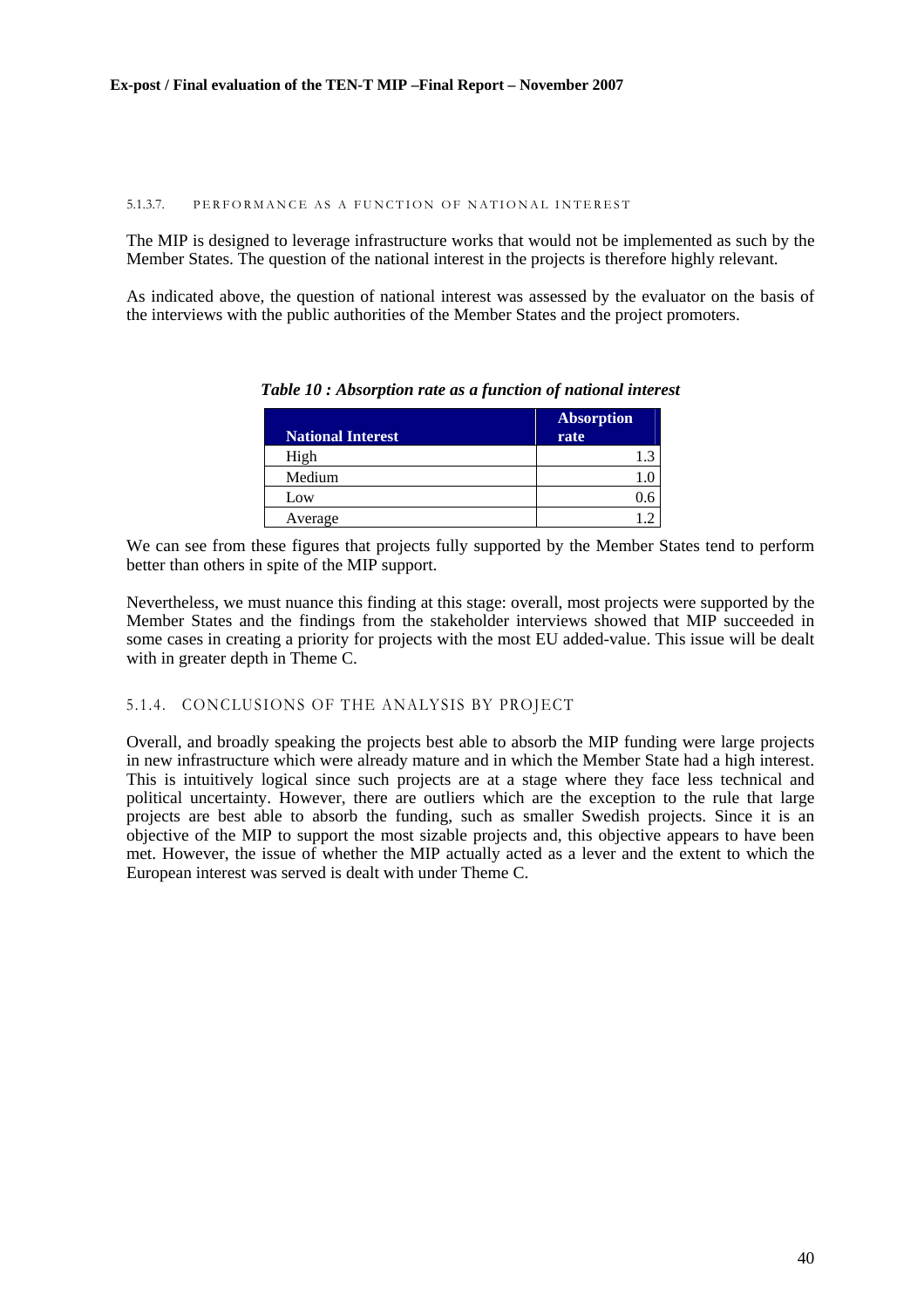# **5.2. Theme C: Evaluation at programme level**

# 5.2.1. EVALUATION SUB-QUESTIONS

The evaluation sub-questions examined in this section, as stated in the evaluation framework, are:

- **effectiveness** of the MIP, or the extent to which MIP succeeded in achieving its specific objectives;
- **relevance**, or the correspondence of these objectives with the needs of the beneficiaries;
- **impact**, or the contribution of the MIP to the TEN-T objectives and priorities;
- **efficiency**, or the cost/effectiveness relationship;
- **sustainability**, or the extent to which MIP effects are likely to persist in the future.

# 5.2.2. LIMITATION OF THE APPROACH

The main limiting issue we encountered in evaluating the effects of the MIP was the lack of information regarding the impact of projects that are not or have recently been finished. This issue has already been described in the section on Methodology.

## 5.2.3. EFFECTIVENESS

l

Answering the question on effectiveness requires assessing to what extent the TEN-T MIP achieved its specific objectives as stated in the MIP framework decision<sup>19</sup> and displayed in the analytical framework of the inception report:

- to improve foreseeability and accountability for the investors, to provide legal certainty that Community aid will continue in several future years;
- to provide some flexibility in order to take account of unforeseen technical or financial developments in the projects;
- to mobilise public and private financial resources (PPP's);
- to award smooth and timely financing for the most sizeable of the projects.

For evaluation purposes, we have added the specific concept of accountability of the beneficiaries.

<sup>19</sup> Commission decision C(2001) 2654 establishing an Indicative Multiannual Programme for the granting of Community financial aid to projects of common interest in the area of the trans-European transport network for the period 2001 - 2006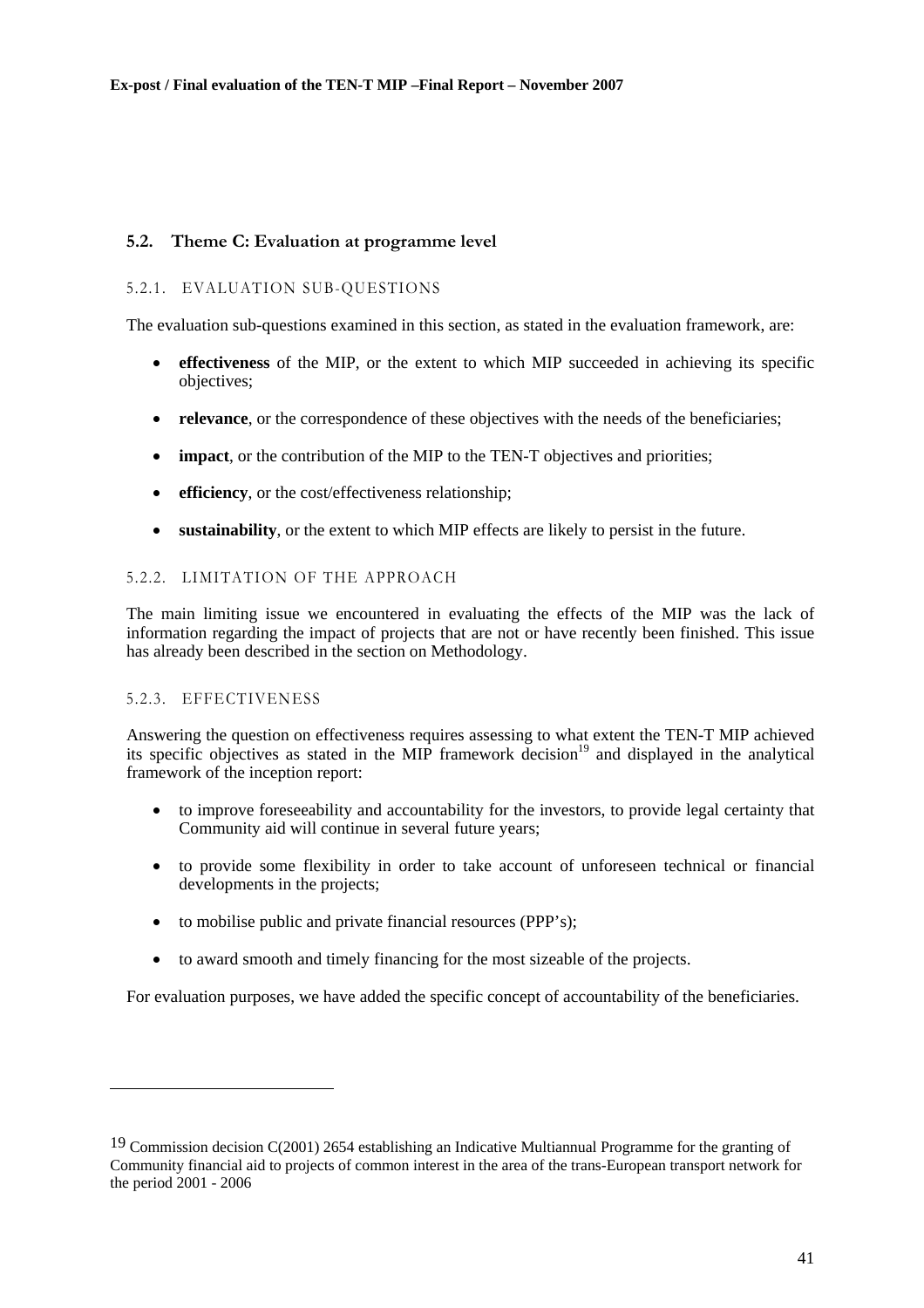## 5.2.3.1. FORESEEABILITY/LEGAL CERTAINTY

**Foreseeability** can be seen as meaning:

- ex-ante, the ability of the MIP to reassure beneficiaries regarding the financing of the project in the following years;
- ex-post, the ability of the MIP to provide what was actually planned.

When analysing the **legal certainty**, we describe the legal framework that ensures that Community aid will continue for several years.

Legal certainty

The figure below summarises the procedures of the MIP and the TEN-T annual calls.



*Figure 2 : Procedures for MIP and Annual Calls20* 

The differences in procedure between MIP and Non-MIP were discussed and illustrated in Theme B, i.e. in the MIP procedure there is one selection process discussed and approved by Member States through the Financial Assistance Committee (FAC), with the right of review (*droit de regard*) of the European Parliament (EP) and Interservice consultation (ISC), to decide on the projects and the financing at the outset. The Framework Decision then covers a financing period of six years and is called the Framework Decision. In the following years, annual financial decisions (AFD) on selected projects can be adopted without being discussed at TEN-T-FAC meeting, on the basis of the project status report (PSR) provided by the project promoters. In the annual call procedure there is an annual selection process with the involvement of the Ten-T FAC to decide on the selection of the projects and to adopt the financial decisions.

<sup>20</sup> For acronyms, see list on page 7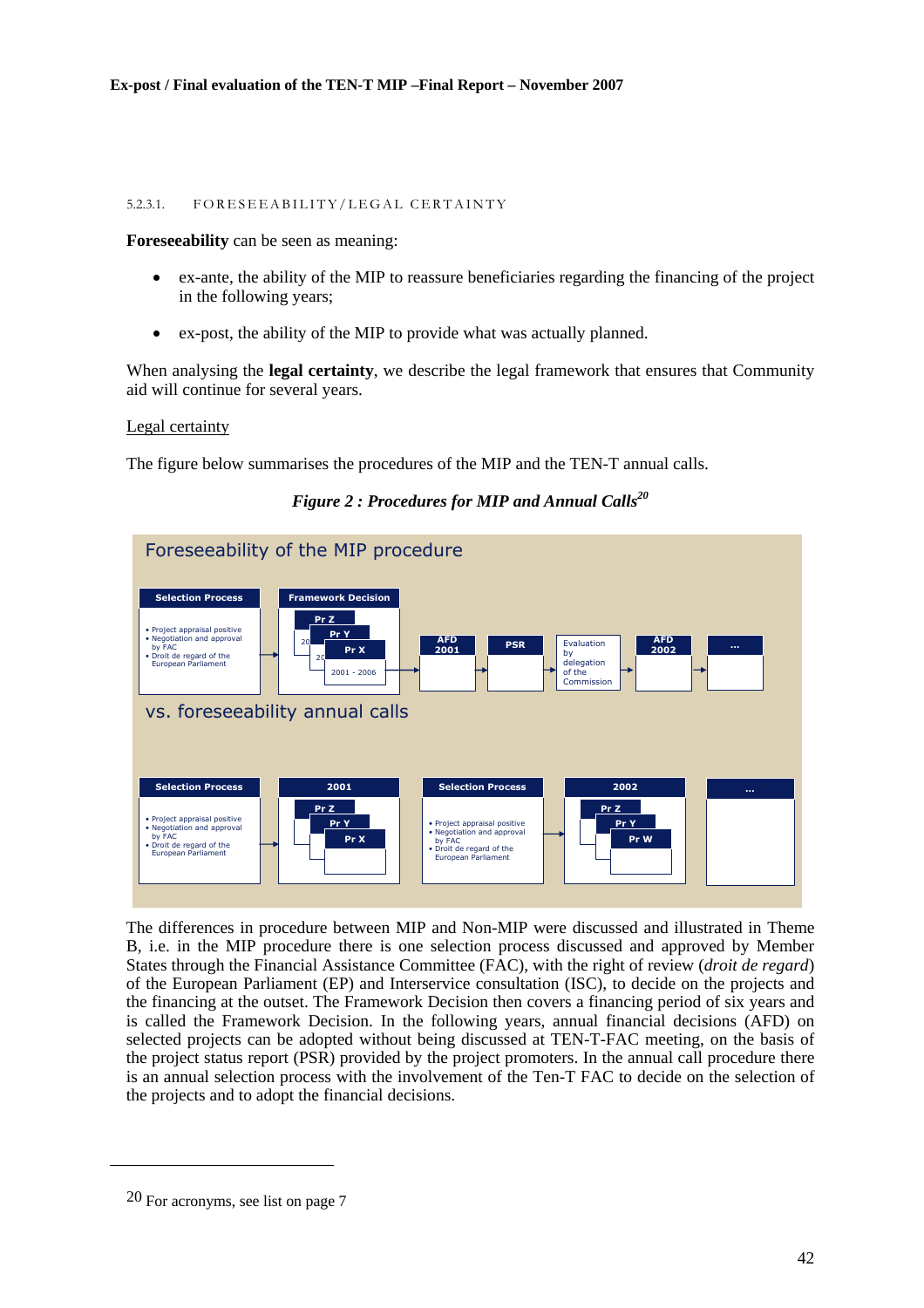The obvious difference between the two procedures is that the MIP Framework Decision of 2001 guarantees that Community aid will continue in the coming years provided that the project performs as expected<sup>21.</sup> One can therefore say that, for projects that performed in line with the forecast, legal certainty is guaranteed.

# **Foreseeability**

l

Interviewees claimed that, compared to the annual call procedure, the MIP was effective in increasing foreseeability as perceived at the beginning of the MIP period (ex-ante). The Framework Decision plays a key role in this as it gives, at the beginning of the period, a six-year view on the planned annual budget allocation for a project.

However, when we look at the average implementation period of such infrastructure projects, we see that it often exceeds six years. Of the 50 projects from our sample that received MIP support in 2001, 12 are in use<sup>22</sup> in 2007. Moreover, all the Priority projects were decided in 1994 at the Essen Council. The foreseeable period offered by the MIP (six years) is thus relatively limited in relation to the entire project timeframe. This decreases the foreseeability for project promoters and potential investors.

In terms of actual ex-post foreseeability of the planned amounts, we have compared the actual support awarded with the amounts foreseen at the beginning of the MIP period.

In **[Figure 3](#page-43-0)** we provide an overview of the absorption rate per project per year<sup>23</sup>. The planned costs are based on the amount agreed in the Framework Decision in either 2000 or 2004 (the latter for projects that only began in 2004).

<sup>21</sup> Annex 1 of AFDs 2002 states that as a general rule, a subsequent decision may be adopted if, according to the reported data, more than 70 % of the cost of the study or project, as set out in Annex 1 of the Decision, has been reached. Subject to an assessment of the forecast development during the year ahead, the full amount of aid as set out in decision C (2001) 2654 for the year concerned may be granted.

If between 50 % and 70 % of cost of the study or project, as set out in Annex I of the Decision, has been reached, subject to an assessment of the forecast development during the year ahead, a maximum of 50 % of the aid as set out in Decision C (2001) 2654 for the year concerned may be granted.

No new decision shall be allowed if less than 50 % of the cost of the study or project, as set out in Annex I of the Decision, has been reached.

In case a study or project has progressed considerably faster than originally foreseen, and the assessment of future progress also indicates accelerated development, the subsequent decision may cover the programmed activities of two years. In this case, the aid programmed in decision C (2001) 2654 for two subsequent years may be granted through one single decision.

 $22$  In use does not mean fully completed, e.g. in some sections in use, the upgrade to maximum speed is not yet complete, and in others sections supported by MIP are ready while other sections are not

<sup>&</sup>lt;sup>23</sup> As stated in Theme A, the absorption rate is the ratio between the awarded and planned funds.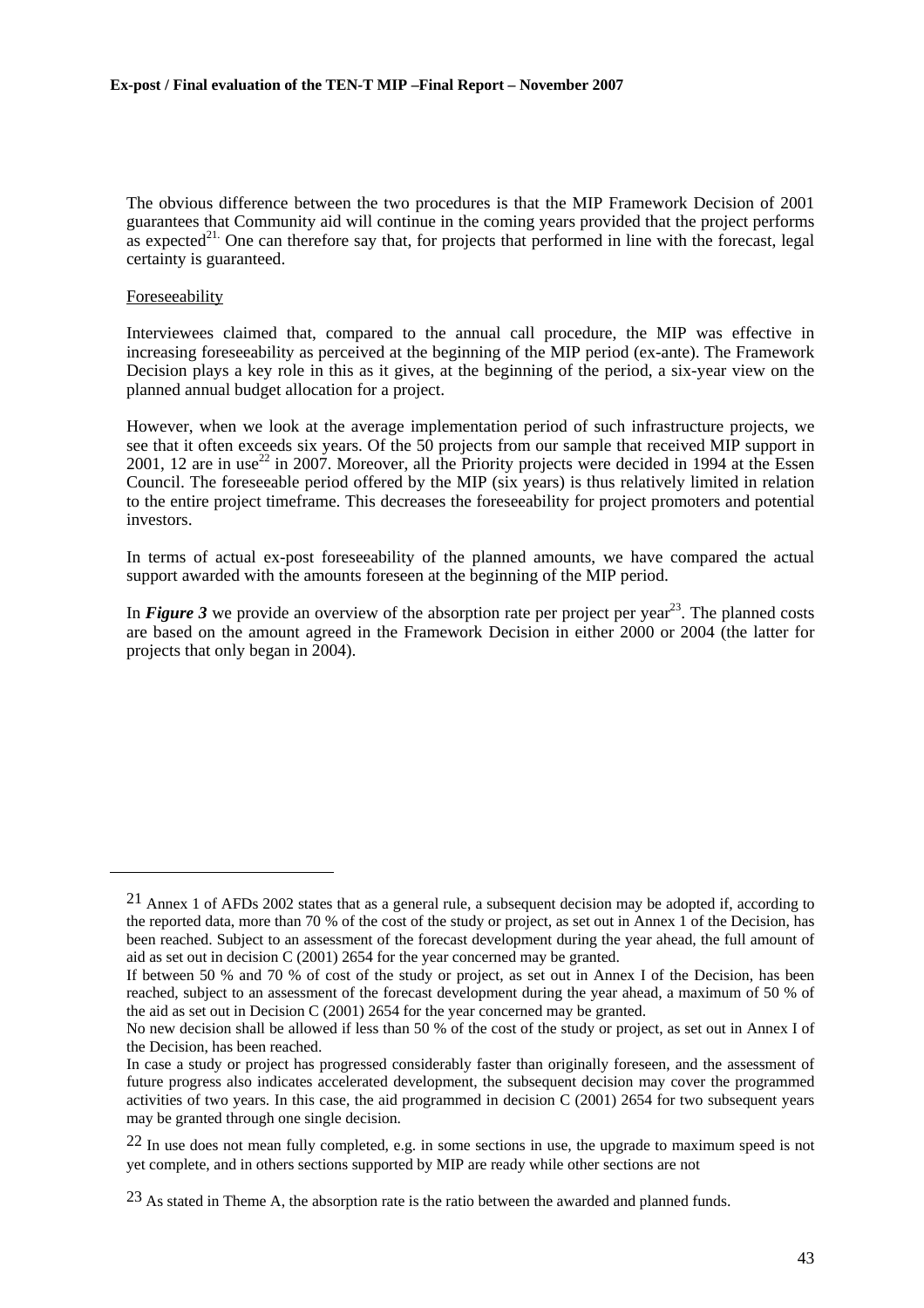<span id="page-43-0"></span>

*Figure 3: Absorption Rate of Projects by Year* 

*Source: Commission (data) and Deloitte (calculation and figure)* 

l

Each point in this Figure corresponds to one project. If a project actually received the planned support as stated in the Framework Decision, its absorption rate is equal to 1. A rate of 2 implies that a project absorbed twice the funding that was foreseen in that year; a rate of 0.5 implies that a project absorbed half the funding that was foreseen in that year, etc.

The main insight from this is that the absorption rate is very variable below and above 1 as from 2002. In other words, thanks to the rule linking support to the progress of the project (as assessed through the PSR), projects usually did not receive what was originally planned. There were projects that ran well (with a rate above 1) and projects that encountered problems absorbing the MIP budget attributed to them (with a rate below 1). By the end of the programming period, only 10% of the projects supported (12 projects out of 117) had actually received what was planned, while 32% received more, and 58% received less.

It is interesting to note that the 2004 Revision, by introducing new projects and by reallocating support for the following three years, focused the projects around the mean<sup>24</sup>. However, in 2005 and 2006, the actual figures scattered again from 0 to 3.

In [Table 11,](#page-44-0) we have calculated the average absorption rate for the period 2000-2006 per project phase of the projects at the beginning of the MIP period<sup>25</sup>. We can see that, ex-post, the

<sup>24</sup> At the beginning of 2004 there was a new Framework Decision introducing new projects. For these projects, support awarded in the Annual Decision for 2004 is equal to what was foreseen in the Framework Decision. Consequently the ratio awarded/foreseen in 2004 equals 1 for these new projects.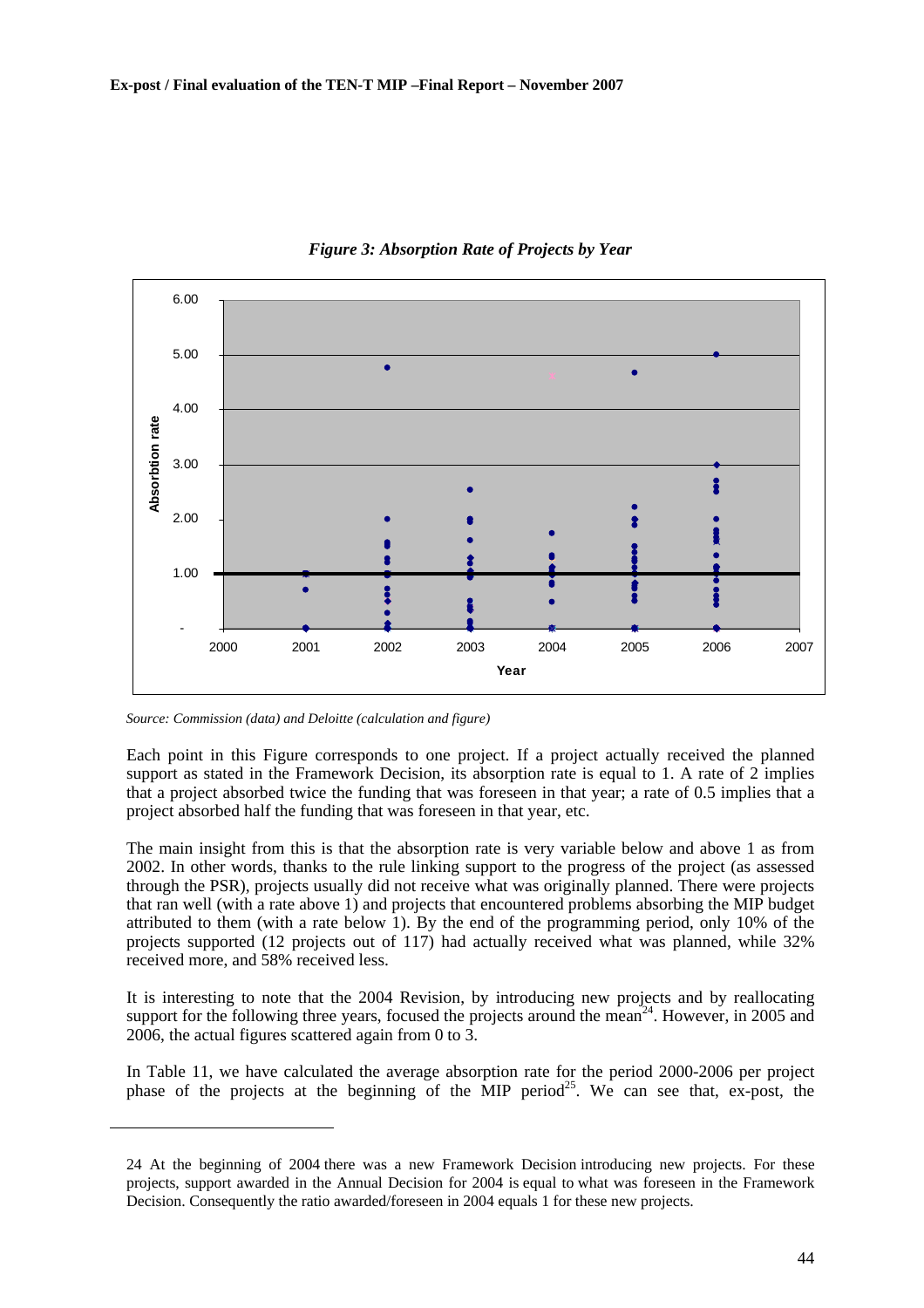<span id="page-44-0"></span>foreseeability is high for projects that were in the "construction" or "detailed design of implementation phase" at the beginning of the MIP period. Projects in the preparation phase were less likely to receive the planned funding due to the numerous elements of uncertainty for projects that are in their preparation phase at the moment of application.

| <b>Main Project Phase 2000</b> | <b>Average absorption rate</b><br>$2000 - 2006$ |
|--------------------------------|-------------------------------------------------|
| Construction                   | 1.37                                            |
| Detailed design of             |                                                 |
| implementation                 | 1.31                                            |
| <b>Project Preparation</b>     | 0.84                                            |

*Table 11: Absorption Rate by Phase and by Year* 

The same type of insight is provided if we look at the average number of AFDs by project phase that has not been triggered (this is detailed in the table below26) as compared to what could have been expected.

| <b>Project phase at the beginning</b> | <b>Average Number</b><br>of AFDs not<br>triggered by<br>project |
|---------------------------------------|-----------------------------------------------------------------|
| Construction                          | 1.14                                                            |
| Detailed design of implementation     | 0.95                                                            |
| Project Preparation                   | 1.94                                                            |
| <b>Grand Total</b>                    | 1.32                                                            |

|  |  | Table 12 Average number of AFD's not adopted by project |  |  |  |
|--|--|---------------------------------------------------------|--|--|--|
|--|--|---------------------------------------------------------|--|--|--|

Projects under construction or in the "detailed design of implementation" phase received on average more decisions compared to what was planned, than did projects in the preparation phase.

We mentioned above that receiving the full allocation is linked to the performance of the project and that this performance is evaluated using the so-called "50-70 rule". This approach does not seem entirely clear to project promoters, thereby hampering the desired foreseeability. Some project promoters believed that even if their project ran well, the support would be less than the amount awarded in the Annual Financial Decision, which is, of course, baseless. Other project promoters did not know that, were their project to run better than expectations, they could receive in one year the amount awarded for the next two decisions.

<sup>25</sup> Only for the sample of evaluated projects.

<sup>26</sup> Only for the sample of evaluated projects.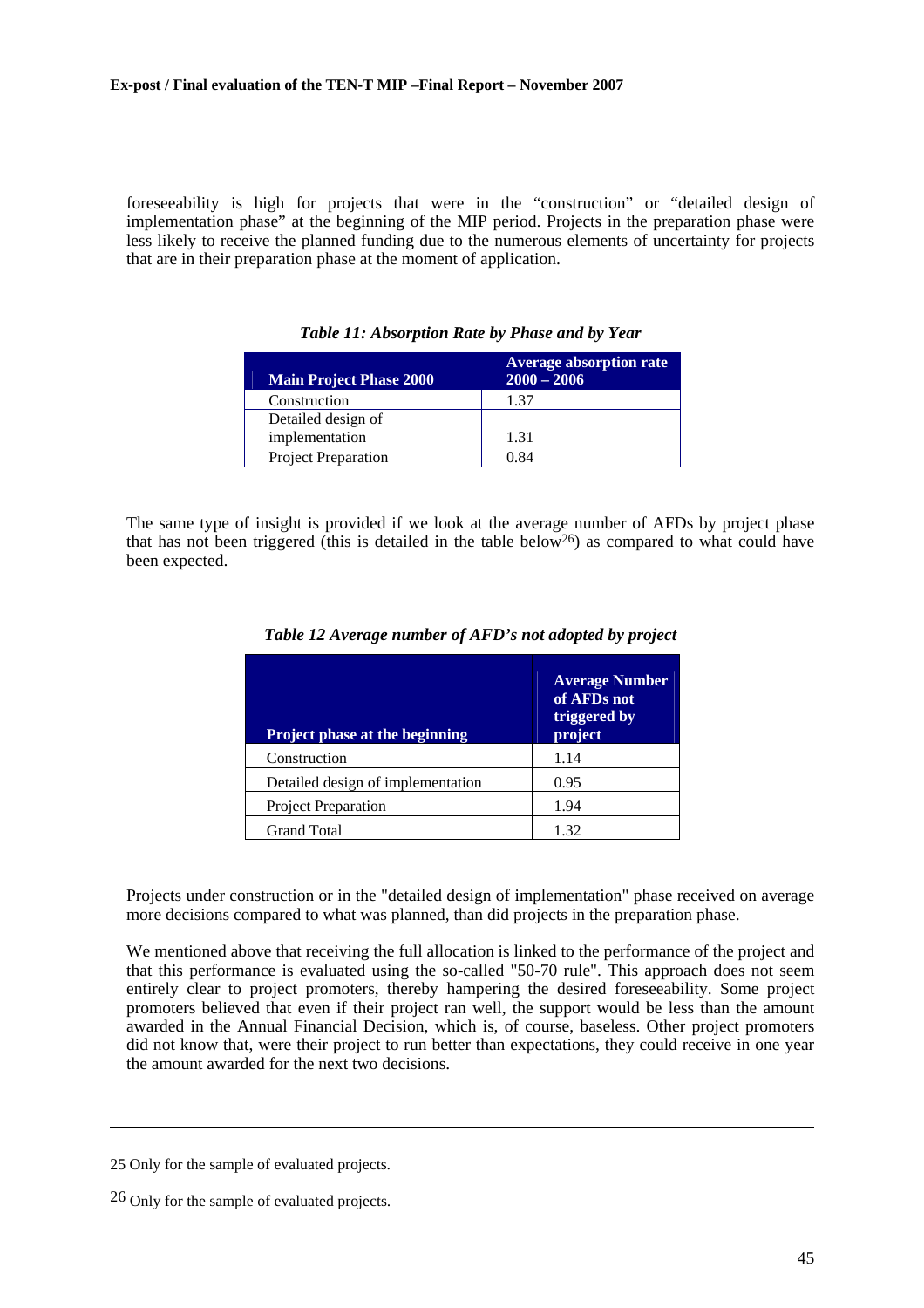Nevertheless, Member States and project promoters generally acknowledge the added value of the MIP in terms of foreseeability "ex-ante", even if this foreseeability is limited as regards the overall project planning and cost.

#### 5.2.3.2. ACCOUNTABILITY OF THE BENEFICIARIES

In our understanding, the "accountability" principle could be defined as the beneficiary's obligation to demonstrate that the studies and investments co-financed by the MIP were conducted in compliance with agreed rules and standards and to report fairly and accurately on performance results vis-à-vis mandated roles and/or planning.

We have evaluated whether the MIP increased or has had an effect on the accountability of the beneficiaries by taking the following aspects into account:

- 1. The long-term commitment of the beneficiaries to finance their share of the implementation process of the relevant infrastructure project;
- 2. Their compliance with project planning as defined in the Framework Decision and in the Annual Financial Decision;
- 3. Transparency, accuracy and sound governance in the project management.

## Long-term commitment

On average, for investment projects, the MIP support was equal to 7.5% of the total project cost. For most projects, the other 92.5% is financed by the Member States. With this low MIP co-financing, the EU "additionality" and thus the accountability that it could create in the Member States, is naturally limited. The national political decision to support the project until completion is much more important than the fact that the project receives EU co-financing.

Nevertheless, the political context created around the TEN-T and its priority projects, as well as the peer pressure from other participants in European meetings, were important factors in influencing national level decisions. The Member States encouraged each other to implement their projects on the national territory. Generally, MIP/TEN-T projects are high on the political agenda compared to purely national transport infrastructure projects.

For projects that received *significant* MIP co-financing (studies and cross-border projects), there was a stronger accountability based on the financial assistance of the MIP. Considering the rate of 20% that cross-border projects could receive (since 2004) and the significant cost this could involve, the EU money was a decisive factor for launching and continuation of such projects.

## Compliance with the project planning

As already stated, foreseeability increased under the MIP framework for projects that complied with the project planning. If projects performed worse, there was a risk that they would lose part of their MIP support. For studies, this could be problematic because of the higher financing rate (up to 50%). Therefore, we can argue that project promoters tried as much as possible to stick to the planning.

However, the planning of infrastructure projects throws up difficulties in respecting the yearly timetables. Technical problems often occur and budgets and timetables are often underestimated. Recent studies have analysed this phenomenon by explaining why the costs of large-scale projects, such as High Speed Rail projects, new motorways, and the Channel Tunnel, systematically turn out to be higher than what was forecast. Explanations for the systematic cost overruns include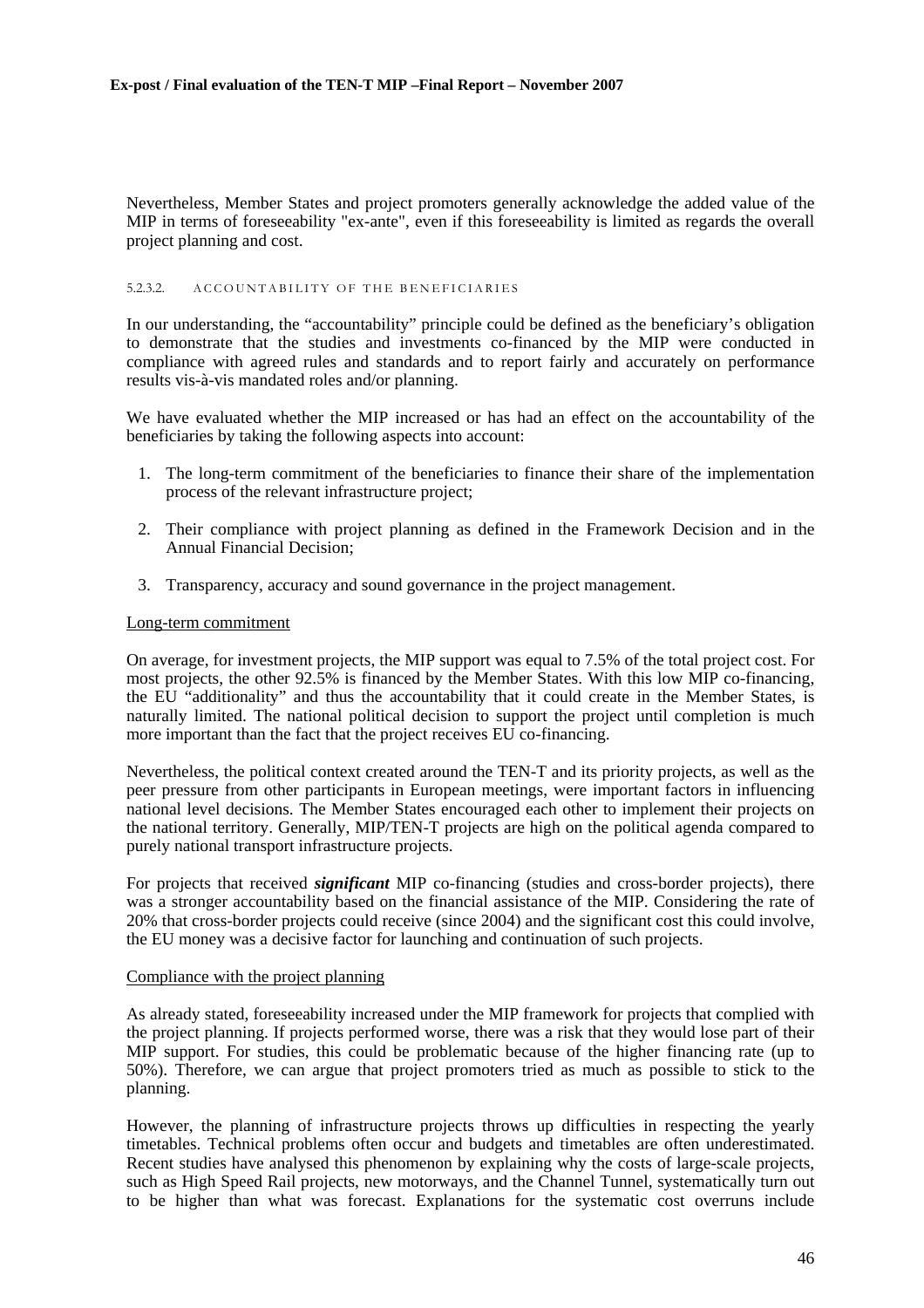unfounded optimism and also deliberate tactics: the lower the costs presented, the higher the chances of securing support for the project. This is called 'inverted Darwinism' by Professor Flyvbjerg of Delft, or 'survival of the unfittest', because the projects that look best on paper often have the largest cost overruns and demand shortfalls<sup>27</sup>.

# Sound project governance

In order to monitor the accountability among beneficiaries, the Commission imposes monitoring procedures. Some Member States also have stricter procedures than those imposed by the Commission. In all cases, Member States and promoters try to comply with the EU regulations in parallel with their national project management procedures. This sometimes creates two reporting procedures. However, as a general rule, the management procedures do not increase the Member States' accountability to the Commission as the projects' progress is not influenced by the existence of these procedures.

Regarding this last point, there is evidence that the impact of the Commission on the management of the projects within countries would be greater if the rules were communicated with more clarity to the Member States.

We can illustrate this statement with two concrete examples:

- 1. The rule on measuring the performance of the projects (50%-70%) was not fully understood by the Member States or project promoters. This may be due to the (lack of) prominence with which it was published. While in 2002 this rule was in the core text of the Annual Financial Decision, in the following years it only appeared in Annex 2 of the Decision, and only reappeared in the core text of the Framework Decision in 2005.
- 2. In the Annual Financial Decision for 2001 we find the following article: "cost may be measured in different ways in order to take account of the variety of relevant accounting systems established in Member States". This article disappeared as from 2004 and the definition of acceptable cost measurements thereafter is implicitly that of the Commission. However, several Member States did not notice this change and did not adapt their accounting systems to this requirement.

#### 5.2.3.3. PROMOTION OF PPP'S

Before examining the extent to which MIP was able to promote PPP solutions, we present some elements in order to better define and understand the notion of PPP.

## Definition and types of PPP

l

The Green Paper of the Commission on PPPs defines then as "forms of cooperation between public authorities and the world of business which aim to ensure the funding, construction, renovation, management or maintenance of an infrastructure or the provision of a service".<sup>28</sup>

According to the EIB, "the key feature of a PPP is that it involves a risk sharing relationship between public and private promoters, based on a shared commitment to achieve a desired public

<sup>27</sup> Flyvbjerg, B. *Truth and lies about mega projects***,** 2007, Delft. http://www.tudelft.nl

<sup>28</sup> Commission of the European Communities, 2004, *Green Paper on Public-Private Partnerships and Community Law on Public Contracts and Concessions*, COM(2004) 327 final, p.3.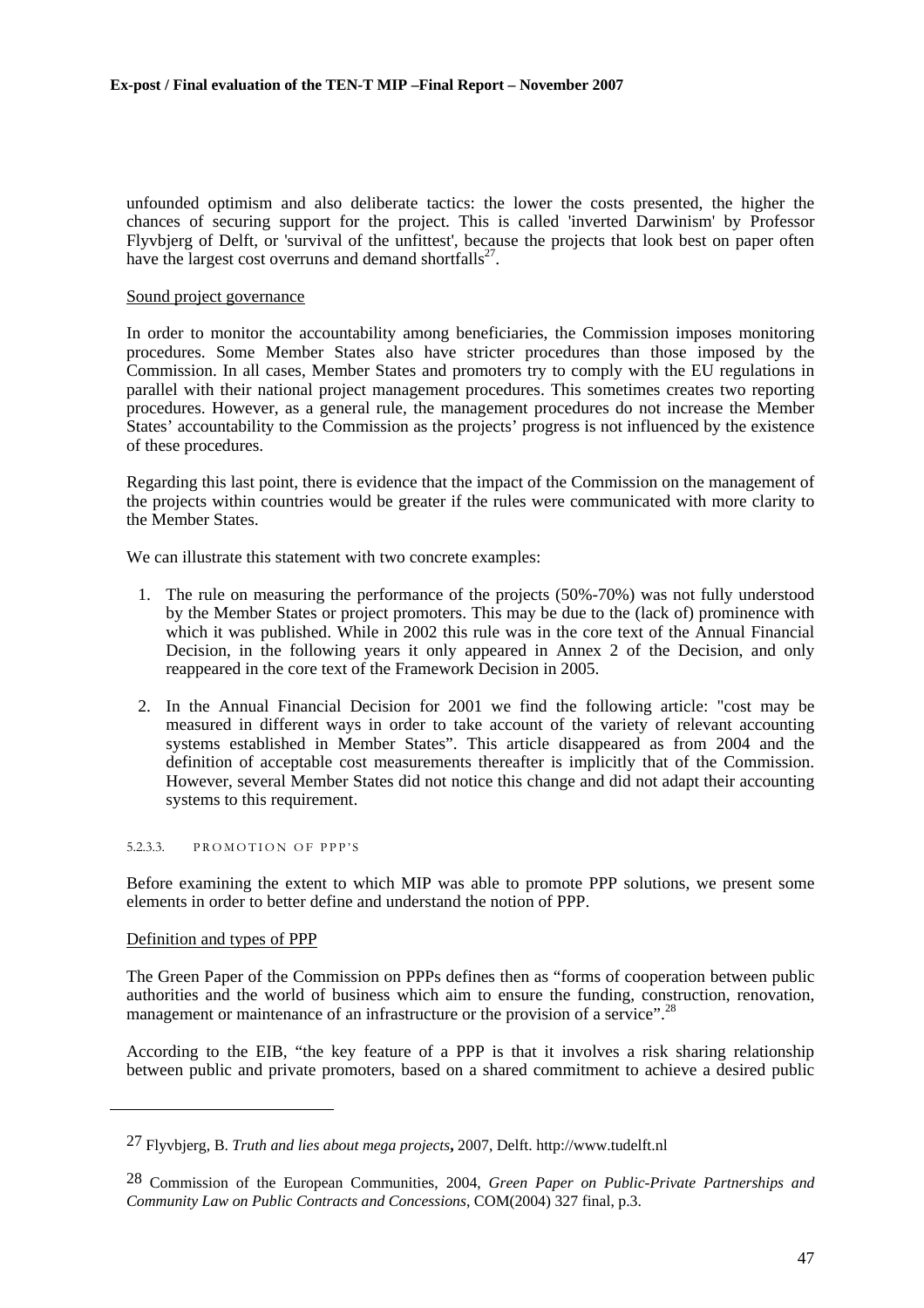policy outcome" and "PPP is a generic term for the relationships formed between the private sector and public bodies often with the aim of introducing private sector resources and/or expertise in order to help provide and deliver public sector assets and services. The term PPP is, thus, used to describe a wide variety of working arrangements from loose, informal and strategic partnerships, to design, build, finance and operate (DBFO) type service contracts and formal joint venture companies."<sup>29</sup>

PPP's tend to share the following common characteristics:

- Relatively long relationships, involving cooperation between the public and private partners on different aspects of a planned project;
- Funding structures that combine private and public funds;
- The economic operator playing an important role at each stage in the project (design, completion, implementation, funding) with public partner concentrating on defining the objectives to be attained;
- The distribution of risks between the public and private partners according to the respective ability of the parties concerned to assess, control and cope with this risk.

A distinction is generally made between contractual and institutionalised PPPs. Contractual PPP models are multiple and they differ in the relative role taken by both partners. Differences are also visible between models applicable to new projects and those applicable to existing services and facilities. In the transport sector, the extent of transfer of the demand risk to the private partner is a key feature of the model. Availability-based payment by the public partner (Design Build Finance Operate/Maintain contracts) or toll payment by infrastructure users (concession model) are the two extreme models but a partial transfer of demand risk can also be implemented in models based on shadow-tolling<sup>30</sup>. Institutionalised PPP's involve the establishment of undertakings held jointly by both a public and a private partner in order to perform public services. Hybrid forms of PPP exist that combine elements of both contractual and institutionalised PPP's.

While there is a long tradition of involvement of the private sector in transport infrastructure under the form of concession models, especially for road infrastructure, the PPP approach in other transport modes and with other types of arrangements has developed slowly and in an erratic way over the last 15 years. This trend has accelerated in recent years, making transportation the largest area of PPP investment. Even though transport PPP projects have been developed in many European countries, the initiatives are sporadic and have mainly focused on toll-road programmes.

# Findings on the effectiveness of the MIP in promotion of PPP's

l

Within the sample of evaluated projects supported by the MIP, only PP306 (studies and construction of the international section between Figueras and Perpignan of the Madrid-Barcelona-Perpignan-Montpellier high-speed link) is co-financed via a PPP. During the period  $2001 - 2006$ , also few other sections of the overall infrastructure projects that were not financed with MIP money, were

<sup>29</sup> European Investment Bank, 2004, *The EIB's role in Public-Private Partnerships (PPPs), p2*.

<sup>30</sup> A Shadow Toll System consists of a concession awarded to a private contractor who has then the responsibility to Design, Build, Finance and Operate (DBFO) a road section for an agreed period of time. One of its special characteristics is that the Administration will pay the contractor on an annual basis depending upon the volume of traffic using the road. The term "shadow tolling" is used as there are no visible tollbooths and the users do not actually pay charges to the operators.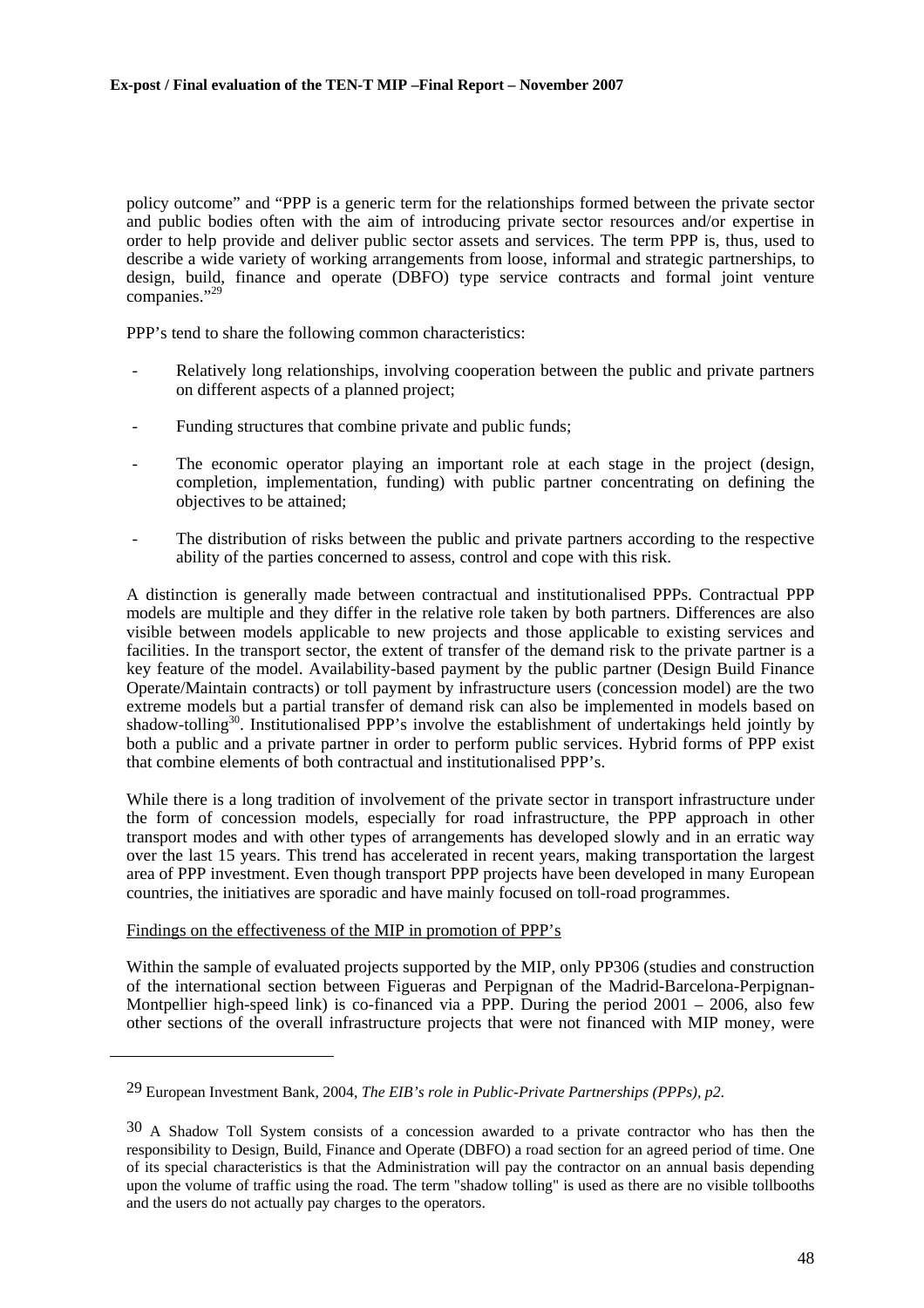financed via a PPP. Examples are the superstructure of the Dutch part of the PBKAL (PP201), sections of the Ireland element of the Ireland/United Kingdom/Benelux Road Link (PP1301) and sections of the Finnish part of the Nordic Triangle (PP1204).

Given that only one project in our sample was co-financed by MIP and PPP, and that there are several examples of Priority Project sections where PPPs were developed without co-financing of the MIP, it is clear that the MIP as such was not an effective tool to stimulate PPP's.

There are several reasons for this finding:

- 1) Before a project is fit for PPP, it has to fulfil specific criteria described below.
	- a. Its subject has to be a distinct and clearly identified part of an infrastructure. The PPP contract should cover, in a comprehensive way, all works related to a part of the network in order to delineate clearly the responsibility of the private partner and be able to apply a payment system based on performance, and reduce the "interface risk" between this part of infrastructure and other parts.
	- b. A short term realisation of four to five years maximum because the payment of the unitary charge only starts when the infrastructure becomes available. This means that the private partner has to pre-finance the works.
	- c. Limited or at least controlled risk during infrastructure works. Specific clauses capping the transfer of construction risk can be introduced in the PPP contract to accommodate for specific construction risks. These risks can also be mitigated by commissioning studies (soil stability, pollution, etc.) to assess them properly;
	- d. The risk of latent deficiencies when the project includes the modernisation of existing assets. New infrastructure investment is much better suited for PPP than the refurbishment of existing assets.
	- e. The use of proven technology, as this lowers the risks to postponement of project steps during to construction phase.

When these criteria are compared with the MIP-supported projects, it is clear that only a few of them meet the criteria.

- 2) In addition, the large majority of MIP projects are railway infrastructure projects focused on new infrastructure or on the upgrading of main lines. The implementation of this particular type of project under PPP faces specific constraints:
	- a. Construction works on lines in operation are spread over a long period of time to minimise traffic disruptions. The PPP model foresees that payments to the private partner start only when the infrastructure become available for transport services, and the private partner may not be able to raise funds with such a long grace period.
	- b. The design and construction of most railway infrastructure components are subject to detailed standards. Standardisation over a network brings also economies of scale and increased efficiency in maintenance operations. In these circumstances, it is often difficult to specify the procured infrastructure in terms of objectives / performance and little room is left to the private partner for innovation. This removes an important potential benefit of the transfer of construction risk to the private partner.
	- c. In all cases that are not strictly limited to the building of completely new infrastructure, the risk related to latent deficiencies may either make the project non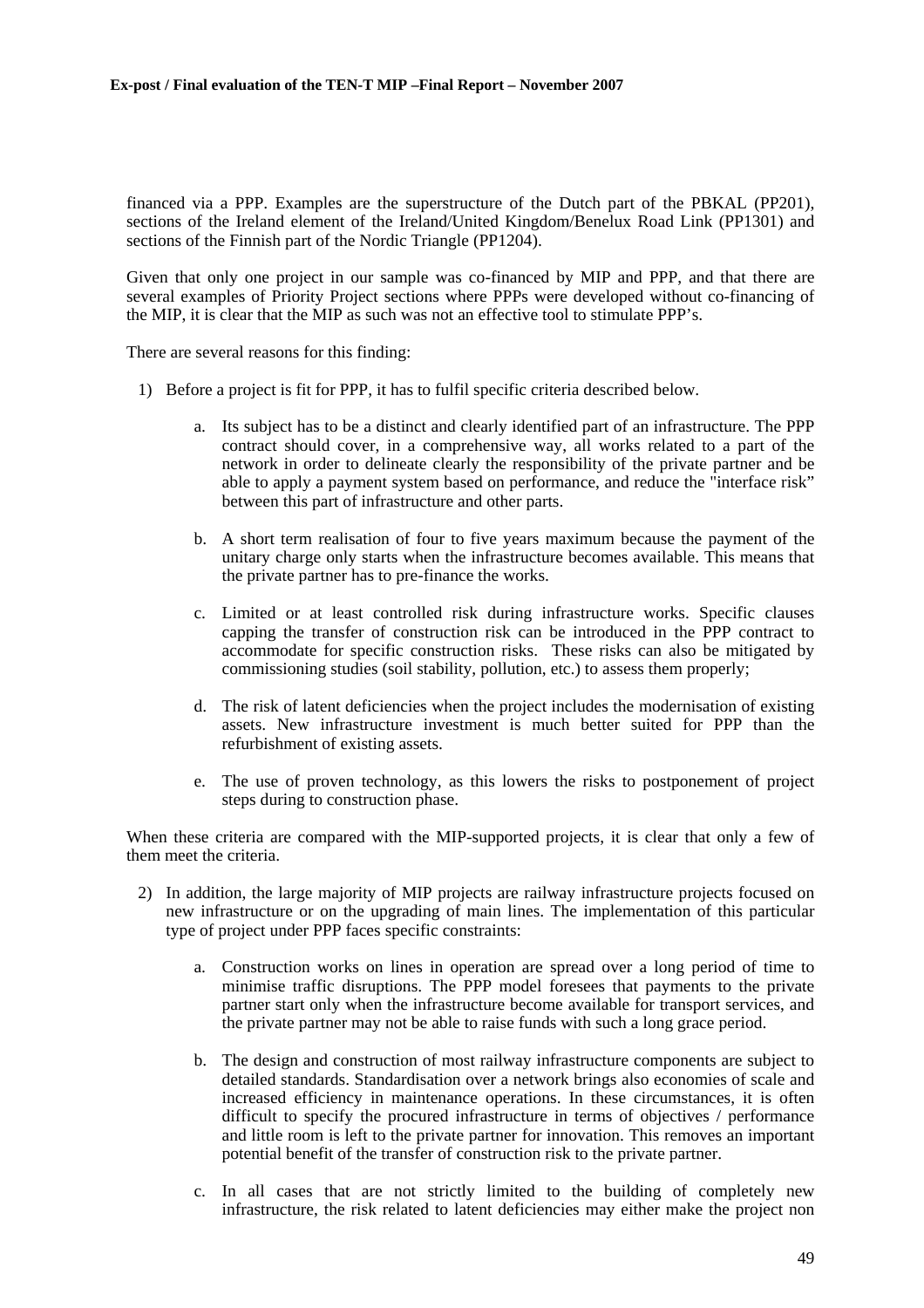bankable or may cause the private partner to include a substantial risk premium in its bid.

3) To the extent that the financial viability of large infrastructure projects and in particular rail projects is limited, private investors are reluctant to invest money anyway. This is enhanced by the tendency for the demand risk to be too high to interest a private partner.

Very few Member States impose a formal procedure to decide on the choice of procurement options (conventional vs. PPP) on basis of qualitative or quantitative (Public-Private Comparator) criteria. Hence, in the majority of investments, the selection of the optimal procurement route is not formally considered and feasibility studies do not even consider the use of PPP.

The funding of feasibility studies through MIP is only beneficial to PPP when the outcome of these studies could potentially reduce the risks of the project (e.g. traffic studies when transfer of demand risk is envisaged, soil testing for the transfer of construction risk, etc.).

The MIP financing can have a positive impact on creating a PPP approach, as it signals a higher level of commitment of the public partner to the project and may therefore reduce the perceived political risk associated with the project. On the other hand, in some Member States, the availability of MIP financing has a "crowding out" effect on alternative sources of financing such as PPP as the MIP lowers the need from the public authorities to look for alternative funding.

## 5.2.3.4. FLEXIBILITY / SMOOTH AND TIMELY FINANCING

When evaluating the **flexibility** of the Multi Annual Indicative Programme (MIP) we analysed whether the MIP was able to take unforeseen technical or financial events into account.

Where the non-MIP Annual call procedures allowed project financing by project activity, the MIP procedures are based on the extent to which the activities have utilised the annual budget. This implies that non-MIP activities can be postponed from one year to another without having to consider the risk of losing budget granted, whereas MIP activities cannot be postponed without this risk. This difference is the main reason why the MIP is less relevant for bringing more **flexibility** to the financing of large infrastructure works.

The granting of the support for six years has to be evaluated at the beginning, in order to be formalised in a Framework Decision. However, even for large infrastructure projects, project promoters have difficulties to plan, in detail, project phases in a yearly framework and six years in advance. If, during project implementation, important changes are decided and planned activities change by more than 20%, promoters have to ask for an amended decision, which is a heavy administrative procedure. This lack of flexibility tends to negate the increased ex ante foreseeability.

Every year, even though the Framework Decision is in place, supported activities must be described in an annual financial decision. If a project is running slower for unforeseen technical or financial reasons and spent only, for instance, 60% of the foreseen eligible costs in year t, the project does not receive the total planned support in year t+1 according to the (50%-70%) rule described above. The same rule applies if the project is performing well: it can be awarded in one year the support foreseen in the two following decisions. Nevertheless, some Member States did not understand this rule and did not apply for two decisions in cases of good performance. This contributed to a perception that MIP does not stimulate high performance, but only "punishes" under-performance.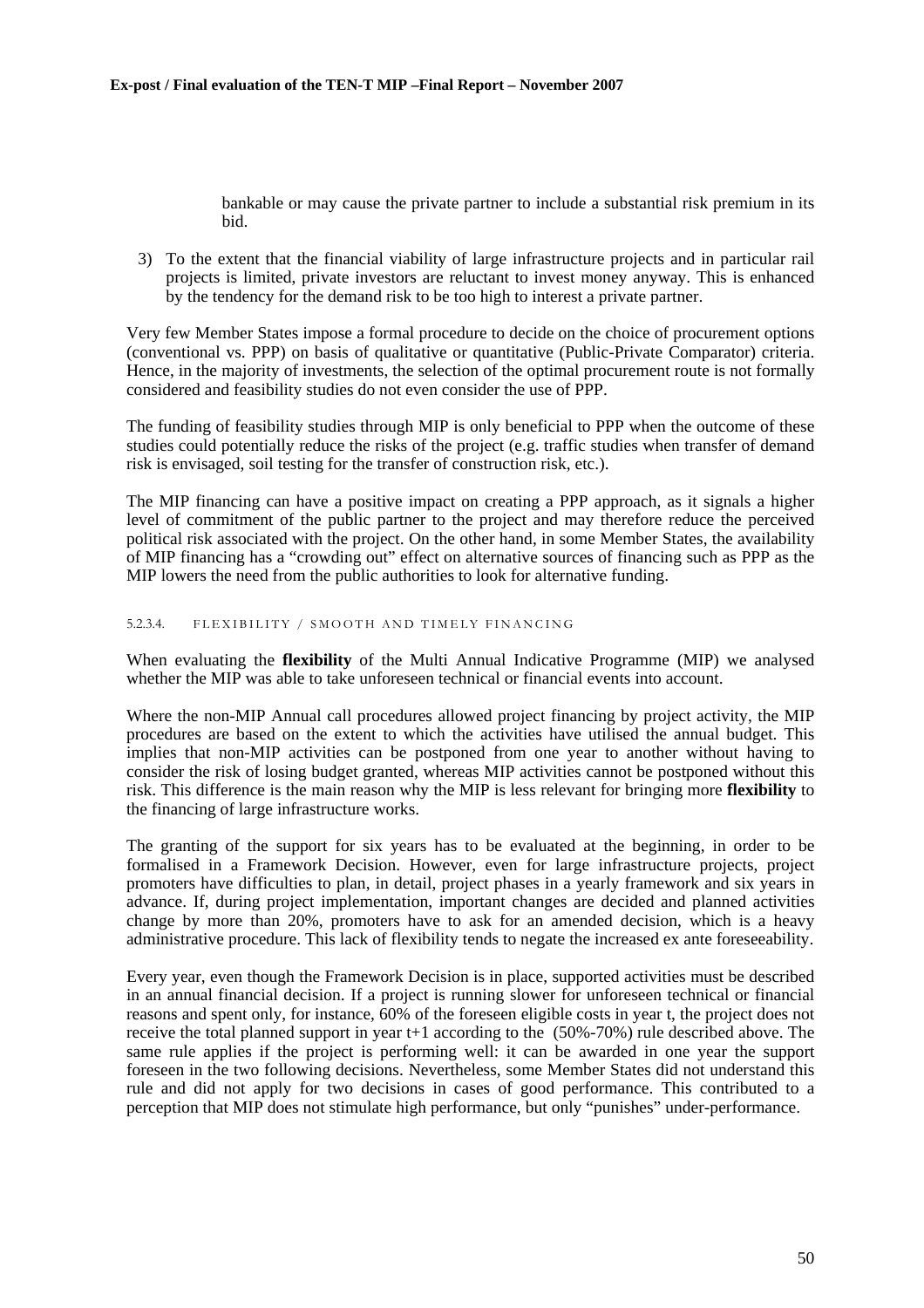Another element of non-flexibility was the fact that projects could not benefit of a new decision if two former decisions were still open. This rule was logical in case of successive project part but raised some issues for projects composed by several parallel parts<sup>31.</sup>

On the positive side, certain flexibility mechanisms were introduced in the course of the programme:

- 1. If a project runs well during year N, the project can receive in year N+1 the awarded support foreseen in  $N+1$  and  $N+2$ .
- 2. As from 2004, the Commission could take the decision to let the project open more than two decisions at the same time for the same project part/stage.
- 3. Before this revision, some project promoters experienced informal flexibility as the Commission tried to be as flexible as possible. For example, projects were allowed to have more than two annual financial decisions open if they had already sent the request for final payment under at least one of the decisions.
- 4. Compared to annual calls, the annual financial decision adoption process does not require the submission of detailed applicant forms, the selection process and the discussion of the decisions at the TEN-T FAC. These steps were a heavy and therefore long administrative procedure for both Member States and Commission.
- 5. There have been two revisions that were not foreseen at the beginning, allowing for a redirecting of support to well-running projects.
- 6. There is the opportunity to amend Annual Financial Decisions if proposed activities for support change by more than 20%. Although this opportunity is merely considered as contributing to the inflexibility.

However, the above flexibility mechanisms did not reach the maximum of their potential. Neither the initial administrative rules nor subsequent changes were always well understood by the Member States (for example some Member States claimed not to know that as from 2004, they could open more than two decisions). The two revisions that redirected funds to well running projects were not foreseen at the beginning and their impact was thus reduced.

The procedural lack of flexibility, combined with the low awareness of the flexibility mechanisms, had a significant impact on the way that projects were planned and on the view that the Commission had on the projects as a whole:

1. postponement of project steps can have an impact on funding received. Therefore, beneficiaries propose conservative planning. They want to avoid bringing risks into the

<sup>31</sup> From 2001 to 2004, only two decisions could remain open by projects. This means that for instance in 2003, even if they have well performed, projects that still have open decisions for 2001 and 2002 cannot get the decision 2003 except if they have already sent the request for final payment for one of the two previous decisions. If one project has 3 distinct projects parts that are organised in chronological order, this rule should not be a problem, activities supported under decision 2001 should be finished or at least, their payment should be requested in 2003. But if these project parts include activities that are supposed to be implemented in parallel, project could have two decision open at the same time in 2001 and at the end of the year, not to be in a position to get new AFD in 2002 given the fact that no claim for payment has been introduced yet for the AFDs 2001.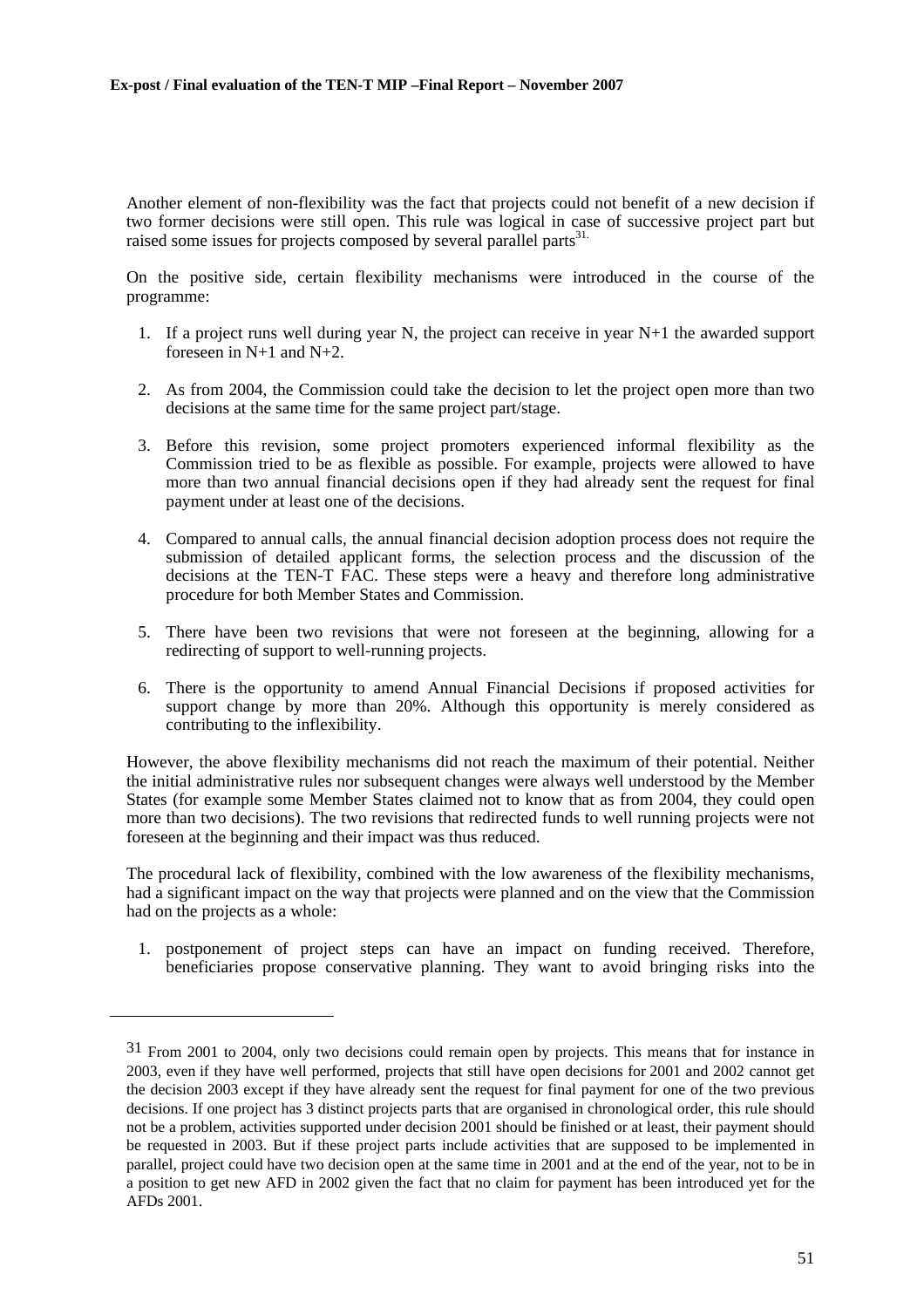projects (e.g.: use of new technology such as ERTMS) or are reluctant to propose a more ambitious project planning;

- 2. second the MIP support is calculated as a percentage of the proposed eligible costs and not as a percentage of the total project costs. Therefore, the beneficiaries tend to propose in the AFD only the minimum amount of eligible costs necessary to receive the approved funding. As a consequence, the Commission has no view on the overall total project cost;
- 3. third, the description of the cost-types in the application form does not follow a wellestablished nomenclature. Therefore, project promoters tend to describe the planned work (tobe-supported activities) as broadly as possible in order to create the necessary flexibility and avoid the risk to have to ask for an amended financial decision in case of changes. Consequently, the Commission has no detailed view of the supported activities. As an example, the following table is a sample of different cost types showing inappropriate formulation.

| Problem in the formulation of<br>cost types by Member States | Description of the activities                    |
|--------------------------------------------------------------|--------------------------------------------------|
| Too general activity                                         | Other                                            |
|                                                              | Activity 1                                       |
|                                                              | Main works                                       |
|                                                              | Horizontal issues                                |
|                                                              | Construction                                     |
| Detailed by section                                          | Travaux de Seine – Oise                          |
|                                                              | Stockholm Södra<br>٠                             |
|                                                              | Helsinki-Riihimäki<br>٠                          |
|                                                              | Wigan to Spring Branch                           |
|                                                              | Section Nîmes-Montpellier-Perpignan<br>$\bullet$ |
| Unclear formulation                                          | <b>NBS W-U IV 5001 01</b><br>٠                   |
|                                                              | DB S & S                                         |
|                                                              | Use of FS materials                              |
|                                                              | Travaux FIAT 197                                 |
|                                                              | LOT 3 OO.CC. EX IRTI                             |

*Table 13: Cost Types and Description of Activities*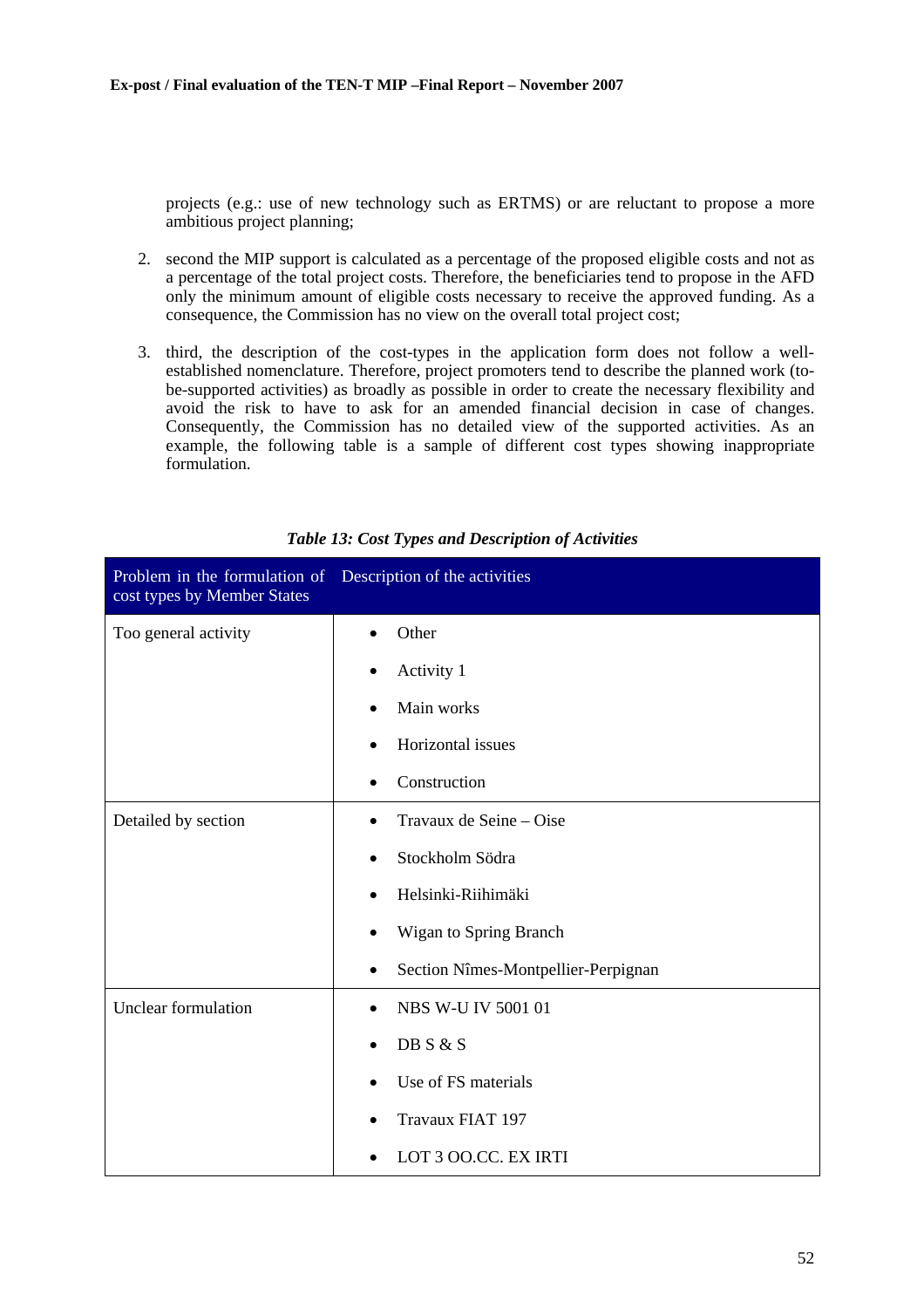We can see in the above table that it is not easy to clearly understand the purpose and progress of the project at Commission level on the basis of this type of information.

When evaluating the **smooth and timely financing** provided by the MIP, we considered whether the MIP was able to guarantee a stable financing flow.

On average it took 15 months (469 days) between the end-date of the eligible period and the date of the final payment. For example, one final payment was executed on 24/10/2003, for a project whose eligible period closed on 30/06/2002.

The main reason for this is the weighty control process that requires the beneficiaries to submit a detailed list of all the corresponding invoices and, for the Commission, to check a sample of invoices in detail. The control of the Commission also includes the time-consuming difficulty of linking an invoice to the cost-type in the application form. Having both the Member State and the Commission dealing with an arduous administrative procedure naturally creates a long payment period.

In the Figure below we give a view on the time expressed in number of days (y axis) between the end-date of the eligible period (x axis) and the date of the final payment.





There were four main end-dates of eligible periods: June 2002, December 2003, December 2004 and December  $2005^{32}$ . The position of the points in the Figure indicates the number of days it took between the end-date of the eligible period and the final payment. There is a large variance in the

<sup>&</sup>lt;sup>32</sup> During the evaluation project, the projects with an end-date of the eligible period in 2006 were not yet paid in 2007. Therefore, the payment date is not known.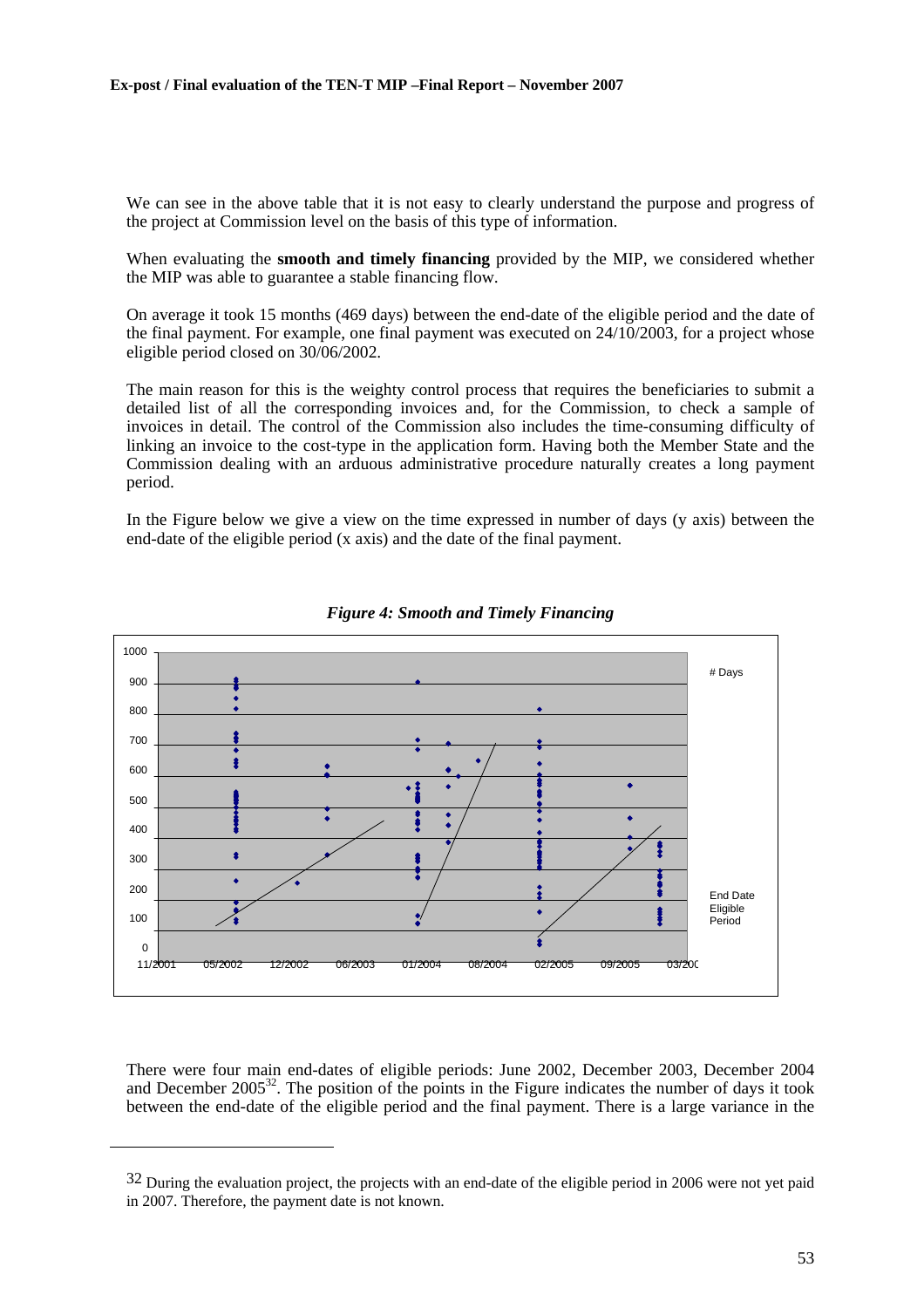number of days between these two milestones, due both to the Member States and to the Commission. Because it is never certain when the Commission will give the order for the final payment, the working capital requirement of the project becomes more uncertain. This has an impact on the Member State's accounting and can delay or affect the planning cycle of other projects.

# 5.2.4. RELEVANCE

Assessing relevance addresses the question: "were the objectives of the MIP in line with the needs of the beneficiaries. These objectives are:

- to improve foreseeability
- to improve accountability;
- to mobilise public and private financial resources (PPP's);
- to provide some flexibility and to award smooth and timely financing for the most sizeable of the projects.

We conclude this section by examining whether or not there was a clear need for EU financing.

#### 5.2.4.1. FORESEEABILITY

l

Based on the fieldwork, we can say there is a real need for more foreseeability and certainty in the financial support received from the Commission for the priority projects under the TEN-T. Compared to the non-MIP financing procedure, the creation of the six-year budget view offered to beneficiaries is a step forward in terms of ex-ante foreseeability.

A recent study showed that large infrastructure works have an average cost overrun of  $30\%$ <sup>33</sup> that can reach 40% in railways projects<sup>34</sup>. This risk-level makes all financing that can bring more foreseeability welcome particularly for studies, which are financed at 50%, and cross-border projects, which have been financed since 2004 at 20%.

For investment projects where MIP funding rates are lower, the main other source of financing of these projects is national funding which is also a foreseeable financing source, since the political decision has been taken and implementation work has begun. Nevertheless it comes from the interviews that the existence of MIP funding protected the projects from political decisions to stretch projects in periods of budgetary austerity.

We can therefore say that the increase of foreseeability generated by the MIP is mainly relevant for studies and, to a lesser extent, cross-border projects.

<sup>33</sup> FLYVBJERG, B., "Truth and lies about megaprojects", 2007, Delft.

<sup>34</sup> Procedures for Dealing with Optimism Bias in Transport Planning, British Department of Transport, 2004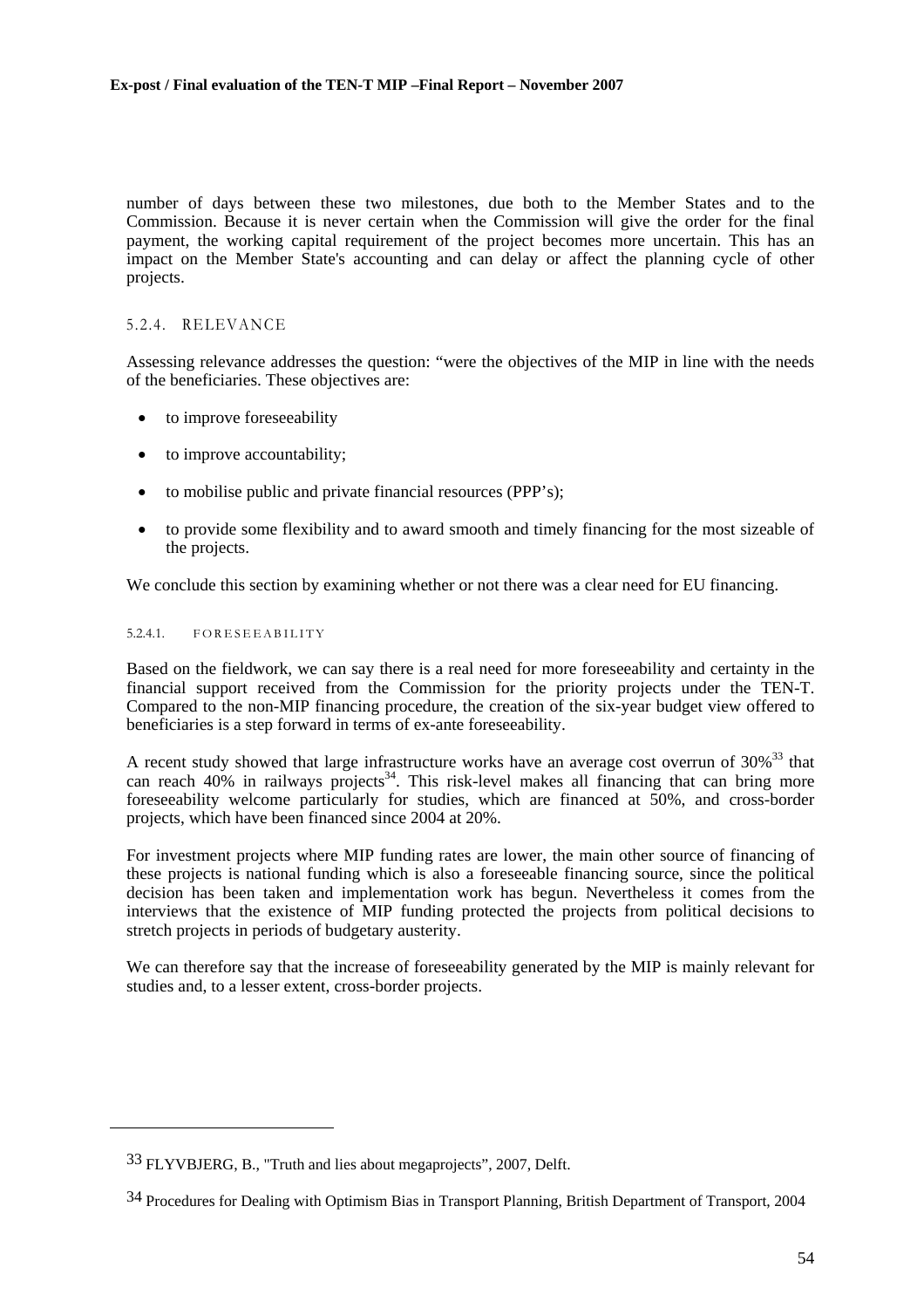#### 5.2.4.2. ACCOUNTABILITY OF THE BENEFICIARIES

The question of the relevance of the accountability should be understood as the need for beneficiaries to be accountable for the EU money that they receive. Indeed, beneficiaries usually recognise that good governance requires beneficiaries to be accountable for EU money.

As a consequence, the Commission for its own reporting (and vis-à-vis the European Parliament and the Court of Auditors) needs reliable data and information to show that the EU money was spent supporting the European economy and social cohesion.

The MIP set up several monitoring and reporting tools in order to collect information on the evolution of the projects, the absorption of the budget and to justify expenditures<sup>35</sup>. Nevertheless, these tools allow the Commission to have only a limited view of the projects cofinanced by the MIP. In fact, there were several constraints which prevented the Commission from an accurate view on the projects as a whole, thus hampering complete and detailed reporting on the real situation. These constraints included:

- 1. The MIP co-financed some activities each year in the context of an Annual Financial Decision (AFD). These activities corresponded to eligible costs and not to the total cost of the project. Depending on the project, the eligible costs can be close to or far from the total cost. The Commission did not generally know the latter; nor did it have information on the overall progress of the overarching project.
- 2. The MIP management relies on the AFD monitoring within a Programme Management System (PMS). During the programming period 453 AFD's were produced. The PMS allows the monitoring of each AFD individually but is a complex tool for consolidating all the AFD's relating to a single project, even though the budget as defined in the Framework Decision is defined at project level (and not at AFD level). Moreover, the project is itself a part of a more general project on which European Commission has no clear information.
- 3. Staff turnover at the Commission makes it difficult for officials to have a clear view of the project history, the obstacles that it met, and its political milestones.

As a consequence, the data at the Commission's disposal via the management tools are not sufficient to have a clear view of the projects and to allow complete reporting from the Commission side. Regular visits to the field by desk officers and auditors are necessary to supplement the information and to improve the Commission's view of the project.

#### 5.2.4.3. PROMOTION OF PPPS

l

Many Member States consider they do not need to finance infrastructure projects using PPP for the following reasons:

- they consider the construction or maintenance of the priority projects to be their core business and are reluctant to outsource it to a private partner;
- PPP would require complex coordination, monitoring and regulation to ensure conformity with safety standards;

<sup>35</sup> These tools and their effectiveness are described and analysed under Theme B.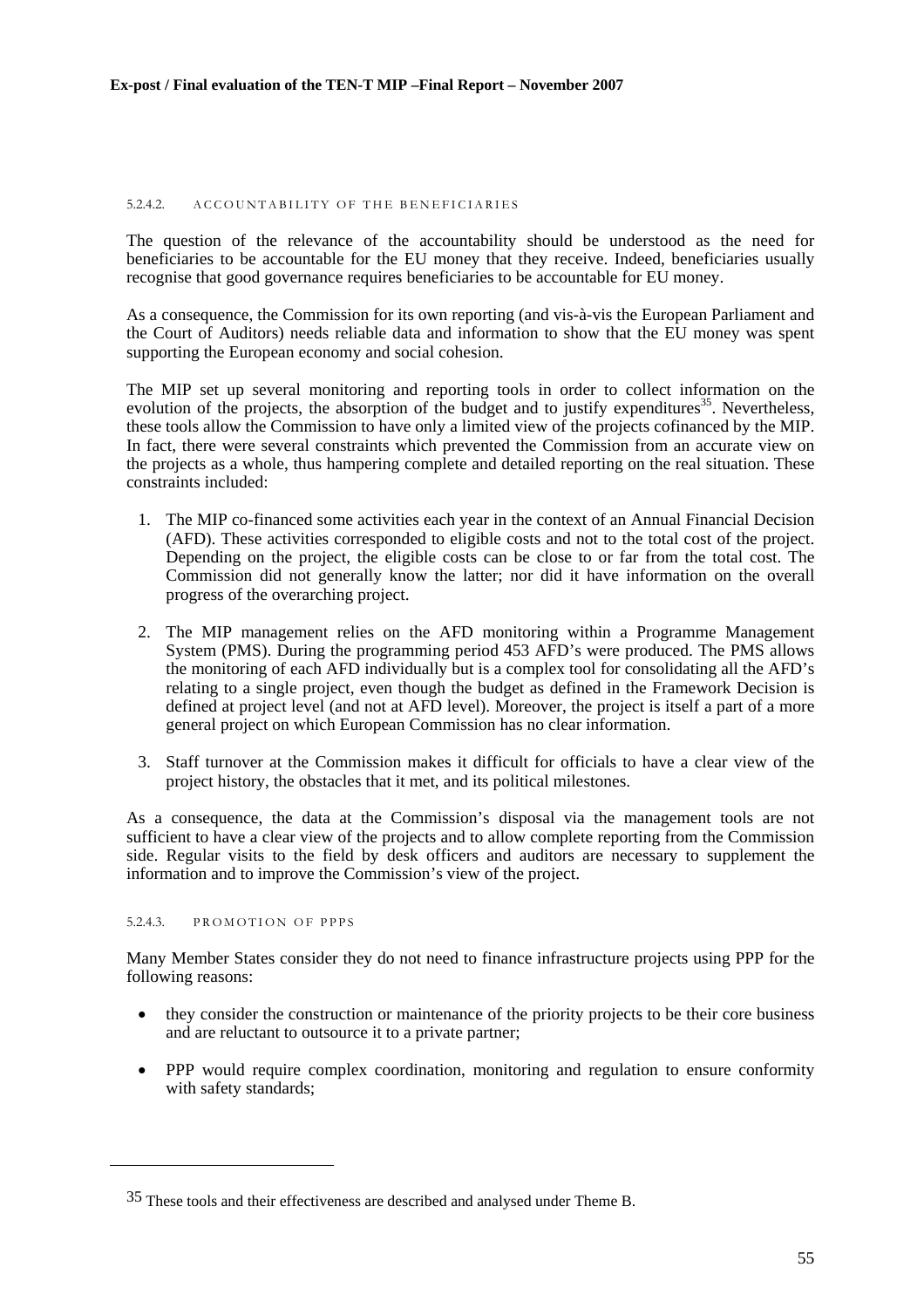• the culture of using PPP's for public investments is more embedded in certain Member States than in others.

As noted, the level of knowledge, awareness and understanding of PPP in the Member States is highly variable. It should also be noted that project promoters may see PPP as an attack on their vested interest. The European Commission does have a role to play, and could play this through the MIP, in raising awareness and the level of knowledge and disseminating best practice in a structured fashion.

#### 5.2.4.4. FLEXIBILITY / SMOOTH AND TIMELY FINANCING

When we look to the characteristics of the projects co-financed via the MIP, we see there are in most cases long term, complex and large infrastructure works. These infrastructure works have a high risk of postponement of activities (as stated in the chapter on effectiveness). Per definition and as confirmed in our fieldwork, we can say this type of projects have a profound need for flexibility.

### 5.2.4.5. NEED FOR EU FINANCING

The principle of "relevance of need for EU financing" in the context of the MIP financing means that:

- 1. The Member States and project promoters express a need for EU financing as a necessary complement to their national financing;
- 2. The MIP financing is additional to the national financing in order to reach the TEN-T objectives and to go beyond pure national interest as part of a wider EU policy agenda.

In order to evaluate the extent to which these criteria were met, we have used the information coming from the application forms and our interviews with project promoters. Very few project promoters accept, when completing the application, that their project could go ahead without MIP support. However, we obtained strikingly different results during the interviews, as shown in the Figure below.



*Figure 5 : Existence of the project without the MIP*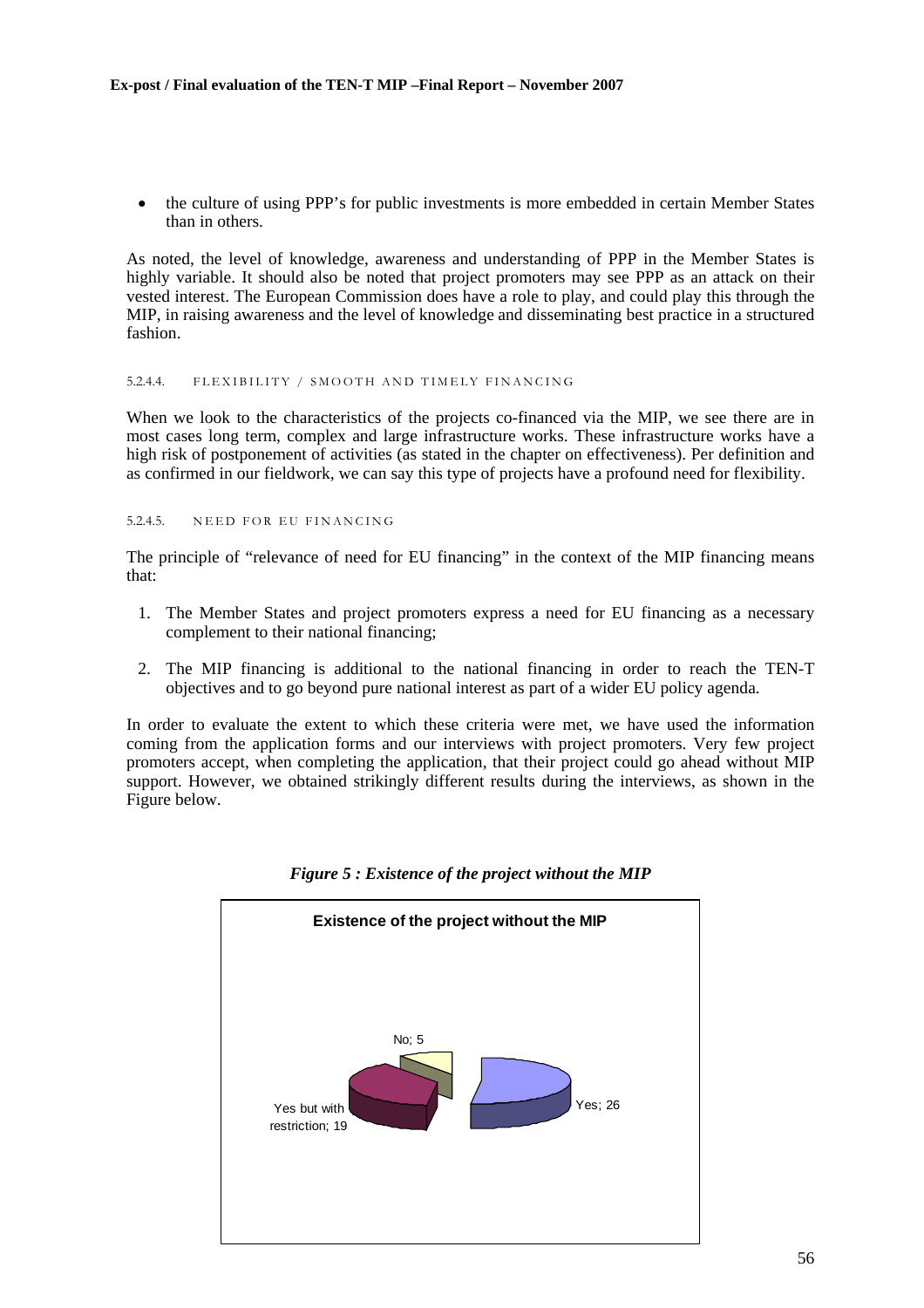Further explanations are needed in order to qualify the statements in the Figure:

- 1. More than half the projects we looked at would have gone ahead without the financial support of the MIP. That means that the national authorities would have carried out these projects in any case. Nevertheless, the MIP was useful, not really for the amount that it provided to the project (an average 7.5% of the investment), but for the pressure that it put on the political decision makers. In practice, the MIP rules force strict planning timetables on project promoters; and political and peer pressure from the EU and the other Member States means that TEN-T projects progress more rapidly than they might otherwise have done.
- 2. Many project promoters considered that their project would have existed without the MIP but that they would have suffered from certain restrictions. As stated above, timeframe issues would have arisen or the financial risk would have been greater. The size of their project would sometimes have been different. For example, they would not have implemented the new traffic management systems (ERTMS).
- 3. For some projects, the MIP financing provided a real impetus to get the project going. That means that without EU sponsorship and the European dimension that it gives, national authorities might not have carried out the project because the national interest and the economic viability were not decisive.

Even if the MIP did not support infrastructure projects in their implementation phase with large amounts of money, the promoters are generally interested in continuing to apply for MIP financing as it gives them the opportunity to be part of the general framework of the TEN-T. In practice, therefore, the EU political dimension of the TEN-T and the signalling function of the MIP were more valued than the MIP financial assistance

As a conclusion, we can state that for many projects (mainly investments) there is no real financial need for the Community funding through the MIP, which at the same time gives a significant impetus to the decision making and place the project higher on the political agenda. In that context, the MIP is valuable in order to reach European objectives which go beyond the national interest.

This being said, for investment projects of high national interest that would be implemented without support, the relative support of the MIP could probably be smaller and nevertheless play its role of impetus with better efficiency, while focusing most of the support on cross-border projects that would not happen otherwise.

# 5.2.5. IMPACTS

## 5.2.5.1. GENERAL OVERVIEW

We understand the concept of the impact as the contribution of the MIP and, as a consequence, the contribution of the co-financed projects to the objectives and priorities of the TEN-T.

In order to define causality effect between different levels of objectives, we have distinguished "Strategic objectives" from "Operational objectives". By "TEN-T strategic objectives" we mean the objectives and priorities that respond to transport infrastructural needs expressed at EU level. The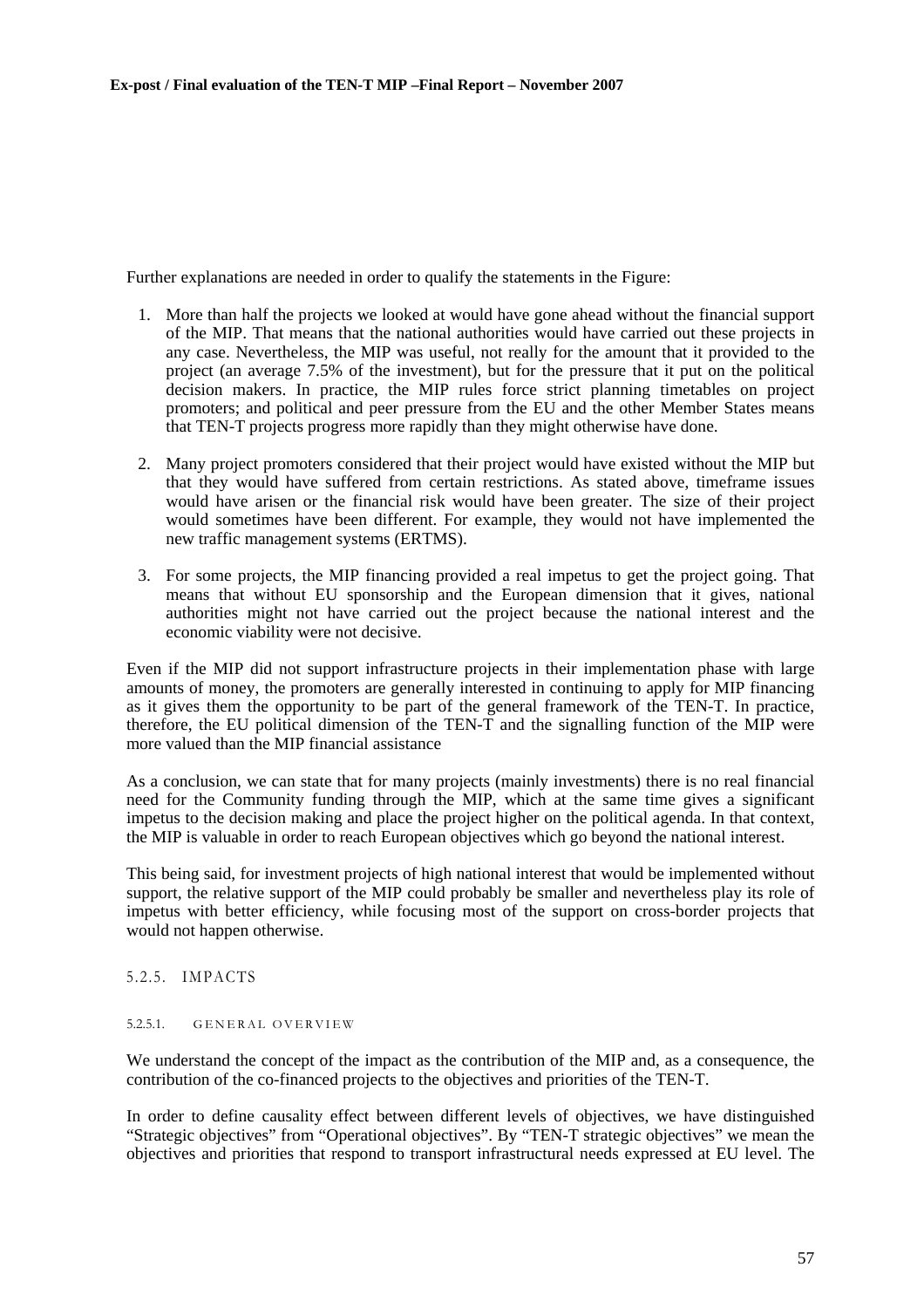"TEN-T operational objectives" are the objectives and priorities that have to be fulfilled in order to reach these strategic objectives in a logical way  $36$  (se[e Figure 6\)](#page-57-0).

<span id="page-57-0"></span>

*Figure 6: Logic Tree: Strategic/Operational Objectives* 

We differentiate each objective and some into several sub-objectives. Some objectives in the TEN-T guidelines are very broad (objectives taken directly from the Treaty for instance) and cover different aspects that have to be examined individually. For instance the objective "to stimulate socioeconomic development" includes several socio-economic dimensions such as employment, free movement of persons and goods, EU competitiveness and social cohesion. For the sake of our analysis, we decided thus to consider the different dimensions separately and merge our main findings in the conclusions in order to give a general overview of interlinked objectives.

Two types of indicators and several information sources were used for analysing the impacts of the MIP projects on the TEN-T objectives:

- Oualitative indicators from interviews and desk research: the information we have collected concerns evidence on the specific contributions of each project to the TEN-T objectives;
- Quantitative indicators from our database: the information we have used concerns mainly data describing the financial investment of the MIP in the TEN-T strategic objectives and the number of projects that used these funds in order to specifically contribute to these objectives.

<sup>36</sup> Reviewing and establishing the full intervention logic of the TEN-T was not included in the scope of our study; nevertheless for the sake of our approach, we have tried to re-organize the objectives and priorities in order to ease the reading and the comprehension of our impact analysis.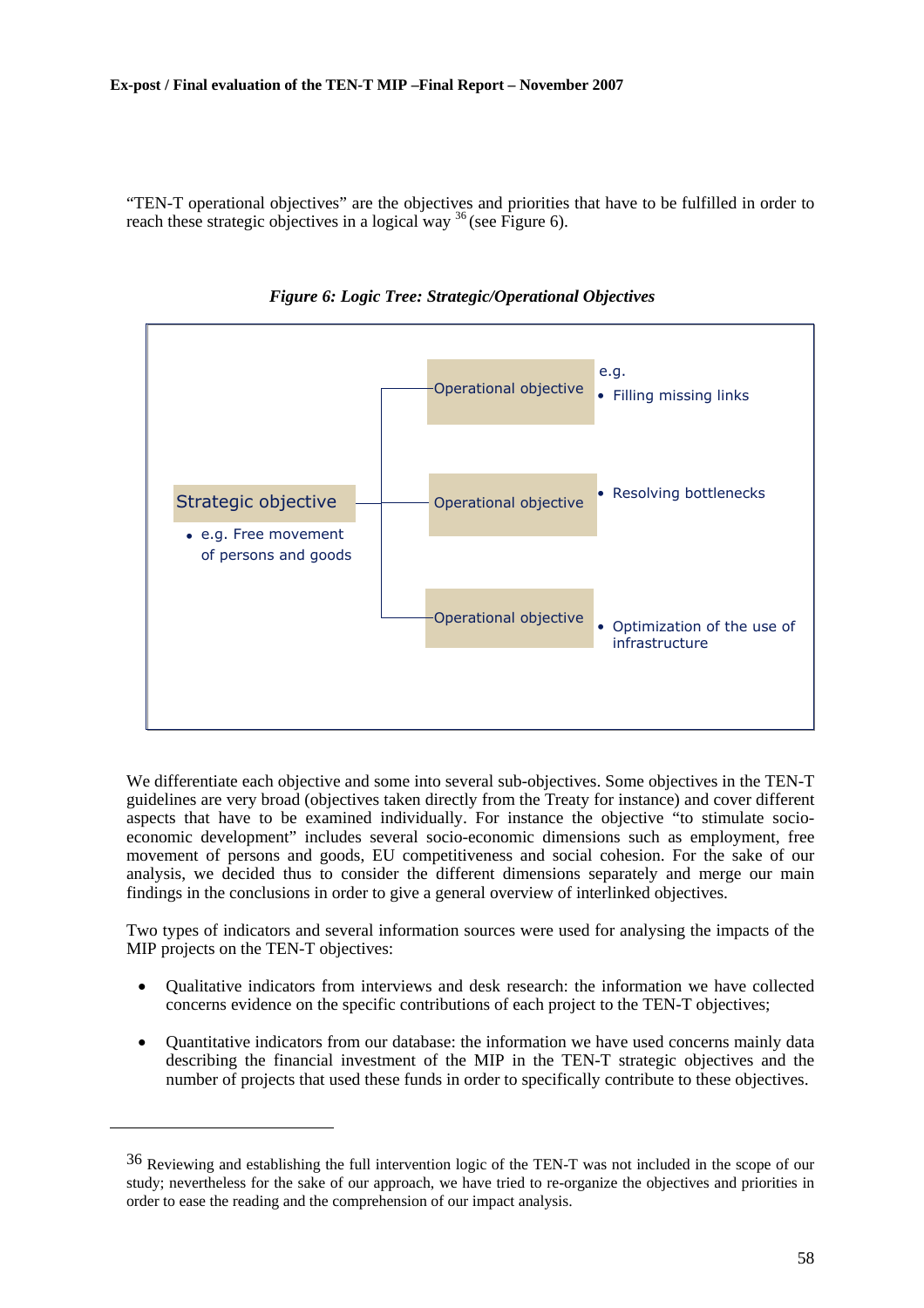Some preliminary remarks are needed here:

- For some of the projects (namely all the PPs), the contribution to the objectives and priorities of the TEN-T should be relatively clear, as all the PPs have been identified by the Commission and the Member States as projects contributing in priority to the establishment of the Trans European Network for Transport;
- A number of the projects that we have examined in our sample were related to studies (38% of the AFD's); by themselves, studies only contribute indirectly to the achievement of the objectives and priorities of the TEN-T. But the investment projects (even if not yet started), that the studies aim to prepare and analyse, should contribute to these objectives and in that context their expected contribution can also be assumed. This approach relative to the "expected" contribution has been based on the analysis of our interviewees' perceptions<sup>37</sup>.

## 5.2.5.2. LIMITATION OF THE APPROACH

l

We only evaluate in this chapter **trends** in the contribution of the projects to the TEN-T objectives. Indeed several limitations hamper our ability to identify properly (and in a fact-based way) the contribution to the TEN-T objectives:

1. As already stated, taking into account the fact that projects are not yet started, not yet finished or have only recently been completed, there is no quantitative indicator revealing impact of the projects on the objectives and priorities of the TEN-T. Of 50 projects included in our sample, only 12 are actually in operation (see table below).

| Ref               | MS  | Title                                                                                                                                                                                                                                                        | <b>Starting date/comments</b>                                                                                                                                  |
|-------------------|-----|--------------------------------------------------------------------------------------------------------------------------------------------------------------------------------------------------------------------------------------------------------------|----------------------------------------------------------------------------------------------------------------------------------------------------------------|
| PP <sub>101</sub> | DE  | Berlin Railway node: measures in<br>Bahnhof<br>Bahnhof<br>Lehrter<br>and<br>Papestrasse stations<br>the<br>(now)<br>Hauptbahnhof<br>and<br>the<br>Suedkreuzbahnhof); upgrading<br>of<br>Südkreuz-Ludwigsfelde and Sudkreuz -<br><b>Blankenfelde</b> sections | May 2006, but it should be noted that<br>this is only the very northern segment<br>of the line running south from Berlin.                                      |
| PP102             | DE  | High-speed railway link Nuremberg-<br>Munich:<br>construction<br>of<br>new<br>Nuremberg - Ingolstadt<br>section:<br>upgrading of Ingolstadt - Munich<br>section                                                                                              | May<br>2006 (Nuremberg-Ingolstadt);<br>December 2006 (Ingolstadt-Munich). It<br>should be noted that this will ultimately<br>be part of the Berlin-Italy link. |
| PP401             | FR. | European TGV East<br>(TGV Est<br>Européen):<br>Construction Phase<br>$\blacksquare$<br>(Vaires - Baudrecourt)                                                                                                                                                | June 2007                                                                                                                                                      |

# *Table 14: Projects in operation*

<sup>37</sup> As explained in chapter 4.Methodology, we were unable to use the Project appraisals for this.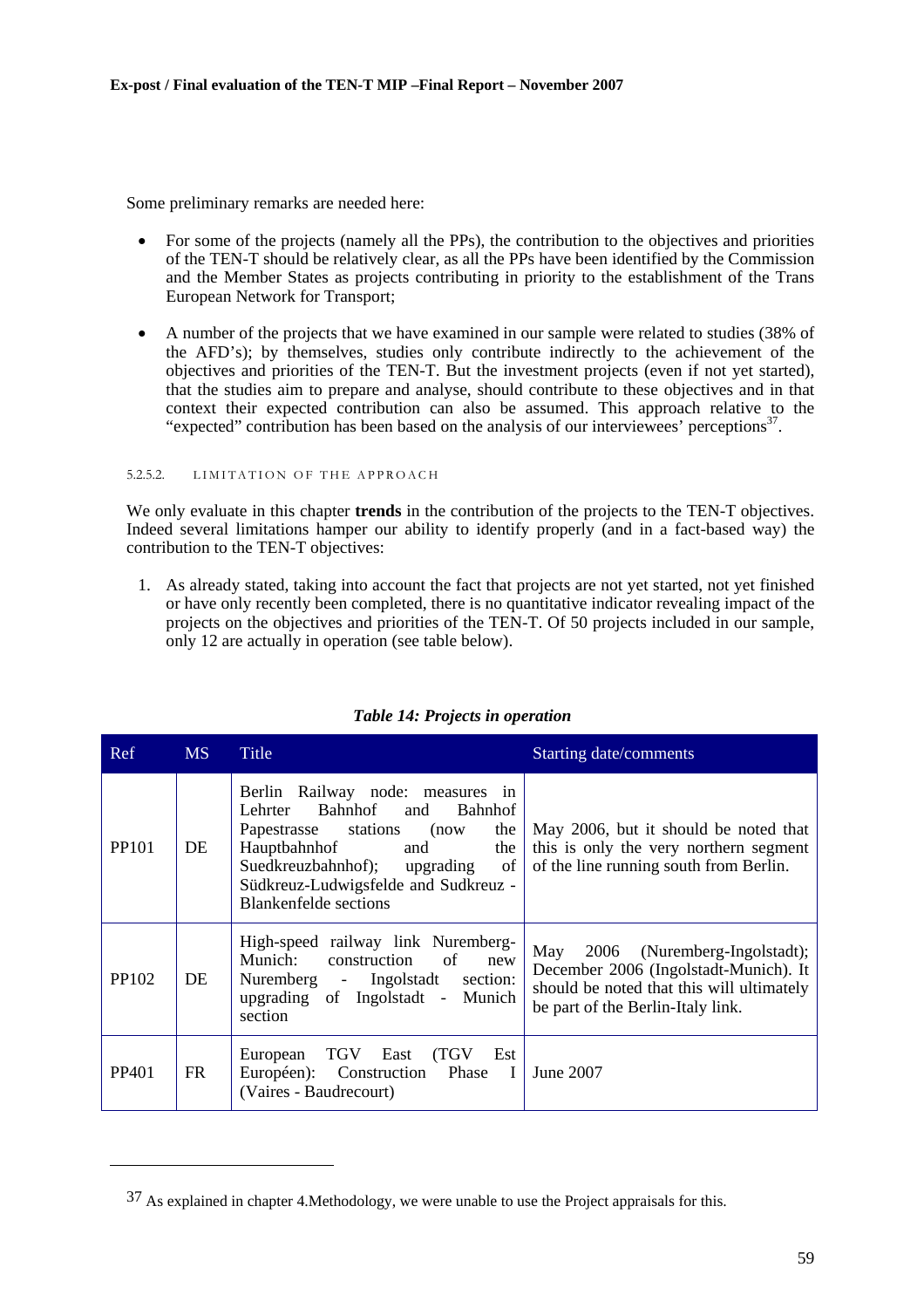| Ref               | <b>MS</b> | <b>Title</b>                                                                                                                                                                                         | <b>Starting date/comments</b>                                                                                                                                                                                  |
|-------------------|-----------|------------------------------------------------------------------------------------------------------------------------------------------------------------------------------------------------------|----------------------------------------------------------------------------------------------------------------------------------------------------------------------------------------------------------------|
| PP402             | DE        | Railway link Paris - Eastern France -<br>South Western Germany: upgrading of<br>section Ludwigshafen - Saarbrücken -<br>German-French border for high-speed<br>traffic                               | Major milestone was launch of high-<br>speed connection between Paris and<br>Frankfurt on 10 June 2007. However,<br>the upgrade to speeds of 200 km along<br>all stretches will not be complete until<br>2013. |
| PP607             | IT        | the<br>productivity<br>Enhancing<br>of<br>infrastructure and technologies in order<br>to increase the fluidity of East/West<br>traffic<br>(the Pioltello-Treviglio<br>and<br>Rovato-Padua sections). | 2006, but it should be noted that these<br>are only two segments of the line from<br>Milan to Venice-Mestre.                                                                                                   |
| <b>PP608</b>      | IT        | Reorganisation of the Venice/Mestre<br>railway junction                                                                                                                                              | 2006, but this is only one part of the<br>Milan to Venice-Mestre link.                                                                                                                                         |
| PP1204            | FI        | Nordic Triangle/Finnish part: E18<br>Motorway, construction of Paimio-<br>Muurla and Helsinki Ring III sections                                                                                      | Sections co-financed by the MIP are<br>finished but the whole motorway will<br>not be finished until 2015.                                                                                                     |
| PP1301<br>$(A-C)$ | IE        | Planning and design of Ireland element<br>of the Ireland/United Kingdom/Benelux<br>Road Link                                                                                                         | Some<br>sections<br>motorway<br>are<br>in<br>operation; the whole motorway should<br>be completed in 2010.                                                                                                     |
| PP1302            | <b>UK</b> | A120<br>Stansted<br>to Braintree<br>road<br>upgrading                                                                                                                                                | Motorway (24 km) has been in<br>operation since in 2004. The ex post<br>evaluation will be finished in October<br>2007. The whole road axis will be<br>finished in 2013.                                       |
| GR1001            | AT        | Danube railway axis: construction of<br>Enns bypass and Rohr freight bypass                                                                                                                          | April 2007                                                                                                                                                                                                     |
| GR1019            | IT        | Node of Rome: construction of the high<br>speed urban junction.                                                                                                                                      | Work was finished in 2005 but the full<br>impact will not be felt until the whole<br>high speed line has been completed and<br>appropriate<br>rolling<br>the<br>stock<br><b>1S</b><br>available.               |
| GR1025            | FI        | Removal of bottlenecks on the railway<br>network in Finland: Luumaki - Joensuu<br>and Oulu - Iisalmi/Vartius sections                                                                                | Completed in 2006 but the complete<br>renewal will not be finished until 2009.                                                                                                                                 |

- 2. As some projects were exclusively composed by studies or focused on a small part of a bigger coherent project, they did not have *per se* an impact on the TEN-T objectives and priorities.
- 3. Objectives and priorities of TEN-T are defined in broad terms summing up various EU strategies and legislation such as the Lisbon Strategy or the Goteborg Strategy or the European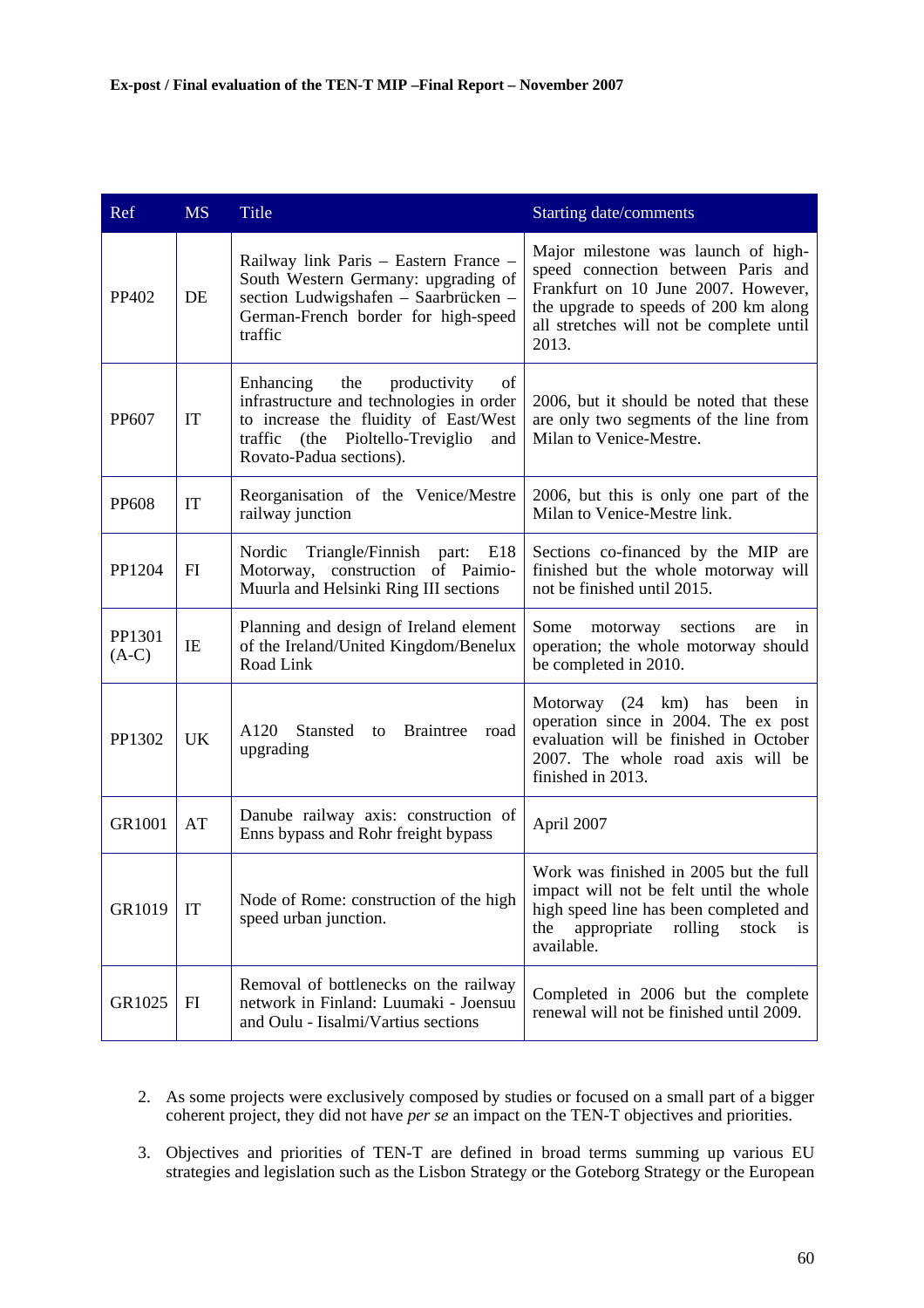directives relating to the environment protection<sup>38.</sup> This tends to lead interviewees to declare that their project was contributing to at least one of these objectives.

- 4. There is no shared and common understanding of certain concepts such as "bottlenecks" or "sustainable mobility", leading to a lack of comparability in the discussions.
- 5. "Competition" between the objectives exists, as projects have to comply with objectives in matters of environment, social cohesion, development of the internal market, economic development including employment and so on.
- 6. We have not been in a position to use eventual studies done by the project promoters with regard to the potential contribution to the TEN-T objectives and priorities as these were either non-existing (at least the quantitative approach) or organised in such different ways that an overall comparison would have deemed to be useless.

#### 5.2.5.3. OPERATIONAL OBJECTIVES

l

In order to contribute to the strategic objectives of the TEN-T, the MIP projects must aim at several operational objectives listed in the TEN-T guidelines. These objectives should be reached quickly after the project completion:

| <b>TEN-T Operational objectives</b>          |                                           |  |  |
|----------------------------------------------|-------------------------------------------|--|--|
| Interoperability                             | Filling missing links                     |  |  |
| Intermodality                                | Optimisation of the use of infrastructure |  |  |
| Improvement of the quality of infrastructure | Resolving bottlenecks                     |  |  |

# *Table 15: TEN-T operational objectives*

As a first qualitative indicator, we conducted an analysis of the extent to which the project aimed at contributing to the TEN-T operational objectives. The Figure below gives the distribution of the main operational objective to which the projects intended to contribute (based on responses during interviews). If the projects were studies, we inquired about the long term objective of the overall underlying project. We obtained the information for 49 projects out of our sample of 50.

<sup>38</sup> Council Directive 85/337/EEC of 27 June 1985 on the assessment of the effects of certain public and private projects on the environment and , Council Directive 92/43/EEC of 21 May 1992 on the conservation of natural habitats and of wild fauna and flora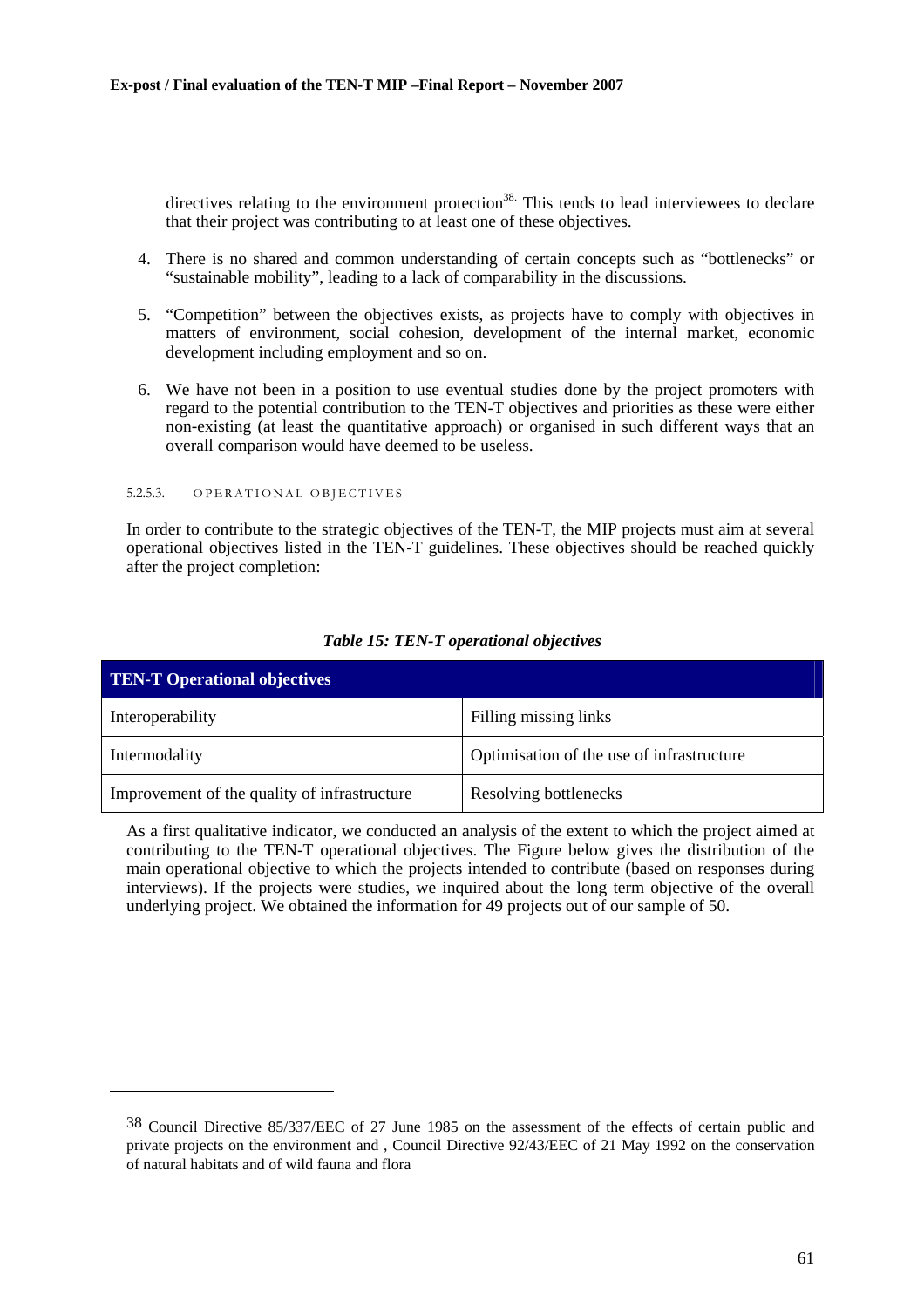

# *Figure 7: Main Operational Objectives of the Projects (one per project)*

We can see that many projects aimed at fulfilling 'several objectives' at the same time. Indeed, many projects could logically contribute to **several objectives**, for example:

- Upgrade of the existing infrastructure because of bottlenecks due to speed limitation (e.g. railways infrastructures in Finland – GR1025);
- Fill a missing link with intermodal shift. (e.g. construction of the international section between Figueras and Perpignan of the Madrid-Barcelona-Perpignan-Montpellier high-speed link which includes a project of rolling motorway – PP306;
- Mix new links with upgrading of existing infrastructure in order to speed up passenger and freight traffic (e.g. High-speed railway link Nuremberg – Munich – PP102).

Also, many projects are regarded as having the resolution of **bottlenecks** as a main objective. However, as stated above, we noticed during our interviews that a bottleneck could be understood as a section in the transport network where the journey time is too long and not specifically as a zone where there is too much traffic.

Nevertheless, we can assume that projects will have an impact on local bottlenecks that will improve the circulation on the network as a whole. This is the case, for instance, when considering projects such as the Brenner base tunnel (PP104) on the axis from the Nordic Triangle to the south of Europe, or the tunnel below the city of Malmö in Sweden (PP1201) that will improve access to the Øresund Bridge and increase its use.

Eight projects out of our sample are considered to have as main objective the network completion by **filling missing links**. These links have indeed a singular impact on the TEN-T, particularly when they are cross border or improve the access to cross border infrastructures. This is the case for instance for the completion of the PBKAL in the United Kingdom (PP202) that should improve the use of the Channel Tunnel, or the Eastern High Speed Line from Paris to Germany (PP401).

Four projects have as main objective the **improvement of the quality of the existing infrastructure**. Although these projects consist sometimes of works in existing railways that could be defined as technical maintenance, they should improve the use of railways instead of road thanks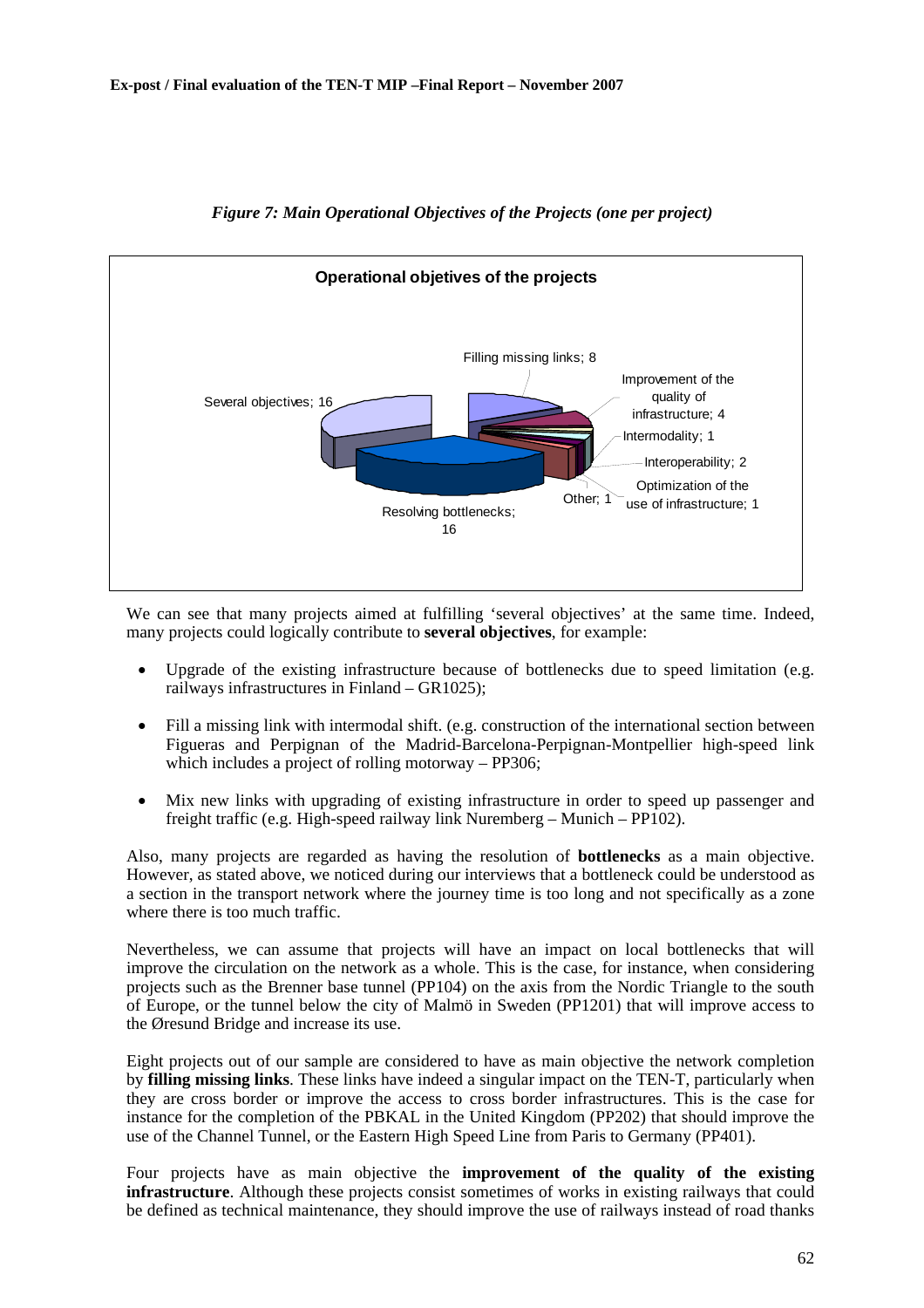to the journey time decrease and capacity increase. In Ireland, the state of the railways network was in a very bad condition at the beginning of the 90's and thanks to the MIP and the Cohesion funds, commuters can now use renewed line and modern multimodal shift stations. The whole PP9 deals with the elimination of a number of key permanent speed restrictions along the Belfast – Dublin – Cork Intercity Rail Corridor.

Very few projects consider the **interoperability** and **intermodality** issues as well the **optimisation of the use of the infrastructu**re as a primary operational objective. This could be understood by the fact that these objectives are not considered as objectives *per se* but as part of a larger objective or as a means to rely on in order to reach the operational objectives.

Only the international section Lyons – Turin (PP603) has **intermodality** as main operational objective, as road congestion and dramatic accidents such as the accident in the Mont Blanc Tunnel in 1999 are obliging the public sector to find structural and environmentally friendly solutions. In this context, rolling motorways are a possible solution. The Perpignan Figueras Tunnel (PP306) also aims at developing a rolling motorway but interoperability issues were a real challenge and are thus considered as the main operational objective.

In the Figure below, we give an overview of the amount awarded for each operational objective during the period of the MIP 2001-2006<sup>39</sup>. We can see that most of the MIP money was awarded to projects dealing with missing links and bottlenecks. This is to some extent normal as the previous Figure showed that 24 out of 49 projects of our sample had the creation of missing links and the resolution of bottlenecks as first objective.

We can also see that the objective "Filling missing links" was more budget-consuming than the objective to resolve bottlenecks. For our sample, about one third of the awarded amount was awarded to these projects during the programming period. This is because the projects to resolve bottlenecks are very large scale. If we consider the cross-border projects across natural barriers and new high speed lines crossing sizeable countries, the MIP can be seen to have pushed forward these types of project in order to produce impacts on the TEN-T as soon as possible.

 $39$  The source for the amounts is the Annual Financial Decisions of the projects in our sample.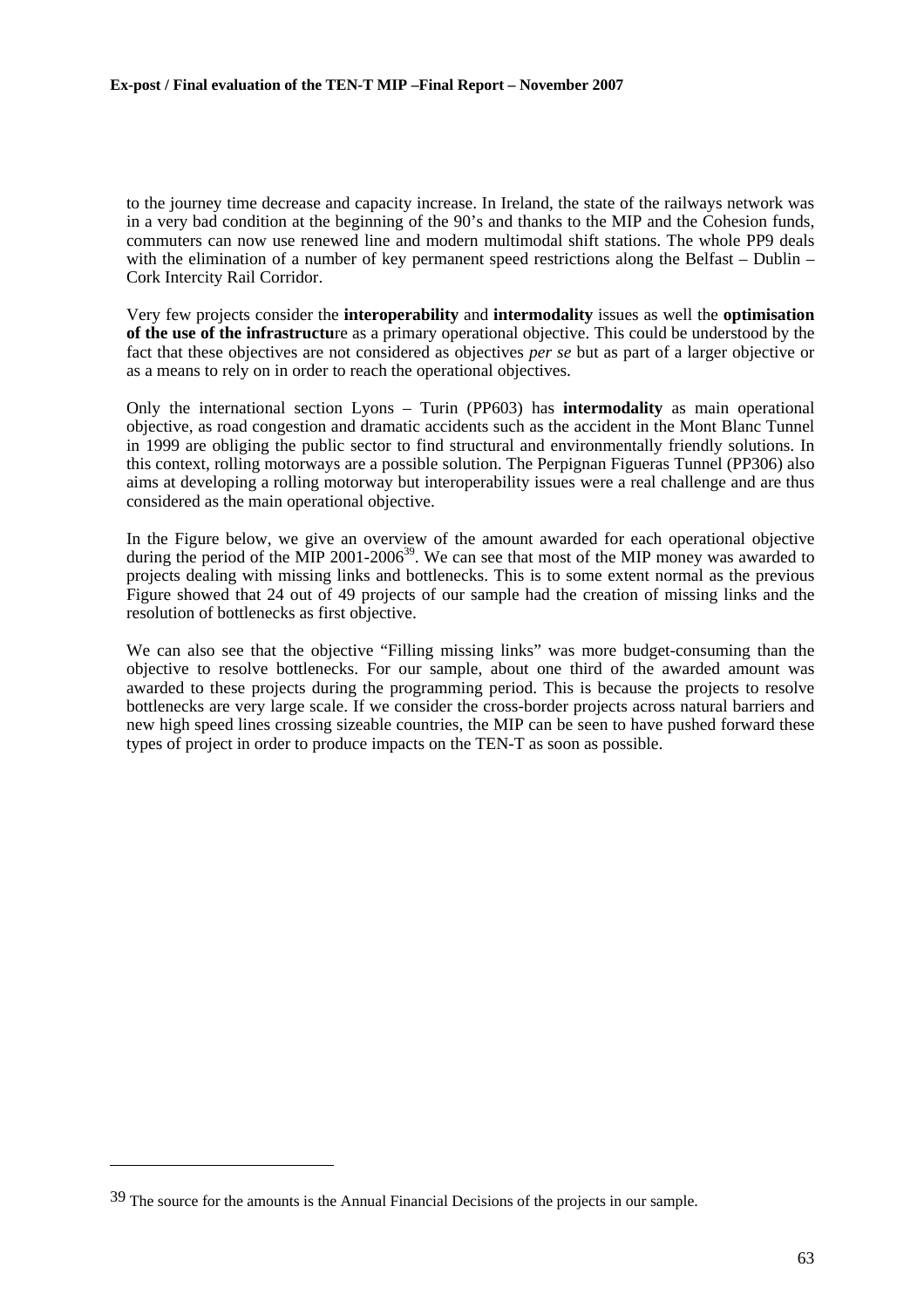

*Figure 8: Amount invested in each operational objective* 

## 5.2.5.4. STRATEGIC OBJECTIVES

In this section we look at the two main strategic objectives of each project in our sample. Considering the fact that the projects are not finished (or finished, but without producing tangible indicators due to their recent completion), we analysed their expected impacts (as for studies). As we collected the information through the interviews, the projects' objectives are updated compared to what was said in the project appraisals.

We have distinguished eight strategic objectives in the TEN-T guidelines.

| TEN-T strategic objectives | Comments                                                                                                                                                                                                                                                                                                                                                                                                     |
|----------------------------|--------------------------------------------------------------------------------------------------------------------------------------------------------------------------------------------------------------------------------------------------------------------------------------------------------------------------------------------------------------------------------------------------------------|
| Regional development       | The TEN-T aims at opening up regions that are not or under-<br>equipped with high quality transport infrastructures. This is key<br>for the development of enterprises in less developed regions<br>through the increase in workers' mobility, freight transport and<br>regional dynamic image.                                                                                                              |
| Employment                 | In the context of the Lisbon Strategy that aims at raising the<br>overall employment rate in the European Union to 70% and the<br>female employment rate to more than 60% by 2010, the TEN-T<br>could significantly contribute to these objectives. TEN-T can<br>impact direct and indirect job creation both during the project<br>implementation and when the transport infrastructure is in<br>operation. |
| Environment                | The EU environment policy aims to preserve, protect and improve<br>the quality of the environment. Transport activities are<br>particularly pointed out and, for several years, the EU pushed                                                                                                                                                                                                                |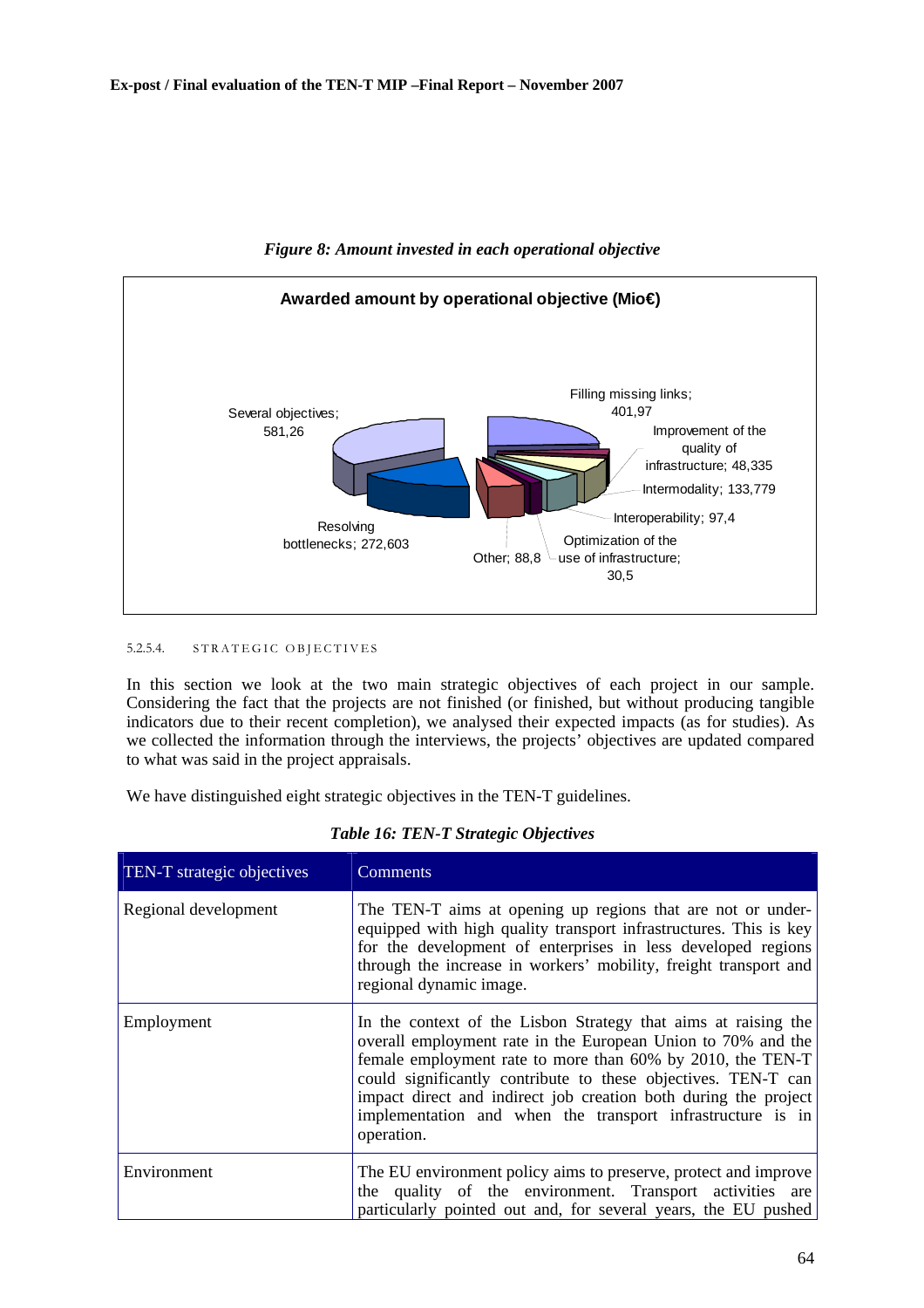| TEN-T strategic objectives                                      | <b>Comments</b>                                                                                                                                                                                                                                                                                                                                                                                                                                   |
|-----------------------------------------------------------------|---------------------------------------------------------------------------------------------------------------------------------------------------------------------------------------------------------------------------------------------------------------------------------------------------------------------------------------------------------------------------------------------------------------------------------------------------|
|                                                                 | further the application of the mainstreaming of environmental<br>protection in this policy. The TEN-T has a significant role to play<br>by urging Member States to apply EU environmental principles<br>such as the "polluter-payer" one.                                                                                                                                                                                                         |
| Sustainable development                                         | The EU Sustainable Development Strategy (SDS) implies that in<br>the long run, economic growth, social cohesion<br>and<br>environmental protection must go hand in hand. The singular aim<br>of this strategy is to consider the links between the three<br>dimensions and to correct imbalances. The revised TEN-T<br>guidelines (2004) particularly underlined the sustainable<br>development as a key principle for a modern transport system. |
| Traffic                                                         | Chronic congestion issues at local level such as bottlenecks are<br>factors that significantly hamper development of a European<br>network of transport. The White Paper on sustainable mobility for<br>the EU <sup>40</sup> emphasizes the responsibility of the EU to find solutions<br>to traffic issues that have an impact at local level and slow the<br>European traffic down.                                                             |
| Competition                                                     | High quality transport infrastructures in all Member States are key<br>elements for fair competition between the Member States but also<br>with the rest of the world.                                                                                                                                                                                                                                                                            |
| Free movement of persons and<br>goods                           | Mobility of goods and persons is an essential component of the<br>competitiveness of the European industry and services. Railway<br>transport can contribute to both passenger and goods transport and<br>the EU has a significant role to play.                                                                                                                                                                                                  |
| Cross-border<br>trans-national<br>$\overline{ }$<br>cooperation | The TEN-T guidelines underline the necessity of completing<br>missing links between Member States. These links do not have a<br>major impact for countries from both border sides but they are<br>part of EU priority axis. Considering costs of such missing links,<br>natural barriers are mainly concerned.                                                                                                                                    |

We interviewed Member States and project promoters on the basis of the above list and identified the two main strategic objectives of each project. We show this qualitative result in the Figure below.

<sup>40</sup> Communication from the Commission to the Council and the European Parliament - Keep Europe moving - Sustainable mobility for our continent - Mid-term review of the European Commission's 2001 Transport White Paper COM/2006/0314 final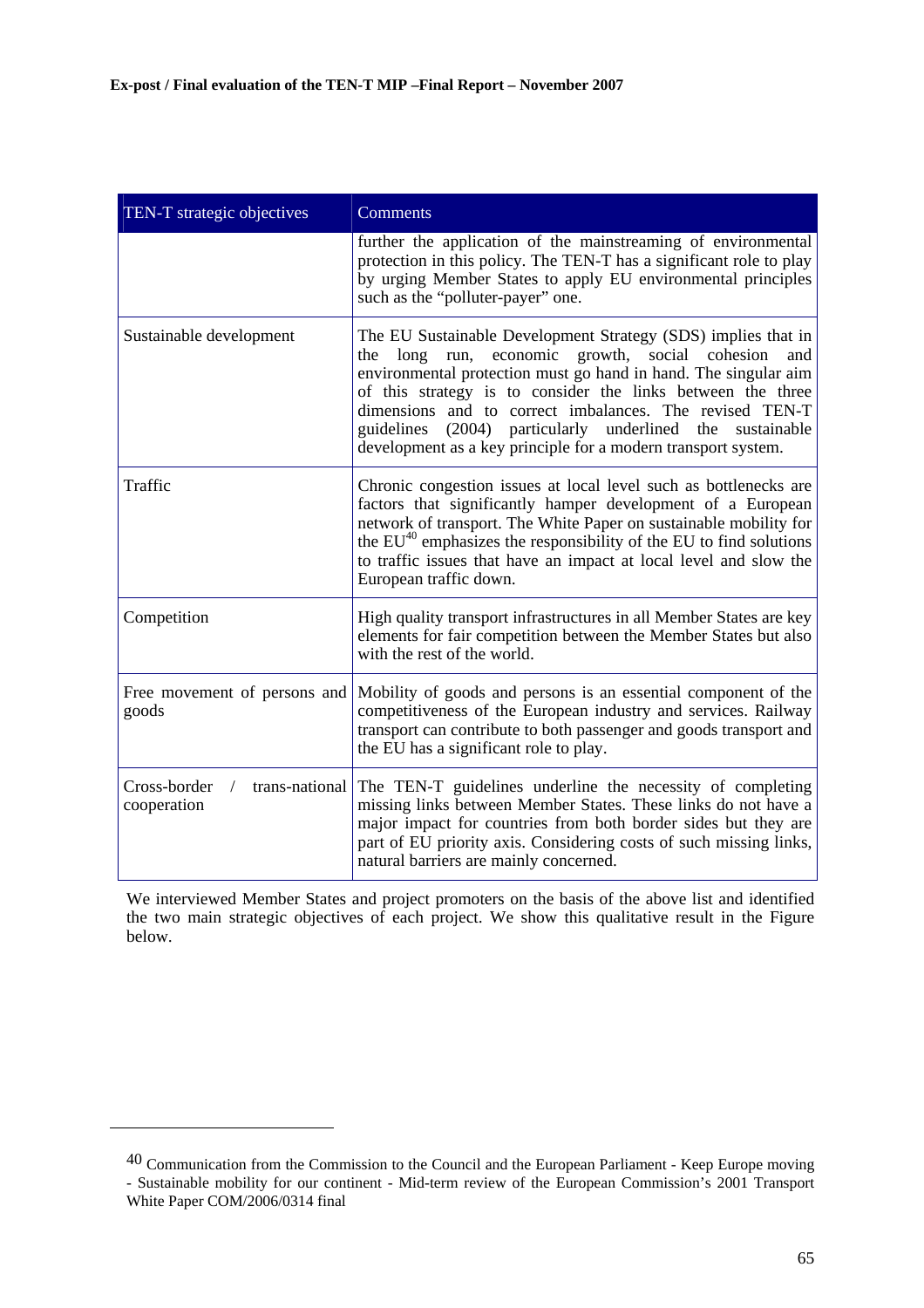

*Figure 9: First and second expected project impacts on the TEN-T strategic objectives* 

The following objectives are most frequently targeted by the various projects co-financed by the MIP:

- Free movement of persons and goods;
- Traffic;
- Cross-border/transnational cooperation;
- Regional development;
- Sustainable development.

Of course, these objectives do not stand by themselves but are part of a national socio-economic strategy.

We have also calculated the amount invested by the MIP in each strategic (sub)objective (se[e Figure](#page-66-0)  [10\)](#page-66-0). It gives us the opportunity of balancing the previous Figure based on the number of projects aiming at contributing to a specific strategic objective.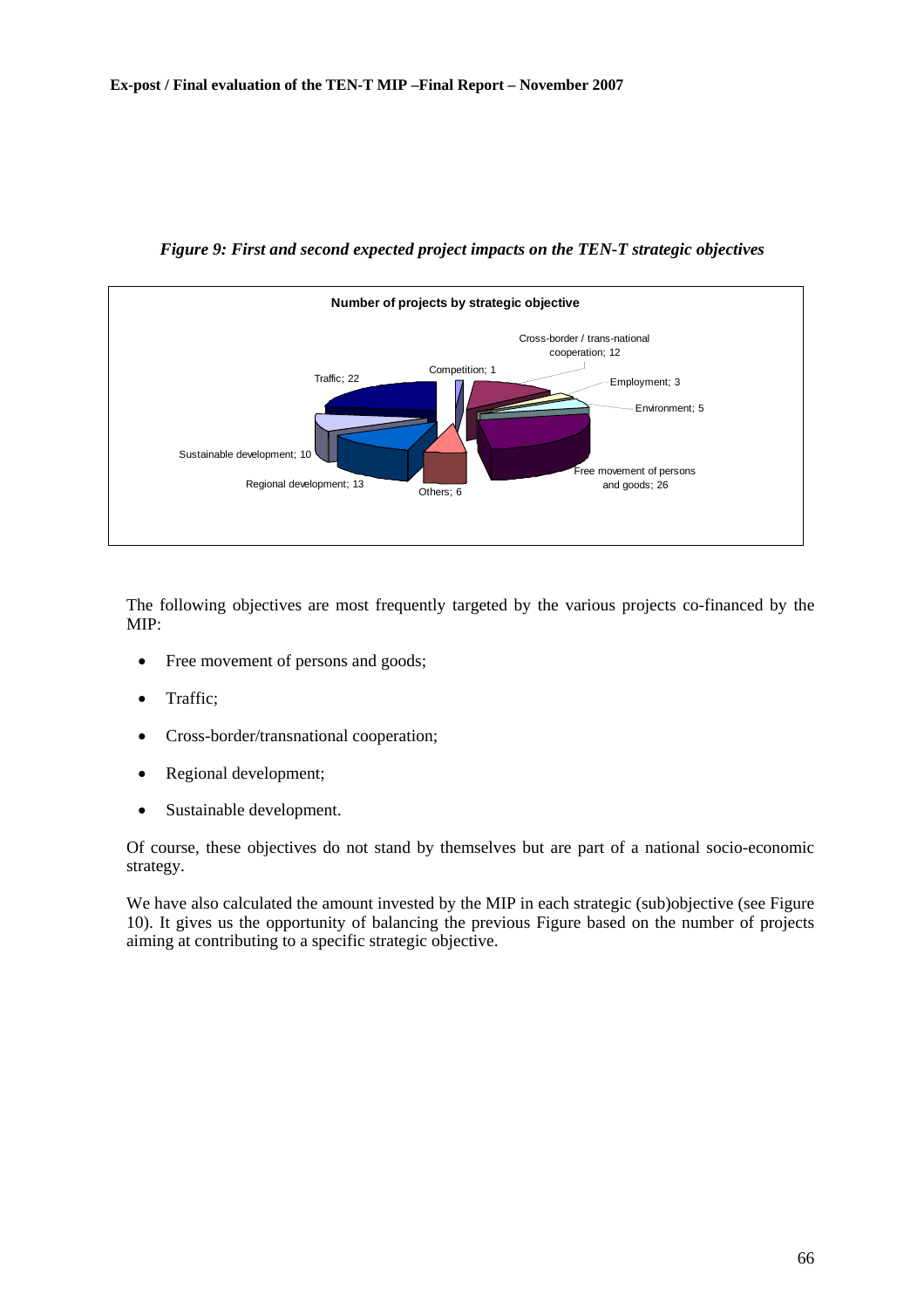<span id="page-66-0"></span>

# *Figure 10: Total amount invested by strategic objective*

As a quantitative indicator, we have used the total awarded amount to each project. We can see that the objectives regarding: traffic, free movement of goods and persons, cross border / transnational cooperation and regional development have received most of the funds.

The potential impacts that the projects (could) have on the objectives of the TEN-T are as follows:

# 1) Free movement of goods and persons

Railway solutions for freight transport are increasingly investigated in many Member States in order to improve the quality of road traffic and to stretch the delivery distance out in due time. New links and upgrading of existing railway infrastructure to high speed circulation are realised throughout the EU with the aim of improving the passenger traffic. High speed lines are not *per se* designed for freight transport, but relieve the secondary or classical network that can than be used for freight transport.

Traditionally mainly goods with low added value have been transported by rail. As a consequence, freight transport by rail corresponds to 10% of total freight transport and 22% of international freight transport in  $2005^{41}$ . We can assume that rolling motorway solution and high speed train for passengers (the major part of the MIP projects) will have a significant impact on the goods transport in EU.

Moreover, if we consider the current debates on the opening of the market for international rail traffic as of 2010 (and maybe earlier), the pressure is on the Member States to offer quality infrastructure and collaborate with other countries in order to significantly develop the TEN-T in the coming years. Journey times have to be guaranteed both for passenger and freight transport for fear of having to pay compensation in case of delays.

# 2) Traffic

l

Solutions for traffic congestion at national or local level are well supported by Member States. Both road and railway infrastructures are concerned by these projects. The impacts of such projects are

<sup>41</sup> Eurostat data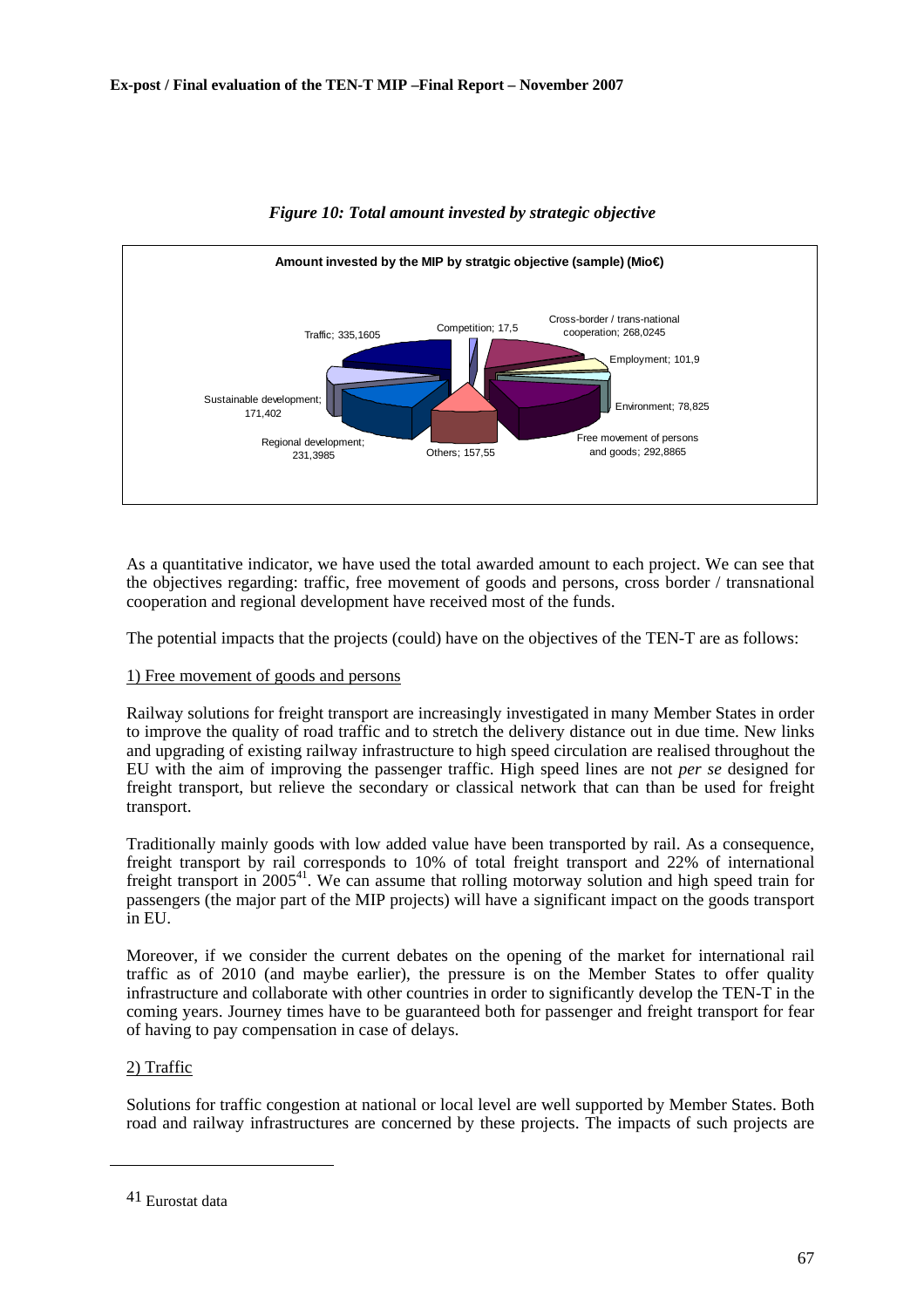first of all on the national network where we consider the quality of life of the users and environmental issues for people living around the transport infrastructures. Projects such as the construction of a new A120 highway from Stansted to Braintree (United Kingdom – PP1302) have a significant impact on the traffic alleviation on the secondary road network. This is also the case for the upgrading of the road axis between Cork-Dublin-Belfast (Ireland - PP1301) that previously ran through villages and generated accidents. On a higher level, both projects will create significant capacity increases and allow much faster journey times on the United Kingdom/Ireland/ Benelux road axis for passengers and freight (TEN-T priority axis 13).

As a consequence many projects targeting traffic congestion will improve local and national traffic firstly. The improvement of the circulation on the European axis of which they are a part should be considered as an indirect effect.

## 3) Cross border / transnational cooperation

We can make a distinction between two types of projects that have an impact on transnational cooperation:

- 1. Cross border sections that, as missing links, will have a direct impact on the cross border exchanges and on the opening of the EU corridors;
- 2. Projects that will allow for access to these cross border (international) sections.

Both of them are of course complementary and should be conducted at the same time in order to produce as much impact as possible. Nevertheless, we have noticed that in the most cases crossborder sections are well supported by the Member States and the EU – through higher focus from all parties and higher MIP financing (up to 20% with the 2004 revision and up to 30% as from 2007) – but the projects involving access to the cross border sections (mainly tunnels) face delays for political or technical reasons. It is complex to synchronise both construction phases, even more so because each Member State is individually responsible for its own access to the cross border" section.

Nevertheless cross border projects are not always located in mountains or on (or under) the sea. In this case connection between national networks is easier but interoperability issues (e.g. compatibility issues between two traffic management systems) could occur. In order to solve these obstacles, clear political decisions and substantial investments are needed.

Considering the current obstacles to the cross border project completion, we can assume that they will not have significant effects in the medium term.

## 4) Sustainable development / environment

Environmental concerns are increasingly addressed in infrastructure projects. Our interviews and document analysis showed that sustainable development is becoming an objective *per se.* Under the EU impulse but also because of Member States' political decisions, significant investments have been made in high speed railway.

The MIP mainly finances rail transport. Only in regions with no motorways or with major safety problems did MIP money finance the construction of motorways (e.g. in United Kingdom, Ireland, Greece, and Finland). No upgrading of existing motorway was co-financed by the MIP. The Figure below presents the transport modality sharing among the MIP projects.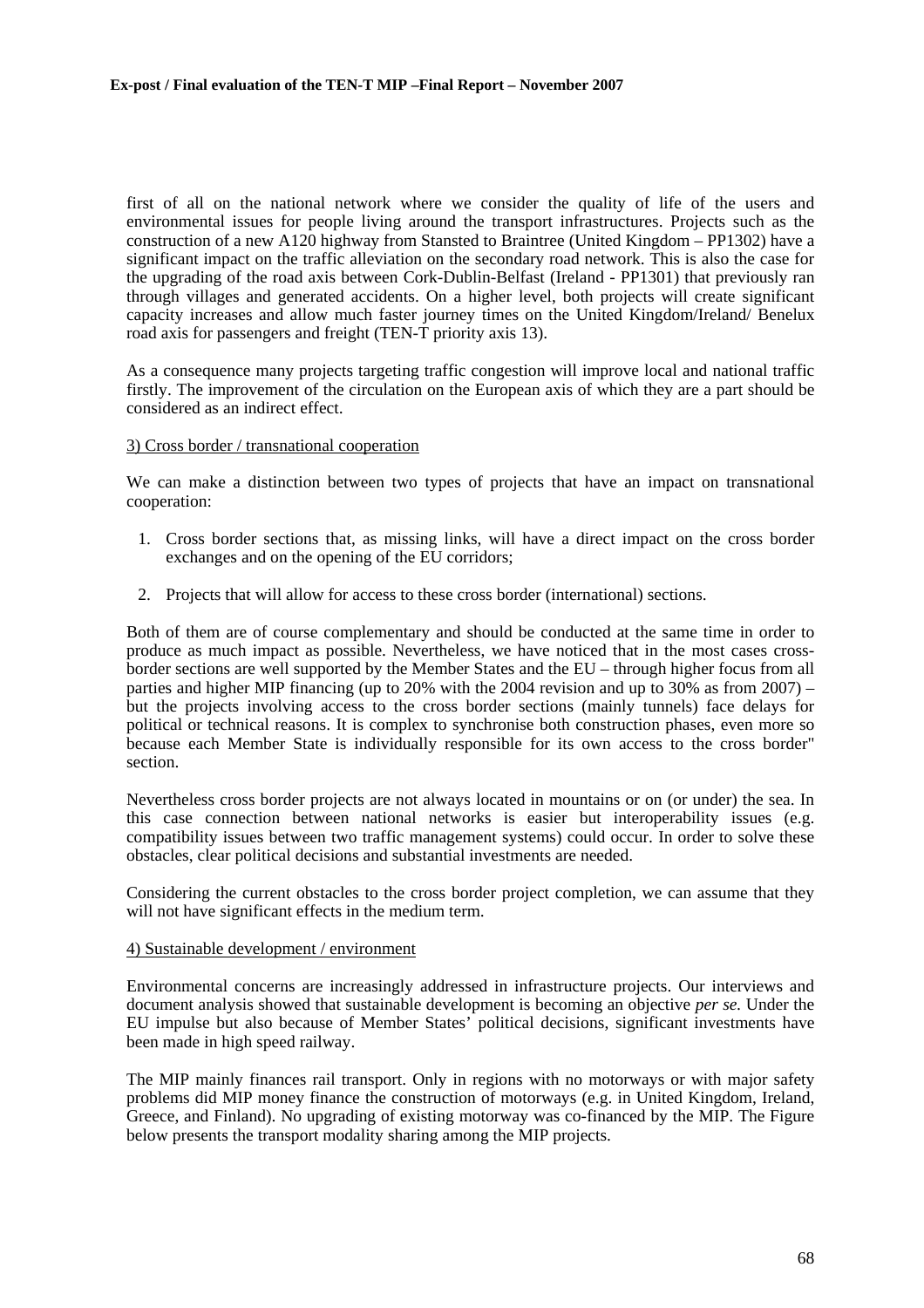

# *Figure 11: Transport modality sharing among the projects*

Given air transport's sensitivity in terms of being a sustainable mode of transport, very few air projects received MIP financing.

# 5) Regional development

MIP projects have an impact on regional development in some Member States. This is for instance the case with Castilla La Mancha-Valencia Community-Murcia regions that will be integrated into a fully operable trans-European high speed rail network (GR1009). The export (mainly vegetables and fruit) from these regions would be more efficient as a result.

Another type of regional impact that could be noticed among the projects is the settling of inhabitants in low populated areas thanks to new railway lines and stations. "TGV Est" (PP401) in France should allow for regional development between Paris and the German border thanks to two stations on the high speed railway axis East. This is also the case for projects aiming at easing the access to the economic centres, with high workforce demand around capitals and big cities (e.g. motorway to Dublin - PP1301 – and railway to Helsinki - PP1205).

## 6) Employment

Few projects aim at creating jobs as an objective but we can assume that the projects cofinanced by the MIP will create thousands of jobs. These jobs will be created at different levels:

1. During the implementation phase: billion euros projects produce significant number of jobs. There is no complete data on this number because project promoters use subcontractors for the construction work and do not have a clear view on the exact number of people involved in this work;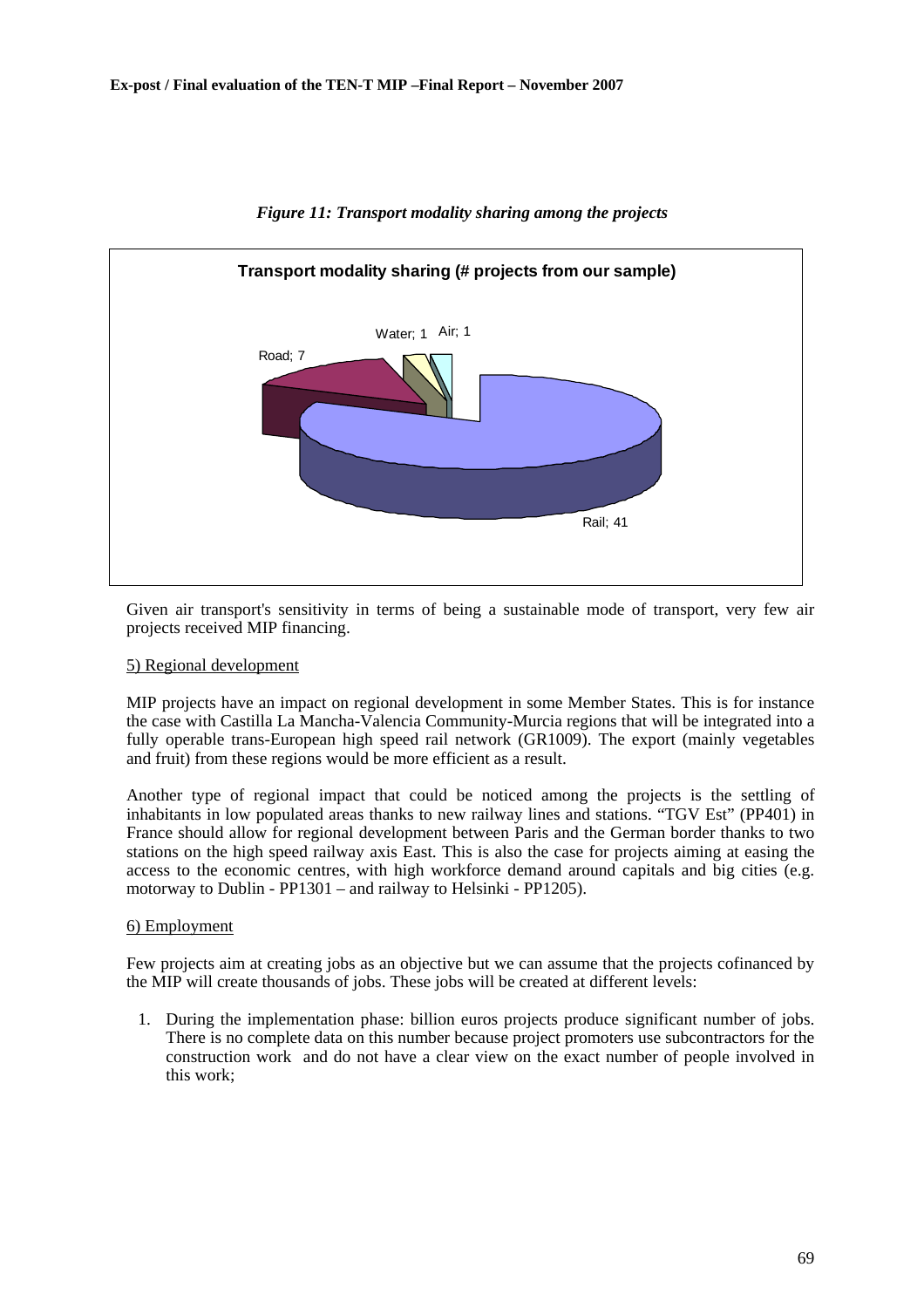- 2. In the operational phase: considering that in 2004 the transport services sector employed about 8.2 million people in the EU-25<sup>42</sup>, new transport infrastructures in all the Member States will create many direct jobs in maintenance, exploitation, traffic management, train driving…
- 3. Around the transport infrastructures: many indirect jobs will be created for services to travellers for purposes such as taxis, shops and catering.
- 4. By the use of the transport infrastructures: fast interregional and international transport connections will advance the right to free movement of workers.

# 7) Competition

To our knowledge, no project has been analysed in terms of its quantifiable impact on the competitiveness of Member States (intra-EU or vis à vis the rest of the world). Nevertheless, it is self-evident that improving European transport infrastructure and performance is a key element to contribute to these objectives. In addition, there is the important dimension of the transport networks connecting EU-12 and the neighbouring states - and onward to Asia.

In order to develop the European Union's external trade and to improve the transit conditions, Member States located at the EU borders such as Finland express the need for developing transport connections with third countries, Russia in this case. Political and EU financial support could be improved, as recommended by the High Level Group on TEN-T led by ex-Commissioner Karel Van Miert in 2003.

## 5.2.5.5. CONCLUSIONS

When looking at the current framework of TEN-T development, MIP projects with strong impacts at national level are not surprisingly those which will be completed in the short term. The main aims of these projects are:

- 1. To fill missing links between big cities and isolated regions;
- 2. To solve bottleneck issues constituted by nodes around and in large cities;
- 3. To upgrade existing infrastructure where circulation is particularly slow.

Generally speaking, these projects will mainly have an impact on the traffic at national level. This is not, in our sense, a limitation to the TEN-T objectives of optimising the exchanges between national networks, but rather a first and necessary step towards this objective.

Nevertheless, the improving of the national transport network should be realised in parallel with links between national networks in order to produce significant impacts on the TEN-T objectives. During the MIP programming period 2001-2006, political agreements were reached between several countries: Belgium, the Netherlands, France, Spain, Italy, Germany, Denmark, Ireland, the United Kingdom… Many cross-border links are now in the project phase or even in the implementation phase. We envisage that major cross border links will produce major impacts on the European network in the horizon of 2010-2015.

<sup>42</sup> Eurostat data.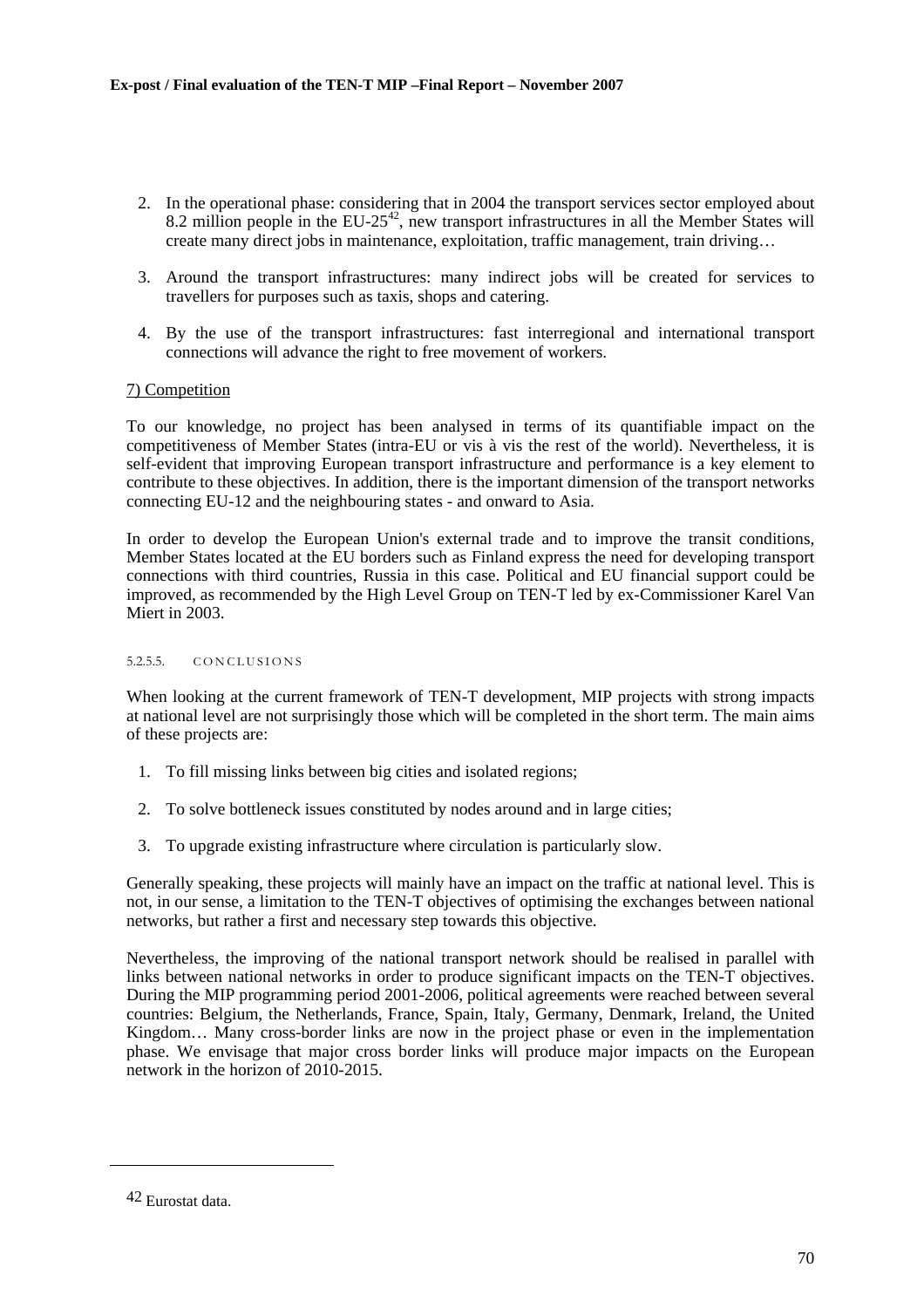Based on our project analysis, the impacts that the projects will have are mainly on:

- Free movement of persons and goods;
- Traffic:
- Cross-border/transnational cooperation;
- Regional development;
- Sustainable development.

We can thus argue that the socio-economic objectives (including employment, regional development, social cohesion…) of the TEN-T should be significantly impacted by 2015. No strong evidence based studies exist and compilation of partial project data is the basis for this but after the programming period we can say that many projects that are running well have socio-economic concerns.

During the programming period (and increasingly towards the end), the MIP also put a sharp focus on development of the internal market by supporting projects that support cooperation between the Member States in a global sense. In that context, the increase in the cross border co-financing (up to 30% for the next programming period) and the appointment of European coordinators for some priority projects are perceived as important factors for the TEN-T development. Nevertheless, when considering the cost of such cross border projects and the TEN-T available budget, many Member States involved in these projects are worried about the fact that the EU will not support their project as much as they would need. As a consequence, precautions are taken by the Member States in project planning and implementation to avoid rushing into large scale infrastructure projects with reduced EU financial support.

Last but not least, sustainable development objectives are being more and more integrated by Member States in developing their transport network infrastructures. The MIP with its selection criteria and environmental obligations on projects (such as the obligation to perform an environmental impact study 5 years after the project completion) played a major role in this. In general, the Member States give preference to the railway development instead of road both for TEN-T projects and their own national transport projects. Even though, in parallel with railway development, air traffic continues to be increasingly developed with the creation of new airports and the extension of small regional airports, few of them are cofinanced by TEN-T money.

# 5.2.6. EFFICIENCY

l

When assessing the efficiency of the MIP, we looked at the following questions:

- to what extent the financed projects (studies and works) were economically or financially viable;
- to what extent objectives have been achieved at a reasonable cost. Regarding this question, the projects co-financed by the MIP are not generally far enough advanced or were completed<sup>43</sup> too recently for updated impact indicators in relation to the TEN-T objectives to be available. Most projects that were nominally completed during the programming

<sup>43</sup> Within our sample, 12 projects out of 50 are already in operation.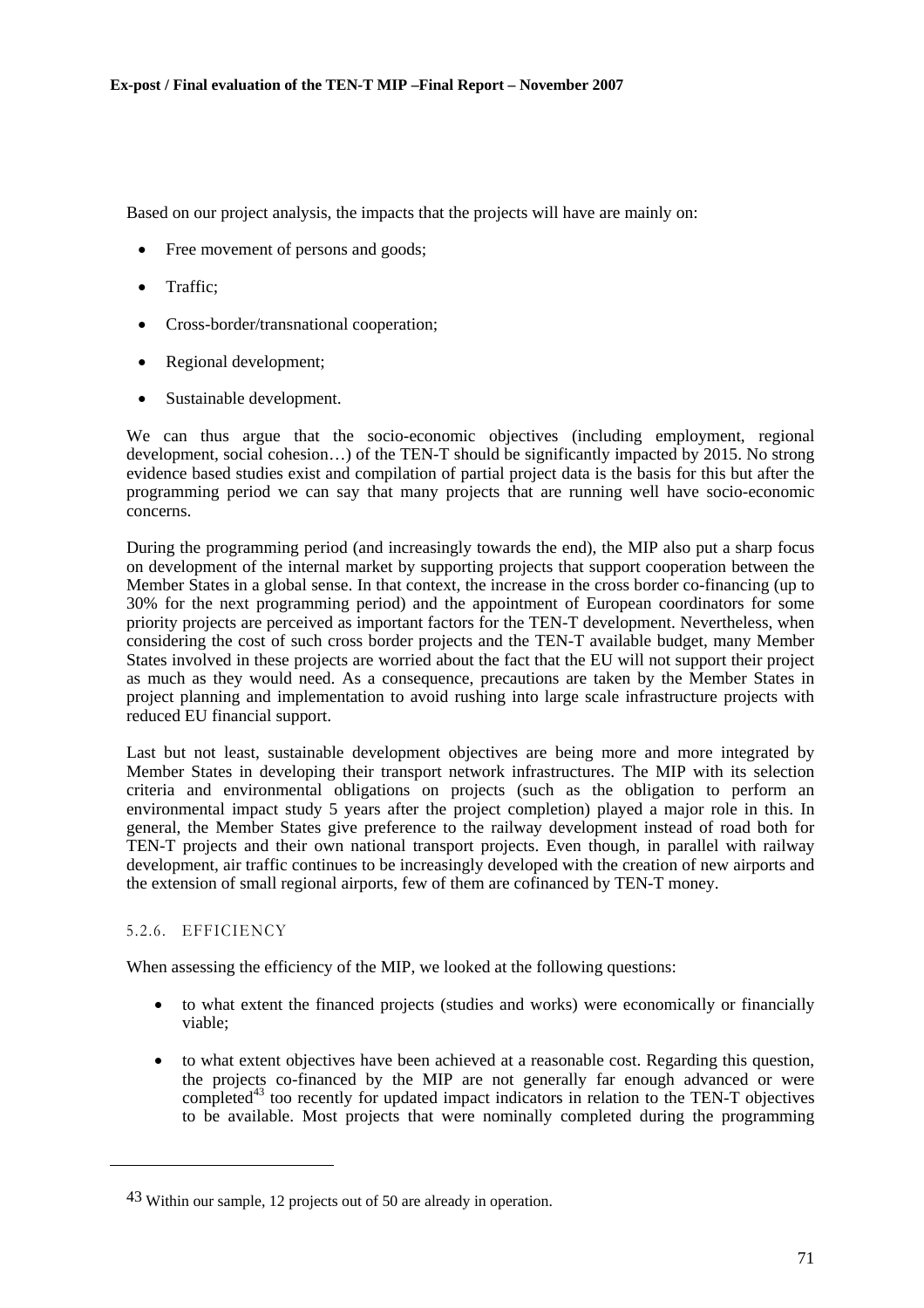period did not produce indicators because they are part of a broader project that is not yet completed;

• to what extent MIP procedures have been efficient. This assessment is presented under Evaluation Theme B: Management.

#### 5.2.6.1. FINDINGS

l

All **infrastructure** works that are financed by the MIP are the result of a political decision to undertake the project. As all infrastructures are owned by the Member States or a state company, the prolongation of the lifecycle of the infrastructure is or will be a political decision.

The government can take different parameters into account when deciding on the prolongation of an infrastructure. The most important are economic viability, financial viability and public interest. Whereas the first two parameters are measurable, the later is more difficult to define.

However, in the quantitative data collected on the evaluated projects, there was usually no profitability indicator<sup>44</sup>. The main reasons for this were either that:

- the nature or size of projects did not justify studies to define the profitability indicators; or

- the culture of defining clear profitability indicators is not yet well established.

In the table below we provide an overview of all the profitability indicators we identified.

*Table 17: Overview of the profitability indicators received per project (amounts in million €)* 

|                   |                          |                    |                                |                 | <b>Actual or</b> |
|-------------------|--------------------------|--------------------|--------------------------------|-----------------|------------------|
|                   | <b>Net Present Value</b> | Benefit/Cost ratio | <b>Internal Rate of Return</b> | Pay back period | <b>Foreseen</b>  |
| <b>Projects</b>   | (Mio $\in$ )             |                    | (%)                            | (in # years)    | <b>Number</b>    |
| <b>AT GR3001</b>  | 990,80 NA                |                    | 10,20                          |                 | Foreseen         |
| <b>AT PP103</b>   | 5957,00 NA               |                    | 5,00                           |                 | 50 Foreseen      |
| <b>DK GR3009</b>  | 2000,00 NA               |                    | 7,00                           |                 | 25 Foreseen      |
| <b>IT PP 608</b>  | 65,00 NA                 |                    | 9,00                           |                 | Actual           |
| <b>IT GR1019</b>  | $-24.80$ NA              |                    | 0.95                           |                 | Foreseen         |
| <b>IT PP604</b>   | 1050,00 NA               |                    | 7,00                           |                 | Actual           |
| <b>IT PP104</b>   | $-1623,00$               | 1,30               | 2,33                           |                 | Actual           |
| <b>BE PP204</b>   | <b>NA</b>                | <b>NA</b>          | 6,00                           |                 | <b>IForeseen</b> |
| <b>FI PP1204B</b> | <b>NA</b>                | 2,70 NA            |                                |                 | Foreseen         |
| <b>FI PP1204A</b> | <b>NA</b>                | 1,50 NA            |                                |                 | <b>IForeseen</b> |
| <b>FI PP1025B</b> | <b>NA</b>                | 2,00 NA            |                                |                 | <b>IForeseen</b> |

We can see that the cost-benefit ratios are overall significantly higher (always above 30%) than the internal rate of return (IRR) (always below 10.2%). This conclusion is an indication of the important difference between economic viability (assessed by cost-benefit ratio) and financial viability (assessed by IRR) of large infrastructure projects. The c/b ratio also takes into account the external economic effects, such as the creation of indirect employment, decrease in traffic accidents and traffic jams, etc. The IRR only measures the financial benefits the project will be able to generate and does not take external economic effects into account. If financial viability is used as the main input for decisions on the project, only a few projects will be prolonged after the intervention of the

<sup>44</sup> Of the 36 financial tables we received, 11 of them contained one or more profitability indicators.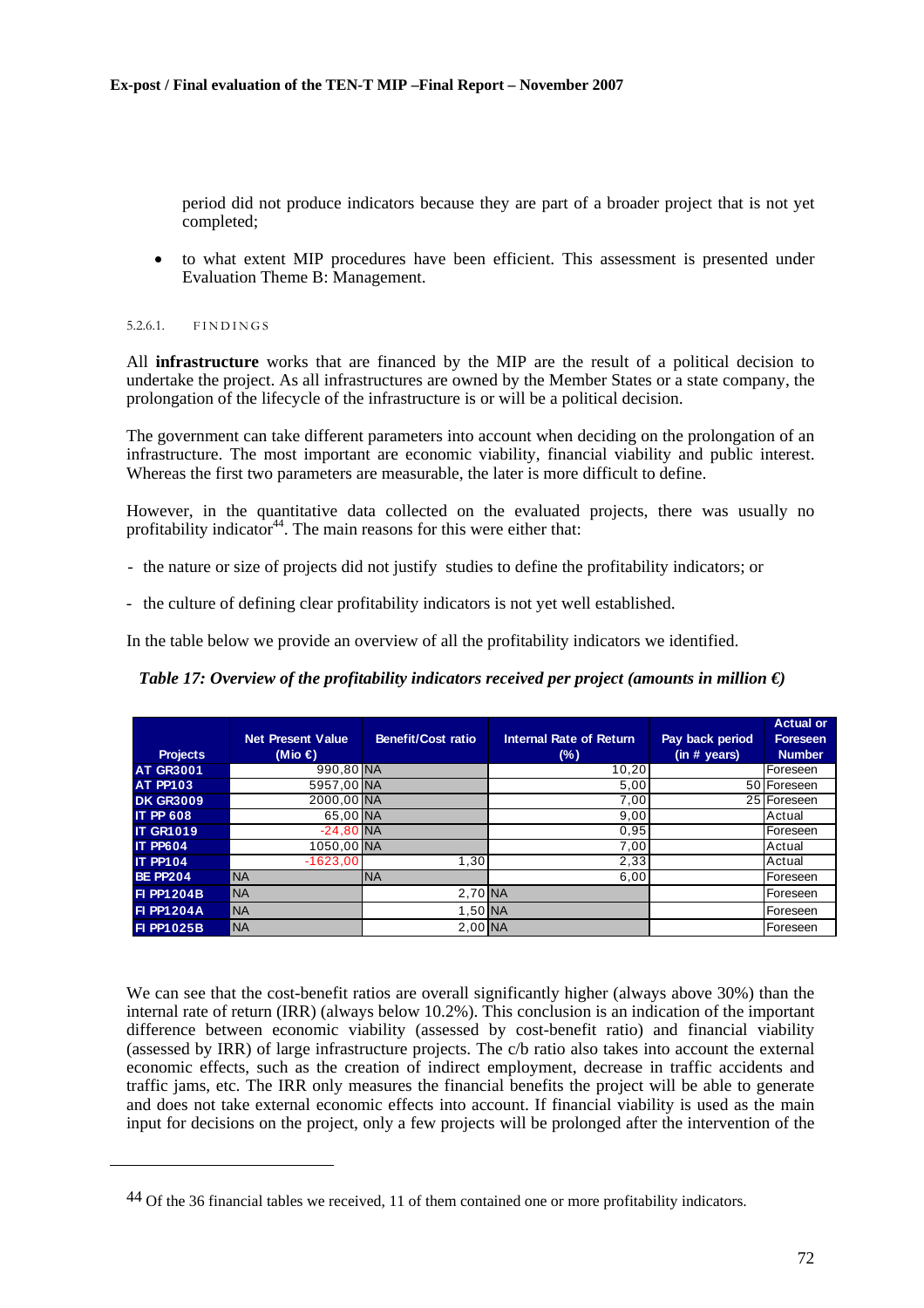MIP. In fact, governments tend only to take economic viability into account. Moreover, if the economic viability is not positive, government may decide to continue a project because of the public interest.

For **studies**, efficiency is more difficult to define as there is no data assessing the financial or economic viability of the studies that were undertaken. Also, the public interest of studies can be very high (e.g. environmental impact assessments) but very complex to measure. The subject of a study is often to investigate whether or not to continue with a project or to change the scope of a project. To the extent that the result of the study is taken into consideration, the study obviously has its effect on a longer term.

#### 5.2.6.2. CONCLUSIONS

As illustrated by the low number of profitability indicators we received from the Member States, there is a need to stimulate a culture in Europe to calculate these indicators for every large infrastructure project - and for a consistent approach to their calculation45. Creating a culture and having a consistent calculation of the parameters, however, does not imply that only projects with positive profitability indicators should be executed. Clear public interest criteria will usually play the strongest role in such decisions.

Initiatives and methodologies already exist in order to harmonise cost-benefits analysis:

- HEATCO, DG TREN initiatives in order to develop Harmonised European Approaches for Transport Costing and Project Assessment;
- Railpag,, a joint EC-EIB initiative in order to harmonised procedures for rail project appraisal and suggests best practices for applying cost-benefit analysis to rail projects;
- The Guidance on the methodology for carrying out cost-benefit analysis of DG REGIO for programming period 2007-2013.

One of these methodologies should be chosen and its use should be generalised for future costbenefit analysis of transport projects.

## 5.2.7. SUSTAINABILITY

l

Sustainability is the interaction between environment, economy and society. As for the efficiency, the fact that projects co-financed by the MIP are not or too recently completed limits the findings regarding this question.

At TEN-T level the following objectives and priorities are directly related to sustainable concerns:

to ensure the sustainable mobility of persons and goods within an area without internal frontiers under the best possible social and safety conditions, while helping to achieve the Community's objectives, particularly in regard to the environment and competition, and contribute to strengthening economic and social cohesion;

<sup>45</sup> Initiatives and methodologies already exist in order to harmonise cost-benefits analysis. We can mention:

<sup>•</sup> HEATCO, DG TREN initiatives in order to develop Harmonised European Approaches for Transport Costing and Project Assessment;

<sup>•</sup> Railpag,, a joint EC-EIB initiative in order to harmonised procedures for rail project appraisal and suggests best practices for applying cost-benefit analysis to rail projects;

<sup>•</sup> The Guidance on the methodology for carrying out cost-benefit analysis of DG REGIO for programming period 2007-2013.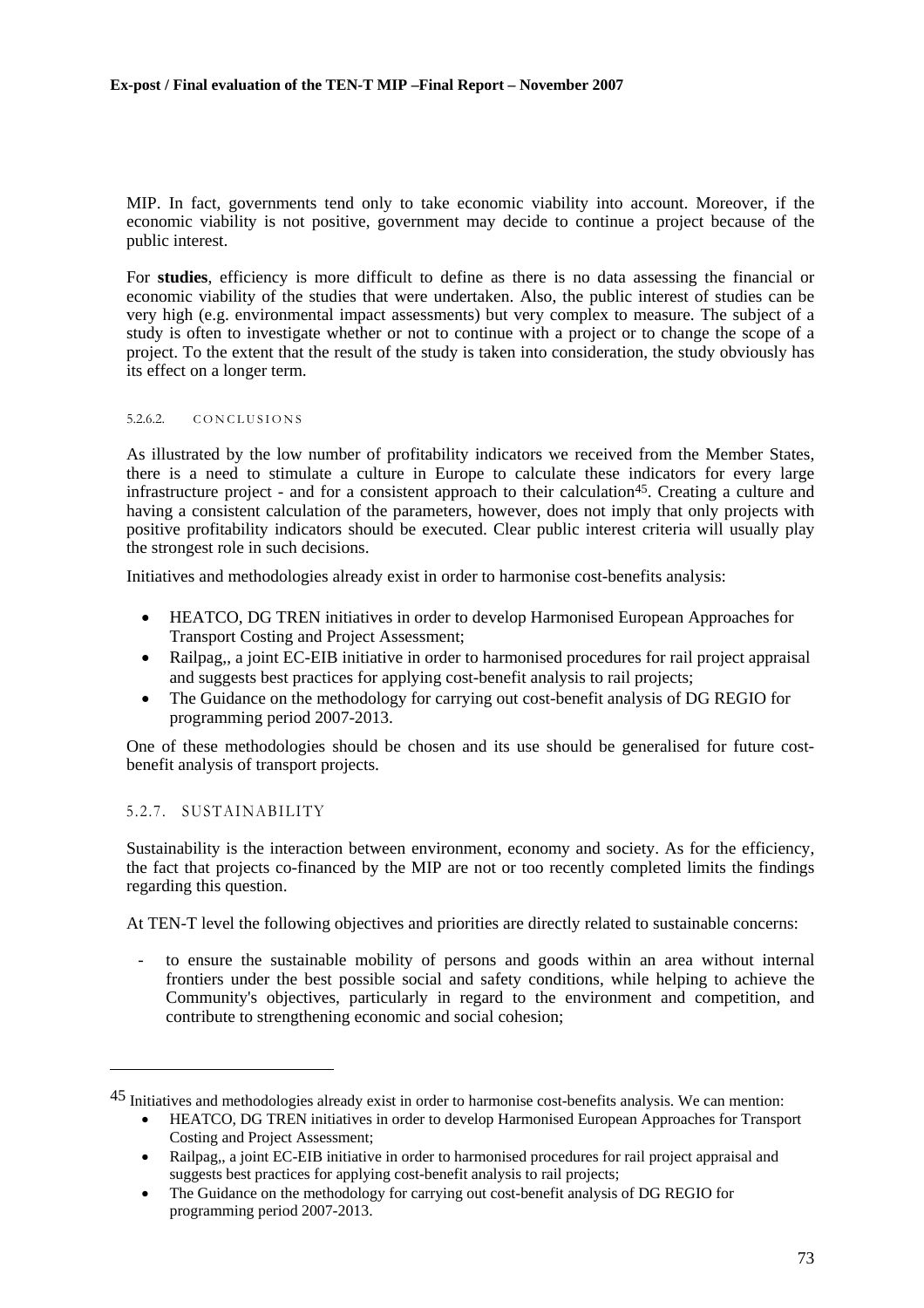- to offer users high-quality infrastructure on acceptable economic terms;
- to be, insofar as possible, economically viable;
- the optimum combination and integration of the various modes of transport;
- integration of environmental concerns into the design and development of the network.

One can suppose at this stage that MIP projects are in line with these objectives, specifically in terms of environment, if one considers the part of railway projects that have been supported.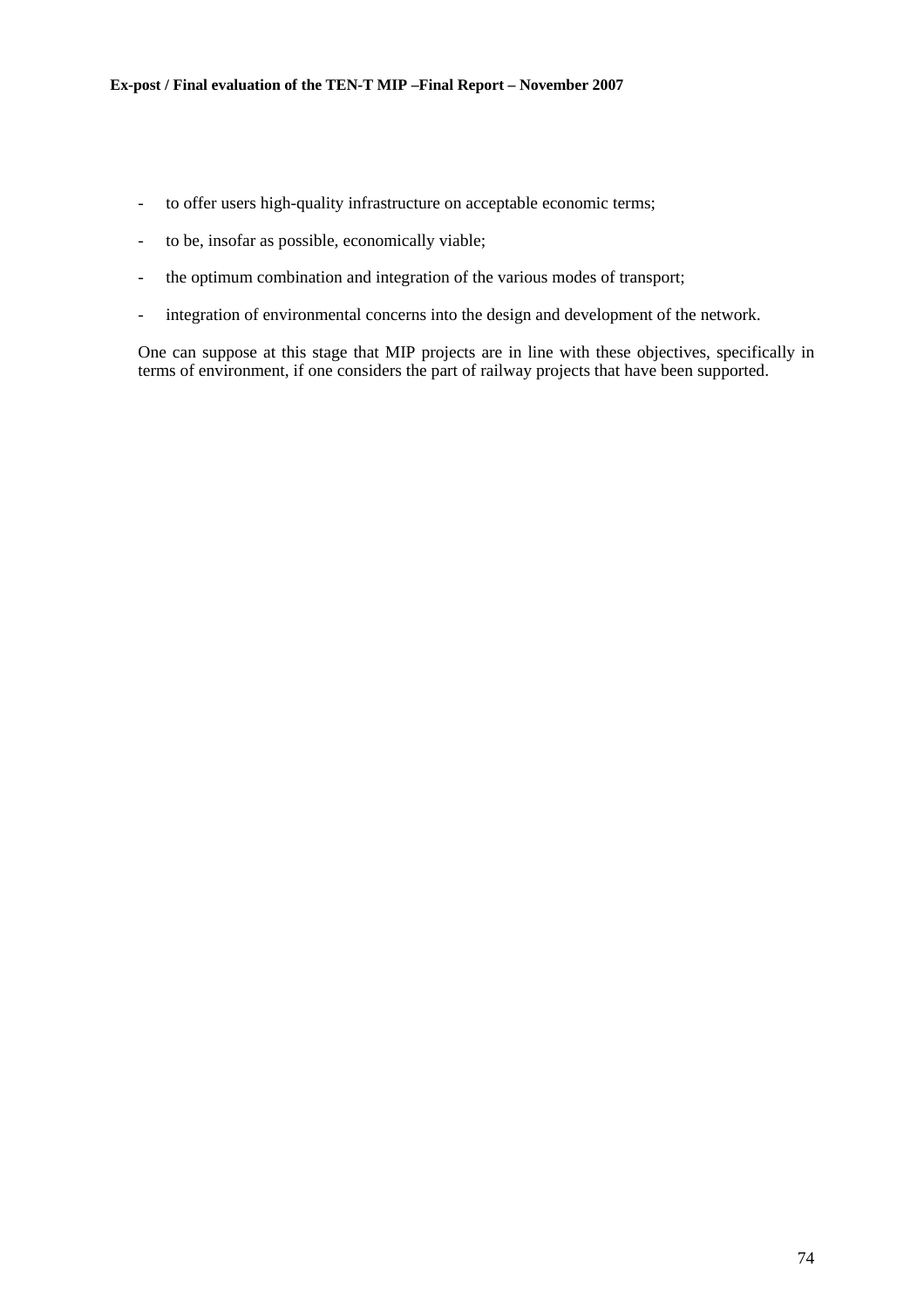## **5.3. Theme B: Assessment of the management of the TEN-T MIP**

## 5.3.1. EVALUATION JUDGEMENT CRITERIA AND LIMITATIONS OF THE APPROACH

In order to assess the management of the TEN-T MIP, we have analysed:

- 1. the effectiveness and efficiency of the MIP procedures including the programme planning, the selection procedures, the follow-up procedures and the financial management;
- 2. the influence of the 2004 changes in the guidelines and the procedures on overall MIP management;
- 3. the influence of the MIP procedures on the performance of the projects in comparison with the performance of the projects supported under the TEN-T annual calls.

The data that we have used for evaluating MIP management come mainly from the analysis of the interviews that we conducted with, on the one hand, those in the Member States responsible for MIP management and project promoters (the beneficiaries) and, on the other hand, Commission officials dealing with the management of the MIP. In terms of the financial data at our disposal which are used as quantitative indicators, comprehensive data was made available to us on the MIP projects. However, no structured data was made available on the non-MIP projects, so that we did not have the same comprehensive picture.

As our information source is mainly stakeholder opinion, we have overlaid the various statements in making a judgement in order to highlight common viewpoints and to avoid biased assertions.

We conclude the evaluation of the management of the MIP with considerations on the added value of the MIP procedures for the beneficiaries in terms of transfer of good practice.

## 5.3.2. EFFECTIVENESS AND EFFICIENCY OF THE MIP PROCEDURES

The evaluation of the effectiveness and efficiency of the MIP means that we have to analyse the following questions:

- 1. How far have the MIP procedures contributed to achieving the objectives of the MIP in terms of support to achievement of the objectives of the TEN-T?
- 2. Are the MIP mechanisms for implementation both optimal and cost-efficient?

In this section we will have a more detailed look at whether each procedure met its objectives and was thus individually effective. The question in terms of efficiency is: would it have been possible to reach the same results at less cost, i.e. with different procedures? In this section, we approach MIP procedures in this way.

We have gathered the various MIP management tools and procedures into four sections:

- Planning;
- Selection procedures, application forms, and project appraisal;
- Follow-up procedures including the PSR;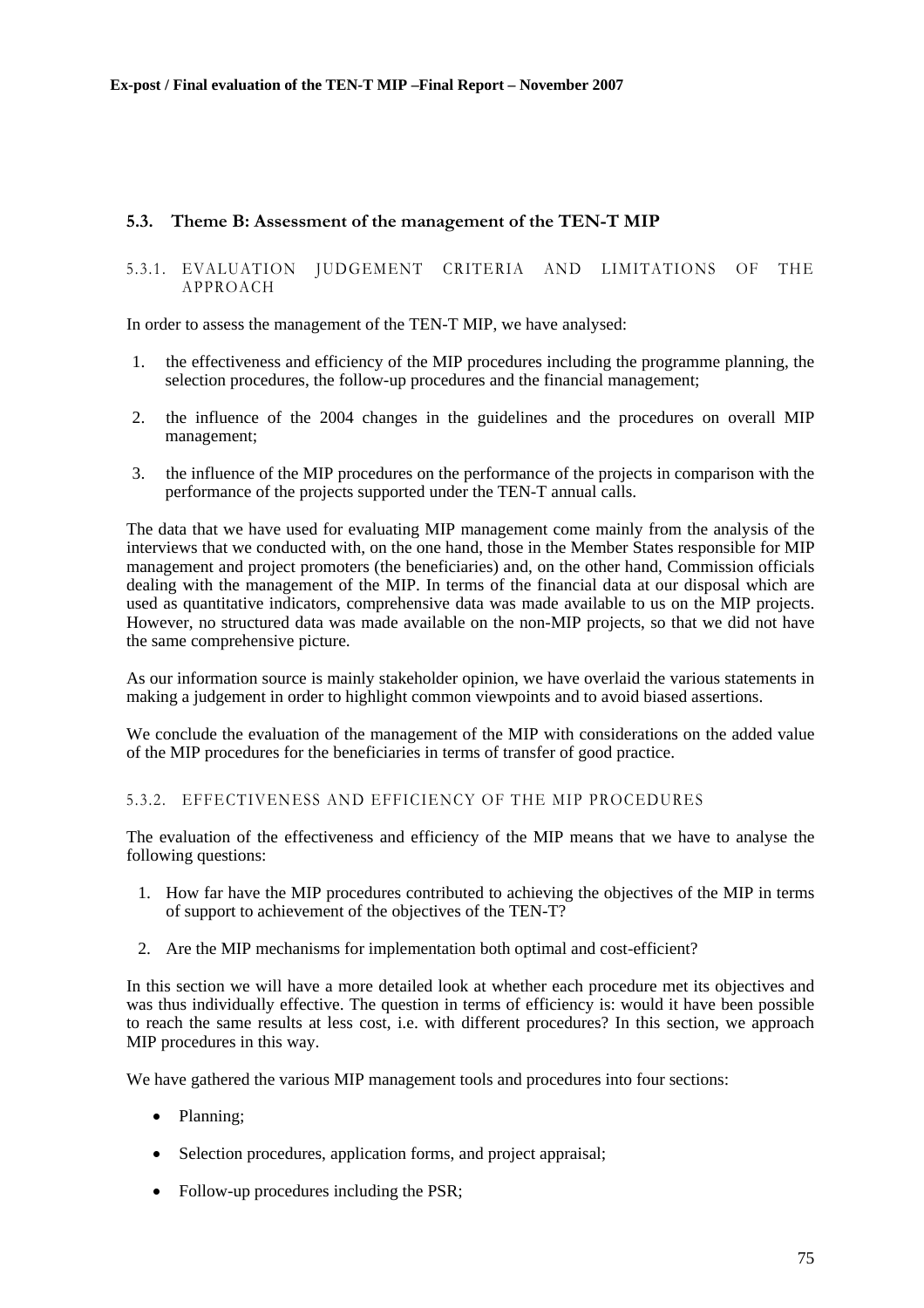• The financial regulations, including payment request and technical reports.

We will analyse each procedure<sup>46</sup> by considering the beneficiaries' view and the Commission view.

By way of introduction, the overall MIP process is presented in the following Figure.

## *Figure 12: Overall MIP process*



# **Overall MIP process**

#### 5.3.2.1. PROGRAMME PLANNING

l

One of the objectives of the MIP in comparison with the previous financing support was foreseeability. Each project supported may receive a predefined amount each year providing they stick to the planning timetable as stipulated in the  $2001$  Framework Decision<sup>47</sup> and detailed annually in the financial decision (AFD). They receive the amount awarded in the financial decision, and may start the process for the next AFD if the activities envisaged have been realised and progress has been reported.

The MIP follows a six-year planning cycle. Consequently, the beneficiaries had to plan their project activities from 2001 till 2006.

According to our interviews, a multi-year planning cycle creates advantages in terms of effectiveness and efficiency:

1. Beneficiaries know that their projects will be supported each year if their project activities are carried out as foreseen. They do not have to spend time each year in making new applications without knowing if their project will be cofinanced again by the MIP. Moreover, if the project

<sup>46</sup> In order to be as possible in line with the Commission explanations, we used for the procedure descriptions the *TEN-T handbook – A practical guide for users*.

<sup>47</sup> The 2001 Framework Decision establishes the Indicative Multiannual Programme for the granting of Community financial aid to projects of common interest in the area of the trans-European transport network for the period 2001 - 2006 (C(2001)2654/final of 19 September 2001). This Decision allocates the total MIP amount to the twelve individual projects of common interest and four coherent groups of projects of common interest.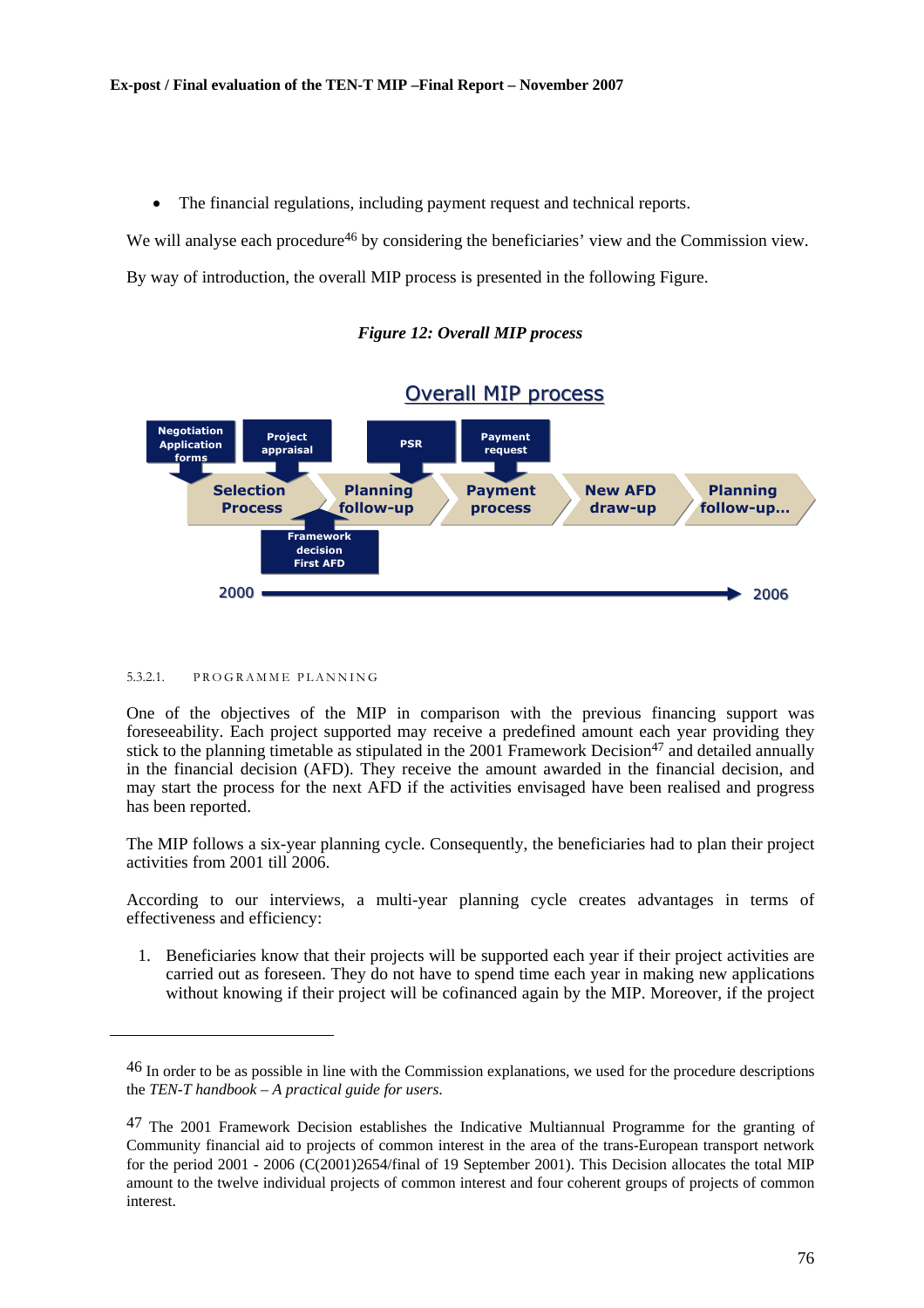faced delays in one year and did not receive the amount awarded for this specific year, the MIP guarantees that they can continue to receive awarded amount for the next years;

- 2. The Commission does not have to launch a number of additional annual calls for projects in order to select new projects (such as in the non MIP process), and therefore avoids timeconsuming selection procedures;
- 3. The Financial Assistance Committee<sup>48</sup> (FAC) does not have to be consulted each year in order to obtain its agreement to the proposal for the TEN-T budget. Comitology procedures prescribed by the TEN Financing Regulation provide for discussion with the FAC about the draft Commission proposal for the allocation of funding and supporting documentation. For non-MIP projects, the FAC has to be consulted each year, while for the MIP, for which the project grant is decided once for the whole period, the FAC agreement is only needed for the Framework Decision and for the Revision. This process is less time-consuming.

This planning rule also has disadvantages:

l

1. According to the beneficiaries, each project follows its own planning cycle independently of the MIP planning. This cycle is longer than the MIP planning cycle, and is generally some 15 years. It generally breaks down into (1) project preparation, (2) detailed design, (3) Construction. Each phase is likely to need a political decision before proceeding to and providing a budget for the next one. The beneficiaries can more or less plan coming activities within one phase, but it is much more complex if they have to plan activities across two phases as presented in the Figure below. There can be a brief or indeed long project freeze between stages which will modify all project planning.



## *Figure 13: MIP planning and project planning (hypothetical)*

2. In order to avoid being overly constrained by detailed activity planning, beneficiaries tend to plan broad activities in which they are left free to include a wide range of various activities. As a consequence, the Commission officials admit that they have trouble comparing the envisaged activities with the actual activities and waste time in obtaining a full picture;

<sup>48</sup> Article 17 of the TEN Financing Regulation (EC) No 2236/95) establishes this Committee composed of the Member States and European Investment Bank representatives in order to assist the Commission in MIP implementation. This Committee has a consultative role in relation to financial decisions that have to be taken by the Commission concerning the MIP.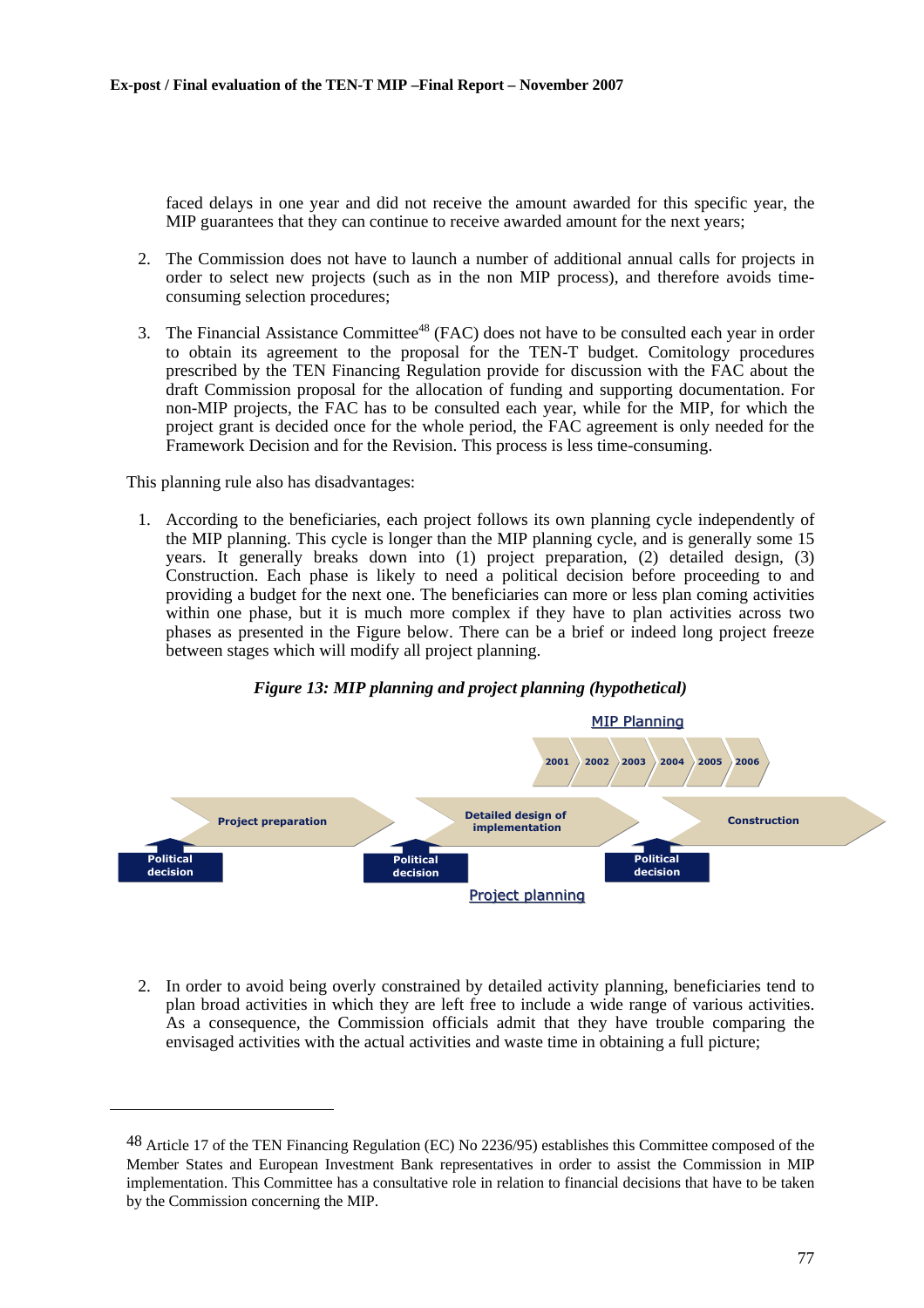3. National planning systems vary. Some of them coincide closely with the annual MIP planning, while others do not run on a calendar basis but on the basis of *tranches*. Beneficiaries from these countries artificially have to cut their project tranches into short parts in order to stick with the MIP annual planning framework.

It is possible to conclude, as a result – and as our interviews have shown – that the MIP planning cycle is well suited to projects that can absorb funding and easily achieve the annual expenditures envisaged. Considering that large scale infrastructure projects regularly face delays for technical or political reasons, the project planning is often modified. This has negative repercussions in the MIP context because beneficiaries have to obtain an amendment to the Financial Decision or the amount they were awarded is lost. This is paradoxical because the intention of establishing the MIP was to support effectively projects of common interest that faced implementation obstacles. An "indicative annual guarantee" such as the MIP provides could be an incentive for implementation of the projects, but would not prevent all delays for technical or political reasons.

#### 5.3.2.2. SELECTION PROCEDURES

As noted above, the MIP selection procedures differ from the previous systems by selecting all projects of common interest from the beginning of the programming period (2001). With such a system, no further project applications are needed for the projects during the programming period. The exception was the MIP revision (2004), when new projects were incorporated in the MIP list and when some projects were withdrawn from the list due to the fact that they did not start Twentytwo new projects were selected during this phase.

According to the Council Regulation laying down general rules for the granting of Community financial aid in the field of trans-European networks<sup>49</sup>, projects should have been selected on the basis of eligible criteria:

- 1. Selection criteria used to assess the applicant's ability to complete the proposed action in accordance with the work programme:
	- a. Stable and sufficient sources of funding;
	- b. Professional competence and qualifications required to complete the action.
- 2. Award criteria used to assess the quality of the proposals submitted. Various criteria are appraised by the Commission:
	- a. Relevance to the common transport policy;
	- b. Contribution to sustainable development;
	- c. Added value of Community funding;
	- d. Maturity of the projects:

- e. Stimulative effects of Community intervention on public and private finance;
- f. Soundness of the financial package of the project;

<sup>49</sup> Council Regulation laying down general rules for the granting of Community financial aid in the field of trans-European networks (EC) No 2236/95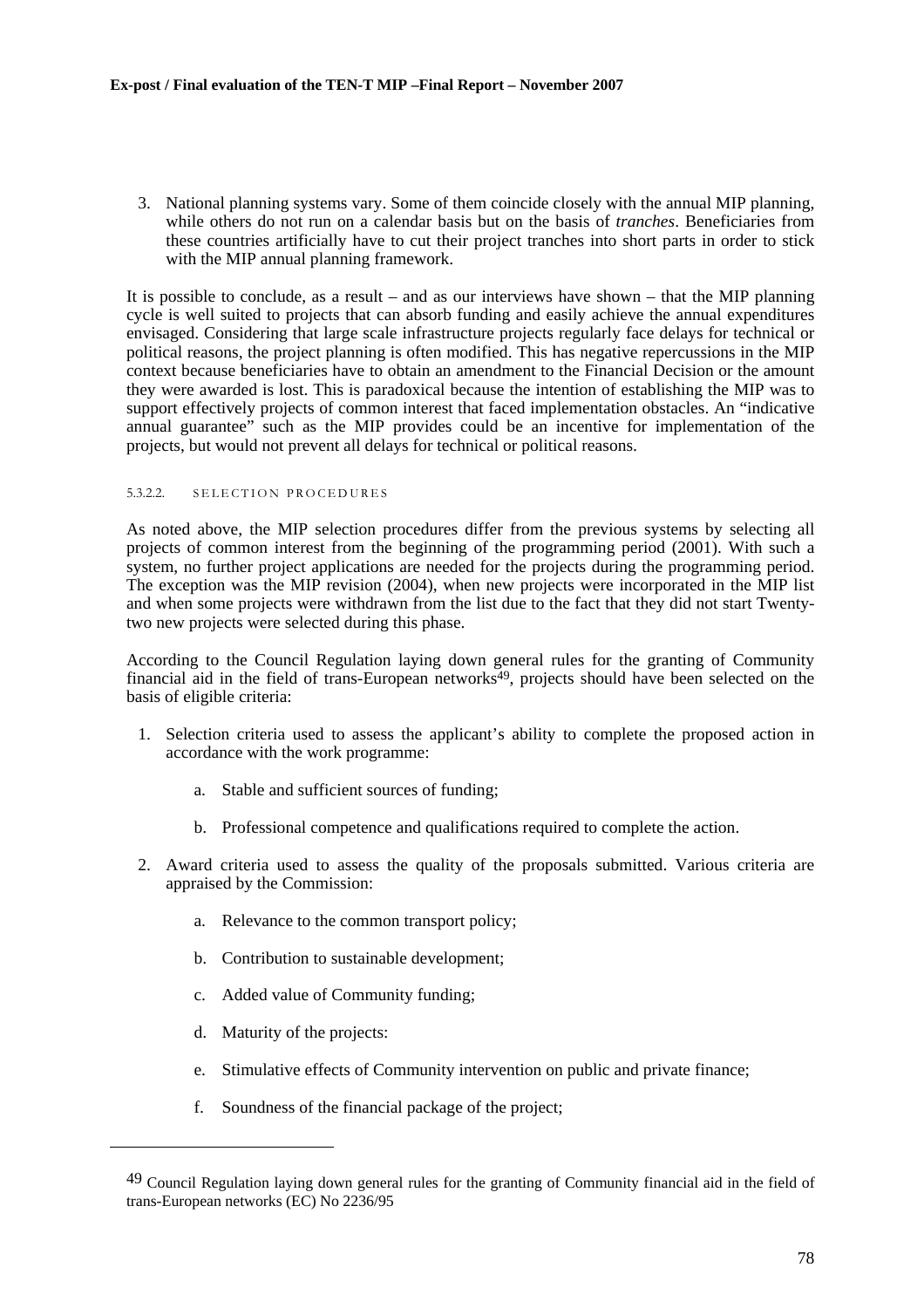- g. Socio-economic effects;
- h. Environmental impact.

These criteria had to be detailed by the applicants in application forms. After a first "informal" and bilateral negotiation between each applicant and the Commission, a first agreement was reached on a group of national projects. These projects were then individually and formally detailed in a preliminary application form. The project was then appraised by the Commission, which then forwarded a selected project list and the budget allocated to the TEN-T FAC for approval. Then, detailed application forms had to be drawn up for the selected projects. These forms were used as a basis for the Framework decision and the first AFD. During the rest of the period, beneficiaries did not have to produce a detailed application form to open a new AFD. Only the project status report (PSR) was needed.

*Figure 14: MIP selection process* 

#### **Selection process Selection process**



This procedure applied only at the beginning of MIP. With the 2004 revision and for the new programming period (2007-2013), the project appraisal is only based on the detailed application form.

In the following sections, we analyse each stage in the selection process with the aim of assessing whether they are effective and efficient.

#### Stage 1: Negotiation

*Informal* negotiations were held before the formal project applications were lodged which were aimed at pre-identifying the project before completing time-consuming application forms. In that sense, the negotiation stage was effective because it refined the project list and emphasised projects of a high European interest. The negotiation stage was also a good mean for discussing budget sharing between Member States and stimulated the use of new technologies such as the ETCS (European Train Control System) according to several beneficiaries.

From the point of view of the beneficiaries and the Commission view-points, the negotiation stage was also important because it avoided a loss of time for applicants in filling out applications and for the Commission in weighing their respective merits. The negotiation was also an opportunity to discuss projects with the Commission in order to adapt them to the EU requirements. As the project list was shorter and better fitted European requirements, the Commission gained time during the project appraisal process.

All beneficiaries appreciated this stage and particularly the fact that they had the opportunity to explain their projects and the specificities that determined the project budget. For instance, during the negotiation stage, they were able to explain concretely how project costs were affected by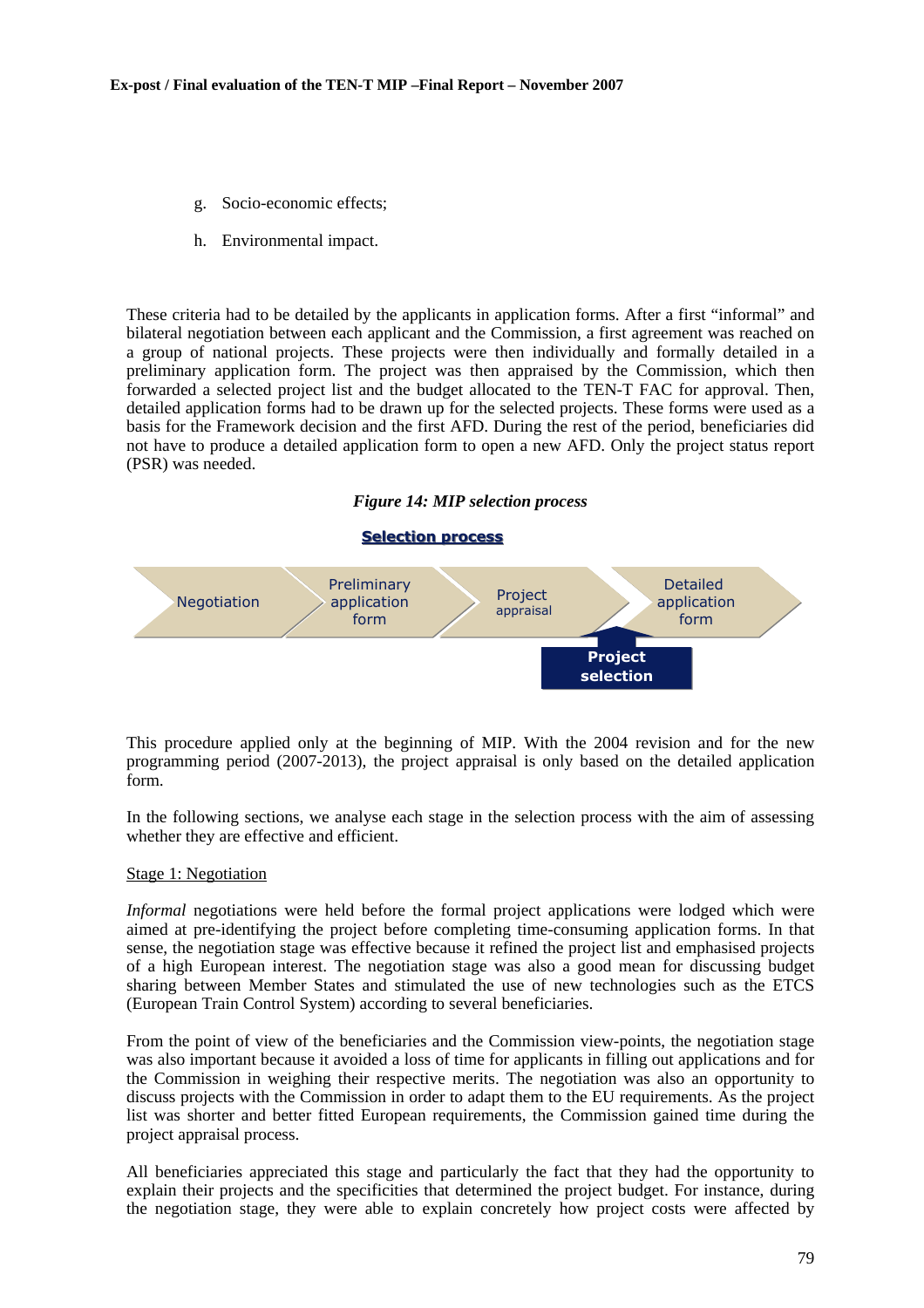geographical peculiarities (cost/km). We understand that applicants appreciate these informal negotiations but it has shortcomings in terms of procedural transparency, as it could have created openings for special pleading.

#### Stage 2: Preliminary application form

The preliminary application form was used as basis for the first MIP project appraisal in 2000. It contained the main information about the project such as

- technical description;
- key indicators that will be used;
- estimated eligible cost;
- timetable;
- support requested:
- general status;
- indicative financial plan.

In terms of effectiveness, we can argue that the preliminary application form actually allowed the Commission to select projects on the basis of this form. Nevertheless, the information contained in these forms was in our view not detailed enough to evaluate concretely the projects and decide whether they met the selection and award criteria. Information included in these forms was generally synthetic and general. It did not, for instance, make it possible to obtain a clear view on the maturity of projects and therefore of their ability to use the annual MIP budget annually, the scope of intervention of the project or the type of activities that were going to be conducted.

As a consequence, detailed application forms were needed to supplement the information from the preliminary application form and make it possible to draw up the MIP Framework Decision as the first AFD. Several documents, such as environmental impact or socio-economic studies, were annexed to the preliminary application forms or later requested by the Commission, but it was in our view very difficult to evaluate applications against the award criteria on the basis of these documents.

In terms of efficiency, it could be argued that the preliminary application was easy to fill in for the applicants, but for the Commission it generated the need to make added requests to the applicants in order to complete the information at their disposal (see appraisal section below). In the Figure below, we present a quantitative analysis of how beneficiaries who know its features viewed the preliminary application form. We gather the interviewees' opinions by project.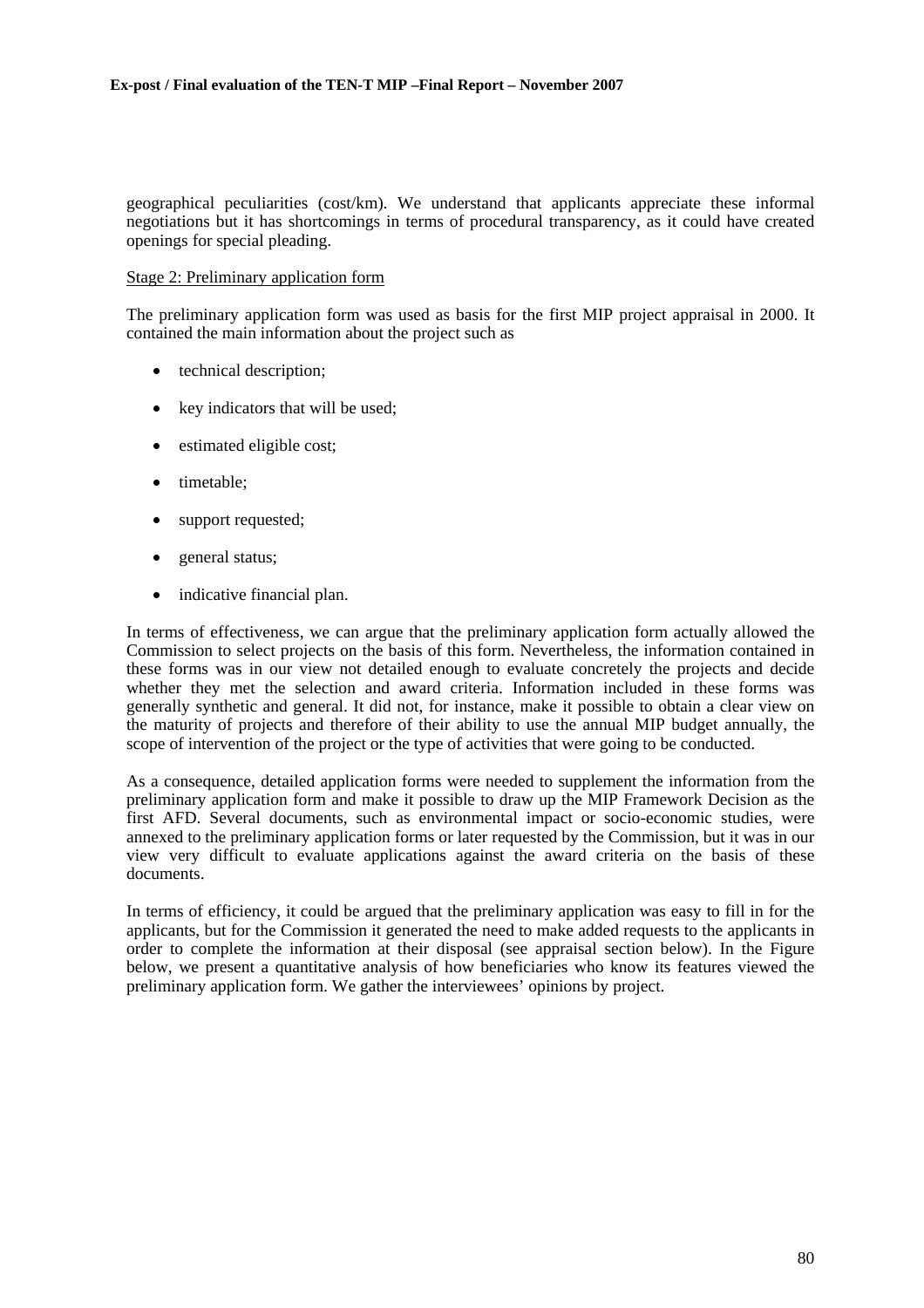

*Figure 15: Interest of the MIP preliminary application form* 

As we can see from the Figure, a majority of beneficiaries valued the preliminary application form because it avoided loss of time when combined with the negotiation stage. A significant minority, however, felt it created a duplication of work. It should be noted that the preliminary application form was only used at the beginning of the process, not in the 2004 selection process. It should also be noted that some felt that the preliminary application form could have been used when applying for amendments to AFD's rather than having to fill in a full application form again.

#### 3) Project appraisal

On the basis of the negotiations with the applicants and the preliminary application forms, the Commission selected projects of common interest in order to grant funding from the MIP using a project appraisal form and applying the award and selection criteria listed above. In practice, the emphasis was placed on a certain number of these criteria:

- 1. Degree of contribution to the TEN-T objectives and European policies;
- 2. Economic viability;
- 3. Timing and maturity;
- 4. Impact on environment and socio-economic development;
- 5. Financial need.

In order to assess the project appraisal process, we analyse here the extent to which projects that are selected generally meet these main criteria.

1. Degree of contribution to the TEN-T objectives and European policy objectives:

The Commission faced issues when evaluating the specific projects' contributions to the TEN-T objectives because, on the one hand, TEN-T objectives are defined in broad terms and it was complex to specifically attribute projects to one objective (see section 5.2.5 on the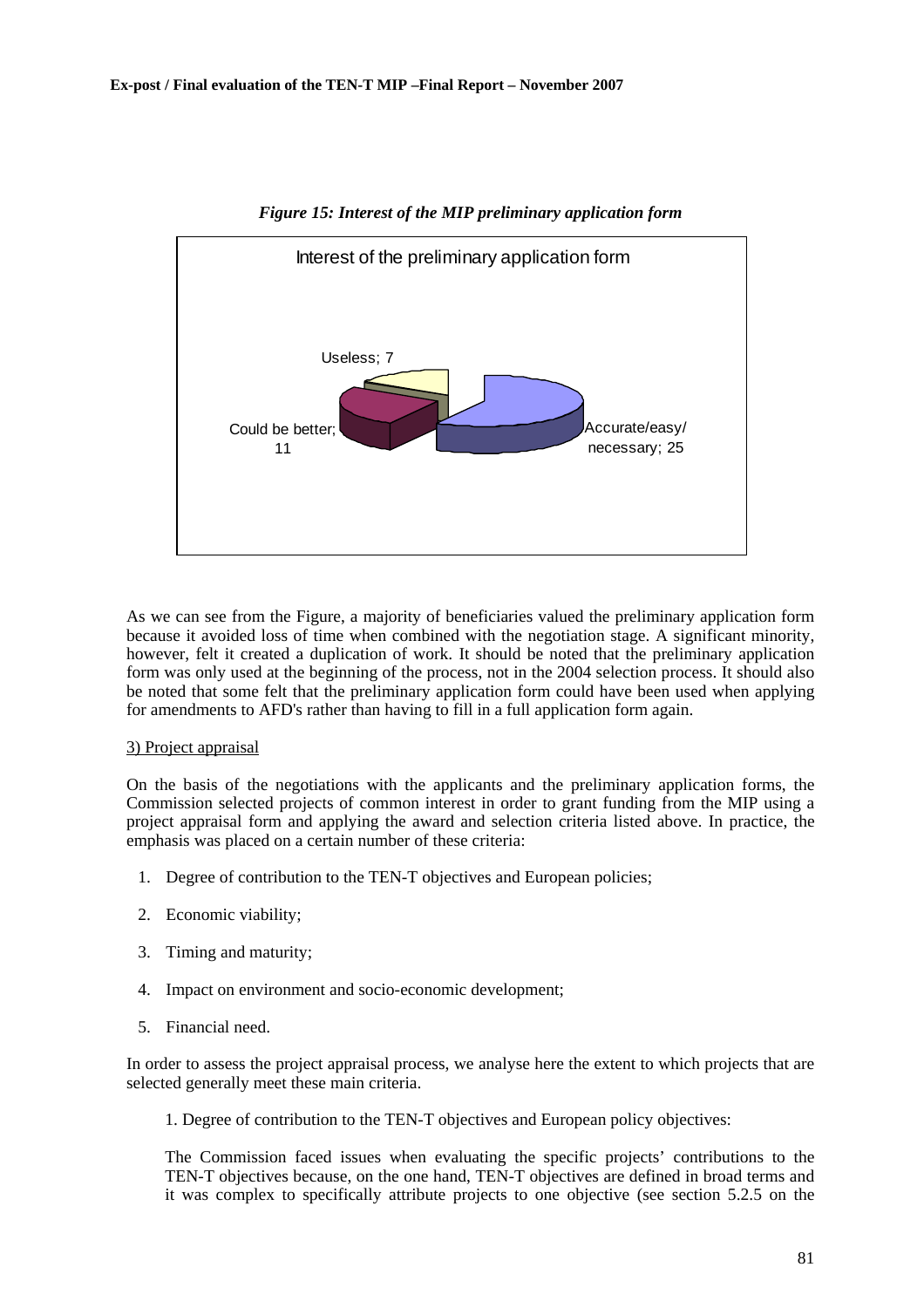Impact at programme level), and on the other hand, project descriptions in the preliminary application form were sometimes laconic and did not make the link with TEN-T objectives. That does not mean that the projects did not contribute to European policy objectives, but the evaluation of these contributions for each project on the basis of the preliminary application form was difficult and the process can then be considered as having a low effectiveness from this perspective.

#### 2. Economic viability:

In order to evaluate whether projects were economically viable, the applicants had to produce socio-economic indicators such as cost-benefit ratio, internal rate of return and net present value. We note that the projects in our sample have good economic viability ratios (see section 5.2.7 on Sustainability at the programme level). We can thus ex post state that the selection process resulted in the selection of projects that are economically viable. Our interviews indicate that Member States also generally proposed projects that they regarded as economically viable. However, the preliminary application forms and the studies appended to them were not a satisfactory means for the Commission objectively to assess the economic viability upfront. Indeed, some projects were not able to provide this type of indicator because the projects were still in the preparation phase and had still to analyse these aspects in future studies (sometimes financed by the MIP). Moreover, as the socio-economic indicators are not calculated in the same way in all Member States and between different transport modes, these were no basis for arbitration between competing applications, and such comparison could only be indicative. Consequently, the selection procedures were not adequate for ensuring effective selection of economically viable projects ex ante.

## 3. Timing and maturity:

l

Projects that are proposed for MIP grants have to be mature as they have to produce proposals for expenditures each year in the framework of a predefined planning schedule. During the project appraisal phase, the Commission had thus to selects project that were ready to consume budget in the short term. Given the fact that 15% of the projects selected in 2001 did not start or progressed more slowly than foreseen during the programming period (43% of the MIP projects absorbed in average 53% of the their awarded amount) and that the MIP had to be revised in 2004 in order to redistribute<sup>50</sup> unspent funds from these projects, it appears that, in fact, a significant number of projects selected were not financially or politically mature, or did not succeed in complying with planning schedules. The project appraisal stage dealt only with those projects which emerged from prior negotiations between the Member States and the Commission as being good candidates for MIP funding. As with many EU discussions, those negotiations had an element of political arbitrage. This limited the Commission's options at the project appraisal stage, with the result that there were problems with the maturity of some of the projects it selected. It should be borne in mind, however, that a 'drop-out' rate of some kind is likely to be inevitable with this type of large infrastructure, and as discussed in the introduction of this section the 2004 revision was one means of dealing with this.

4. Impact on environment and socio-economic development:

Impacts on environment were specifically mentioned in the preliminary application form. The applicants had then to produce status of implementation of relevant environmental

<sup>50</sup> A consequence of this redistribution is that 32% of the MIP projects reached an average absorption rate of 170%.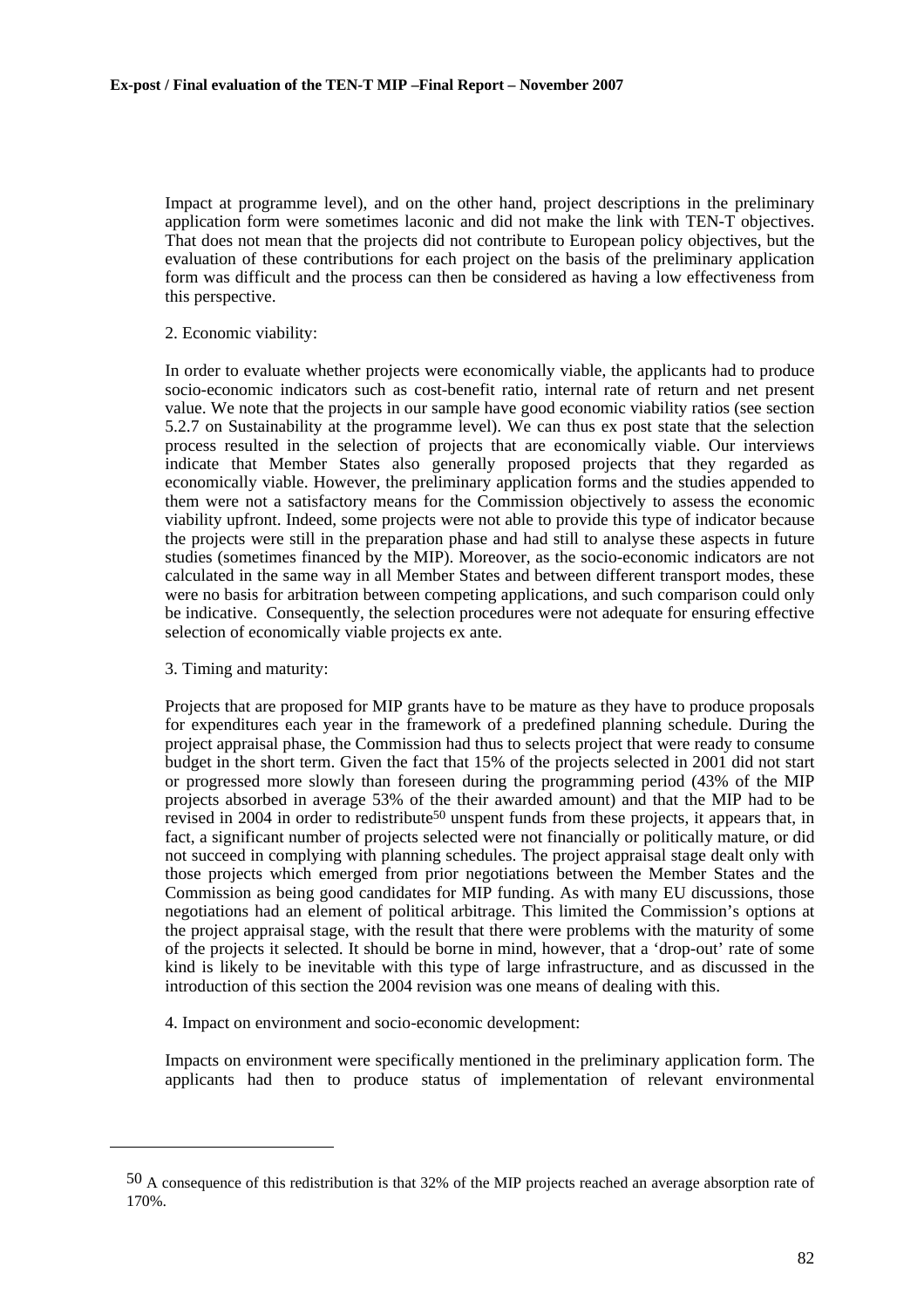legislation<sup>51</sup>. The preliminary application forms did not cover socio-economic impacts such as employment, so the Commission was not able to evaluate this as such. The evaluation of the project's socio-economic impact was thus mainly evaluated via the economic viability ratio. The shortcomings of this as an indicator and the implications of that are discussed in 2. above.

5. Financial needs:

Community aid had to be assigned to projects that were potentially economically viable and for which the financial profitability at the time of application was deemed insufficient as stipulated in article 6 of TEN Council Regulation<sup>52</sup>. The financial contributions of the MIP aimed at complementing insufficient state financing and pushing forward projects of common interest. Given that, in our sample, 26 projects of 50 would have been realised without the MIP (see section 5.2.4.5 on the Relevance of the need of EU financing), we can state that the financial needs of the beneficiaries were not so self-evident.

## 4) Detailed application form

l

The detailed application forms were used in order to complete the information collected by the Commission during the selection process (negotiation and preliminary application forms) and to enable the 2001 Framework Decision to be drawn up as the first AFD. After that, it was used for the selection process during the 2004 revision when preliminary applications forms were not used. As such it contains further information on the potential effects of the projects on issues such as traffic flows, multimodal plans, and employment, and requires much more detail on the financial dimensions of projects and monitoring tools. These forms evolved over time so that more and more detailed information was sought in order for the Commission to have solid base for the project appraisals.

Our review of the way in which these forms were filled out indicates that this was not homogenous, thus making it complex to analyse them and draw up the AFD. For instance, the activities listed and the cost breakdowns are sometimes mentioned as physical construction from point A to point B, or are sometimes more detailed by defining within the overall project what the MIP will actually support. Applicants did not use a shared activity nomenclature. As a consequence, the Commission faced problems in project follow-up. According to Commission officials', this also created problems for them in dealing with payment requests because they were required to link specific expenditure to specific activity as defined in the AFD. Beneficiaries also complained about difficulty with this, as it did not take into account the complexity of this for them, which sometimes required timeconsuming manual intervention or establishing special management systems in order to comply.

On the other hand, the detailed application form did not, in our view, give enough detail on the maturity of the projects. This criterion is crucial when selecting projects within a multi-year programme, but in practice 15% of the projects did not get off the ground and many projects ran more solely than foreseen (43% of the MIP projects absorbed in average 53% of the their awarded amount). The only undertaking sought in the detailed application form was the existence of formal political agreement to the project if the project was not yet under way.

<sup>51</sup> Environmental impact according to Directive 85/337/EEC as amended by Directive 97/11; effects on "Natura 2000" sites according to Directives 79/409/EEC ("Birds Directive) and 92/43/EEC ("Habitats Directive")

<sup>52</sup> Council Regulation laying down general rules for the granting of Community financial aid in the field of trans-European networks (EC) No 2236/95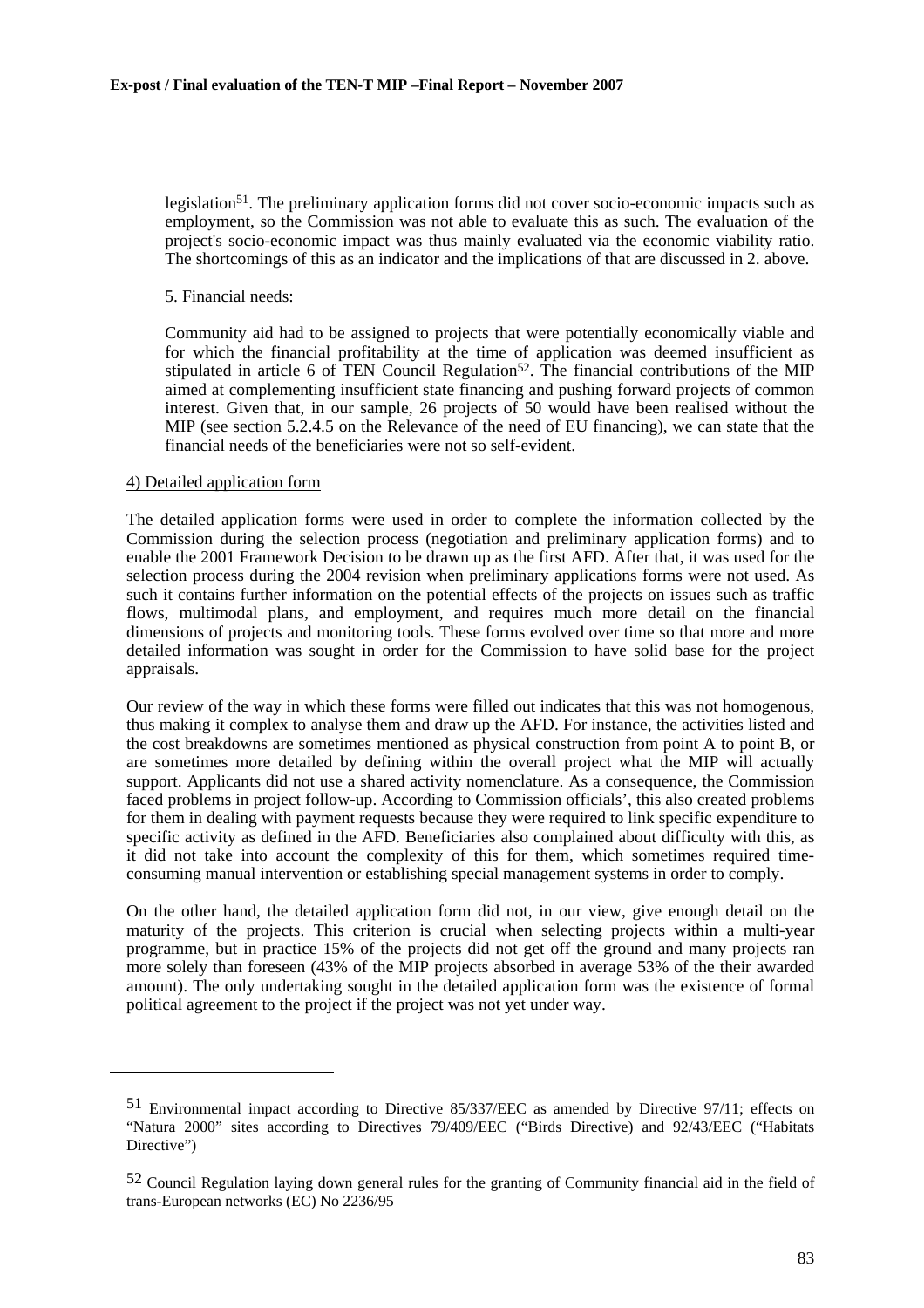In order to clarify the whole MIP process, the Commission published a *TEN-T Handbook -A practical Guide for Users* but only in 2004 in the context of the MIP revision.

As a general conclusion on selection procedures, we can state that the MIP selection process succeeded in selecting projects of common interest and was instrumental in advancing these projects. Of the projects in our sample, 20 are now in the construction phase or even (partly) in use  $(12<sup>53</sup>)$ . This was helped by the fact that the Commission decide to optimise the MIP budget utilisation by withdrawing several projects during the 2004 revision and redistributing the available amount to projects with good performance and by selecting new projects.

| <b>Project phase</b>              | <b>Number</b> |
|-----------------------------------|---------------|
| <b>Project Preparation</b>        | 7             |
| Detailed design of implementation | 11            |
| Construction                      | 20            |
| Use                               | 12            |
| Total                             | 50            |

*Table 18: Project distribution by project phase (sample)* 

Moreover, it could be argued that the process lacked transparency in clearly demonstrating that the projects met the award and selection criteria, including the criterion on maturity. The failure to identify projects which were fully mature in all cases meant payment recovery procedures, AFD amendments and a MIP revision were needed, and this detracted from the efficiency of the selection process.

#### 5.3.2.3. FOLLOW-UP PROCEDURES

l

The Council Regulation<sup>54</sup> requires that the Member States should verify that the projects and studies financed by the MIP are properly carried out and subject to effective monitoring in co-ordination with the Commission. The Project Status Report (PSR) is used as the main tool to monitor the progress of on-going projects<sup>55</sup>. The PSRs include data on the technical and financial progress of the implementation of the Annual Financial Decision (AFD) and must be submitted annually.

The Figure below presents the overall project follow-up process.

<sup>53</sup> These projects are in use but the global projects of which they are part have yet to be completed. As a consequence, the full effects are not yet being felt.

<sup>54</sup> Council Regulation laying down general rules for the granting of Community financial aid in the field of Trans-European networks. EC No 2236/95

<sup>55</sup> If the activities that are foreseen in the AFD are completed during the year of reference, no PSRs are needed because they are used for on-going projects. In that case only a technical report is needed to accompany the payment request and serve as application for the subsequent year.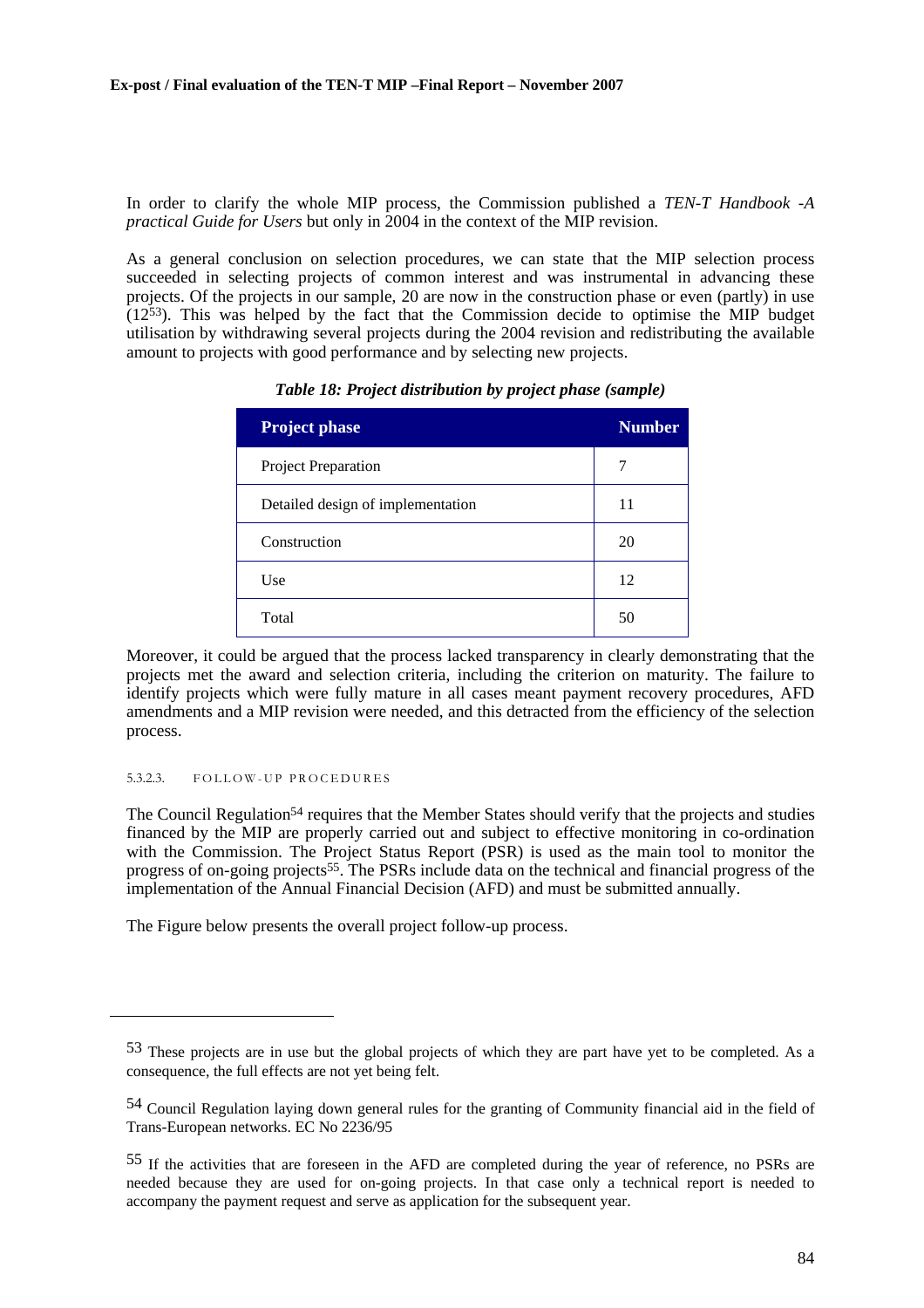## *Figure 16: Overall follow-up process*

## **Overall follow-up process Overall follow-up process**



Monitoring tools such as the PSR are necessary to enforce transparency in European investment. In this section, we assess whether the PSR was effective and efficient in reporting project data to the Commission in order to have a clear view of the project reality.

The PSR does not match all these objectives: the system indeed allows reporting from the Member States to the European Commission, but we have noted several limitations that mean that the Commission does not have complete information for its own reporting and that slow the overall monitoring process down.

## On the beneficiaries' side:

- 1. The beneficiaries faced problems with the PSR because it changed several times (and requirements increased) during the programming period. These changes had an impact on the information systems set up by the beneficiaries. As a consequence beneficiaries usually waited to receive the PSR template before gathering the information;
- 2. As beneficiaries often receive the PSR late in the process (they should normally receive the PSR in March and send it back in June), the time they have to complete the PSR is shorter than foreseen and PSRs are sometimes sent in late;
- 3. The information cycle is different between the various information sources. Beneficiaries that, for instance, are dealing with Structural Funds, State funds and MIP funds have to gather different data and complete different monitoring templates;
- 4. Some Member States faced language issues and do not understand all PSR items. As a rule, translated documents (application forms, AFD's; etc.) reach beneficiaries late. As the MIP cofinances projects that are financially and technically very complex, the wording used is very specific to each Member State and each item in the Commission documents needs to be clearly explained;
- 5. As explained in the MIP planning section, projects had to comply as far as possible with the Annual Financial Decision (AFD) mechanism and thus to expend each year the money that was available. Only projects that can prove that they have spent 50% or more of the eligible costs may (partly) access funds under the next AFD. Projects that had not reached this minimum absorption rate when submitting the PSR had thus to wait for the next PSR. This could slow the overall project because activities that were due to be financed with the following AFD could not be carried out when needed.

#### On the Commission's side:

1. The PSR does not give the Commission a clear overall view of the projects because it is mainly oriented towards compliance with the budget (e.g. invoices issued, payments made, cost breakdown review) and with EU legislation (e.g. on the environment and public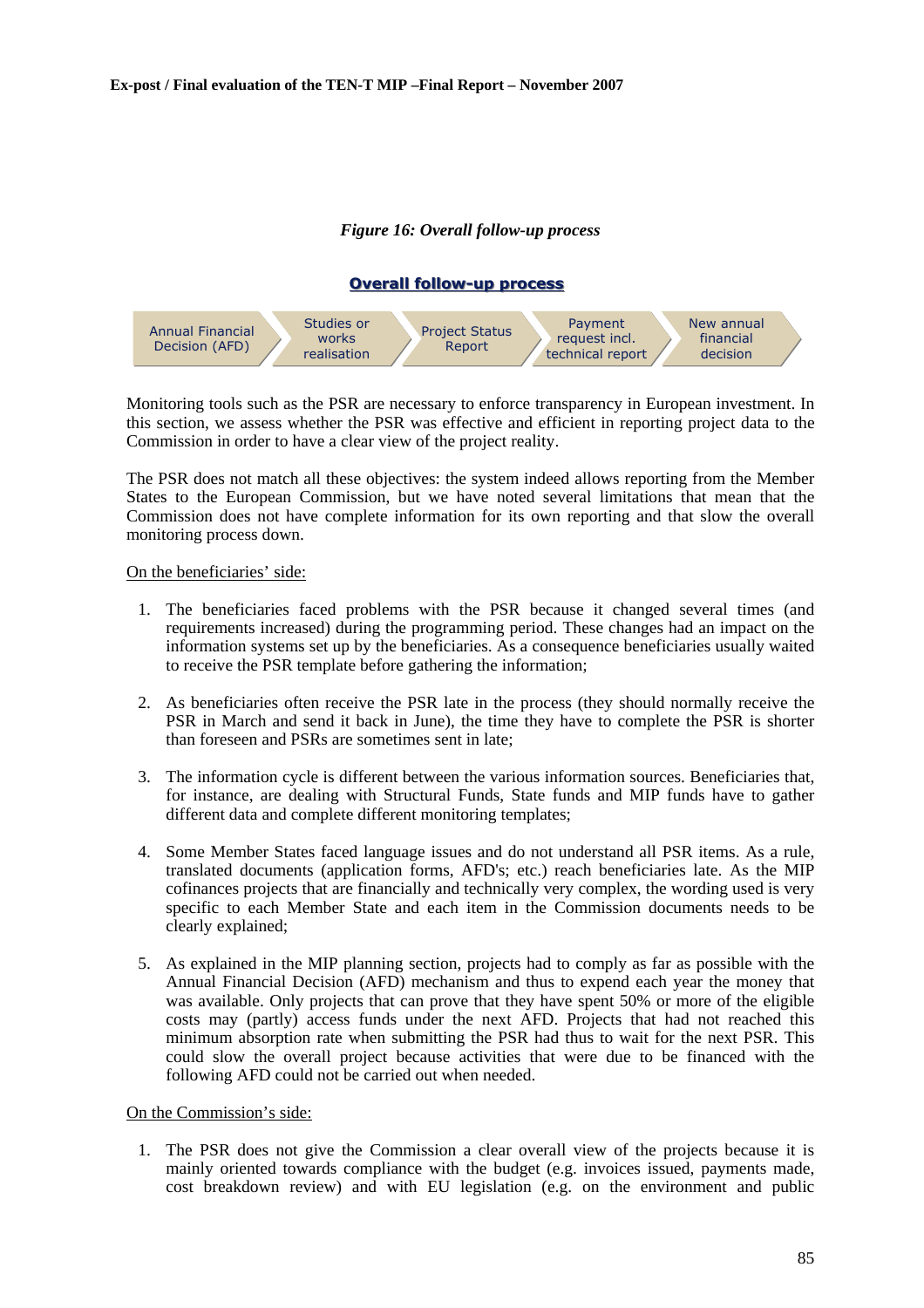procurement). Moreover, the PSR only covers information on the MIP project and not the progress of the overall project of which the MIP project is generally only one section.

2. The current MIP template does not allow the Commission to consolidate the PSR data into the Commission Project Management System (PMS). Commission desk officers have thus to copy/paste data from the PSR into the PMS. This process is time-consuming and creates the potential for mistakes. Moreover, the PMS does not allow the Commission to have a clear view on overall project progress given the fact that it is organised by AFD and that there is no structural relationship between several AFD's linked to the same project. In other words, the PMS does not allow the Commission to aggregate information from AFD's at project level.

Consequently, the PSR does not satisfactorily allow effective and efficient project follow-up both for the Commission and for the beneficiaries.

As a remark on the overall Commission TEN-T monitoring process, we also underline the fact that the beneficiaries have to comply with several other project monitoring tools in addition to the PSR, such as for instance:

- Technical reports for the payment request:
- Regular financial compliance audits, including visits from the European Court of Auditors in some cases;
- Ex-ante and ex-post evaluations;
- TEN-T implementation reports from the Priority axis coordinators appointment in 2004;
- Field visits from the Commission.

These take much time for the beneficiaries and do not allow unique data collection, structured and established on a solid base of clear guidelines.

## 5.3.2.4. PAYMENT REQUESTS

The closing of an annual decision should ideally be undertaken annually for MIP Annual Financial Decisions (AFD). In fact, several projects have two or even three open AFDs. Indeed, two (or potentially three) AFDs can be open for a project if a continuation of MIP aid for the next year is sought. Final reports and costs claims must be submitted within 6 months after expiry of the eligible period at the latest.

The documentation that the beneficiaries must send to the Commission includes:

- For studies: a technical executive summary:
- For works: a technical report on the activities carried out:
- An appraisal of the study, and
- A certified statement of expenditure by the government concerned.

The Commission verifies that all conditions have been fulfilled before finally closing the AFD and authorising the final payment. The Figure below presents this presents this process schematically.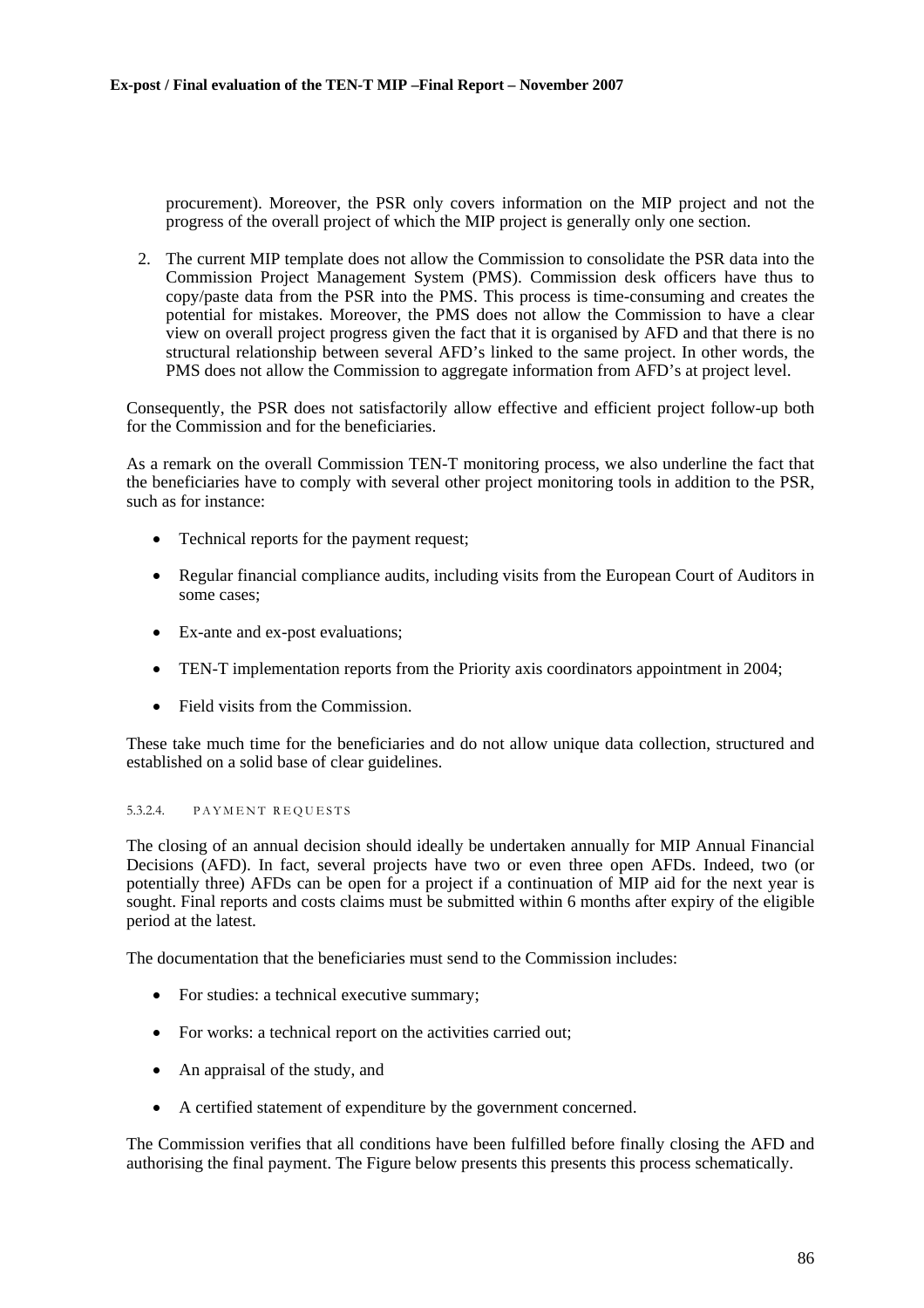## *Figure 17: Annual Financial Decision closing*



Generally, the payment procedure is not perceived as effective by the beneficiaries because they have to wait one year to receive the money and the level of detail of the expenditure is not adapted to the reality of huge projects.

Moreover, some beneficiaries deem that Commission requirements on linking invoice to completion of the job rather than payment is incompatible with domestic requirements and requirements of other EU programmes (Regional Fund), and this can pose major problems. This is also linked to the problem that the some beneficiaries have with linking payments to when the work was performed, not the invoice. As the Commission asks for samples of expenditures based on the statement of expenditure, it requires manual investigation to find the information on invoices on closed accounting years. National accounting systems are not always adapted for such a request. The Commission's approach is also incompatible with the common practice in the case of infrastructure projects of delaying invoicing until there is an overall picture of the project, including claims on the contractor.

On the Commission side, the process for closing a financial decision is complex and timeconsuming because the list expenditure received has to be matched to the activities that are included in the AFD. As these activities do not follow a common nomenclature and are sometimes described in broad terms, the exercise is complex and leads to request for added information from the beneficiaries.

#### 5.3.2.5. CONCLUSIONS

l

Several MIP management procedures are time consuming for both the Commission and the beneficiaries without clearly adding equivalent value. One of the main reasons is that the application forms and the AFD do not provide for a clear description of activities. This has consequences for project follow-up. Desk officers spend much more time in checking that invoices correspond to activities (i.e. they are obliged to be control-oriented) than to operational support for and gaining an understanding of the project (i.e. content-oriented).

Another important reason is changes (e.g. to templates, rules and timings) that constantly occurred during the programming period in the rules and the MIP tools (e.g. application forms, PSR, technical report accompanying the payment request). MIP Guidelines for users were available, but this was not updated to reflect these changes. This lack of coherent information increased the need for additional requests, resulted in ad hoc approach and decreased the possibility of getting an overall reporting document that would easily flow from the control and monitoring system. As a consequence, the transparency and the understanding of the system were not shared among the beneficiaries<sup>56</sup>.

<sup>56</sup> The difficulties we faced in finding aggregated information and reporting quantitative information are more evidence of this.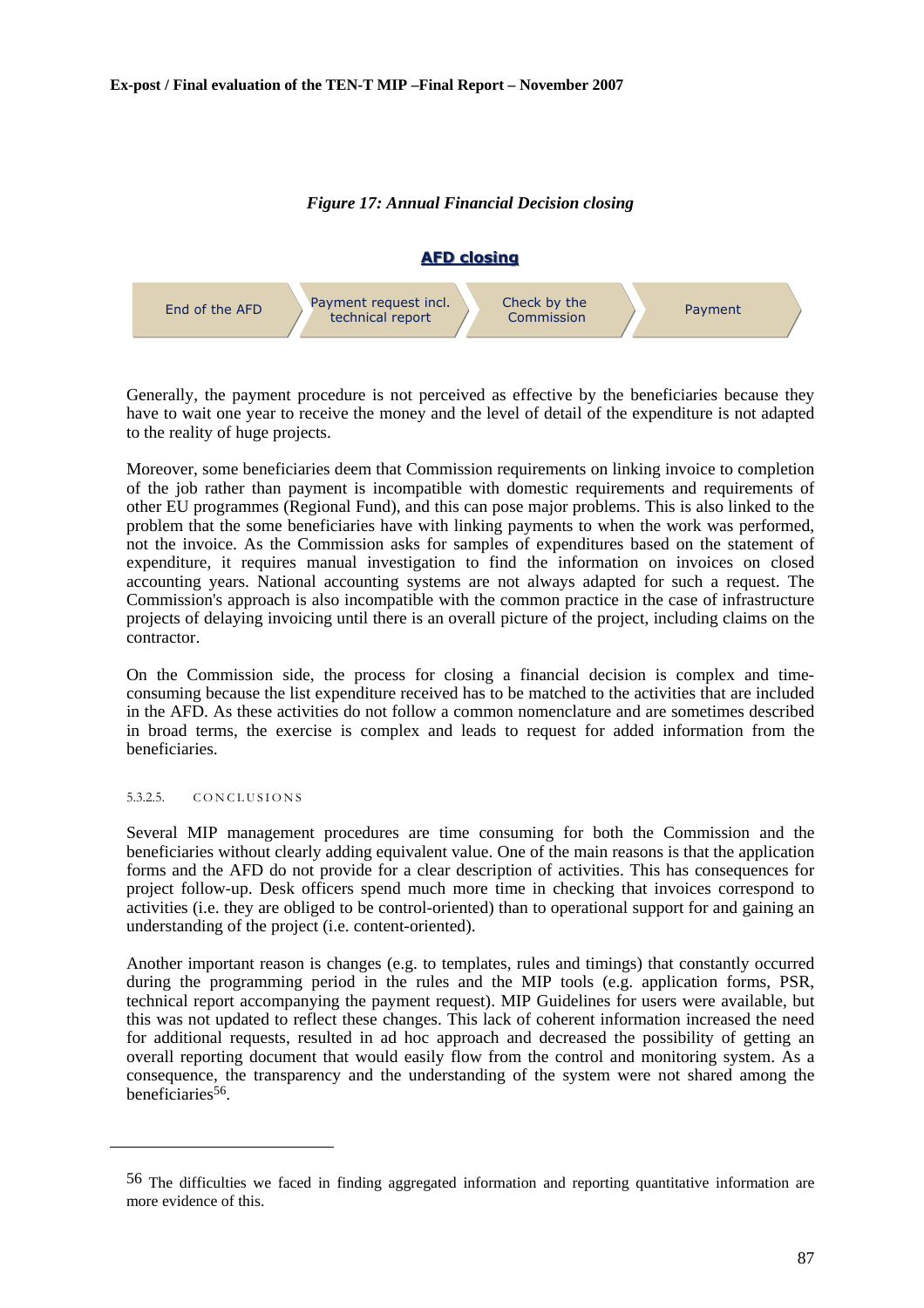## 5.3.3. INFLUENCE OF THE RECENT CHANGES ON THE OVERALL MIP MANAGEMENT

In 2004, the Commission decided to amend<sup>57</sup> the MIP Framework Decision<sup>58</sup> in the light of overall MIP progress and changes to the TEN-T Guidelines<sup>59</sup> mainly due to the enlargement. The changes involved:

• New TEN-T guidelines;

l

- Specific environmental assessment of projects having significant effects on the environment;
- Withdrawing projects not started or delayed from the list of common interest projects;
- A requirement to perform a socio-economic and environment assessment five years after the project completion;
- Management requirements for cross border projects (joint venture with Member States from both side of the border);
- Rise in subsidies to 20% for cross border projects:
- More flexibility in the rule of a maximum of two AFDs per project.

In order to get information on the influence of these changes, we asked beneficiaries<sup>60</sup> what the tangible results of the MIP revision were. The Figure below shows that the most important by far was the withdrawal of projects which had not started (because that enabled them to draw down more funds).

<sup>57</sup> Decisions C(2004)3242 amending the Framework Decision establishing the Indicative Multiannual Programme for the granting of Community financial aid to projects of common interest in the area of the trans-European transport network for the period  $2001 - 2006 \text{ C}(2001) 2654/ \text{final}$ .

<sup>58</sup> Framework Decision establishing the Indicative Multiannual Programme for the granting of Community financial aid to projects of common interest in the area of the trans-European transport network for the period 2001 – 2006 C(2001) 2654/ final.

<sup>59</sup> Decision No 884/2004/EC of the European Parliament and the Council of 29 April 2004 amending Decision No 1692/96/EC on Community guidelines for the development of the trans-European transport network.

<sup>60</sup> The Figure presents the opinion of the beneficiaries by project.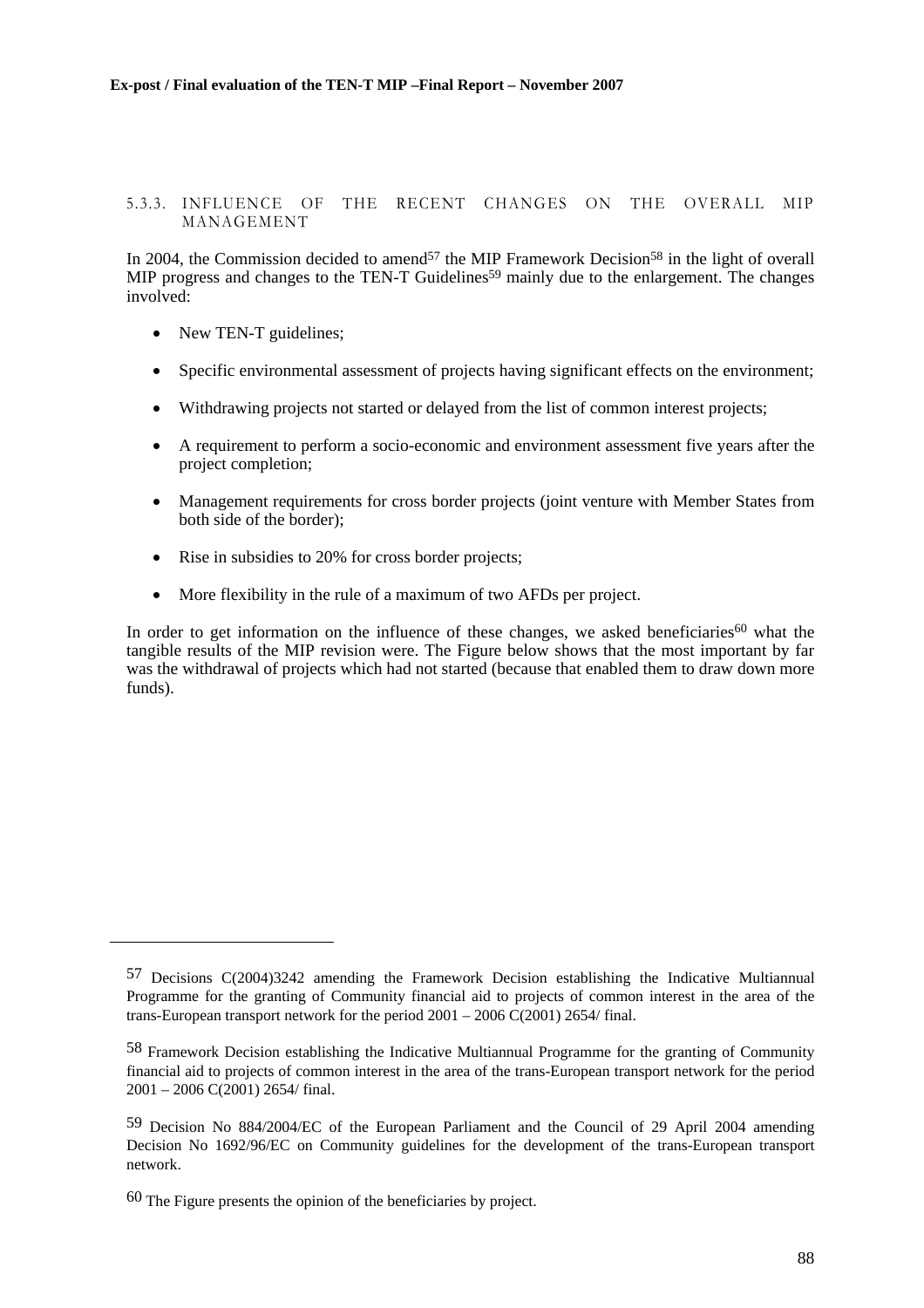

*Figure 18: Tangible results of the 2004 MIP revision* 

It should be noted that that many interviewees were not aware of a number of the other changes. The revision of the list of projects was very important to many because they received more money as a result. From the point of view of the Commission, this also allowed it to focus its attention on fewer projects. This appears to have increased effectiveness and efficiency.

Few beneficiaries deemed that the rise in subsidies up to 20% had had a significant impact on their project. There is one clear reason for this: many of the cross-border projects are still at the study stage (and are therefore eligible for 50% funding). One project which hoped to benefit could not because of what could be regarded as an anomaly in the rules: the PBKAL project is based on a political agreement by the relevant governments nearly two decades ago and is not underpinned by an international agreement or management company, but has proceeded on the basis of political will. This makes PBKAL projects, even those in border areas, ineligible for this higher level of funding.

It should be noted that very few realised that they have to realise a socio-economic and environmental assessment five years after project completion. They also raised questions about this, since the greatest impact is likely to come from the complete TEN-T project rather than individual MIP projects.

In addition, some respondents admitted that had they known that a revision was imminent in 2004, they would have managed their project differently. They could, for instance, have increased their absorption rate in the early years of the MIP, since the redistribution at the time of the revision was performance-related.

Overall, we can state that the changes in the MIP management decided by the Commission were not effectively communicated to the various beneficiaries. They often had to work out for themselves where there were changes and what the implications were in the AFD or in the various monitoring tools and deemed that the support from the EC was not enough. However, not all the responsibility for this can be laid at the EC's door as we encountered instances during the interview process where there had been breakdowns in communication between the government and the project promoters.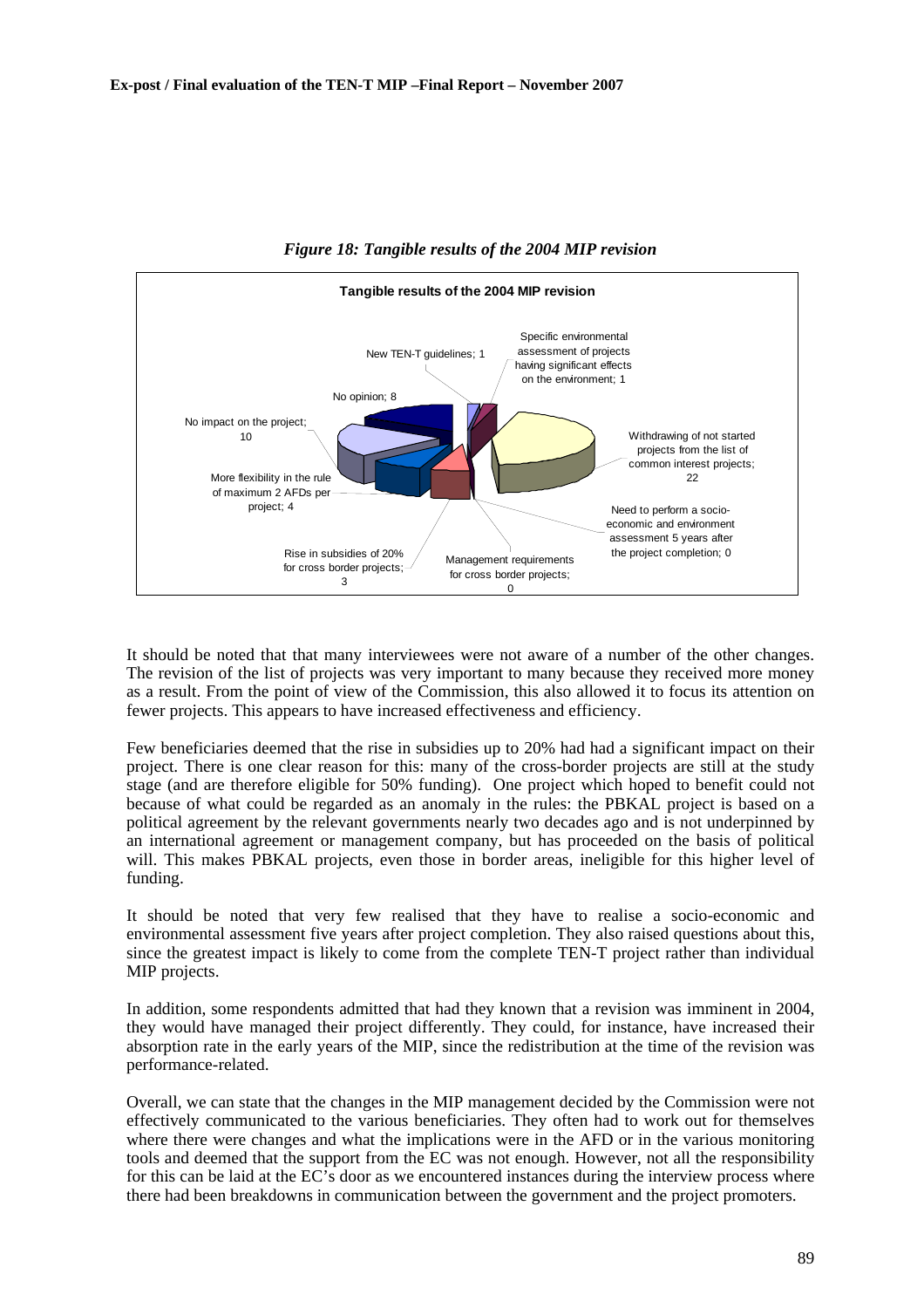## 5.3.4. PERFORMANCE COMPARISON BETWEEN MIP AND TEN-T ANNUAL CALLS

As the financial information relative to the TEN-T annual calls procedure was not available to us in a comprehensive way, we faced some difficulties in the analysis of the performance comparison between the MIP and annual calls. We did, however, have a look at both instruments from a process perspective, trying to identify specifically the advantage and disadvantages of each.

The main differences between MIP and non-MIP projects are:

- non MIP-projects are generally more closely defined and delimited in terms of time and cost than MIP projects<sup>61</sup>;
- the timeframe of the non-MIP decision is more flexible. There is no fixed eligible period for non-MIP decisions. In the MIP, activities are covered by an annual decision (AFD) and have to be realised according to the rule year  $+1$  or year  $+2$  if justified by the beneficiaries.

In terms of selection of the projects, the main benefit of the MIP process is that it makes it possible to avoid the annual submission of a detailed application form and the discussion on project selection at the meeting of the TEN-T FAC.

With the MIP, one applicant form has to be submitted when support is sought for the first time. On this basis, projects are selected and approved by the TEN-T FAC. In the following years, only PSRs are used to assess the progress of the projects and serve as a proxy for an application for the continuation of the Community aid. Nevertheless, new Annual Financial Decisions have to be adopted following the usual process (ISC)<sup>62</sup> and the right of review of the European Parliament.

Under non-MIP, project promoters have to submit an application form each year they apply for Community aid and the selected projects have to be approved by the TEN-T FAC.

The MIP therefore has a faster and simpler procedure for both the Commission and Member States overall. Nevertheless, it also generates an indirect administrative burden:

- given the fact that the activities supported are identified and planned six years in advance. the risk of change is high. As a consequence, the Commission needed to amend some AFD's in the light of changes to the project over the period;
- for the same reason, the description of the activities is overall less clear and focused than in the annual-calls process. This generates extra work during the follow-up and verification of the payment requests. It difficult to clearly make the link between invoices and receipts, and a list of activities described in general terms;
- the fact that under the MIP, activities are divided into different years and that invoices must be submitted for activities on the basis of the year in which the activity has been carried out, when in practice contractors often do not submit invoices until completion of the project in a subsequent accounting year, and given than MIP projects are specifically described than non-MIP projects, can creates a major workload in the Member States when making the

<sup>61</sup> The project can be supported over several years, but new applications are needed each time.

<sup>62</sup> Interservice Consultation.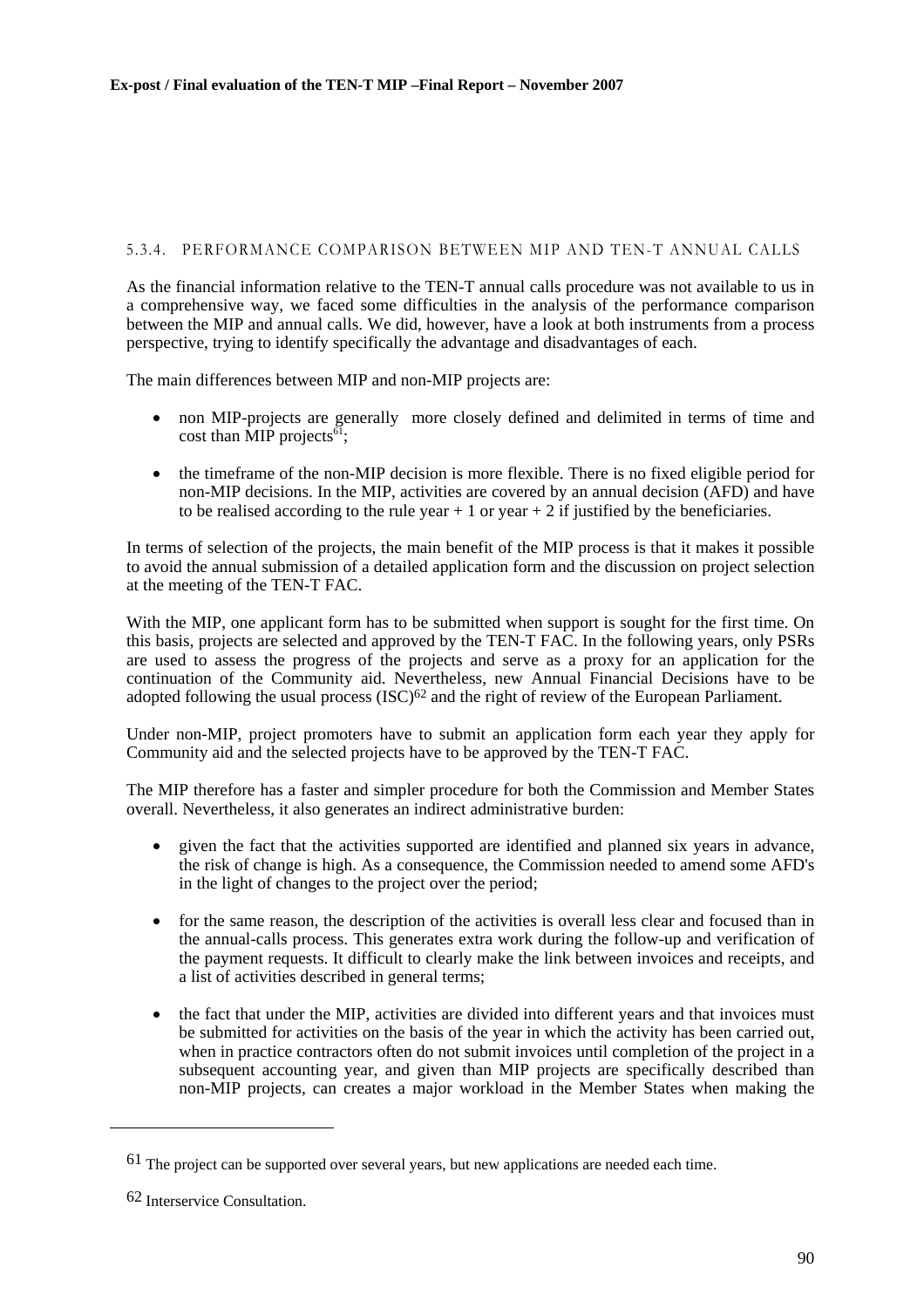payment request (sometimes two years after the activities were carried out) in order to identify items in closed accounting years. In many cases, this requires manual intervention which is time-consuming and increases the risk of error.

• given the fact that MIP AFD's are open for two years on average and that two AFD's (more than two as from 2004) can be open simultaneously, the number of open decisions to be handled at the Commission increased steadily during the MIP programming period.

In conclusion, the MIP process generates time savings but also an indirect administrative burden for the Commission and Member States which to some extent cancels this out. It was clear from our interviews that the MIP process was seen as more burdensome than the non-MIP process.

The most recognised advantage of the MIP is the legal certainty of receiving Community aid on an annual basis during six years. Beneficiaries admit that this certainty effectively increases the foreseeability of the projects even if the foreseeability is not total, since, among other things, 63 the full amount is not guaranteed if a project performs below expectations. This foreseeability is consequently particularly welcome for large projects that are likely to generate regular costs over the six-year period.

Nevertheless, this foreseeability has an impact on the flexibility of the MIP compared to the TEN-T annual calls as a result of the fixed eligibility period, and the difficulty of changing the activities to be supported if the scope of the project changes.

In conclusion, we can say that MIP and TEN-T annual calls are complementary instruments and are suited to different types of project:

- projects that better fit the MIP are mature projects with a timeframe of several years;
- TEN-T annual calls are more adapted to short-term exploratory projects.

## 5.3.5. OVERALL CONCLUSIONS

l

In the light of this detailed assessment, it is possible to draw conclusions on a number of issues relating to MIP management.

First of all, we can state that MIP management proved to be much more complex than initially foreseen. The purpose of a multi-year programme was to simplify a selection process which had previously been conducted annually, and to provide the same projects of common interest stability in their funding framework for the whole MIP period. In practice, this did not prevent the selection of projects which did not go ahead (43% of the MIP projects absorbed in average 53% of the their awarded amount and 15% of the selected projects did not start) and the number of AFDs open at any one time increased over the period, and the sheer number made management difficult.

In our opinion, projects of common interest that were likely to face delays for technical or political reasons did not fit well with the MIP process, while the MIP was created in order to accelerate realisation of the TEN-T projects. What did fit the MIP process were mature projects of high national interest as they were able to provide expenditures for payment on a regular basis without gaps in their planning processes.

<sup>63</sup> We analyse the effectiveness of the MIP in terms of foreseeability within Theme C of the present report.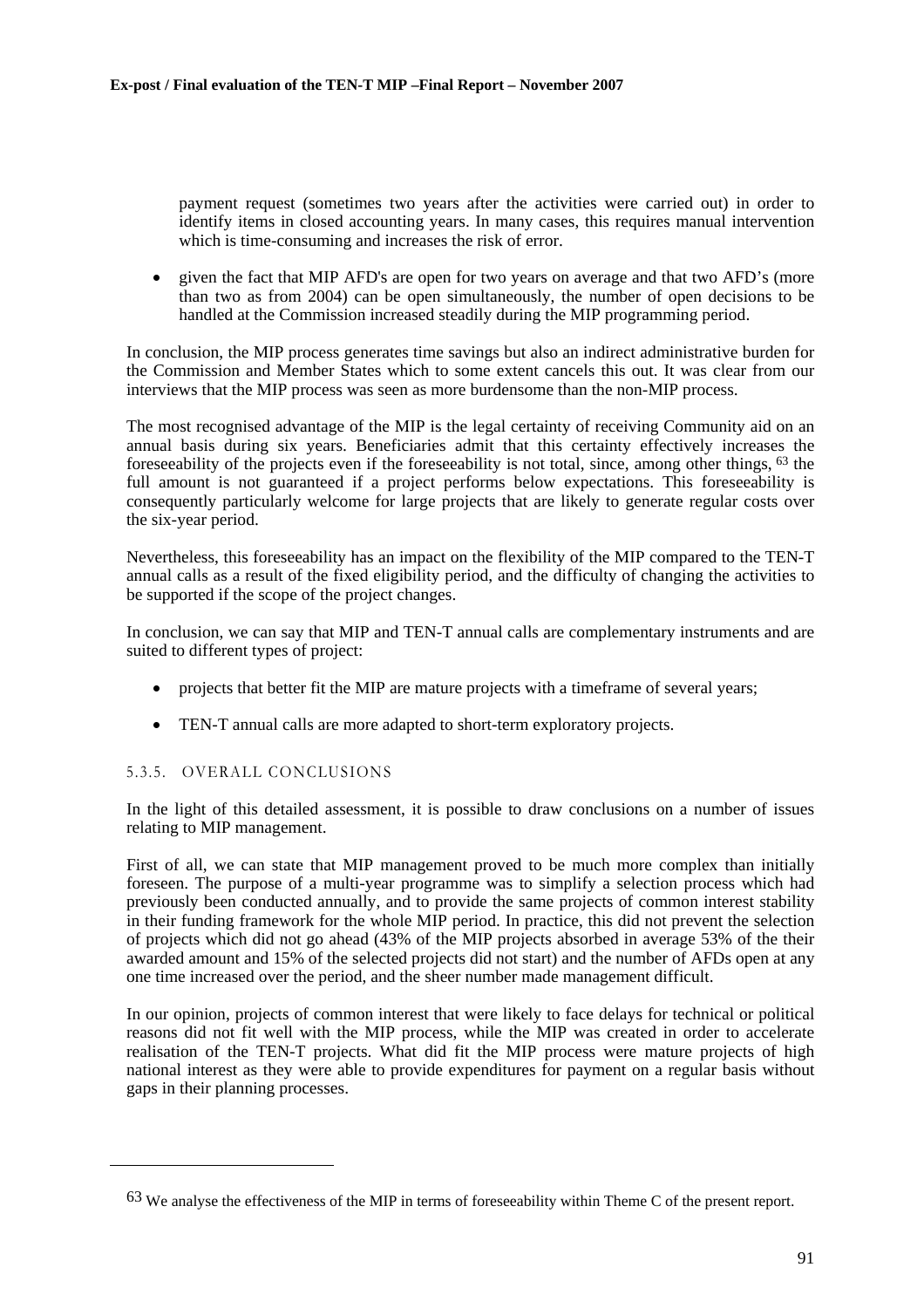In 2000, during the selection process, the Commission negotiated with the Member States in order to select the projects that would receive MIP grants over the six-year period. This preselection was then enshrined via the preliminary application process, on the basis of a form that summed up the main features and indicators of projects. On this basis the Commission officially made the final selection

We conclude that this process lacked transparency because the selection criteria and the indicators that would be used were not clearly illustrated in the application form. This led to problems for the Commission in providing effective follow up of the projects and in identifying whether they achieved their objectives. The budget absorption rate was the main criterion used in the Project Status Report in order to evaluate the progress of the project and not its actual progress.

As the MIP was a new tool, there were many changes in the rules and procedures of the MIP during the programming period, as the Commission sought to adapt the system to match on the one hand the Commission's needs in terms of reporting and overall efficiency and effectiveness of the MIP as the main financial TEN-T tool, and on the other hand, the beneficiaries' needs in terms of flexibility and foreseeability of MIP financing. As a consequence, the overall management lacked stability, and the way in which the process of change was managed, resulted in wasted time for both the Commission and the beneficiaries. A key problem was the fact that beneficiaries were not always provided with clear information about these changes. The communication from the Commission to the project managers via national governments could have been more effective.

As a European tool, the MIP could have had an added value in terms of transfer of management good practice to the beneficiaries. During our interviews within the Member States, some beneficiaries from small countries admitted that the MIP procedures were useful in improving their national management procedures. On the other hand, beneficiaries from large countries deemed that their national rules were the best and that the MIP did not positively impact them at all. Moreover, the fact that changes in the procedures that were not adequately communicated impacted negatively on the beneficiaries' perception of the MIP management mechanisms. Nevertheless, on the whole, they felt positive about their relationship with the Commission and its staff.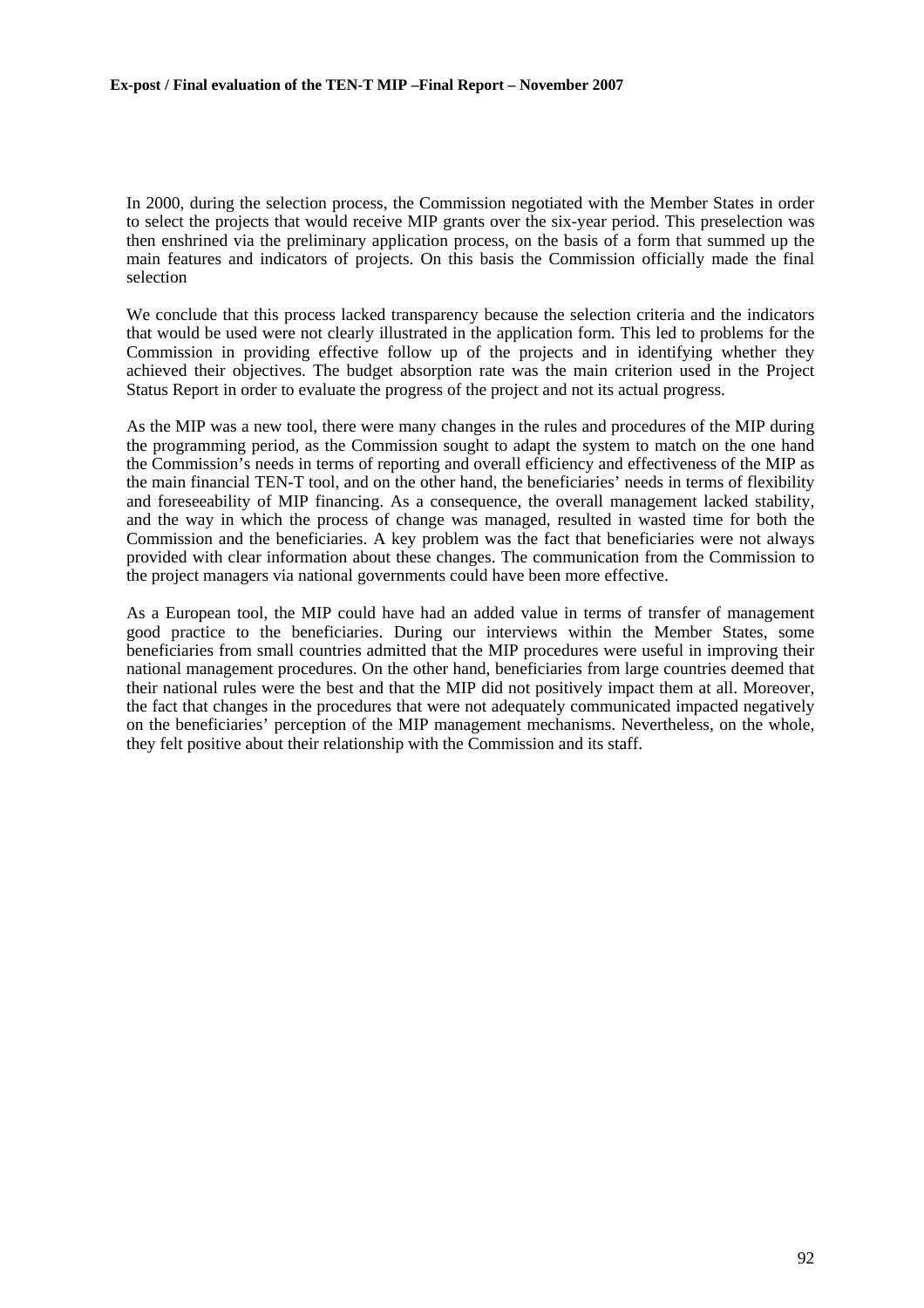## **6 . CONCLUSIONS**

This evaluation was designed to evaluate the Multiannual Indicative Programme (MIP) set up in the overall policy framework of the TEN-T, not the individual projects co-financed under the TEN-T framework. However, an understanding of the individual projects was vital to be able to form a view at aggregate level. Consequently, we devoted considerable time to interviewing stakeholders in the Member States, both government officials and project promoters, as well as stakeholders at EU level, notably European Commission officials, to understanding the projects and the context in which the MIP operated.

One of the key issues was to understand how the MIP was perceived relative to non-MIP funding. It was quite clear from our interview process that the foreseeability of the MIP was valued by the beneficiaries in the absolute. There were some aspects of the process which detracted from this foreseeability, but the principles of legal certainty and foreseeability were regarded overall as beneficial and contributing to the effectiveness of their investments. The fact that the FAC was involved only once, i.e. in relation to the initial Framework Decision, but not at the time of each subsequent Annual Financial Decision, was also positive.

A downside relating to foreseeability was the tendency only to put up mature projects for funding in order to be sure not to lose the MIP funding as a result of delays. While maturity was one of the selection criteria, this raises the issue of whether these projects would not have gone ahead anyway. It is clearly not possible to establish this definitively and not in the beneficiaries' interest to admit that this would have happened. However, many did go as far as to concede that the projects would have gone ahead, albeit rather more slowly and possibly without the latest technology in terms of traffic management and signalling, for example. The selection procedure also failed to some extent in picking the truly mature projects, as 15% dropped out at the 2004 revision and 43% did not absorbed the support foreseen in the framework decision.

Since the sums of money required for the TEN-T projects in their entirety are very large, the mature projects tended (albeit called projects in this context) to be segments of the overall Priority Projects, and to be those where there was a high national commitment, or where the national commitment and EU interest coincided - at the expense of those where the EU interest was paramount. This was particularly true of investment projects. The MIP did clearly play a significant role in funding studies, particularly for cross-border studies and risk mitigation.

The MIP was also an important catalyst in releasing national public funds. It is likely, though difficult to substantiate, that annual funding would not have achieved the same result. The MIP funding was also felt by a number of beneficiaries to have heightened the visibility of the EU vis-àvis public opinion, and the fact of EU support was felt to have had a positive influence on local authorities in obtaining permits because they perceived it as prestigious to have a project receiving EU funding. Beneficiaries in a number of countries said that the fact that they were eligible for MIP funding meant that they had escaped budget cuts when other infrastructure projects were hit, either because of the risk of losing the MIP funding and/or because it was felt to be important for the country's image within the EU not to delay a MIP-funded (and by association a TEN-T) project.

It tends to be a characteristic of large infrastructure projects that they are susceptible to technical, environmental and political delays, and that planning over a six-year horizon cannot hold good for the whole period without revision. The projects funded by the MIP were no exception, and in that respect the 2004 revision proved a good opportunity to redistribute funds to take delays in deployment or project changes into account. On the other hand, the procedures for obtaining an amendment to an Annual Financial Decision in the course of the year if there were unforeseen problems (or unexpected progress was made) were felt to be overly complex.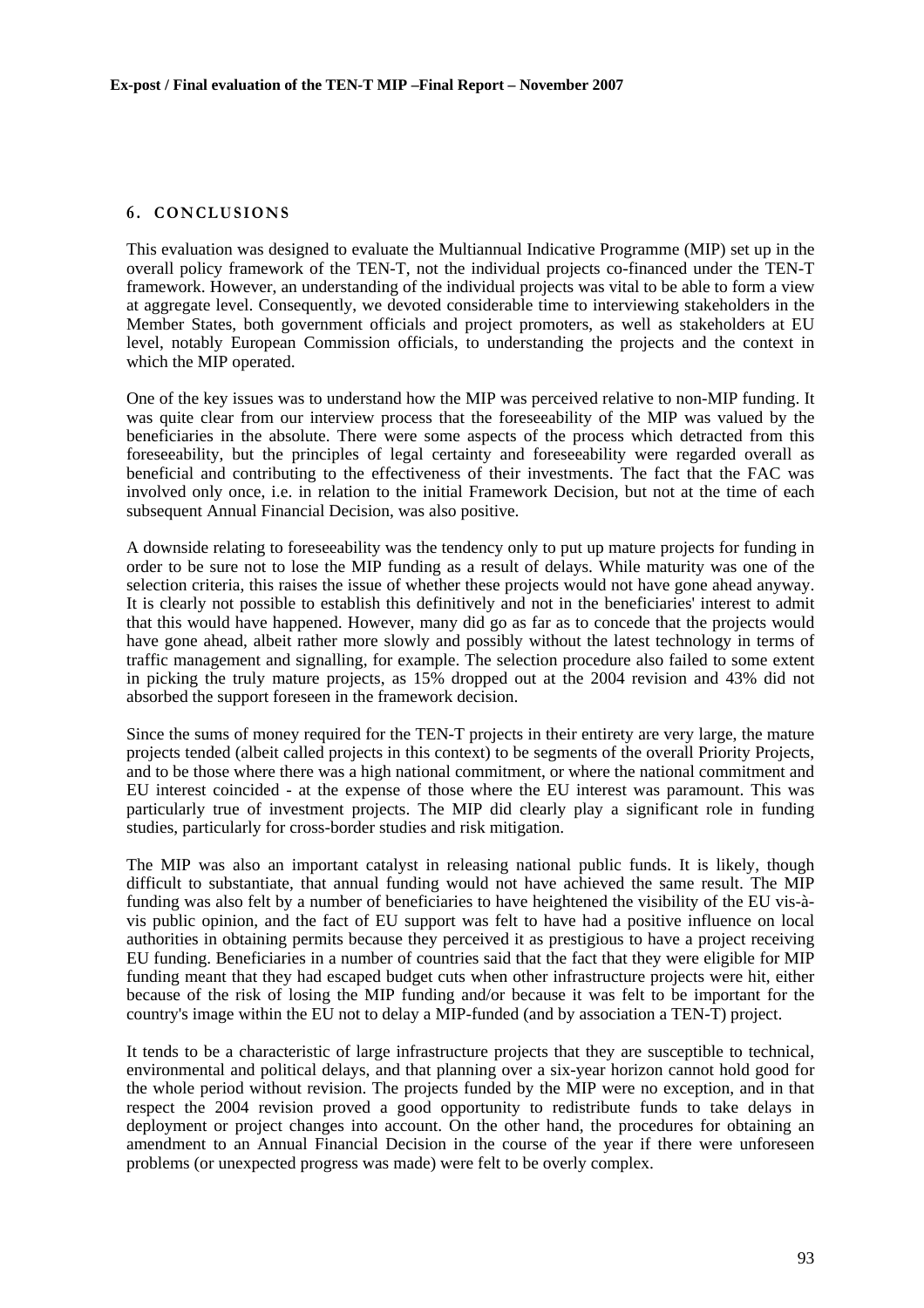The possibility of having more than two annual financial decisions open at one time was also felt to be positive as a result of the 2004 Guideline revisions. However, it was clear in a number of countries that beneficiaries (and their governments) had not realised the existence of or the implications of some of the new rules. There appears in some instances to have been a breakdown in communication between the Commission and Member States in raising awareness of these changes.

The benefits of foreseeability were to some extent undermined by the fact that there was never 100% certainty that the full amount sought would be awarded in the annual financial decision, or about the time that would be taken to approve the annual financial decision and the timing of payments. This did not lead beneficiaries to hold up MIP projects, but meant that they had to provide working capital in the interim, creating uncertainty for other projects in their investment pipeline.

While no beneficiaries would have wanted to be without the MIP funding, many felt that the 'cost' in terms of procedure - and despite the benefits of foreseeability - was excessively high relative to the amounts of money involved. There are examples of beneficiaries who had aligned their own management systems on the Commission's, or who felt that their own monitoring procedures or evaluation culture had benefited from the example set by the MIP and Commission processes, but on the whole the amount of red tape involved was felt to be excessive and, in some ways, counterproductive, as it meant European Commission staff were too busy with checks and controls "to see the wood for the trees", i.e. to have a broad understanding of the projects and the specific problems of infrastructure projects, and to develop specialist expertise, or collate and disseminate information on best practice, e.g. on public-private partnerships.

It was not only the amount of form-filling which irked beneficiaries, but the number of changes and the increase in the amount of documentation required over the life of the MIP. To beneficiaries, some of the changes appeared to be of form rather than substance to no good purpose. It was often felt that changes were inadequately communicated, that there was a lack of clarity in definitions and terminology, that there were no standardised indicators for measuring results, and that there was too widespread an assumption that English is an acceptable *lingua franca*. (Documents such as the *vademecum* were also published in French and German, but very late in relation to the time at which they were needed.)

The preliminary application form as it existed for the 2001-2006 MIP does not appear to have been optimally fit for purpose, in terms of enabling Commission officials to make a sound appraisal of a project in a pre-selection phase, but we accept the view of those who felt that the concept of an initial stage requiring less-than-full documentation was sound if the form had been properly designed. This same form could also then be used if an amending decision to the annual financing decision were needed in the course of the year because of significant changes to the project scope or cost. During the 2001-2006 MIP a full application form had to be filled out for this.

The increasing amount of information required in the PSR was also felt to be unnecessary, while we at the same time formed the view that the PSR as currently structured was not suited to providing an overview of the project that would allow desk officers adequately to make the necessary compliance checks. So less volume and a more adapted form would be welcome.

The fact that the Structural Funds and the MIP have different financial regulations, and different rules, in particular, on the link between commitments, invoices and payments by the Commission was deplored in a number of instances.

Evaluating the impact of the programme as a whole even over a period of six years, has considerable limitations. Of the 50 projects we studied, only 12 are operational, and in many cases, the 'project' as funded by the MIP is only a segment of a TEN-T project, i.e. a stretch of railway line or road, and/or full operation at maximum speed for a high-speed train is dependent on upgrades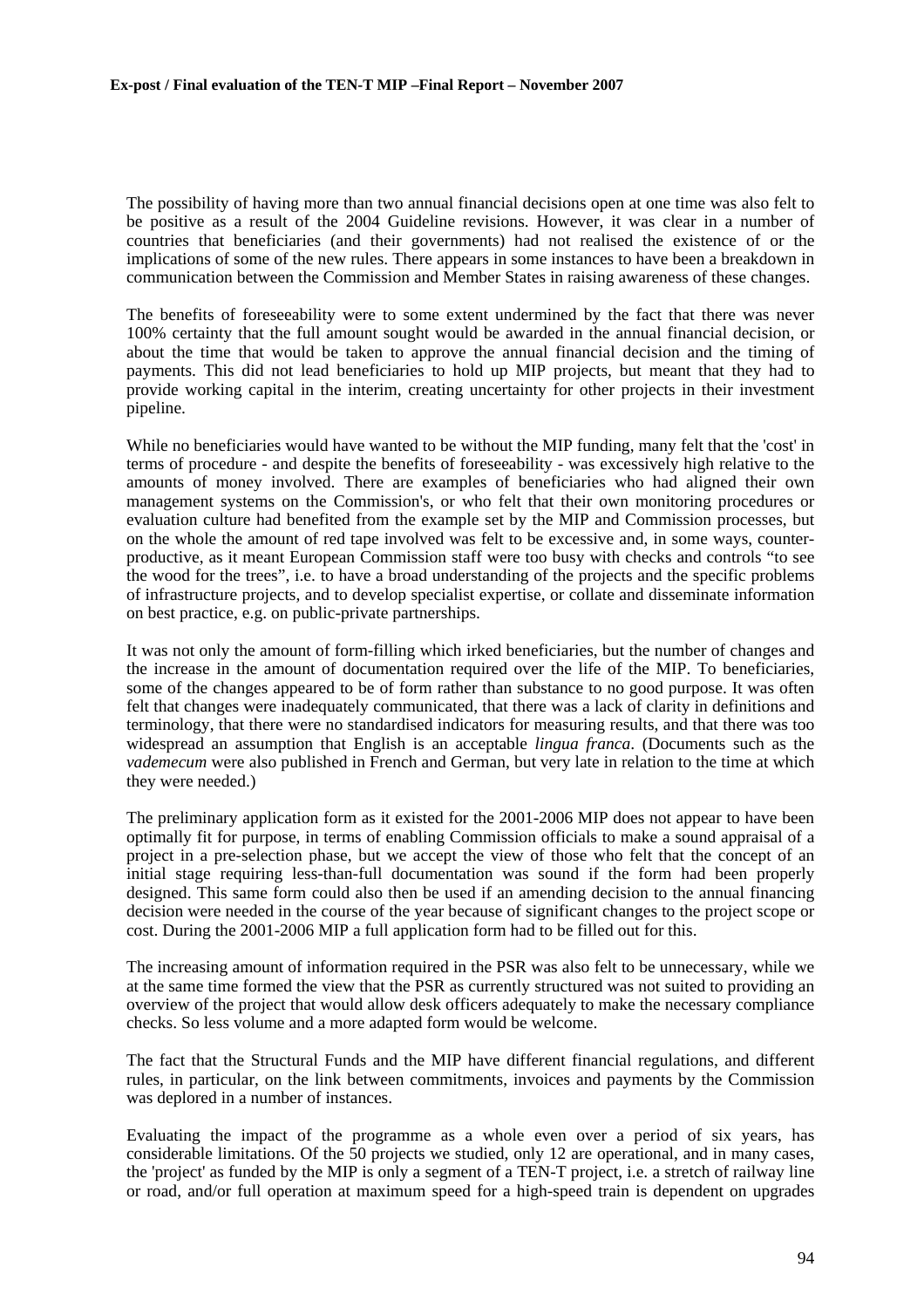still to come of signalling, or the availability of the rolling stock. Large infrastructure projects generally take fifteen years to come to fruition.

During the MIP programming period 2000-2006, political agreements were reached between several countries. Many cross-border links are now in the project phase or even in the implementation phase. We envisage that major cross border links will produce major impacts on the European network in the horizon of 2010-2015

However, we have every reason to suppose on the basis of our analysis that the impact of the MIP was commensurate with what could reasonably have been expected over the period, particularly as the 2004 Guideline revision provided flexibility to deal with the unavoidable unforeseen events for this type of project.

The MIP also supported the objectives of the TEN-T guidelines, particularly close of removing bottlenecks and filling missing links. The MIP served only, in very isolated instances, on the other hand, as a stimulus to consideration of PPP financing.

On the one hand, rail projects tend to be inherently less attractive for PPP projects because of the long time frames and the frequency with which such projects overrun their timetables and costs. On the other hand, the availability of the MIP had a crowding-out effect; as it reduced the incentive to look for alternative means of financing. It should also be noted that many national governments do not yet believe in the benefits of PPP financing, so that it would be difficult for the MIP as such to change this in the context of a limited number of projects since an overarching political decision of principle (followed by adoption of a suitable overall regulatory framework) is generally a prerequisite.

The fact that the MIP supported TEN-T rail projects in broadly the same proportion as their importance to the TEN-T reinforced the importance attached within TEN-T to environmentally friendly transport modes.

The existence of the MIP also gave the Commission leverage to ensure that the most advanced systems of traffic management were used and that interoperability was promoted. The MIP also fulfilled its objectives of supporting projects characterised by their particularly high cost, large scale and - to a lesser extent - their cross-border nature. Cross-border projects often involve more complex geography and geology, as well as the need for intergovernmental agreements, so that the fact that several of these are taking longer to get off the ground cannot be explained by the availability or otherwise of MIP funding. At the same, our financial analysis showed that the largescale projects tended to have a higher propensity to absorb MIP money, suggesting that the MIP was particularly suited for this purpose.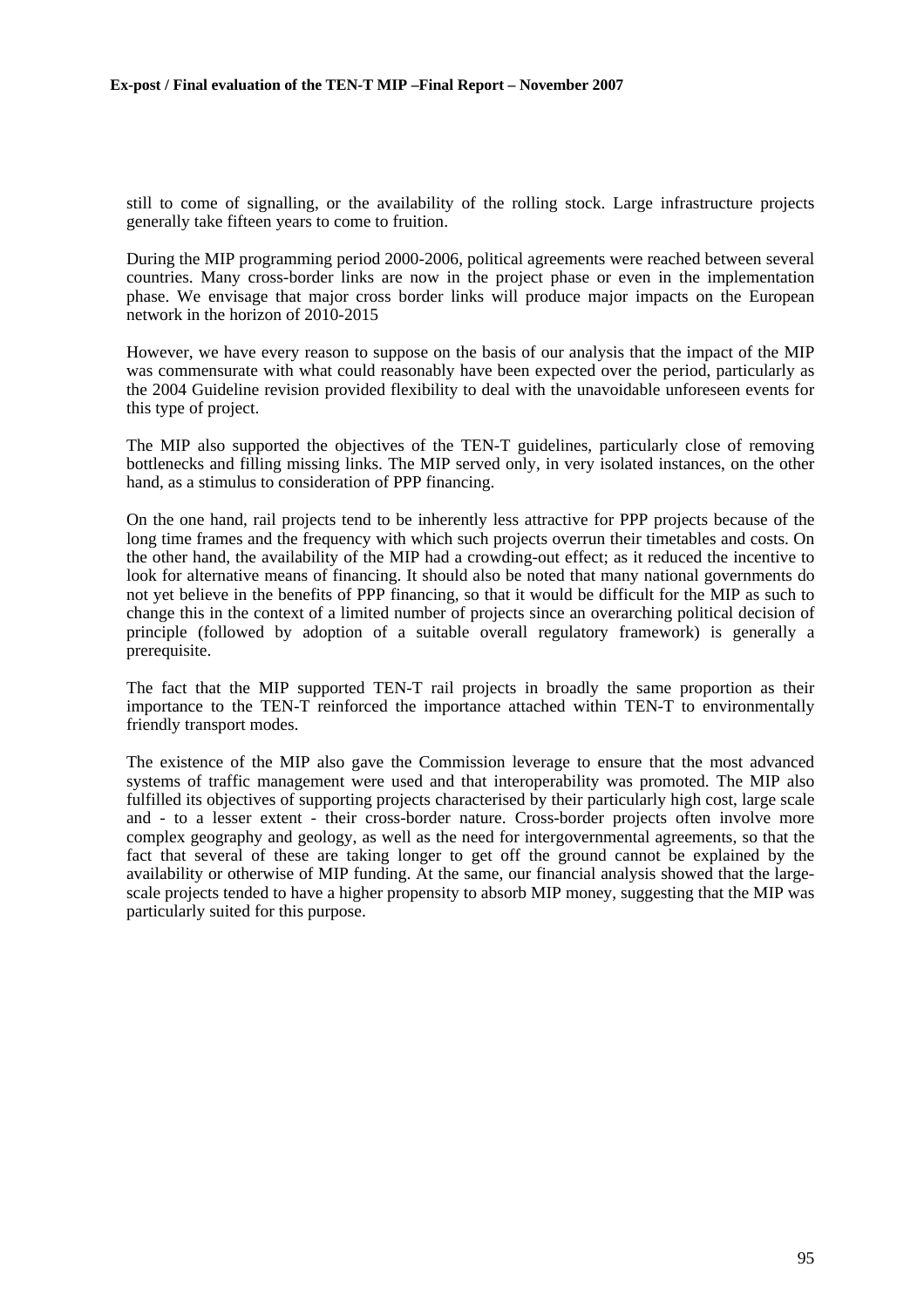## **7 . RECOMMENDATIONS**

This evaluation work was focused on the programming period 2001-2006. The recommendations are therefore formulated regarding former MIP procedures. Consequently, new Multiannual Programme (MAP) for  $2007-2013$  already takes into account some of the following recommendations.

- 1. We recommend that the selection of projects for MIP funding be based on a clear hierarchy of selection criteria<sup>64</sup> rather than a range of criteria which are implicitly considered to be of equal merit.
- 3. In order to reduce the extent to which the MIP funds mature projects with which Member State governments would have proceeded irrespective of the availability of MIP funding, and

in order to encourage the funding of cross-border projects,

we recommend that:

- the primary objective be to fund projects of high European interest which will fill missing links or eliminate bottlenecks;
- in the light of the above, the TEN-T coordinators be asked to define which are the projects of high European interest and low national commitment<sup>65</sup>;
- the rate at which studies for projects of high European interest and low national commitment is funded be increased $66$ :
- the rates at which investment projects are funded be modified, with projects of high European interest and low national commitment being eligible for grants of 30%<sup>67</sup> and other projects be restricted to grants of 5% of total eligible cost. We believe that the lower rate will still be enough to give the Commission leverage in encouraging projects which are both of high national commitment and high European interest, and encouraging investment in modern traffic management systems.
- 5. We recommend that TEN-T coordinators be required in their analysis of the progress of projects to report on the extent to which progress will in part or totally be negated by the absence of or delays in crucial flanking activity, such as interoperable signalling or the necessary rolling stock in order to facilitate the task for the European Commission when arbitrating between project applications which otherwise have equal merit.

<sup>64</sup> We refer here to the selection criteria listed in Article 5 of the Regulation of the European Parliament and of the Council laying down general rules for the granting of Community financial aid in the field of the trans-European transport and energy networks.

<sup>65</sup> Strategic Evaluation on Transport Investment Priorities under Structural and Cohesion Funds for the programming - Period 2007-2013, DG REGIO provides a number of guiding principles that could also be used to identify these projects.

<sup>66</sup> Presently 50% according to Art. 6 2. of the Regulation

<sup>67</sup> According to Art. 6 2. of the Regulation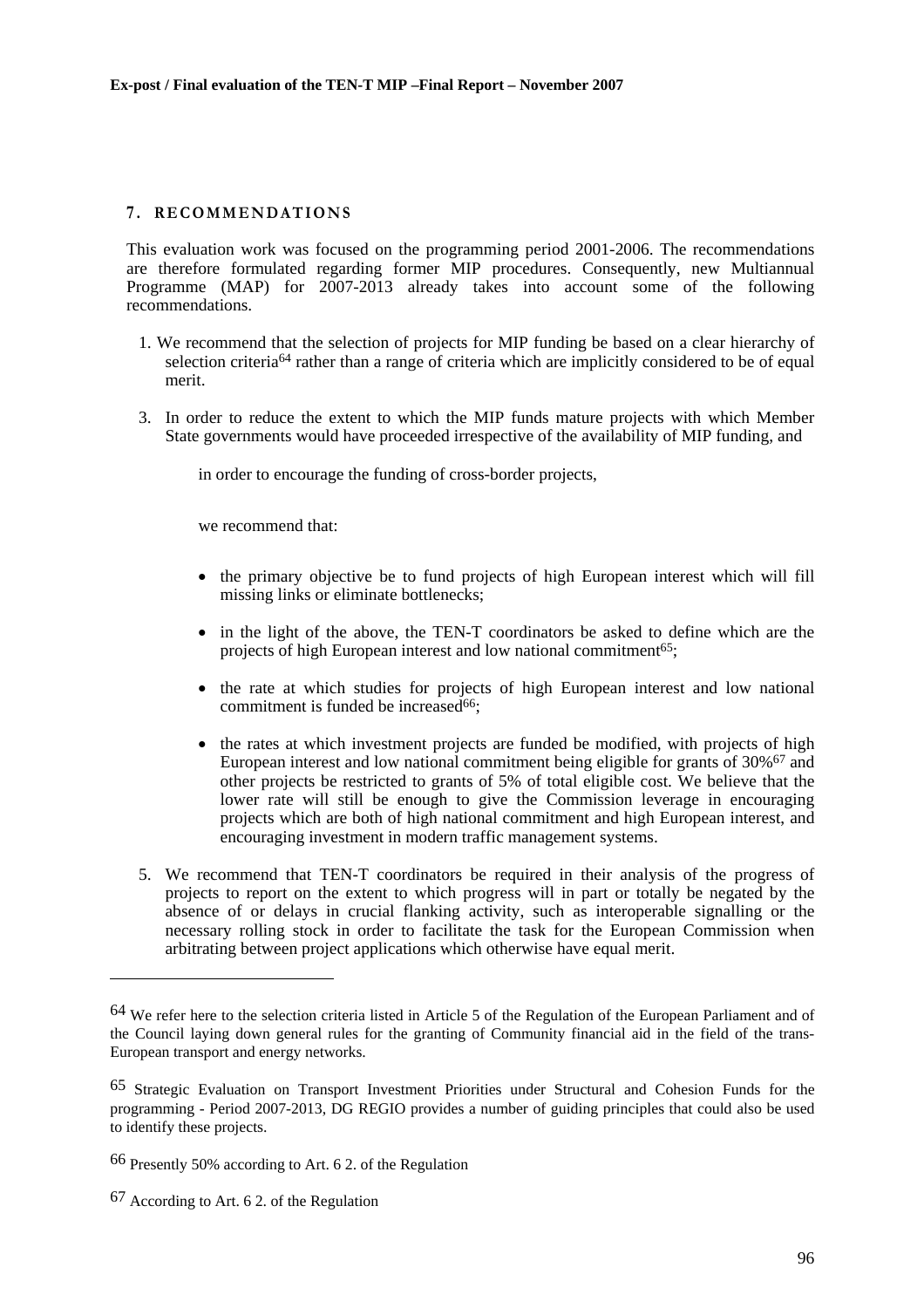- 6. We recommend that:
	- projects at the EU's external borders be eligible for MIP funding on the EU side of the border, where a cross-border agreement is in place on proceeding in tandem with studies and investment on both sides of the border.
	- studies be eligible for funding only from the detailed design of the implementation stage onwards since studies for early-stage projects are not suitable for inclusion in a multi-annual programme.
- 7. We recommend that encouragement of public-private partnerships (PPP) continue to be an objective, and that:
	- the European Commission collect and disseminate in a structured manner information on best practice in transport PPP68 but also information on other tools and products in order to facilitate access to private financing sources such as the EIB loan guarantee and risk capital facility
	- the financing rate be increased for any project financed by a PPP.
- 8. We recommend that a revision of the MAP framework Decision in order to redistribute funds likely to be under-utilised should be automatic after four years, and that any subsequent revision towards the end of the funding period be announced six months in advance<sup>69</sup>.
- 9. We recommend that the Commission further refine its work on the definition of concepts, both generic, (such as 'project' and 'project part') and technical, drawing up a glossary of terminology in all EU languages, which should be used at all times for all documents, including those core documents produced only in English, French and German.
- 10. We recommend that activities be described in all documents, including applications from the Member States, on the basis of a standard nomenclature, such as the International Standard Industrial Classification (ISIC) codes, developed further as required (e.g. for studies).
- 11. We recommend that the Commission consider and discuss with Member States whether a system whereby Member States could choose between annual and biannual instalments would be desirable and feasible in order to provide greater flexibility and be better adapted to the range of planning processes which exists across the EU.
- 12. We recommend that the initial Framework Decision be flanked by an individual Financial Decision in order to make a clear distinction between documents containing a general description of activities and those containing specific descriptions which are used to trigger payments. We believe that the extra work involved initially will be more than outweighed by the benefits of greater clarity.
- 13. We recommend that the application form be redesigned in order to require the inclusion from the outset of information, based where possible on indicators, on the need for the project and for the project finance, the objectives and the anticipated impact in socio-economic terms, in order to form the basis of ex post evaluation of the outcomes. This redesign should be based

<sup>68</sup> In this dissemination work, Commission could take advantage of the know-how of the European PPP Centre.

 $69$  New Regulation already foresees a revision at mid-term in its Article 8.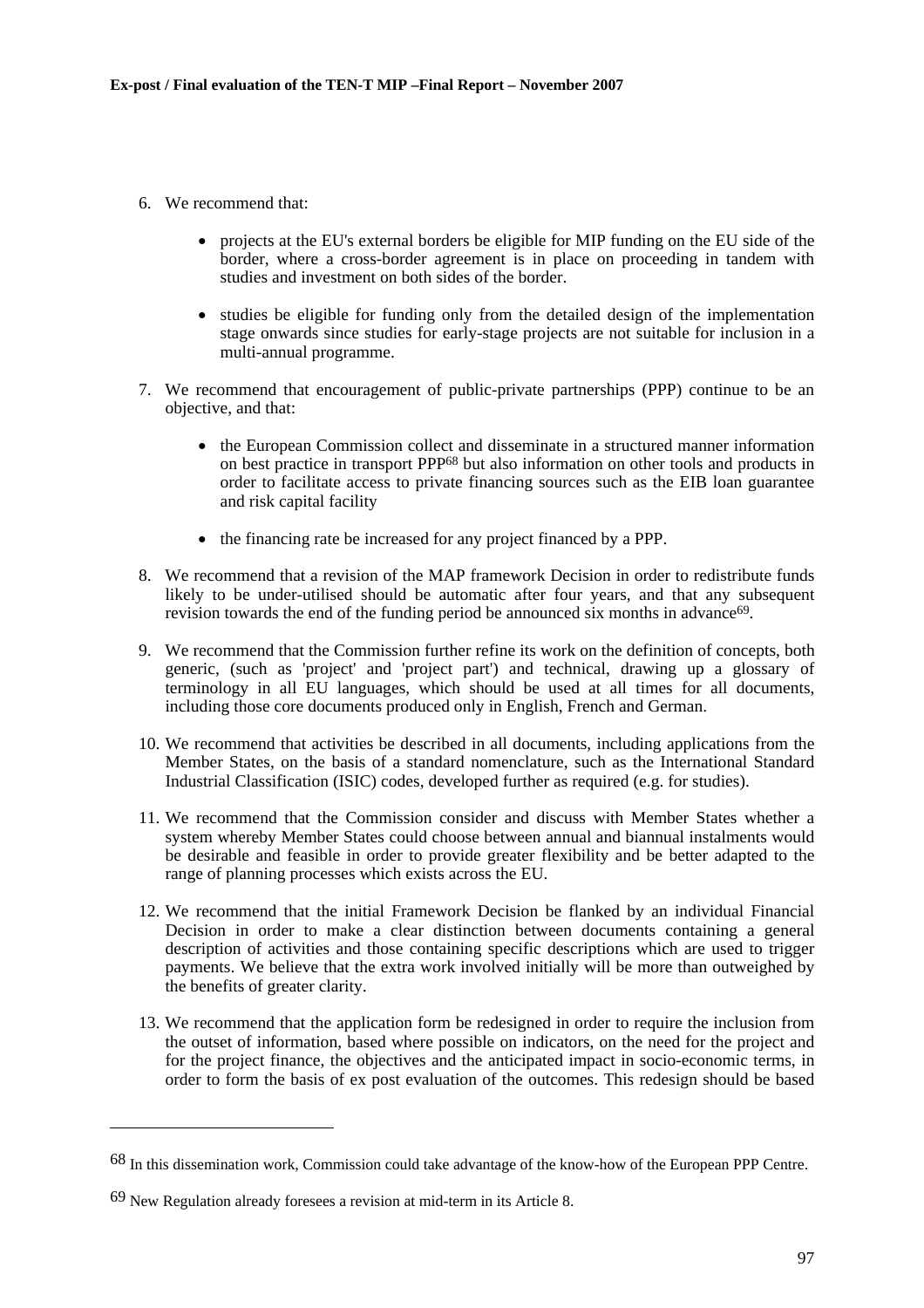on existing initiatives such as the HEATCO report<sup>70</sup> and/or the indicative guideline on evaluation methods published by DG REGIO for programming period 2007-201371. This redesign should be carried out in such a way that the time taken to fill it out is no greater than in the past.

- 14. We recommend that the same principles as we recommend for the application form also be applied to the project appraisal form.
- 15. We recommend that the European Commission work with Member States on a core set of standardised definitions for indicators, including net present value, cost-benefit analysis and internal rate of return. We suggest to apply the methodologies presented in the HEATCO report or other initiatives such as Railpag<sup>72</sup> and the Guidance on the methodology for carrying out cost-benefit analysis of DG REGIO for programming period 2007-2013. We recognise the difficulty of such an exercise and recommend, therefore, than in the meantime, Member States be required as a minimum to provide information about the basis of any figures they provide on which expectations of financial or economic viability are based, and to provide a detailed justification if they are not able to provide at least one of these figures.
- 16. We recommend that the Project Status Report be redesigned to include information on other sources of funding at project level (and not only at project part level) in order to enable the Commission to have a better overview of the project context.
- 17. We recommend that the European Commission develop web-based forms for use by the Member States, notably in relation to the Project Status Report, and for use by its own staff, e.g. for mission reports, which can then be uploaded automatically into the Commission's Project Management System (PMS).
- 18. We recommend that the PMS be upgraded to make it possible to upload web-based forms and other documents without manual intervention and so that information from the financial decisions can be aggregated by project.
- 19. We recommend that all changes in forms and procedures, and changes in Guidelines, be clearly communicated to Member States and project promoters, i.e. there should be separate communications spelling out the changes individually.
- 20. In the belief that the changes recommended above will save time for desk officers, who are obliged to be control-oriented under the current system, we recommend that the Commission not reallocate that time to other areas, but consider it a priority that desk officers from the TEN-T Agency devote that time (via desk research and site visits), to deepening their understanding of individual projects and the broader picture into which those projects fit, in the interests of improving project selection and dialogue with Member States and project promoters.

<sup>70</sup> HEATCO, DG TREN *Initiatives in order to develop Harmonised European Approaches for Transport Costing and Project Assessment*.

<sup>71</sup> We refer here more particularly to Working Document No. 2 *Monitoring and Evaluation indicators*

<sup>72</sup> Joint EC-EIB initiative in order to harmonised procedures for rail project appraisal and suggests best practices for applying cost-benefit analysis to rail projects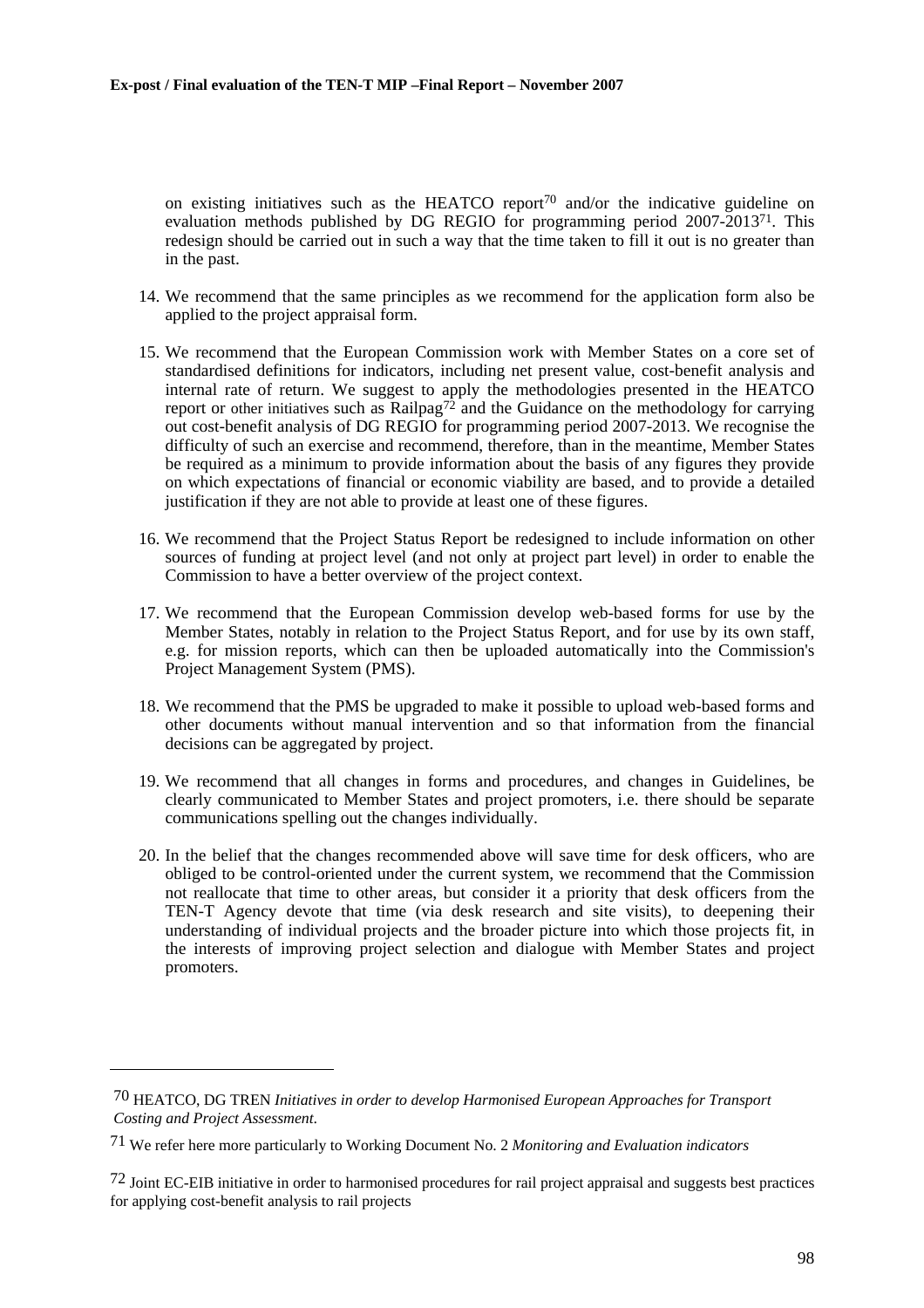21. We recommend that, whatever system is put in place for the funding period beginning in 2014, the definition of strategic orientation and planning be launched in 2012 in order to avoid the one-year funding gap that occurred in 2000 and 2007.